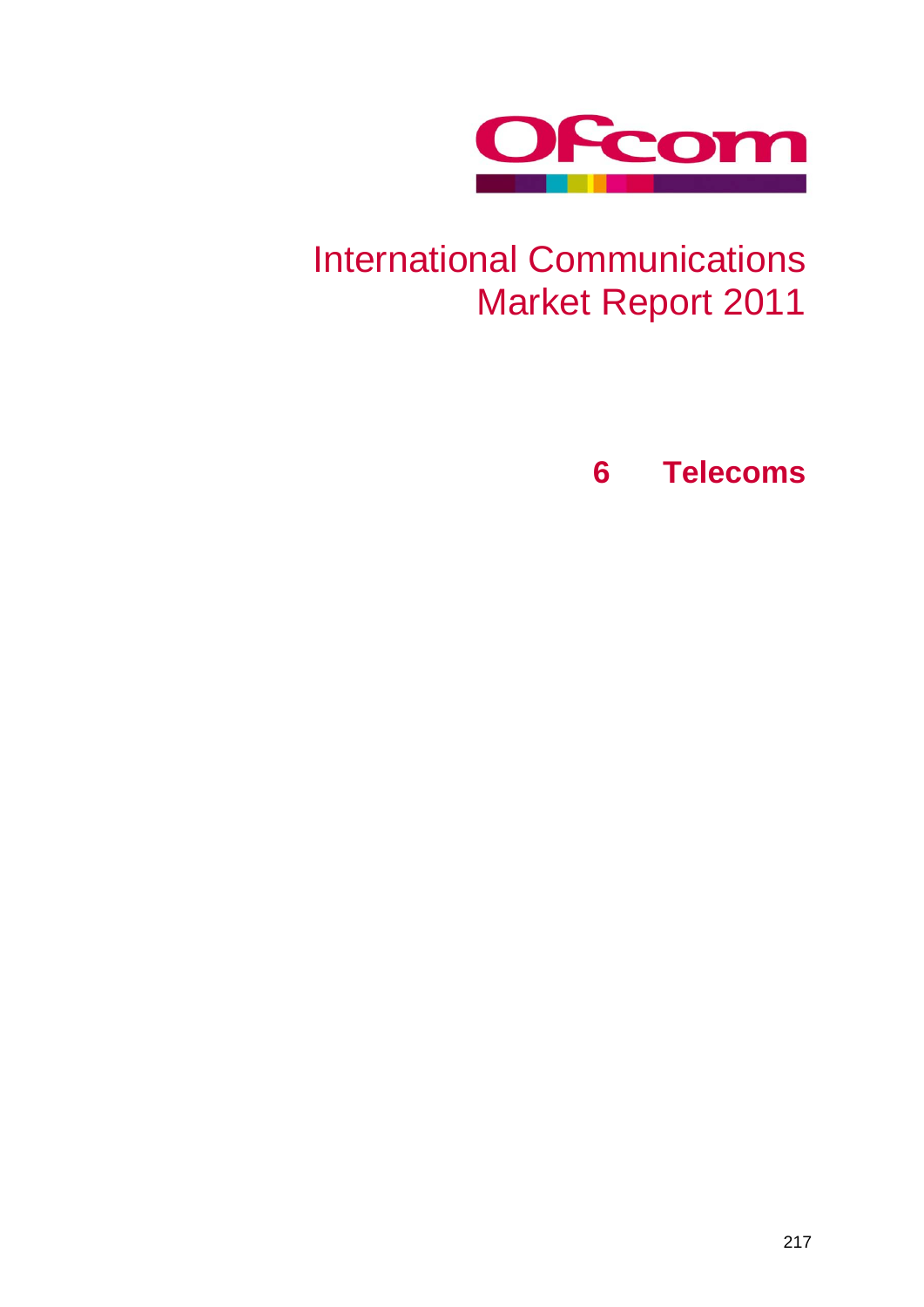# **Contents**

|       | 6.1 Telecoms key market developments                   | 219 |
|-------|--------------------------------------------------------|-----|
| 6.1.1 | Overview                                               | 219 |
| 6.1.2 | Introduction                                           | 219 |
| 6.1.3 | Mobile growth driven by substitution of fixed services | 221 |
| 6.1.4 | Growth in next-generation broadband services           | 227 |
| 6.1.5 | Networks upgraded as mobile data use soars             | 233 |
|       | 6.2 The telecoms industry                              | 240 |
| 6.2.1 | Introduction                                           | 240 |
| 6.2.2 | Overview                                               | 241 |
| 6.2.3 | <b>Fixed voice services</b>                            | 248 |
| 6.2.4 | Mobile voice and data services                         | 254 |
| 6.2.5 | <b>Fixed broadband services</b>                        | 271 |
|       | 6.3 The telecoms user                                  | 278 |
| 6.3.1 | Introduction                                           | 278 |
| 6.3.2 | Availability of mobile and broadband services          | 279 |
| 6.3.3 | Expenditure                                            | 282 |
| 6.3.4 | Satisfaction and switching                             | 286 |
| 6.3.5 | Voice                                                  | 290 |
| 6.3.6 | <b>Broadband</b>                                       | 300 |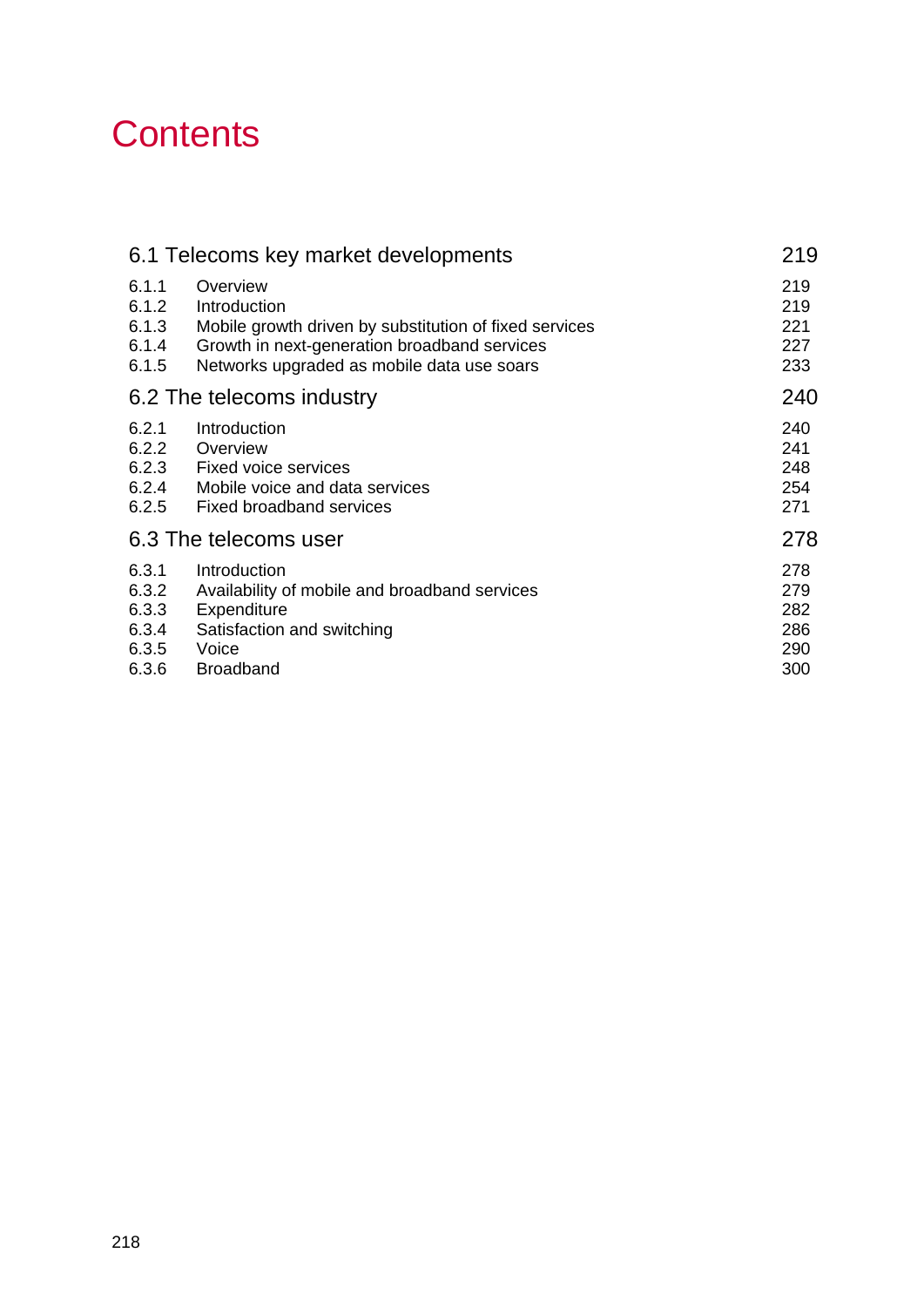# <span id="page-2-0"></span>6.1 Telecoms key market developments

# <span id="page-2-1"></span>**6.1.1 Overview**

The telecoms section of this report looks at the fixed and mobile voice markets and those for fixed broadband and mobile data services among our 17 comparator countries. As such, the analysis excludes narrowband internet and corporate data services.

The section is split into three parts:

- **Key market developments** –provides an overall context and highlights key developments in international telecoms markets in 2009 and 2010, including changing revenues, investment in superfast networks and the growth of voice over IP (VoIP).
- **The telecoms industry** provides a 'top-down' approach by looking at the telecoms sector from the point of view of operators, and compares and contrasts trends in revenues and market structures across our comparator countries, before looking specifically at voice and data markets.
- **The telecoms user** provides a 'bottom-up' approach from the point of view of consumers, and looks at the overall take-up of communications services before focusing specifically on consumers' experience of fixed-line voice, mobile and broadband use.

# <span id="page-2-2"></span>**6.1.2 Introduction**

A strong case can be made that the deployment of telecoms networks has been the most significant single driver of social, cultural and economic change globally in the first decade of the 21<sup>st</sup> century. According to the United Nations' International Telecommunication Union, around 30% of the world's population (over 2 billion people) were internet users by the end of 2010, compared to just 6% at the end of 2000, and around 1.2 billion of these accessed the internet via mobile networks, using technologies which were barely nascent ten years previously.[52](#page-2-3) By the end of 2010 there were more than five billion mobile connections, a growth of 629 million in the year, and of the 1.28 billion mobile handsets sold during the year, 23% of them were smartphones – i.e. mobile phones specifically designed for the use of mobile internet services.<sup>[53](#page-2-4)</sup>

As basic telecoms services reach large sections of the world's population, attention from industry and policy makers is increasingly focused on building the networks that are considered necessary to support the 'internet of the future'. Investment in next generation fixed-line access networks is bringing ever-faster broadband speeds to consumers; by September 2011, 59% of UK homes were covered by a service offering at least 'up to' 30Mbit/s, while by October 2011 next-generation mobile networks using the long-term evolution (LTE) standard had been commercially launched by 35 operators in 23 countries around the world<sup>[54](#page-2-5)</sup> (although not in the UK). There are many indications that the 'internet of

<span id="page-2-3"></span> $52$  International Telecommunication Union, Measuring the Information Society 2011,<br>http://www.itu.int/ITU-D/ict/publications/idi/2011/Material/MIS 2011 without annex 5.pdf

<span id="page-2-5"></span>

<span id="page-2-4"></span><sup>53</sup> Data from IDATE, *DigiWorld Yearbook 2011*<br>54 Global mobile Suppliers Association, GSM/3G Market/ Technology Update, 12 October 2011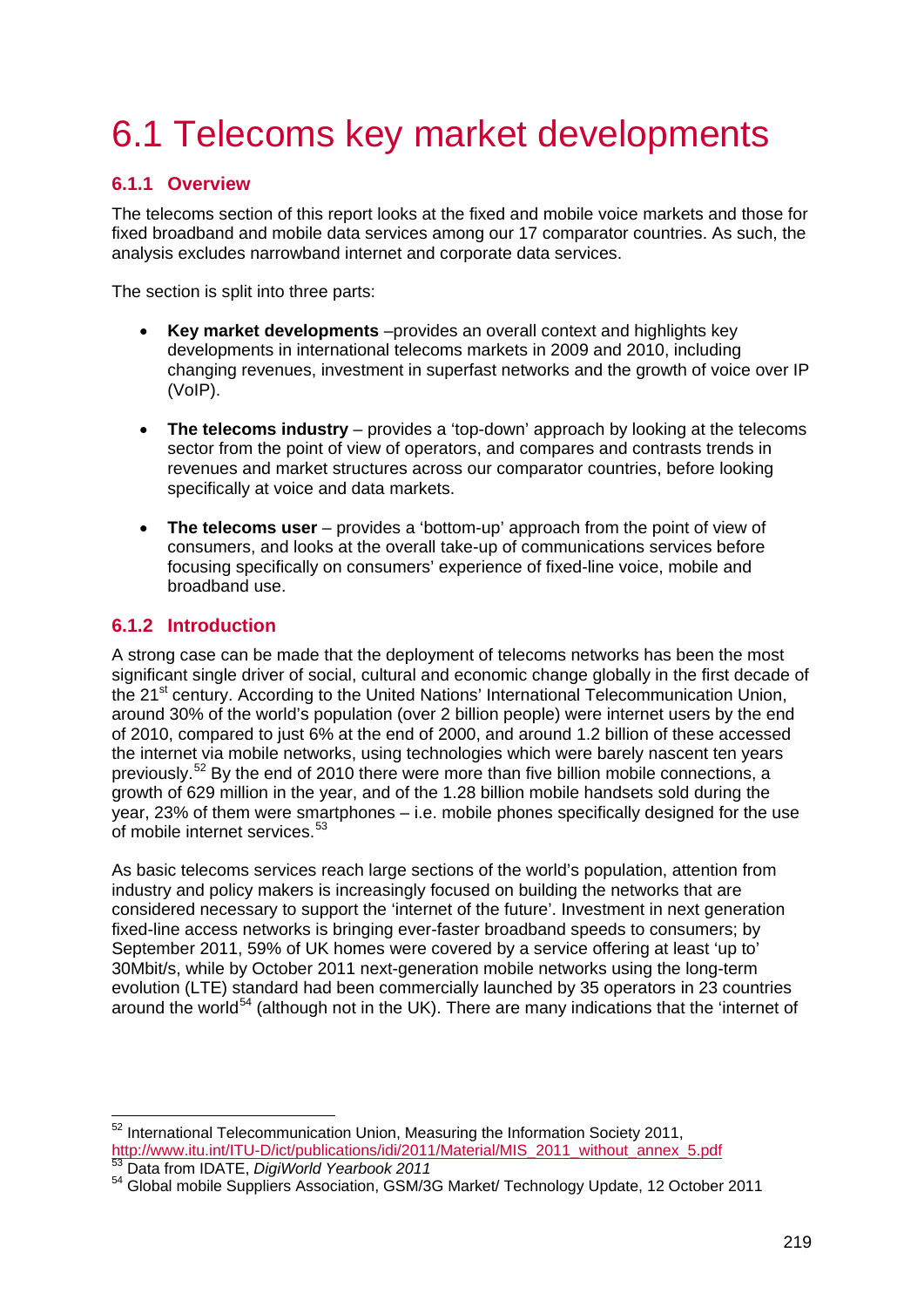the future' is arriving very quickly: for example, Cisco estimates that global internet data traffic increased by 41% in 2010, with mobile internet data traffic increasing by 159%.<sup>[55](#page-3-0)</sup>

However, questions remain about how investments in building the infrastructure for the internet of the future will be funded. As the world becomes increasingly connected, the telecoms industry has struggled to convert increasing take-up and use of services into revenue growth. Global telecoms service revenues grew by just 2% in 2010 (to £864bn), with much of the growth being in developing markets such as China and Latin America. In Western Europe, North America and Japan revenues were largely flat as any bounceback from the economic downturn of the previous year was flattened by structural changes in saturated markets. In these mature telecoms markets fixed-line voice revenues have long been in decline - mainly from substitution for mobile, but also increasingly from voice over internet protocol (VoIP) telephony in some countries. Mobile revenues are coming under pressure as increasing data revenues struggle to offset the decline in voice revenues, and fixed broadband revenue growth is slowing as markets become saturated and the service becomes commoditised.

In this section we examine three of the key developments which are transforming the global telecoms market, both in terms of industry structures and consumer behaviour:

- First, we provide an overview of the changing relationship between fixed and mobile services, exploring variations in the relative use and take-up of mobile and fixed telecoms services across our comparator countries.
- We then compare and contrast the roll-out and take-up of next-generation fixed broadband services in different countries.
- We conclude the section by detailing the massive growth in data use on mobile networks, and how next-generation mobile networks herald a new phase of infrastructure development.

[Figure 6.1](#page-4-1) summarises key telecoms indicators across the 17 comparator countries included in this report.

<span id="page-3-0"></span> <sup>55</sup> Cisco Systems' Visual Networking Index*,*  [http://www.cisco.com/en/US/netsol/ns827/networking\\_solutions\\_sub\\_solution.html](http://www.cisco.com/en/US/netsol/ns827/networking_solutions_sub_solution.html)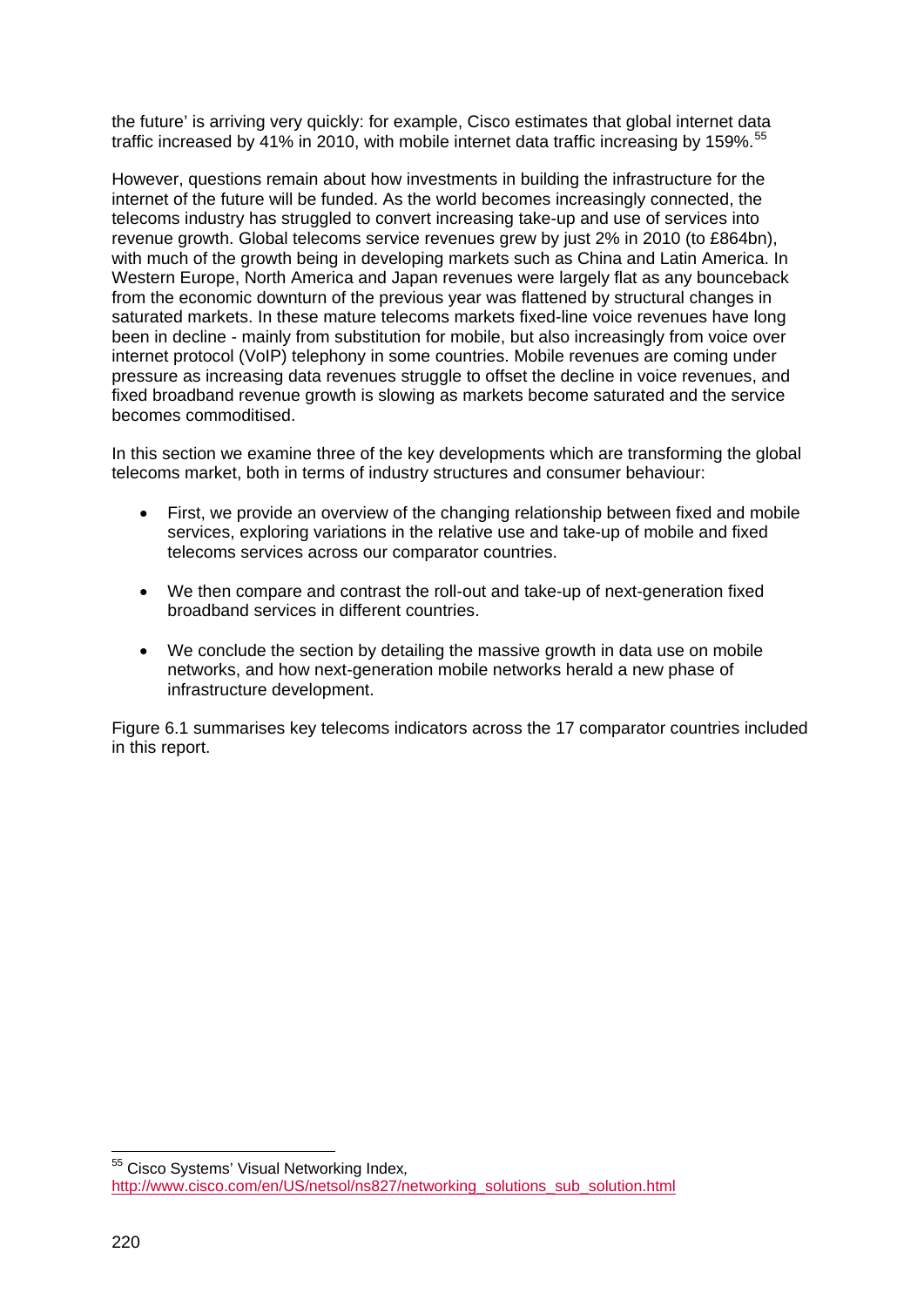# <span id="page-4-1"></span>**Figure 6.1 Key telecoms indicators, 2011**

|                                            | UK    | <b>FRA</b> | <b>GER</b> | <b>ITA</b>  | <b>USA</b> | <b>CAN</b> | <b>JPN</b> | <b>AUS</b> |
|--------------------------------------------|-------|------------|------------|-------------|------------|------------|------------|------------|
| Telecoms service revenues (£bn)            | 27.2  | 31.8       | 35.5       |             | 23.7 188.2 | 20.9       | 79.0       | 16.0       |
| Telecoms revenues per capita $(E)$         | 434   | 486        | 435        | 389         | 608        | 615        | 624        | 739        |
| Fixed lines per 100 population             | 53.0  | 32.9       | 52.5       | 28.9        | 48.2       | 54.3       | 36.5       | 50.4       |
| Monthly outbound fixed mins per capita     | 172   | 145        | 201        | 125         | 148        | 174        | 58         | 209        |
| Mobile connections per 100 population      | 129.8 | 99.4       |            | 133.5 148.5 | 97.8       | 76.2       | 92.4       | 129.5      |
| Share of mobile post-pay connections       |       | 71%        | 45%        | 15%         | 77%        | 80%        | 99%        | 58%        |
| 3G connections per 100 population          |       | 34.4       | 26.0       | 56.6        | 46.8       | 23.1       | 85.8       | 72.4       |
| Monthly outbound mobile mins per<br>capita | 170   | 132        | 103        | 172         | 603        | 318        | 98         | 287        |
| Fixed broadband conn per 100 popn          | 31.3  | 32.6       | 32.9       | 21.1        | 26.6       | 31.9       | 26.9       | 25.7       |
| DSLas a proportion of fixed bb conns       | 79%   | 93%        | 86%        | 96%         | 36%        | 40%        | 25%        | 80%        |
| FTTx as a proportion of fixed bb conns     |       | 1.6%       | 0.3%       | 2.6%        | 7.1%       |            | $-54.2%$   |            |
| Mobile broadband conns per 100 popn        | 7.7   | 4.2        | 5.3        | 10.0        | 27.6       | 2.7        | 7.7        | 19.5       |
| VoIP subscriptions per 100 population      |       | 28.9       | 10.0       | 11.8        | 9.3        | 24.6       | 19.7       | 14.3       |

|                                            |      | <b>ESPINEDISWEL</b> |               |     |                          |     | IRL POL BRA RUS IND CHN                    |      |            |
|--------------------------------------------|------|---------------------|---------------|-----|--------------------------|-----|--------------------------------------------|------|------------|
| Telecoms service revenues (£bn)            | 20.0 | 8.5                 | 4.3           | 2.2 |                          |     | 5.9 34.2 18.6 12.1                         |      | 65.9       |
| Telecoms revenues per capita $(E)$         | 429  | 497                 | 476           | 482 | 153                      | 169 | 134                                        | 10   | 49         |
| Fixed lines per 100 population             | 42.7 | 30.4                | 50.9          |     |                          |     | 40.0 22.8 20.8 32.2                        |      | $3.0$ 22.1 |
| Monthly outbound fixed mins per capita     | 117  | 107                 | 156           | 131 | 29                       | 87  | 99                                         |      | 11         |
| Mobile connections per 100 population      |      |                     |               |     |                          |     | 122.1121.0141.9114.3121.4100.3155.7        | 63.7 | 64.4       |
| Share of mobile post-pay connections       |      |                     |               |     | 65% 55% 64% 36% 49% 18%  |     | 5%                                         |      | 4% 33%     |
| 3G connections per 100 population          |      |                     |               |     | 67.3 26.3 80.8 39.3 40.7 | 9.3 | 5.6                                        | 0.6  | 3.5        |
| Monthly outbound mobile mins per<br>capita | 128  |                     | 198 204       |     | 193 125                  | 102 | 190                                        | 140  | 270        |
| Fixed broadband conn per 100 popn          |      |                     |               |     | 22.7 38.9 33.2 21.9 14.7 | 6.6 | 14.1                                       | 0.9  | 9.5        |
| DSLas a proportion of fixed bb conns       |      |                     |               |     |                          |     | 79% 54% 54% 72% 46% 67% 39% 89% 75%        |      |            |
| FTTx as a proportion of fixed bb conns     |      |                     |               |     |                          |     | 0.3% 3.1% 18% 0.9% 0.4% 0.0% 21% 0.0% 0.7% |      |            |
| Mobile broadband conns per 100 popn        | 7.2  |                     | 4.2 32.2 12.3 |     | 9.0                      |     |                                            |      |            |
| VoIP subscriptions per 100 population      | 2.4  | 22.3                | 13.1          | 3.1 | 1.8                      |     |                                            |      | ٠          |

#### *Source: IDATE / industry data / Ofcom*

*Notes: USA, CAN and CHN mobile use includes both outbound and inbound calls; 3G includes W-CDMA and CDMA20000 1xEV-DO but not CDMA2000; BRIC country revenues exclude fixed broadband*

# <span id="page-4-0"></span>**6.1.3 Mobile growth driven by substitution of fixed services**

#### **Fixed connections and call volumes fall in a mobile world**

A characteristic of telecoms markets in recent years has been growth in the use of mobile services – for voice calls, messaging and data. [Figure 6.2](#page-5-0) indicates that, on average, across the 13 nations for which full time-series data were available, 68.3% of voice call minutes were made from mobile networks in 2010, up from 48.2% five years earlier in 2005 and 66.2% in 2009. Over the same period the proportion of voice connections that were mobile increased by 12.6 percentage points from 60.7% to 73.3%.

In some cases, increasing mobile use is complementary to that of fixed voice services; for example, where consumers benefit from the higher quality of service and/or lower prices offered by fixed-line services in the home, and use mobile services when out of the home. Mobile networks have provided telecoms services where there was no existing fixed network in some countries (for example, in large areas of the BRIC countries). And mobile telecoms services can also be substituted for fixed telecoms services. In this section of the report we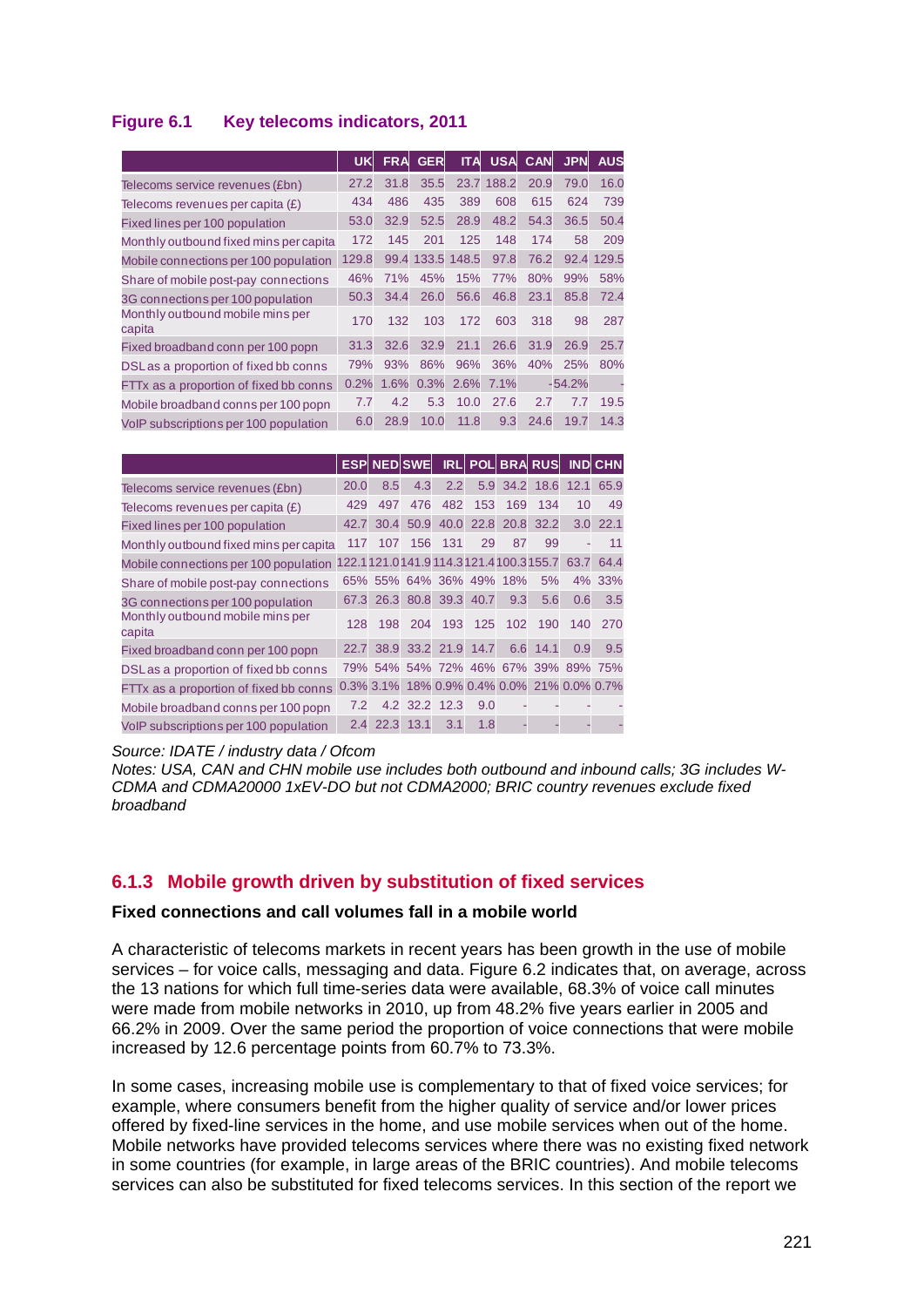explore variations in the relative use and take-up of mobile and fixed telecoms services across our 17 comparator countries.

<span id="page-5-0"></span>



*Source: IDATE / industry data / Ofcom*

*Note: Includes data for US, CAN and BRA, where mobile call volumes include an element of incoming calls*

#### **Fixed calls more resilient in some countries than others...**

[Figure 6.3](#page-6-0) shows the percentage change in fixed and mobile voice call minutes among our comparator countries in 2010, and indicates that there were wide variations in call volume growth. The change in fixed voice call volumes ranged from a 15% fall in Poland to a 4% increase in China, whereas for mobile voice call volumes it ranged from a 1% fall in the US to a 93% increase in Brazil. Overall, total mobile voice call volumes among our comparator countries increased by 15% in 2010, while fixed voice call volumes fell by 7% during the year.

Among the Western European comparator countries, the only country where fixed voice call volumes increased in 2010 was France. The 2.1% increase in France in 2010 may be a result of the availability of 'naked DSL' (which means that DSL broadband can be provided without the requirement for a traditional fixed line). This has led to the widespread availability and take-up of low-cost bundled triple-play services, including a fixed broadband connection over which internet protocol television (IPTV) and VoIP-based fixed voice services are provided. In 2010 over half of fixed voice call volumes in France were made over VoIP.

The rate of decline of fixed voice call volumes in 2010 was also lower than the average fall of 1.8% across our Western European comparator countries in Germany, where fixed call volumes fell by 0.2%. Although take-up of mobile services in Germany was in line with the other countries, the average use per connection (which was 77 minutes a month in 2010) was lower, because fixed voice services in Germany are much cheaper than mobile services (see [Figure 6.5](#page-8-0) below and Section 2 for our comparative price benchmarking work). The largest declines in fixed voice call volumes among the Western European comparator countries in 2010 were in Sweden and Ireland, where they fell by 13.3% and 11.6% respectively. In both countries (along with Italy and the Netherlands) the average cost of a mobile voice call minute was less than that of a fixed voice call minute, while Ireland had the highest average use per mobile connection, at 169 minutes per month. **Example 19**<br> **Example 19**<br> **Example 19**<br> **Example 19**<br> **Example 19**<br> **Example 19**<br> **Example 10.1**<br> **Example 10.1**<br> **Example 10.1**<br> **Example 10.1**<br> **Example 10.1**<br> **Example 10.1**<br> **Example 10.1**<br> **Example 10.1**<br> **Exampl** 

Section [6.3.5](#page-73-0) contains an analysis of European Commission consumer research data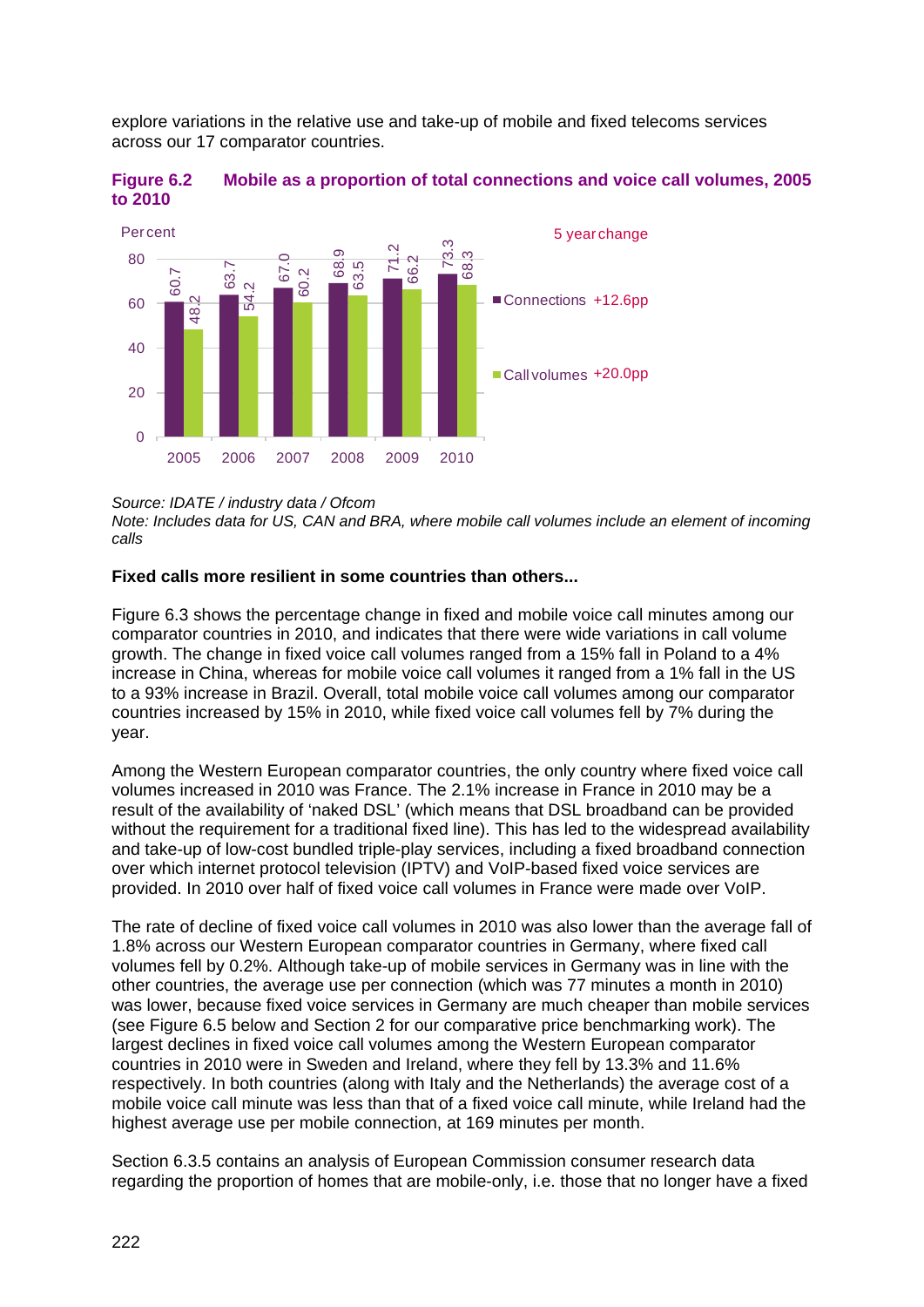line, which shows that among the European countries covered in our report the proportion of homes that were mobile-only ranged from 2% in Sweden to 49% in Poland (in the UK it was 17%).



<span id="page-6-0"></span>

*Source: IDATE / industry data / Ofcom*

*Note: USA, CAN and CHN includes incoming calls to mobiles; BRA, RUS and IND include fixed-tomobile and off-net incoming calls*

#### **...but the proportion of calls that are mobile-originated continues to increase**

In all of the comparator countries for which figures were available, there has been growth in the share of total call volumes originating on mobile networks. However, there is a great deal of variation between countries: 96.2% of call minutes in China (where the availability of fixed lines is low) were made from mobile networks in 2010, compared to 34.0% in Germany. Even within Western Europe there is significant variation: 65.0% of call minutes originated on mobile networks in the Netherlands in 2010, 31 percentage points more than in neighbouring Germany, and in the UK just under half of voice call minutes were mobileoriginated in 2010.

Similarly, there are significant variations in the growth of mobile between countries [\(Figure](#page-7-0)  [6.4\)](#page-7-0). In France, mobile telephony's share of total voice minutes grew by just 4.1 percentage points between 2005 and 2010, whereas in Sweden it increased by 33.3 percentage points over the same period (in the UK the figure was 17.9 percentage points).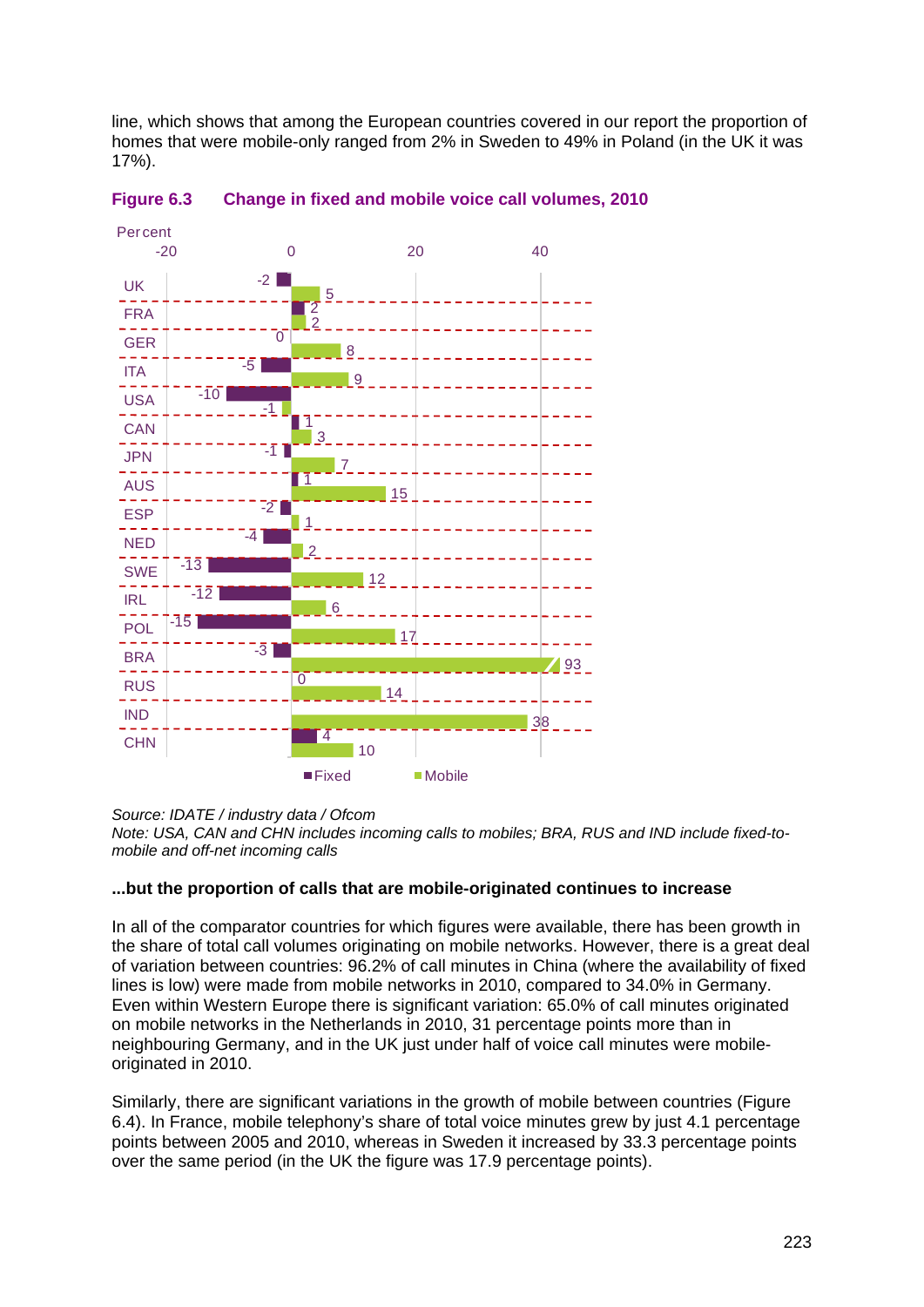

# <span id="page-7-0"></span>**Figure 6.4 Proportion of voice calls originating on mobile networks**

*Source: IDATE / industry data / Ofcom*

*Note: Mobile data volume data for CHN includes incoming calls to mobiles, while that for BRA and RUS includes fixed-to-mobile and off-net incoming calls*

# **Relative fixed and mobile voice prices are a key driver of levels of substitution**

In order to compare relative fixed voice and mobile voice prices, we calculated the average cost of a mobile voice minute as a proportion of the average cost of a fixed voice call minute across our comparator countries, including access fees in the calculation [\(Figure 6.5\)](#page-8-0). In this analysis a value of 100 shows that average prices are identical, while a value of less than 100 means that mobile calls are, on average, cheaper than fixed line calls in the country in question, and for values over 100 the opposite is true.

In 12 of the 16 countries for which we had data, the average per-minute cost of mobile voice call was lower than that of a fixed voice call in 2010 (this was the case in just two of our countries in 2005). The UK was one of the four comparator countries (along with France, Germany and Spain) where the 'mobile premium' (the difference between the cost of fixed and mobile voice services) was positive in 2010, with the average cost of a UK mobile voice minute being 16% more than that of a fixed voice minute<sup>[56](#page-7-1)</sup>. The lowest-cost mobile calls relative to fixed calls were in China, where the average cost of a mobile minute was just 13%

<span id="page-7-1"></span><sup>&</sup>lt;sup>56</sup> Note that the cost per minute is calculated from operator-reported retail call volumes and retail voice revenues (including line rental); it provides an indication of, but is not the same as price – for example, for consumers with 'unlimited' calls within a voice package the incremental price of each call is zero.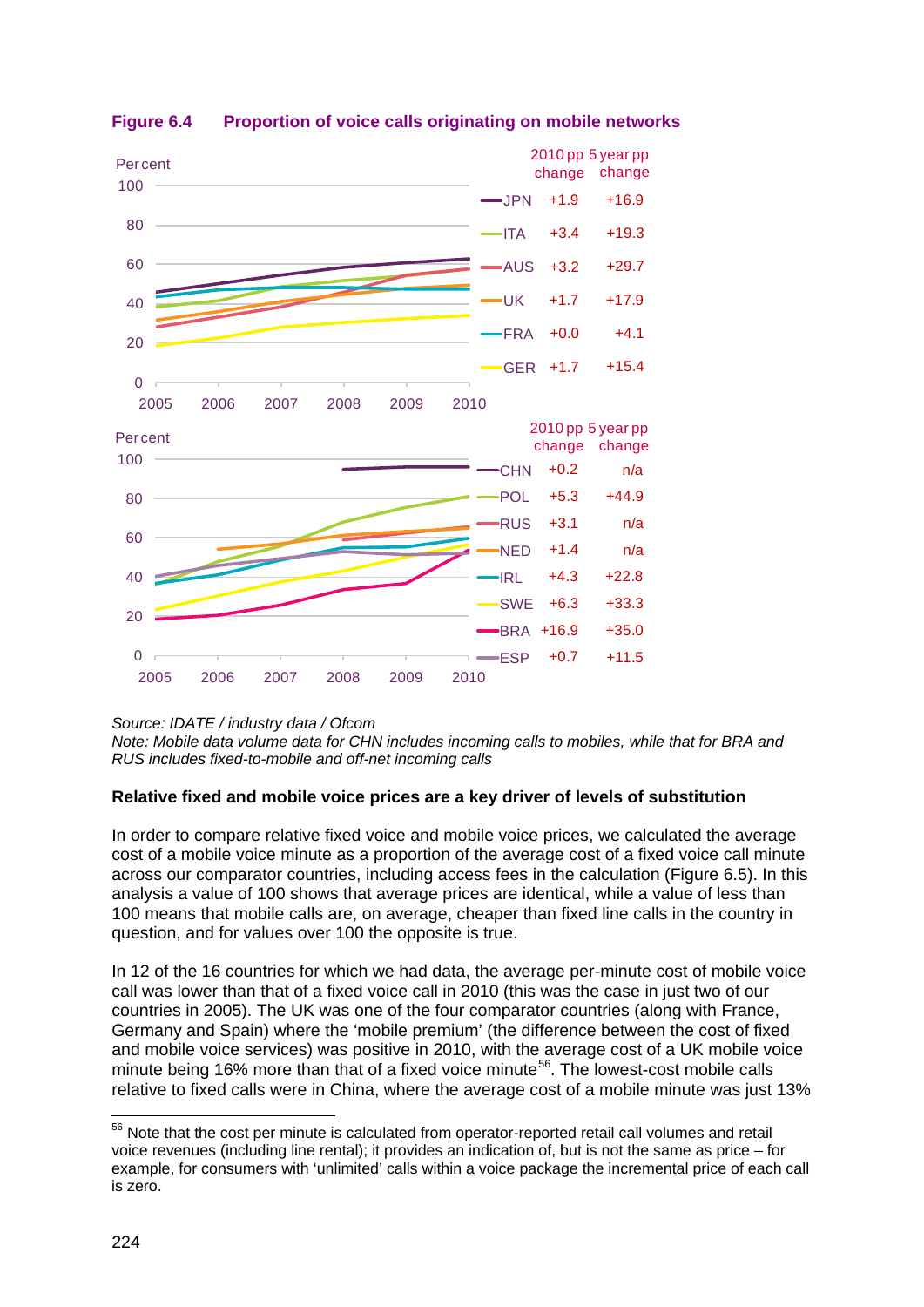of that of the average fixed minute, i.e. the 'mobile premium' was minus 87%. This is likely to be due to the economies of scale realised from the roll-out of national mobile networks in China, plus limited fixed infrastructure availability (in China, mobile use and take-up far outstrips that of fixed-line services), and low pricing of mobile calls in order to target the mass market.

France and Spain were the only countries where the 'mobile premium' increased in 2010. In France, the cost of mobile calls relative to fixed voice calls has been increasing since 2006, while in Spain this has been true since 2008. In both countries the average cost of mobile calls has been falling, meaning that the increase in the mobile premium is as a result of the rate of decline in fixed prices being greater than that of mobile calls. This may partly be a result of aggressive pricing by fixed network operators in response to falling fixed-line numbers, the decline in which has been particularly steep in France due to high levels of VoIP use.



<span id="page-8-0"></span>

#### **Many consumers in BRIC countries have gone straight to mobile**

The proportion of calls that originate on mobile networks is much higher in the lessdeveloped BRIC countries than in our other comparator countries. In 2010 89.9% of total call volumes in Brazil, Russia and China (fixed-line call volume data was not available for India)

*Source: IDATE / industry data / Ofcom*

*Note: US, CAN and CHN includes incoming calls to mobiles; BRA, RUS and IND include fixed-tomobile and off-net incoming calls*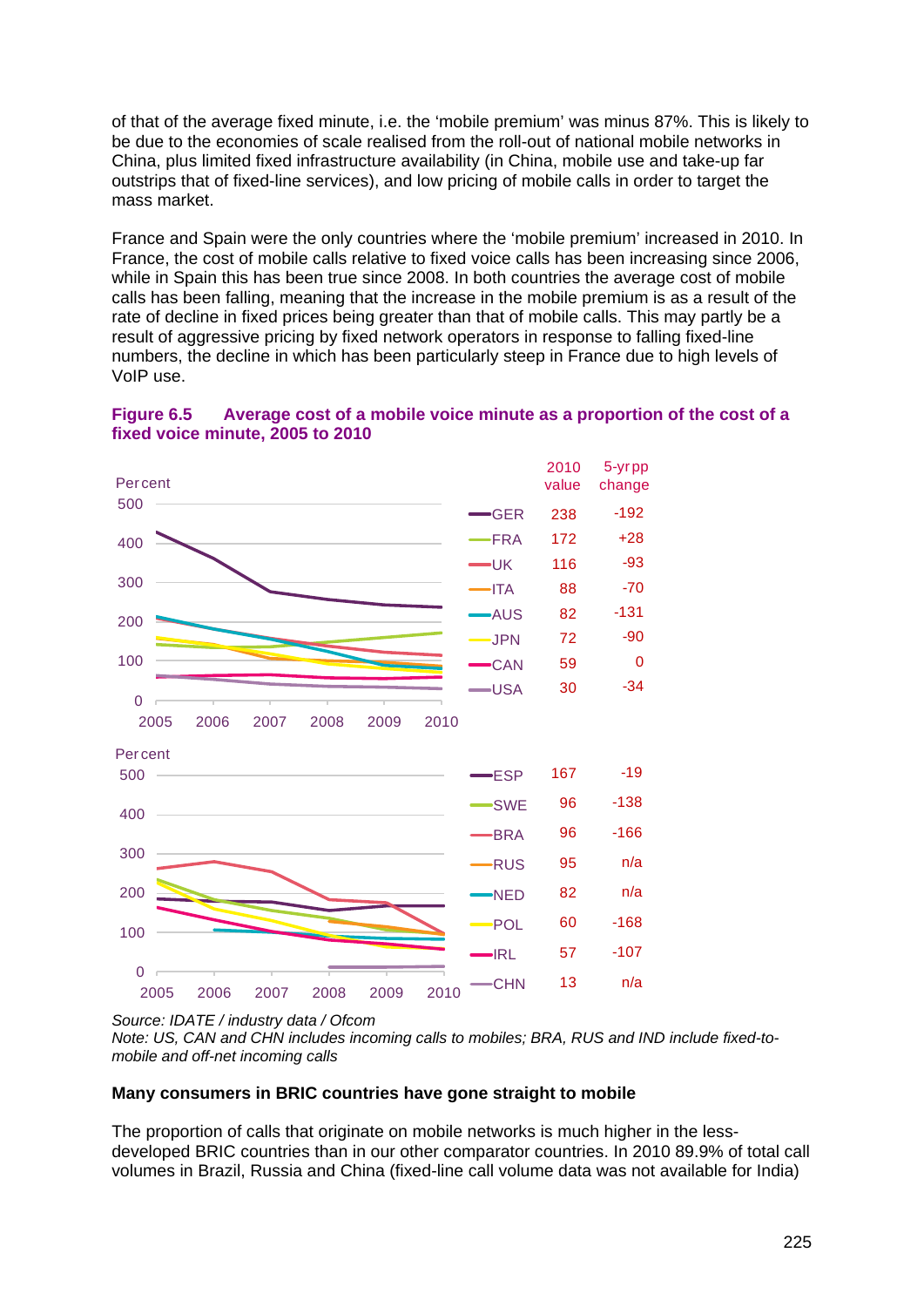originated on mobile networks, more than 20 percentage points more than the 69.6% across our non-BRIC comparator nations. In fact, almost half (48%) of total voice call volumes in the comparator countries for which we had both fixed and mobile call volume data originated on mobile phones in the BRIC countries in 2010 [\(Figure 6.6\)](#page-9-0).



#### <span id="page-9-0"></span>**Figure 6.6 Total voice call volumes, by network and country type**

*Source: IDATE / industry data / Ofcom Note: BRIC country data excludes India*

The difference between relative levels of fixed and mobile telephony use in the BRIC and non-BRIC countries can be explained by the maturity of the fixed-line markets in these countries when mobile services launched. In most non-BRIC countries landline services were widely available for many decades before the roll-out of mobile networks, and fixed telephony markets were relatively mature, with take-up of fixed voice services being widespread. When mobile services launched in these countries they were a more expensive alternative to making calls from a fixed-line phone, and it was only when pre-pay services launched that mobiles became a mass-market proposition. With increased take-up and falling prices (more generous call allowances were bundled with monthly line rental fees) mobile services became a viable substitution for landline calls.

This was not true in the BRIC countries, where fixed-line networks were not so developed, when mobile services launched, and often, landline services only became widely available in urban areas; they were not accessible to large proportions of the population living in rural areas. Accordingly, mobile telephony, rather than being a substitute for fixed telephony services, represented an alternative way for people to connect to the public switched telephony network (PSTN) and, more importantly, a lower-cost way for telephony providers to extend their network coverage; the investment required to roll out mobile base stations is significantly lower than that required to implement a fixed-line network from scratch.

#### **Different drivers for fixed-mobile substitution of broadband services**

As with voice call services, mobile broadband can be used either as a complement to fixedline broadband or as a substitute for it. In order to assess different levels of take-up of fixed and mobile broadband services, we conducted consumer research in six of our comparator countries in October 2011. It should be noted that as the survey was carried out online, so the proportion reporting that they did not have a broadband connection at home will be lower than for a truly representative sample of the population in each country, and all other figures are likely to be higher.

The lowest levels of mobile broadband take-up were in France (15% of respondents) and the US (10%). This may appear counter-intuitive, as both countries have also been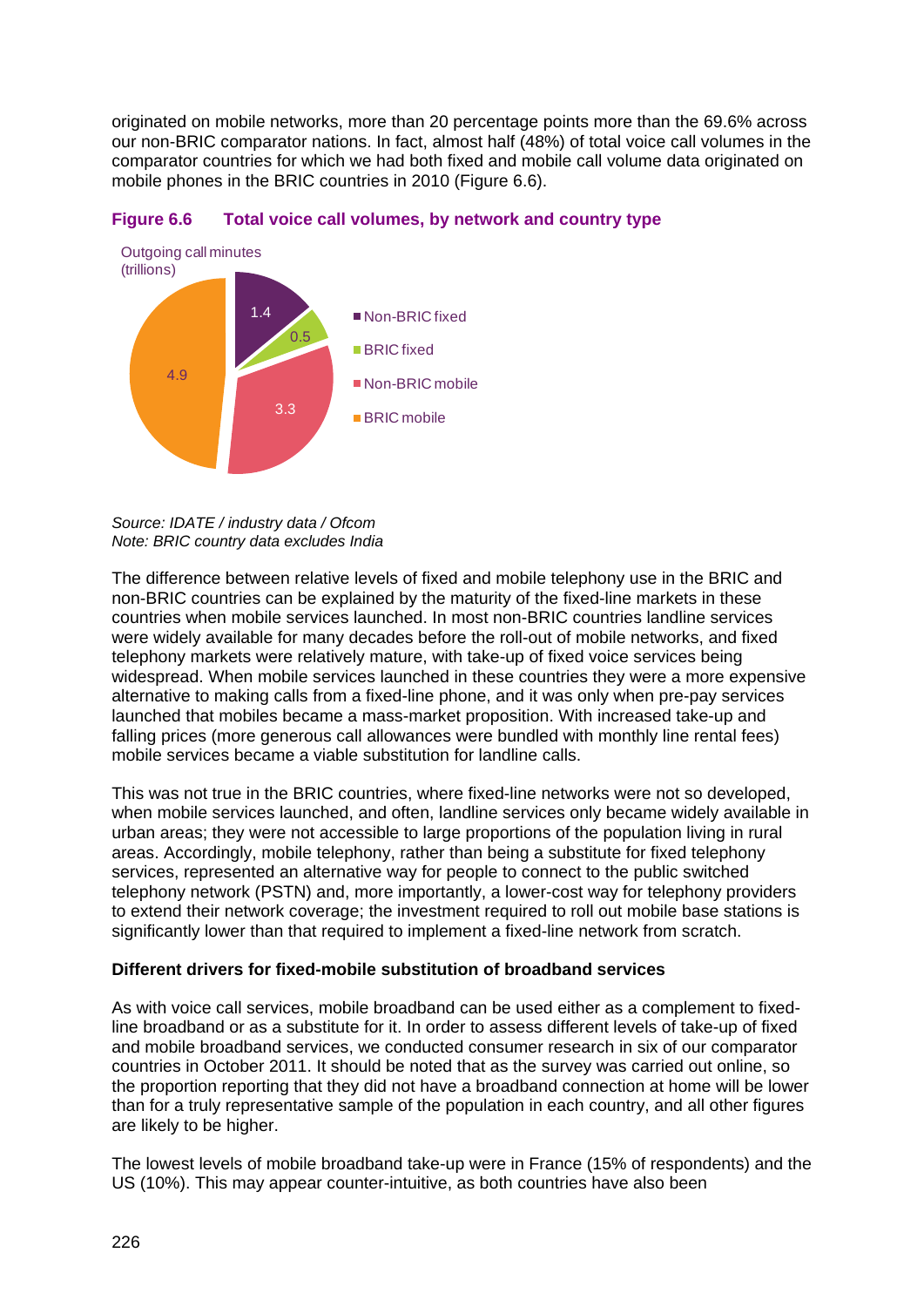characterised by rapid decline in the number of fixed voice lines. However, the availability of 'naked DSL' in both countries (and high take-up of cable services in the US), mean that customers are able to take a fixed broadband service without having a fixed line, and there is less incentive to go 'mobile-only' for broadband, as the incremental cost of a fixed broadband connection is lower than elsewhere.

In France the widespread availability of cheap triple-play bundles of fixed voice, fixed broadband and pay-TV provides a further incentive for households to have a fixed broadband service, while in the US relatively expensive mobile broadband data charges are likely to be limiting the use of mobile broadband as a substitute for fixed broadband services. In the UK 82% of respondents lived in a household which had only a fixed broadband connection, the third highest proportion among those countries where the research took place [\(Figure 6.7\)](#page-10-1).

Australia and Italy had the highest proportions of respondents relying entirely on mobile broadband for internet access, at 19% and 14% respectively. In Italy, this is likely to be driven by a high proportion of mobile-only households, which is a result of historically lower take-up of fixed voice lines than in the other large European countries. Australia was comparatively late to roll out fixed-line broadband networks, and this, combined with the early deployment of HSPA mobile networks and the fact that in some sparsely populated areas mobile is the cheapest way to provide broadband services, contributed to nearly one in five respondents having mobile broadband as their sole broadband connection.



### <span id="page-10-1"></span>**Figure 6.7 Household penetration of fixed and mobile broadband**

*Source: Ofcom consumer research, October 2011 Base: All respondents, UK=1015, France=1014, Germany=1014, Italy=1045, USA=1002, Australia=1012*

*Q. Which of the following do you have in your home?*

# <span id="page-10-0"></span>**6.1.4 Growth in next-generation broadband services**

#### **Governments target a superfast future**

With broadband now available to the large majority of consumers in most of our comparator countries, much of the focus among policy makers and industry has shifted to ensuring that networks are in place that will be sufficient for the 'internet of the future' in which the use of high-bandwidth services such as high-definition video become commonplace, multiple connected devices share a household's broadband connection, and upload speeds become increasingly important for video communications, file sharing and 'cloud-based' storage.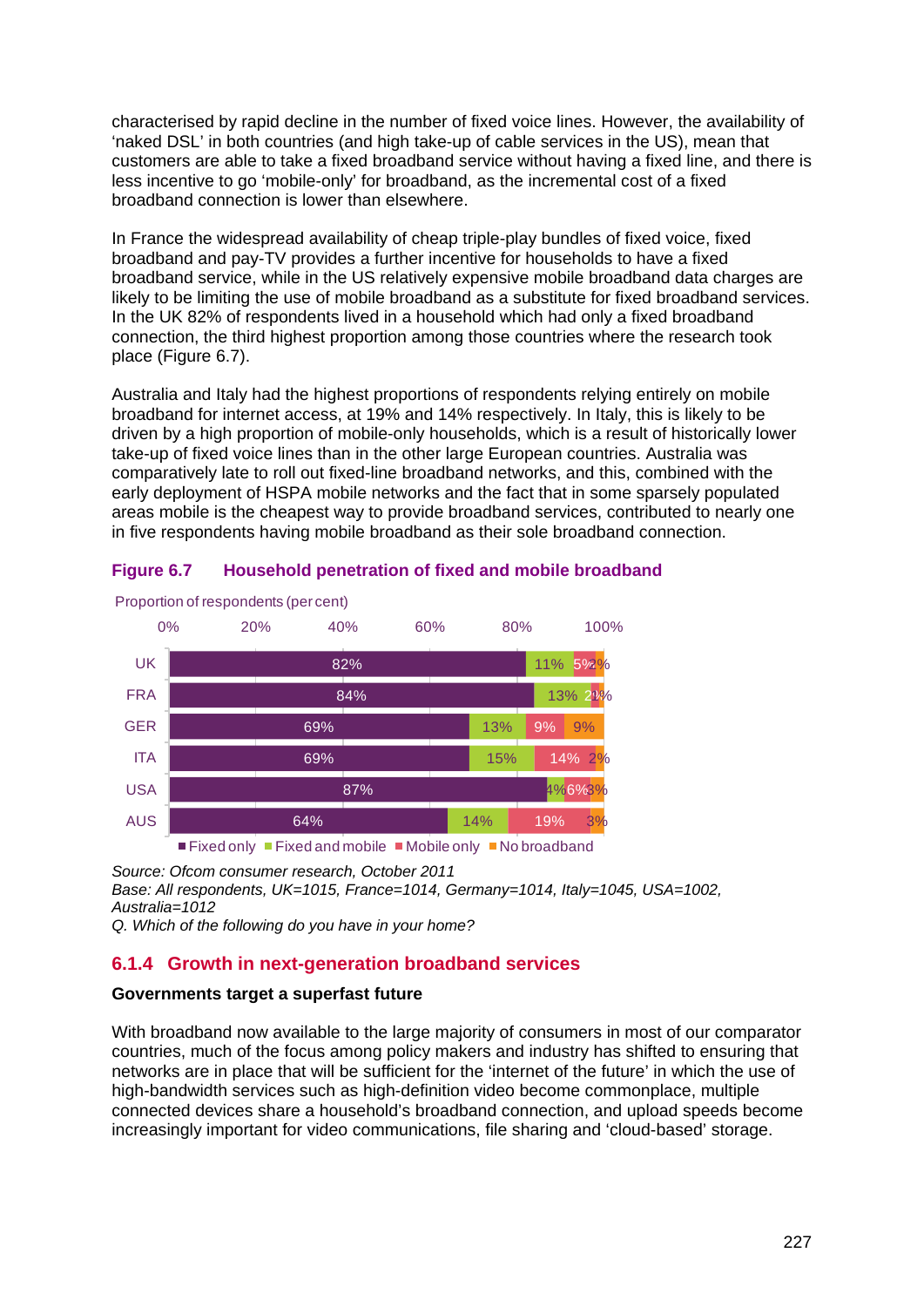Governments in many countries have introduced targets for the roll-out of superfast broadband, which in the UK and the rest of the European Union refers to a headline downstream speed of at least 30Mbit/s. [Figure 6.8](#page-12-0) indicates that most of our comparator countries have set targets related to the availability and/or take-up of next-generation services<sup>[57](#page-11-0)</sup>, while as part of its Digital Agenda initiative, the European Commission has set a target that all Member States' consumers should have access to 30Mbit/s downstream by 2020, with at least half of European households subscribing to 100Mbit/s services by the same year.

In all of the European countries covered in this report, the majority of broadband connections were ADSL at the end of 2010 (ADSL uses the copper wires initially laid for the telephone network to connect customers to their telephone exchange). Operator upgrades in recent years have increased the speeds available via ADSL, although the limitations of the technology mean that speeds of higher than 20Mbit/s downstream can rarely be delivered, and speeds much lower than this are typical, because speed decreases as the length of the line increases.

In order to provide superfast (next-generation) networks to consumers, it is necessary to lay fibre-optic cables, which are capable of transmitting data at high speeds with very little performance degradation, closer to consumers' homes. These 'next-generation' fixed network connections can broadly be categorised as follows:

- Fibre-to-the-home (FTTH) or fibre-to-the-premises (FTTP), where a fibre-optic cable is installed all the way from the telephone exchange to the consumer's premises. Copper wiring is often used inside the house building for the final part of the delivery.
- Fibre-to-the-cabinet (FTTC), where a cabinet is installed on the street with a fibreoptic cable laid from it to the exchange. A copper wire connects the cabinet to the consumer's premises: this portion is typically less than 500 metres and is known as a 'sub-loop'.
- Hybrid fibre/co-axial cable networks (HFC), via a DOCSIS 3.0 upgrade to an existing cable TV (CATV) system. From a network point of view, HFC is similar to FTTC in that it uses a street cabinet with fibre-optic cables on one side and co-axial copper wires on the consumer premises side. The technology used in HFC networks is often referred to as fibre-to-the-last amplifier (FTTLA).

<span id="page-11-0"></span><sup>&</sup>lt;sup>57</sup> Exceptions include Brazil, Russia, India, China and Poland. Although all of these countries are seeing investment in fibre broadband networks (often in areas that have never had a copper telephone network), government targets focus more on expanding the coverage and take-up of any kind of broadband netwok (including mobile broadband). Brazil targets having 30 million fixed broadband connections by 2014, Russia targets 35 broadband lines per 100 population by 2015, India set a target of 10 million broadband connections by 2010, China targets availability of broadband to 45% of population by 2014; Poland targets 23% of its population taking broadband by 2013 (source: OECD, OECD Working Party on Communication Infrastructures and Services Policy 'National Broadband Plans', 15 June 2011, pp13-15).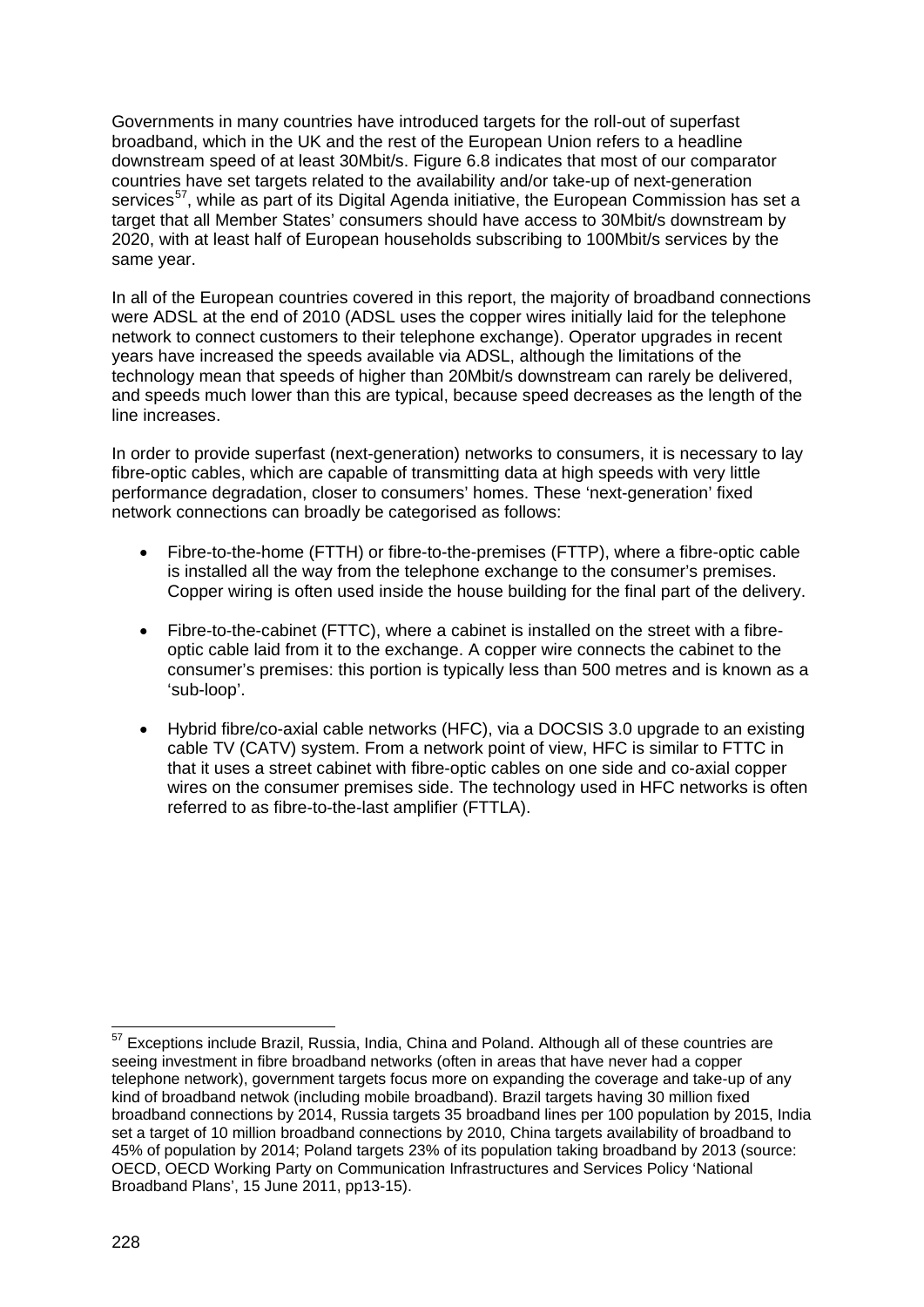| <b>Country</b>                       | <b>Target</b>                                                                                                                                                                                                                                                                                                                                                                                                    |
|--------------------------------------|------------------------------------------------------------------------------------------------------------------------------------------------------------------------------------------------------------------------------------------------------------------------------------------------------------------------------------------------------------------------------------------------------------------|
| <b>UK</b>                            | By 2015, to bring "superfast broadband" to all parts of the UK and to<br>create the "best broadband<br>network" in Europe. To provide everyone with at least 2Mbit/s and<br>superfast broadband to be available to 90% of people.                                                                                                                                                                                |
| <b>FRA</b>                           | By 2012, 100% of the population to have access to broadband.<br>By 2025 100% of home to have access to very high speed broadband.                                                                                                                                                                                                                                                                                |
| <b>GER</b>                           | By 2014, 75% of households will have download speeds of 50Mbit/s.                                                                                                                                                                                                                                                                                                                                                |
| <b>ITA</b>                           | By 2012, all households to have access to the Internet at between 2 and<br>20Mbit/s.                                                                                                                                                                                                                                                                                                                             |
| <b>USA</b>                           | By 2020, at least 100 million homes should have affordable access to<br>actual download speeds of at<br>least 100Mbit/sand actual upload speeds of at least 50Mbit/s. Every<br>household should have access to actual download speeds of 4Mbit/s and<br>actual upload speeds of 1Mbit/s.                                                                                                                         |
| <b>JPN</b>                           | By 2015, fibre optic 'highways' will be completed enabling every<br>household to access a superfast broadband service                                                                                                                                                                                                                                                                                            |
| <b>AUS</b>                           | By 2021, the National Broadband Network will cover 100% of premises -<br>93% of homes, schools and businesses at up to 100 Mbit/s over fibre,<br>with the remainder at up to 12Mbit/s over next generation wireless and<br>satellite.                                                                                                                                                                            |
| <b>ESP</b>                           | By 2011, minimum speed of 1Mbit/s broadband access available to 100%<br>of population.<br>By 2015, 100Mbit/s broadband available to 50% of population.                                                                                                                                                                                                                                                           |
| <b>IRE</b>                           | October 2010; in areas where there was no broadband a mobile service<br>(using HSPA), was required to be in place with a minimum download<br>speed of 1.2Mbit/s and a minimum upload speed of 200kbit/s.<br>Delivery of high speed broadband throughout Ireland is a key<br>commitment under the Government's NewERA programme and in June<br>2011 the government set up a Next Generational Broadband Taskforce |
| <b>European</b><br><b>Commission</b> | Digital Agenda sets targets of basic broadband coverage for all EU<br>citizens by 2013 and 30Mbit/s by 2020, with at least half European<br>households subscribing 100Mbit/s.                                                                                                                                                                                                                                    |

## <span id="page-12-0"></span>**Figure 6.8 Broadband targets in selected countries**

*Source: Source: Adapted from Table 21: 'Broadband targets' in OECD Working Party on Communication Infrastructures and Services Policy 'National Broadband Plans', 15 June 2011, pp13- 14 , http://www.oecd.org/dataoecd/22/41/48459395.pdf*

#### **NGA deployments gather pace as Europe catches up with Japan and US**

In Japan the large-scale roll-out of FTTH and FTTP networks began in 1999, and by the end of 2010 93% the population had access to FTTH/B networks, typically offering speeds of 'up to' 100Mbit/s.

In our other comparator countries the roll-out of FTTH/P networks has been much slower to develop. In the UK, France, the US, Australia, Spain, the Netherlands and Ireland, at the end of 2010, the greatest proportion of superfast coverage was available from cable operators, where the upgrade of existing cable networks to the DOCSIS3.0 standard is inexpensive compared to the cost of laying new fibre networks. Speeds offered by the various implementations of DOCSIS 3.0 vary – in the UK, Australia, Spain and Ireland speeds of 'up to' 100Mbit/s are offered to many customers, whereas in the US the maximum speeds available are rarely more than 'up to' 25Mbit/s. This is less a factor of the technology and more an issue of competitive positioning by the operator concerned, and the range of spectrum available in the coaxial cable for broadband use.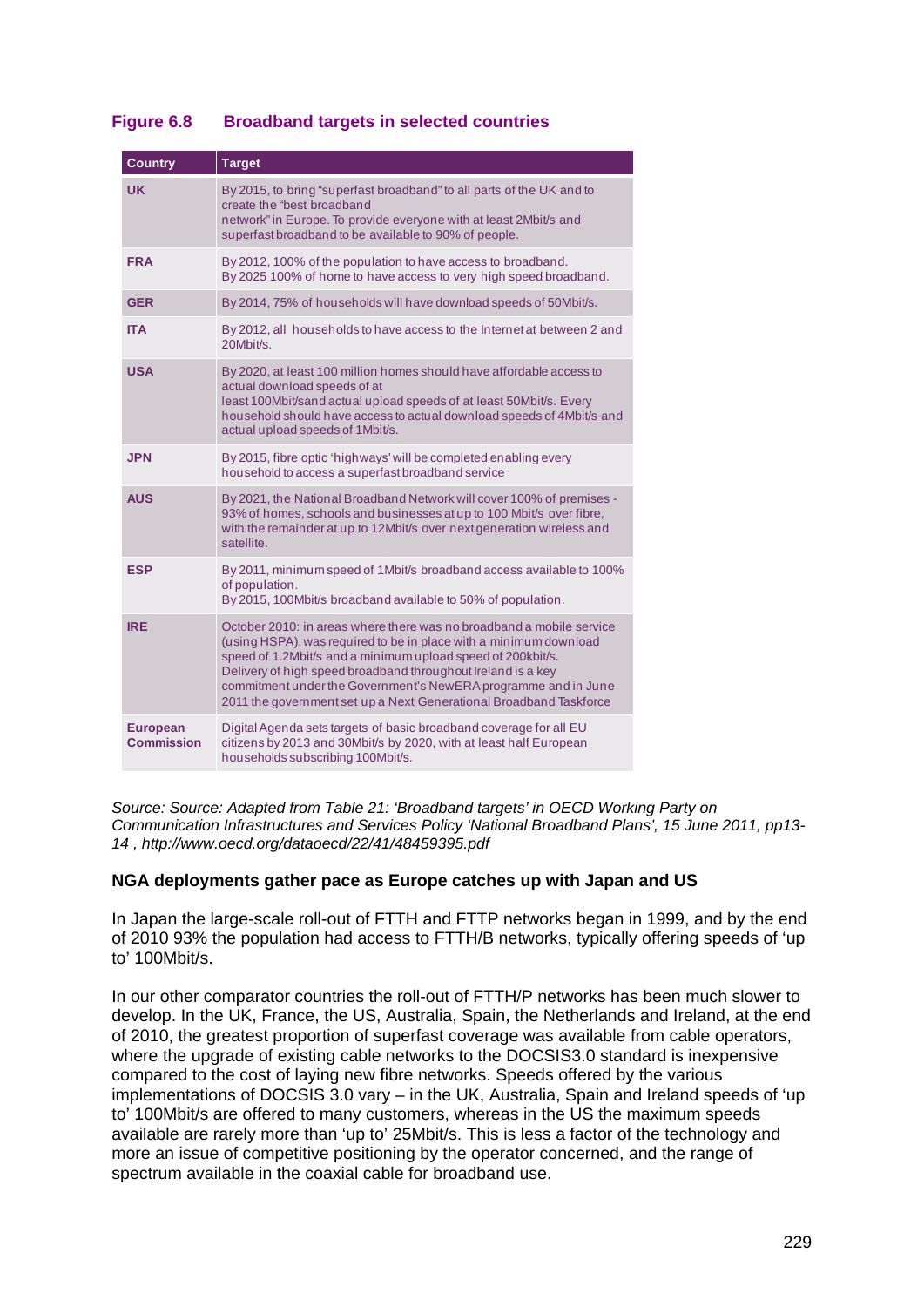In the UK and Germany, large-scale fibre-to-the-cabinet deployments have been made. In these countries the existing telecoms network infrastructure makes FTTC services more cost-effective to deploy to large areas of the country than FTTH/P services, not least because of the shorter lengths of fibre-optic cable that need to be laid. The relatively short sub-loops make it feasible to run VDSL<sup>[58](#page-13-0)</sup> from the cabinet to the consumer's home, while, in Germany in particular, the large size of cabinets reduces civil engineering costs. Speeds available via FTTC services vary: in Germany, incumbent operator Deutsche Telekom offers services 'up to 50Mbit/s and in the UK BT offers speeds of 'up to' 40Mbit/s (although speeds for some consumers are lower, due to the length of the copper wire between the cabinet and the premises) and BT plans to launch services offering 'up to' 80Mbit/s in 2012. However, in the US the highest speeds offered by AT&T's FTTC service in November 2011 were 'up to' 24Mbit/s.

The per-capita cost of providing FTTH/P services is lower in countries where a large proportion of the population live in multiple-dwelling units (MDUs), and where the infrastructure or planning regulations allow for more cost-effective laying of fibre-optic cable. For example, in Japan, the costs for deploying fibre-to-the-home were relatively low because of the dense population (the large majority of which live in MDUs), and the deployment of cables overhead, as opposed to in the ground. Similar characteristics have limited the costs of deployment in cities in Russia, while Paris was one of the first cities in Europe to have widespread fibre deployment assisted by the low cost of laying cables, enabled by the unique characteristics of its sewer system. The high levels of availability of FTTH/P in Sweden are the result of deployment by local municipalities, under a government programme which makes funding available for them to build fibre networks to be run by independent operators.

[Figure 6.9](#page-14-0) details both current deployments and planned next-generation access (NGA) deployments. It shows that by the end of 2010 the coverage of superfast networks in the UK compared favourably to other countries in Europe, with 48% of the population passed by Virgin Media's cable network (offering speeds of 'up to' 50Mbit/s and 'up to' 100Mbit/s in some areas) and 15% being passed by BT's FTTC service. Throughout 2011, BT has continued to roll out its network – in September 2011 FTTC services were available to around 24% of the population, and around 59% of UK homes were covered by superfast services from either BT, Virgin Media or both.<sup>[59](#page-13-1)</sup> The UK is likely to continue to be one of Europe's leaders in the availability of superfast broadband services in the next few years – BT's fibre services (a combination of FTTP and FTTC) are set to reach 40% of the population by 2012 and 67% of the population by 2015.

<span id="page-13-0"></span><sup>&</sup>lt;sup>58</sup> VDSL is a variant of DSL which provides higher speeds than ADSL but it is effective only over shorter distances, due to higher signal degradation by distance

<span id="page-13-1"></span><sup>&</sup>lt;sup>59</sup> This estimate assumes that around 15% of homes in exchange areas where FTTC is available will be unable to receive FTTC services. See [http://maps.ofcom.org.uk/broadband/downloads/ofcom-uk](http://maps.ofcom.org.uk/broadband/downloads/ofcom-uk-broadband-speed-report-2011.pdf)[broadband-speed-report-2011.pdf](http://maps.ofcom.org.uk/broadband/downloads/ofcom-uk-broadband-speed-report-2011.pdf)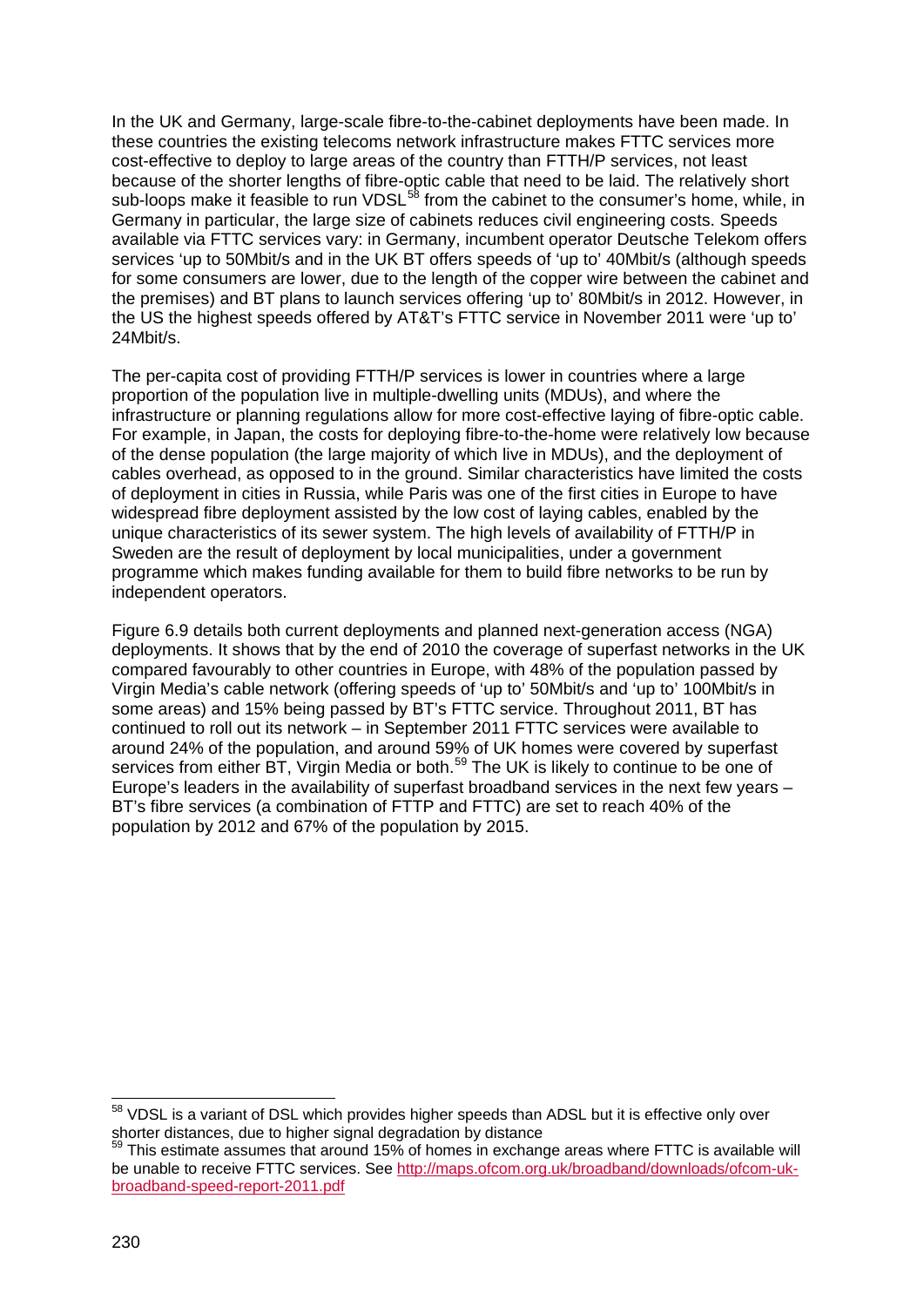

<span id="page-14-0"></span>**Figure 6.9 NGA coverage and planned deployments, end 2010**

*Source: Ofcom, based on operator announcements and third-party data including IDATE Notes: Includes announcements from the largest operators only; estimates have been used where there is lack of clarity on timelines; deployments are typically gradual and incremental – the year given marks the end of a planned deployment phase*

# **Take-up still low in most countries**

[Figure 6.10](#page-16-1) details the take-up of next-generation broadband services across our comparator countries. Some caution should be applied to these figures for two reasons. Firstly, while data on take-up of fibre-to-the home services is available in all countries, data on take-up of FTTC and high-speed cable services is not always available (for example, in France we do not have data on how many consumers take high-speed services from service provider Numericable, and in the US we do not have data for any of the cable providers). Secondly, in some countries, consumers taking NGA services do not necessarily receive speeds which are 'superfast' – for example, while Verizon in the US offers a range of speeds over its high-quality FTTH network including 'up to' 150Mbit/s, many customers are on speeds of 'up to' 25Mbit/s or less (this is the result of Verizon charging a significant price premium for higher speed packages).<sup>[60](#page-14-1)</sup>

<span id="page-14-1"></span> $60$  In November 2012, Verizon's fibre internet services (FiOS) started at \$49.99 a month for a 15Mbit/s service, rising to \$194.99 for a 150Mbit/s service,<http://www22.verizon.com/Residential/internet>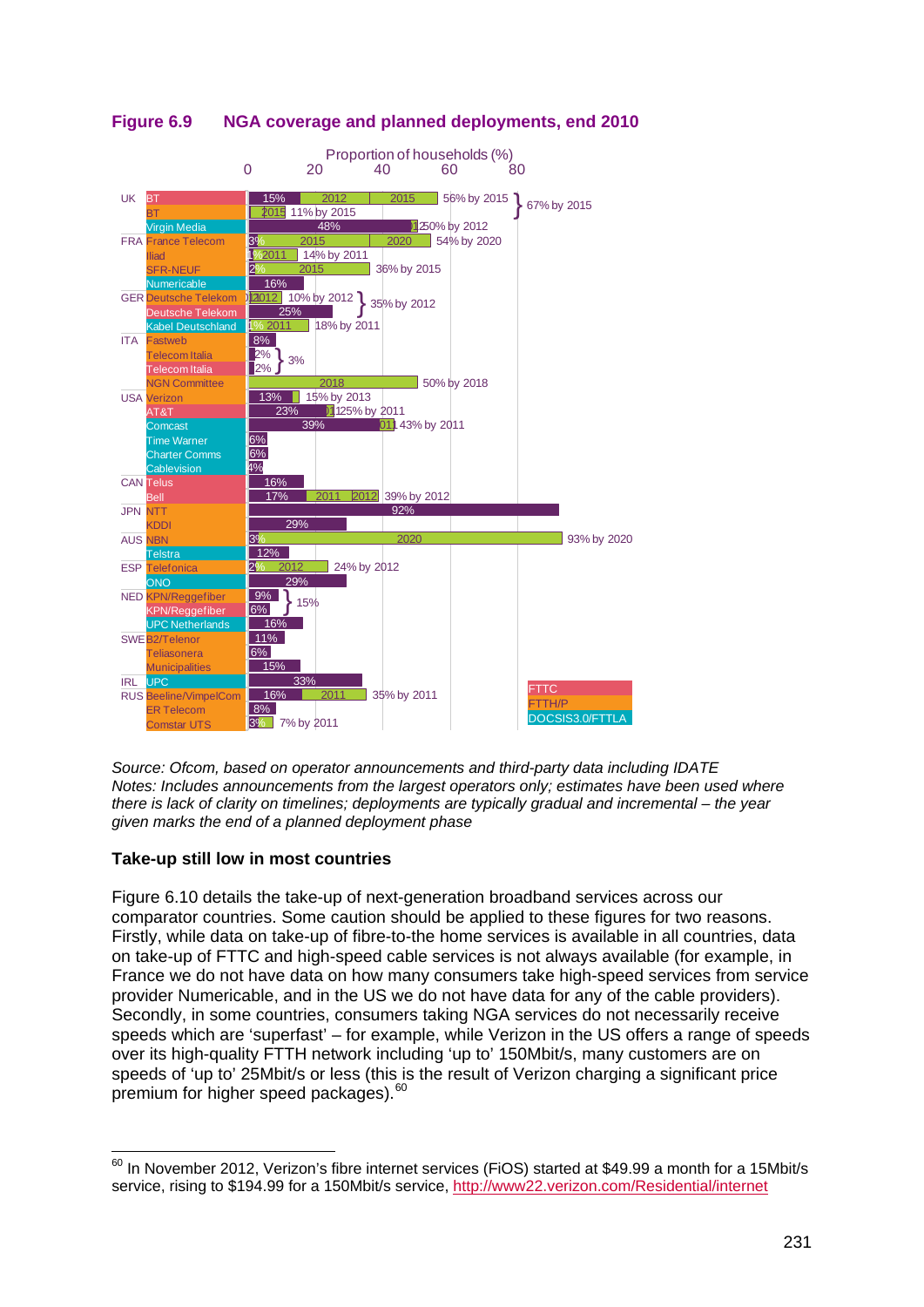It is clear that there is significant variation in the take-up of superfast services across our comparator countries, and that in some nations, such as the UK, only a small proportion of consumers take superfast services even where they are available, while in Sweden, Russia and Japan more than a third of households covered by superfast services subscribe to them.

Two key factors appear to drive the take-up of superfast services as an alternative to basic services.

- The relative cost of superfast services compared to basic broadband services. Ofcom research among UK superfast broadband users, conducted in April 2011, found that 'value for money' was the key consideration in taking up superfast broadband services<sup>61</sup>. Virgin Media's 'up to' 50Mbit/s cable service (£25 per month in November 2011, excluding line rental) is nearly double the price of its basic 'up to' 10Mbit/s service (£13.50 per month), and only around 5% of Virgin Media's customer base took its 'up to' 50Mbit/s service by the end of June 2011<sup>[62](#page-15-1)</sup> (with an additional 21% taking the 'up to' 30Mbit/s service which is £18.50 a month). In contrast, in Sweden and Russia, fibre broadband is often the least expensive fixed broadband service in towns and cities where it is available.
- Secondly, in some countries fibre has had the highest take-up when it forms a 'tripleplay bundle' with telephony and premium television services. IP-based television services are central to the fibre propositions of Verizon and AT&T in the US as they look to compete with cable companies – in June 2011, 83% of AT&T's FTTC customers also took a TV service, and 76% of Verizon's FTTH subscribers also took its FioS TV service. Similarly, in France, the majority of fibre subscribers purchase it within a triple-play package including IPTV. However, in Japan and Russia, IPTV penetration remains low, despite high take-up of FTTH/P services. The UK has very low take-up of IPTV services, although it is notable that the use of the internet for watching 'catch-up' television services is higher in the UK than in many other countries (see Figure 5.24 in the internet and web-based content section of this report).

<span id="page-15-0"></span>61 Ofcom, UK Communications market report 2011, pp251-252,

<span id="page-15-1"></span>[http://stakeholders.ofcom.org.uk/binaries/research/cmr/cmr11/UK\\_CMR\\_2011\\_FINAL.pdf](http://stakeholders.ofcom.org.uk/binaries/research/cmr/cmr11/UK_CMR_2011_FINAL.pdf) [http://phx.corporate-](http://phx.corporate-ir.net/External.File?item=UGFyZW50SUQ9Njc2NTd8Q2hpbGRJRD0tMXxUeXBlPTM=&t=1)

[ir.net/External.File?item=UGFyZW50SUQ9Njc2NTd8Q2hpbGRJRD0tMXxUeXBlPTM=&t=1](http://phx.corporate-ir.net/External.File?item=UGFyZW50SUQ9Njc2NTd8Q2hpbGRJRD0tMXxUeXBlPTM=&t=1)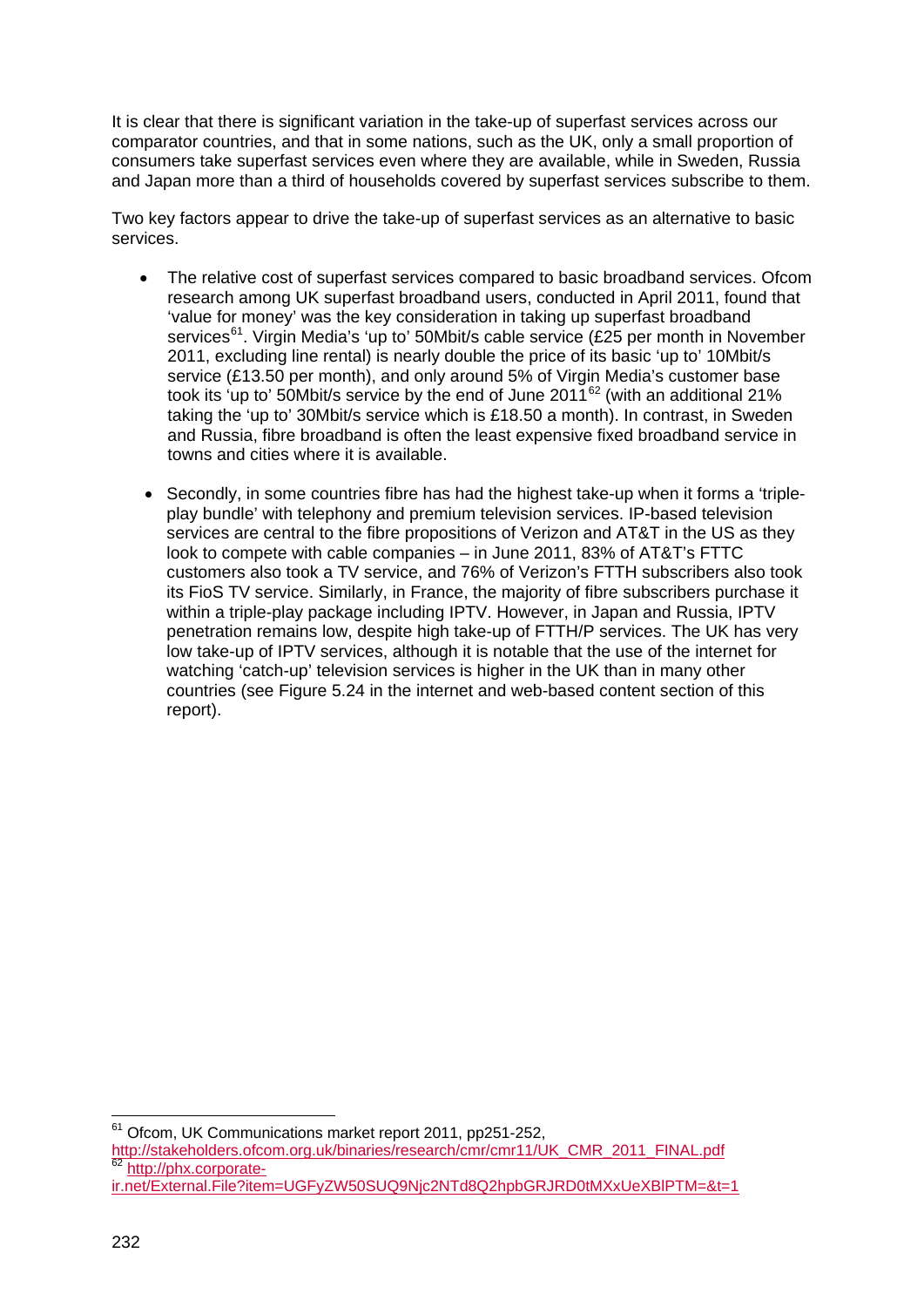

### <span id="page-16-1"></span>**Figure 6.10 Household take-up of superfast broadband, June 2011**

*Source: Ofcom, based on operator announcements and third-party data including Cullen International and IDATE*

*Notes: All FTTH/B and FTTC subscribers are included; DOCSIS3.0/FTTLA subscribers at speeds of more than 'up to' 24Mbit/s and higher are included; subscriber numbers for FTTC and DOCSIS3.0/FTTLA subscribers in some countries are not available.*

# <span id="page-16-0"></span>**6.1.5 Networks upgraded as mobile data use soars**

#### **Mobile users in UK and Japan use the most data**

More than ever before, consumers are using a wide range of high-speed mobile devices to connect to the internet. According to telecoms vendor organisation, the GSA (Global mobile Suppliers' Association), there were 3,227 HSPA-enabled mobile devices available to purchase in August 2011, ranging from smartphones to mobile broadband dongles, SIMenabled laptops, datacards, wireless routers and mobile hotspots; this number having risen 25% year on year.

The increasing take-up of powerful mobile devices, the availability of fast mobile networks and the ever-growing availability of internet applications and services (many of which are mobile-specific) means that consumers are downloading and uploading an increasing quantity of data. According to calculations published in Cisco Systems' Visual Networking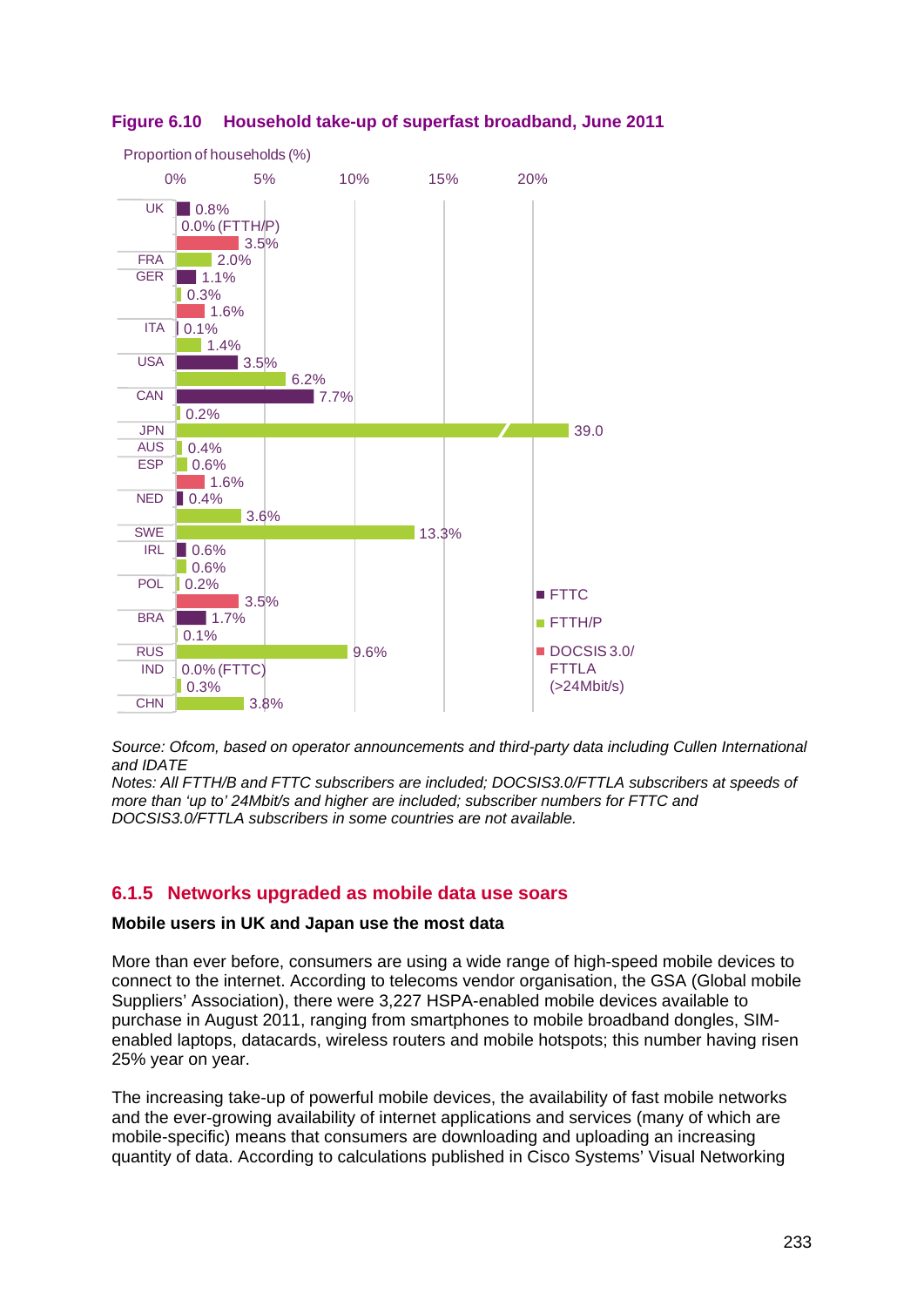Index $63$ , monthly data traffic per mobile connection in the UK increased by 108% between December 2009 and December 2010 and was higher in December 2010 (268MB) than in all other comparator countries except Japan (349MB)<sup>[64](#page-17-1)</sup>. By comparison, France and Germany 172% and 136% respectively ([Figure 6.11](#page-18-0)). – two of Europe's largest telecoms markets – averaged 106MB and 139MB of data traffic per mobile connection per month; although they grew faster than the UK from 2009 to 2010: up

The majority of data use is from mobile broadband (dongles) connected to computers, although smartphone data use is growing rapidly: Vodafone reported that smartphones were responsible for 21% of all data traffic on its European networks in September 2011, compared with just 12% in March 2011<sup>[65](#page-17-2)</sup>. Cisco also forecast that total mobile data use will increase 21-fold by 2015 in the UK, with even higher growth rates in many other countries. The UK rate is equivalent to a compound annual growth rate (CAGR) of 84%, compared with 158% in India and 129% in China. However, mobile data use in India and China lags behind the UK considerably, so higher CAGRs can be expected in these emerging markets. Compared with the UK's 268MB per month per mobile connection in 2010, consumers in India and China consumed just 8MB and 9MB per person respectively.

<span id="page-17-0"></span><sup>63</sup> http://www.cisco.com/en/US/netsol/ns827/networking\_solutions\_sub\_solution.html

<span id="page-17-1"></span><sup>&</sup>lt;sup>64</sup> Average mobile data volumes reported by Cisco for the UK are higher than that reported by UK mobile operators. Data published in Ofcom's Infrastructure report found that average mobile data throughput per 3G connection was 240MB in March 2011. See [http://stakeholders.ofcom.org.uk/binaries/research/telecoms-research/bbspeeds2011/infrastructure-](http://stakeholders.ofcom.org.uk/binaries/research/telecoms-research/bbspeeds2011/infrastructure-report.pdf)

[report.pdf](http://stakeholders.ofcom.org.uk/binaries/research/telecoms-research/bbspeeds2011/infrastructure-report.pdf) 65

<span id="page-17-2"></span>[http://www.vodafone.com/content/dam/vodafone/investors/financial\\_results\\_feeds/half\\_year\\_30septe](http://www.vodafone.com/content/dam/vodafone/investors/financial_results_feeds/half_year_30september2011/p_halfyear2011.pdf) [mber2011/p\\_halfyear2011.pdf](http://www.vodafone.com/content/dam/vodafone/investors/financial_results_feeds/half_year_30september2011/p_halfyear2011.pdf)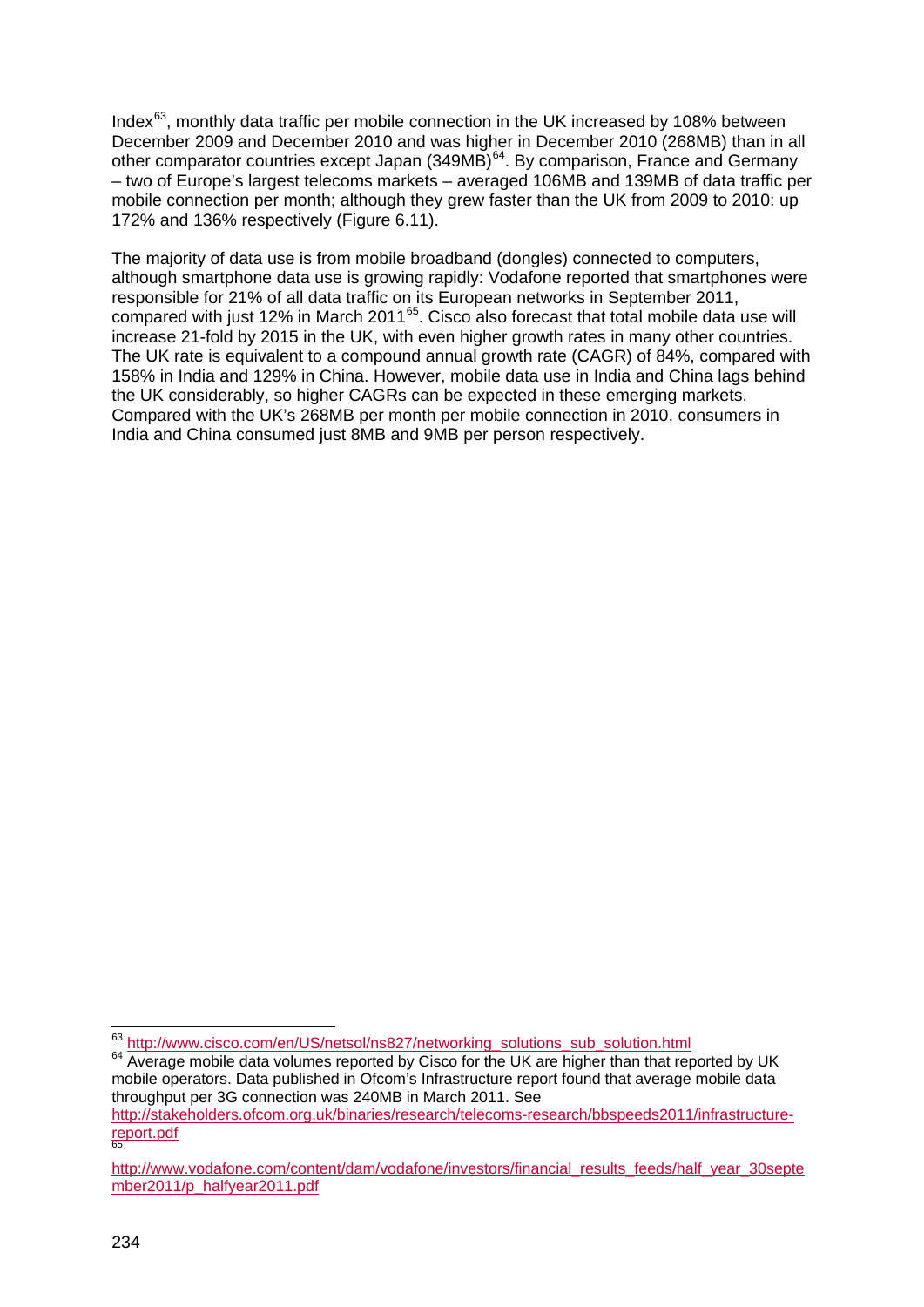

# <span id="page-18-0"></span>**Figure 6.11 Mobile data traffic per mobile connection: 2009, 2010 and 2015**

*Source: Cisco Systems' Visual Networking Index Figures given are for December in each year stated. Precise figures are not available: the 2009 and 2010 figures are Cisco estimated actuals, and the 2015 figure is a Cisco forecast.*

# **Mobile network operators are investing in upgrades to cater for data demand**

In order to keep up with the demand for mobile data services, operators need to invest in additional network capacity. Most operators in our comparator countries have now upgraded the radio access segment of their networks – the portion between the consumer's device and the base station - with HSPA technology, which offers download speeds theoretically more than 1,500 times faster than early second-generation (2G) GSM networks.

In some countries, including Sweden, Japan and the US, operators have deployed even faster networks, based on fourth-generation LTE technology, which can potentially deliver speeds of up to 100Mbit/s. However, this is the theoretical maximum speed that the technology is capable of, and is rarely achieved in practice. According to Ofcom's mobile broadband research, typical mobile data speeds in the UK were 1.5Mbit/s in Q4 2010<sup>[66](#page-18-1)</sup>; in contrast, according to Vodafone, its LTE customers in Germany are receiving actual speeds

<span id="page-18-1"></span><sup>&</sup>lt;sup>66</sup> This finding was presented in Ofcom's Measuring Mobile Broadband in the UK report, published in May 2011. See [http://stakeholders.ofcom.org.uk/binaries/research/telecoms](http://stakeholders.ofcom.org.uk/binaries/research/telecoms-research/bbspeeds2010/Mobile_BB_performance.pdf)[research/bbspeeds2010/Mobile\\_BB\\_performance.pdf](http://stakeholders.ofcom.org.uk/binaries/research/telecoms-research/bbspeeds2010/Mobile_BB_performance.pdf)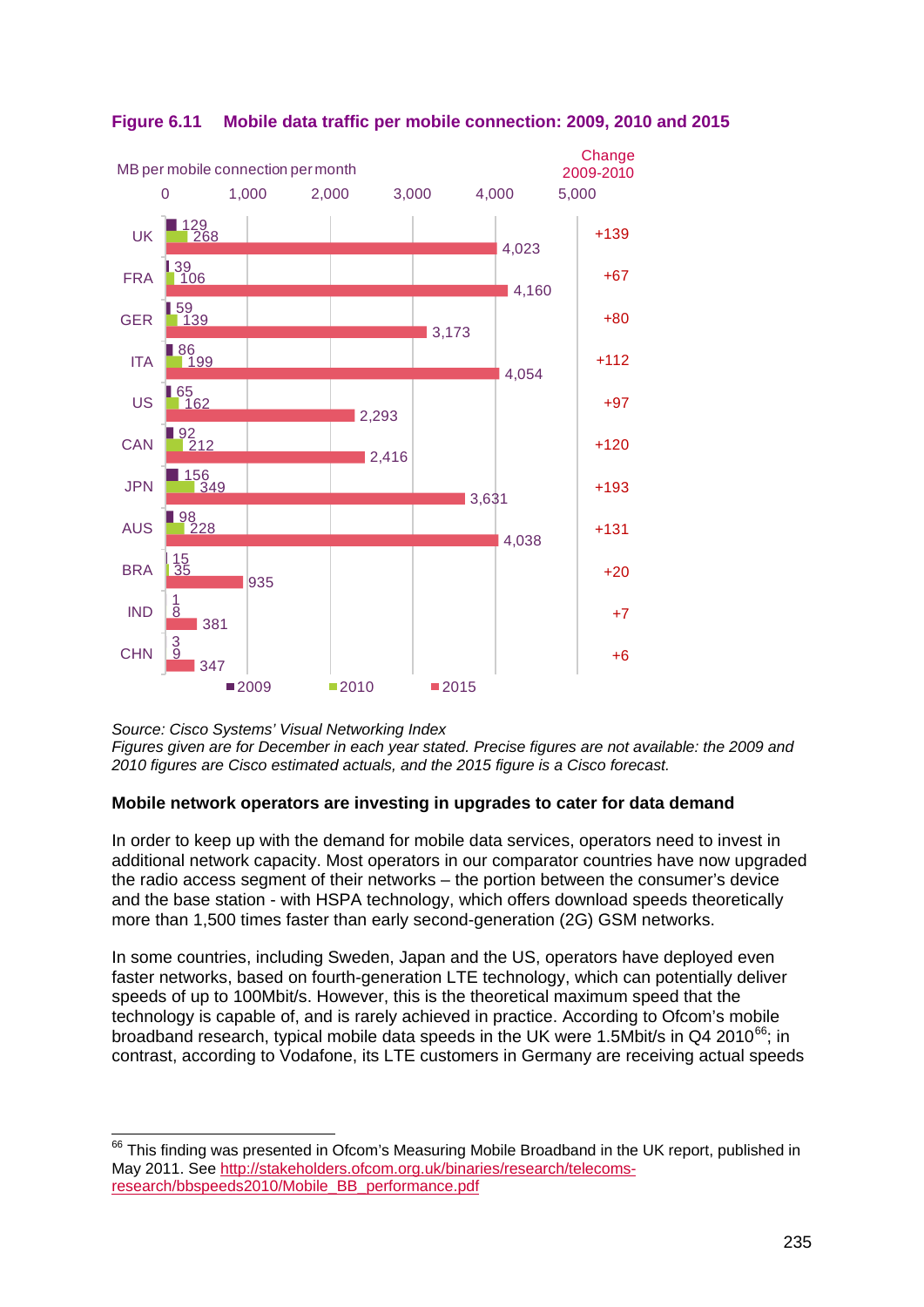of 6-12Mbit/s $67$  in practice. [Figure 6.12](#page-19-0) illustrates the evolution of mobile technology in the UK since 1993.



#### <span id="page-19-0"></span>**Figure 6.12 Theoretical download speeds of mobile data technologies**

*Source: Ofcom*

### **LTE networks offer faster downloads, less delay and greater efficiency**

LTE networks offer a number of advantages both to consumers and to mobile network operators. For consumers, faster download speeds are required to deliver satisfactory performance for streaming high quality video content, while faster download and upload speeds make it quicker to receive and send large files. In addition to the benefits associated with faster overall speeds, LTE networks typically enable the transmission of data with lower delay (known as latency), meaning that internet connections are more responsive – for example, even a small web page will download much more quickly, while the experience of symmetric services like video telephony and online gaming are much improved.

For mobile network operators, LTE networks make more efficient use of radio spectrum, which will allow operators to carry more traffic for a given quantity of spectrum. This is highly important, given that radio spectrum is finite and telecoms operators have a licence to use only part of it. According to Ofcom's research<sup>[68](#page-19-2)</sup>, LTE is 3.3 times as efficient for a given amount of spectrum, compared with standard 3G networks being used in 2011. The same research predicts that technical evolution will mean that by 2020, LTE networks will have become 5.5x as spectrally efficient as 3G networks in 2011.

#### **The UK trails other countries in LTE deployment**

In December 2009, Swedish operator Teliasonera announced the launch of the world's first commercial mobile networks using the LTE standard, and by October 2011 LTE networks had launched in 21 countries worldwide, including six of our 17 comparator countries). In November 2011, two million subscribers currently use LTE services on 31 networks around the world, according to the  $\textsf{GSA}^{\text{69}}$  $\textsf{GSA}^{\text{69}}$  $\textsf{GSA}^{\text{69}}$ .

However, the evolution of mobile networks is happening at a different pace in different countries. With spectrum auctions not scheduled until the second half of 2012, LTE services are unlikely to launch in the UK, Italy, Ireland and Australia until 2013 or later, while the early

67

<span id="page-19-1"></span>http://www.vodafone.com/content/dam/vodafone/investors/financial\_results\_feeds/half\_vear\_30septe [mber2011/p\\_halfyear2011.pdf](http://www.vodafone.com/content/dam/vodafone/investors/financial_results_feeds/half_year_30september2011/p_halfyear2011.pdf)

<span id="page-19-2"></span> $^{68}_{69}$  <http://media.ofcom.org.uk/2011/05/12/4g-set-to-deliver-capacity-gains-of-more-than-200-over-3g/>

<span id="page-19-3"></span>[http://www.vodafone.com/content/dam/vodafone/investors/financial\\_results\\_feeds/half\\_year\\_30septe](http://www.vodafone.com/content/dam/vodafone/investors/financial_results_feeds/half_year_30september2011/p_halfyear2011.pdf) [mber2011/p\\_halfyear2011.pdf](http://www.vodafone.com/content/dam/vodafone/investors/financial_results_feeds/half_year_30september2011/p_halfyear2011.pdf)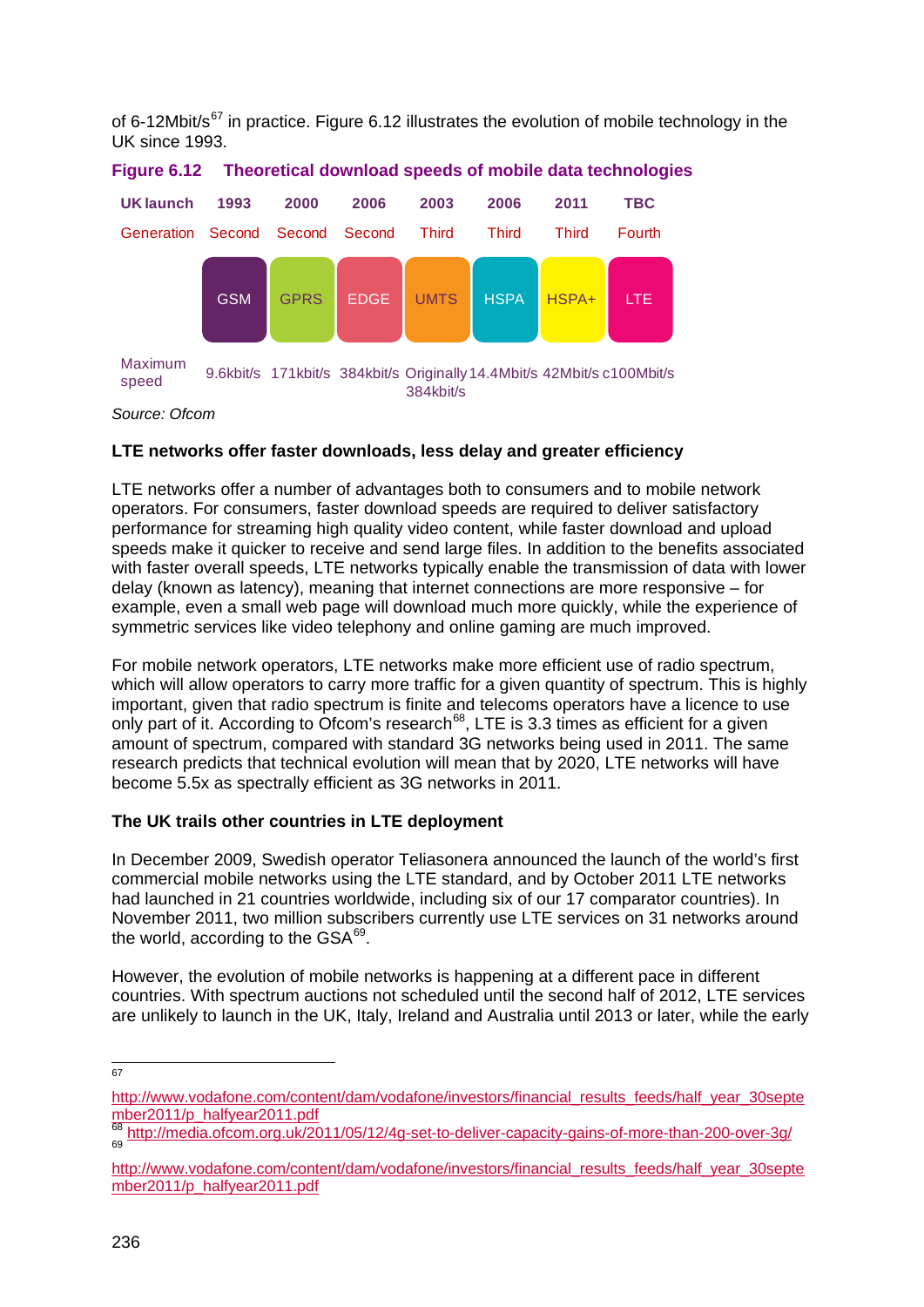launch of high-speed LTE services in Sweden followed a 2.6GHz spectrum auction in 2008, and also comes in the context of high mobile broadband take-up.

Despite relatively high mobile data use in the UK, the launch of LTE services will be later than in many countries, as operators wait to purchase additional radio spectrum before rolling out LTE commercially, relying on HSPA until then. Ofcom has announced plans to auction spectrum at 800MHz and 2.6GHz (the former is 'digital dividend' spectrum made available by the switchover from analogue to digital television), which is likely to take place in the second half of 2012. In the meantime, operators are trialling LTE; Everything Everywhere announced in May 2011 that it would conduct a trial in Cornwall from September 2011 to early 2012, while in November 2011 O2 launched a nine-month trial in parts of London.<sup>[70](#page-20-0)</sup>

Due to the greater availability of spectrum and a general focus on mobile rather than fixedline infrastructure, the BRIC countries are ahead of many other countries, including the UK, in rolling out LTE networks. As illustrated in [Figure 6.13](#page-21-0) below, China has been offering services on a limited scale since 2010 and Brazil is expected to follow suit in 2012. India has only recently launched 3G services, but LTE services are expected to launch in 2012. In Russia, the focus has been on the deployment of Wimax wireless broadband services (Wimax is an alternative technology standard to LTE for delivering high-speed mobile broadband services).

<span id="page-20-0"></span> <sup>70</sup> <http://news.o2.co.uk/Press-Releases/O2-brings-superfast-4G-to-London-347.aspx>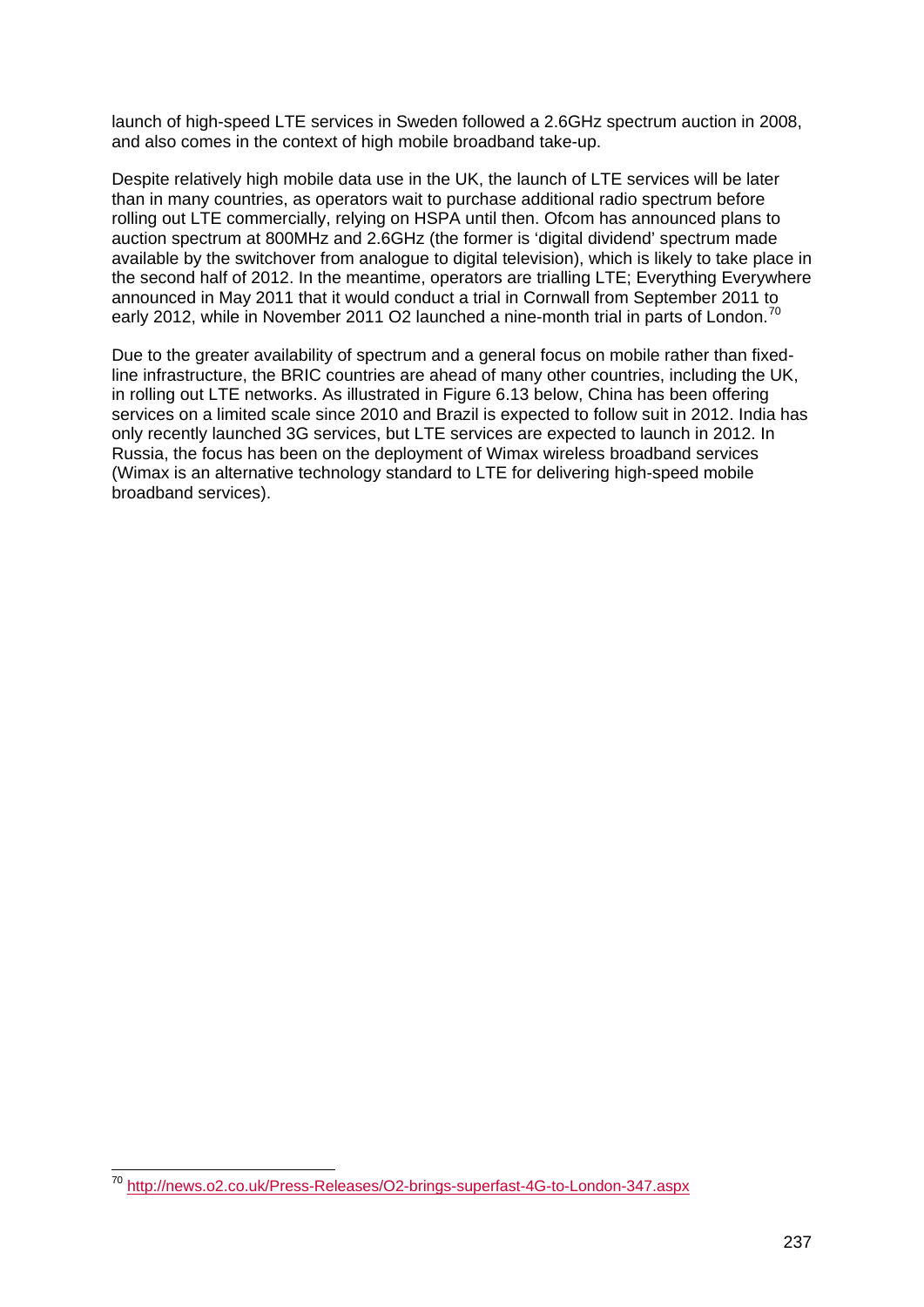<span id="page-21-0"></span>

|  | Figure 6.13 Awards of UHF spectrum for likely LTE use |  |  |  |
|--|-------------------------------------------------------|--|--|--|
|--|-------------------------------------------------------|--|--|--|

|               | <b>Relevant</b><br>spectrum<br>awards       | <b>LTE</b><br><b>launch</b> | <b>Comments</b>                                                                                                                                                                       |
|---------------|---------------------------------------------|-----------------------------|---------------------------------------------------------------------------------------------------------------------------------------------------------------------------------------|
| <b>UK</b>     | <b>No</b>                                   | <b>No</b>                   | Currently consulting on combined spectrum award.<br>Proposed award is likely to be in the second half of 2012<br>with likely deployment of services starting 2013-2014.               |
| <b>FRA No</b> |                                             | <b>No</b>                   | Award for both bands expected early 2012                                                                                                                                              |
|               | GER $Yes - 800MHz$<br>and 2.6GHz            | Yes                         | Awarded May 2010. Commercial services launched late<br>2010.                                                                                                                          |
| <b>ITA</b>    | Yes-800MHz<br>and 2.6GHz                    | <b>No</b>                   | Spectrum availability expected at the turn of 2012/2013                                                                                                                               |
|               | USA Yes-700MHz,<br>1700MHz and<br>$2.1$ GHz | Yes                         | I TF services launched in all three bands in 2010                                                                                                                                     |
| <b>CAN</b>    |                                             | <b>No</b>                   | Launch expected 2012, with the auction of the 700MHz<br>band late 2012.                                                                                                               |
|               | <b>JPN</b> Yes-1500MHz Yes                  |                             | Launched December 2010.                                                                                                                                                               |
| <b>AUS No</b> |                                             | <b>No</b>                   | 700MHz and 2.6GHz auctions expected end 2012.                                                                                                                                         |
|               | $ESP$ Yes $-$ 800MHz<br>and 2.6GHz          | late 2011                   | Expected 800MHz awarded July 2011.                                                                                                                                                    |
| <b>NED No</b> |                                             | <b>No</b>                   | Awards in both bands expected early 2012.                                                                                                                                             |
|               | <b>SWE</b> Yes - 800MHz<br>and 2.6GHz       | <b>Yes</b>                  | World's first LTE deployment in 2009 after 2.6GHz award<br>in 2008. Five operators now using this band. 800MHz<br>awarded March 2011. Deployment of LTE Advanced<br>expected in 2013. |
| <b>IRL</b>    | <b>No</b>                                   | <b>No</b>                   | Consultation launched on 800MHz band, Services<br>expected after digital switchover in 2012. No plans for<br>awarding 2.6GHz band.                                                    |
|               | POL $Yes - 2.6GHz$                          | Yes                         | Part of the 2.6GHz band was awarded in 2009, which is<br>already being used for LTE. No timetable for 800MHz.                                                                         |
| <b>BRA No</b> |                                             | <b>No</b>                   | 2.6GHz spectrum award expected 2012.                                                                                                                                                  |
|               | RUS Yes - 2.6GHz                            | <b>No</b>                   | 2.6GHz band is being used for Wimax services.                                                                                                                                         |
| <b>IND</b>    | $Yes-800MHz$<br>and 2.3GHz                  | <b>No</b>                   | 800MHz launch (2010) for UMTS only. 2.3GHz spectrum,<br>awarded 2010, may be used for LTE, with services as<br>early as the first half of 2012.                                       |
| <b>CHN</b>    |                                             | Yes                         | LTE services launched in 2010. Widescale deployment<br>expected.                                                                                                                      |

*Source: Ofcom*

# **Mobile data networks in Poland offer the fastest theoretical speeds**

[Figure 6.14](#page-22-0) details the highest theoretical speeds commercially available in 13 countries in November 2011. It should be treated with caution, as in all countries there is a large gap between theoretical speeds and the actual speeds being delivered, and in many countries the speeds marketed are below the theoretical speeds (for example, Bell in Canada indicates<sup>[71](#page-21-1)</sup> average speeds of 12-25Mbit/s with peak speeds of 'up to' 75Mbit/s, and AT&T in the US simply claims LTE speeds will be 'up to ten times faster than  $3G'$ ).<sup>[72](#page-21-2)</sup>

While the technology (LTE, HSPA, HSPA+) is a determinant of the theoretical speeds available, network topology, radio access network contention, other network technologies and consumer hardware, as well as the size of the radio spectrum bands used, are also relevant in determining speed. For example, in Poland the joint venture between operators CenterNet and Mobyland uses a 20MHz shared downlink and uplink band in the 1800MHz band (using the LTE Time Division Duplex, or TDD, standard) to offer theoretical speeds of 153Mbit/s<sup>[73](#page-21-3)</sup>, whereas Vodafone Germany uses two paired blocks of 5MHz in the 800MHz

<sup>71</sup> http://www.bce.ca/en/news/releases/bm/2011/09/14/76960.html?displayMode=print&

<span id="page-21-3"></span><span id="page-21-2"></span><span id="page-21-1"></span><sup>&</sup>lt;sup>72</sup> <http://www.att.com/network/><br><sup>73</sup> [http://www.mobyland.com/pdfs/IP\\_MBL\\_and\\_Cent\\_07\\_09\\_2010\\_v7\\_en.pdf](http://www.mobyland.com/pdfs/IP_MBL_and_Cent_07_09_2010_v7_en.pdf)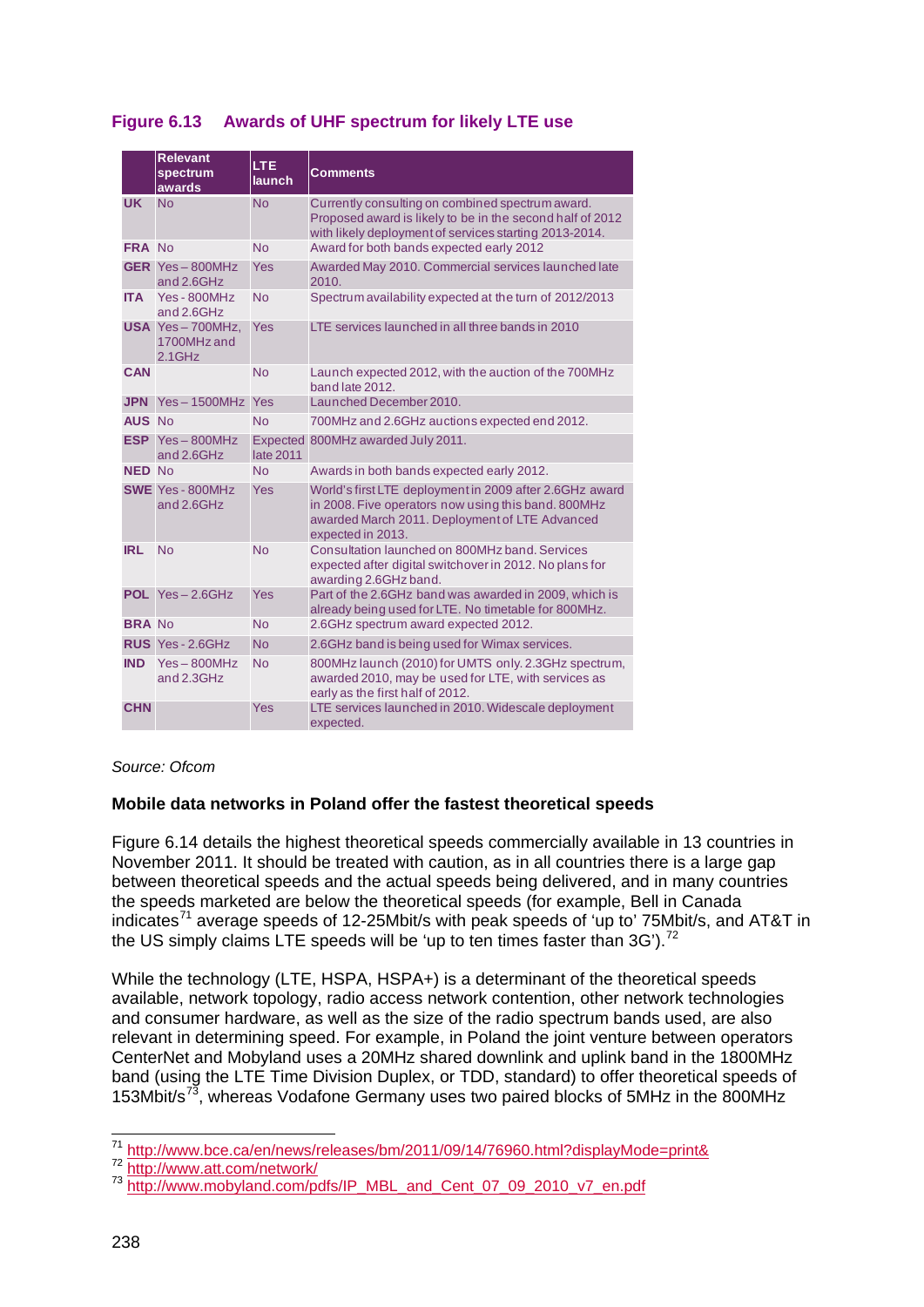band (using the Frequency Division, or FDD, standard) and offers theoretical maximum speeds of 50Mbit/s<sup>[74](#page-22-1)</sup>.

In Sweden, Teliasonera's LTE network uses a 20MHz downlink carrier to offer theoretical speeds of 100Mbit/s<sup>[75](#page-22-2)</sup>, while the LTE network deployed by MetroPCS in parts of the US uses 5MHz of spectrum, and has a lower theoretical maximum speed. As LTE networks are launched in more countries, the number of devices that can connect to LTE networks grows. By November 2011, according to the GSA, 161 devices capable of connecting to LTE networks were available. Most of these devices are also able to use HSPA networks, for when subscribers are not within range of an LTE base station.

<span id="page-22-0"></span>



*Source: Ofcom, Global mobile Suppliers Association (GSA), Technology Update, 28 October 2011*

<span id="page-22-1"></span><sup>74</sup> <http://www.mobilenewscwp.co.uk/2010/12/vodafone-germany-intros-lte-service-and-pricing/> <sup>75</sup> <http://feed.ne.cision.com/wpyfs/00/00/00/00/00/13/28/1C/wkr0002.pdf>

<span id="page-22-2"></span>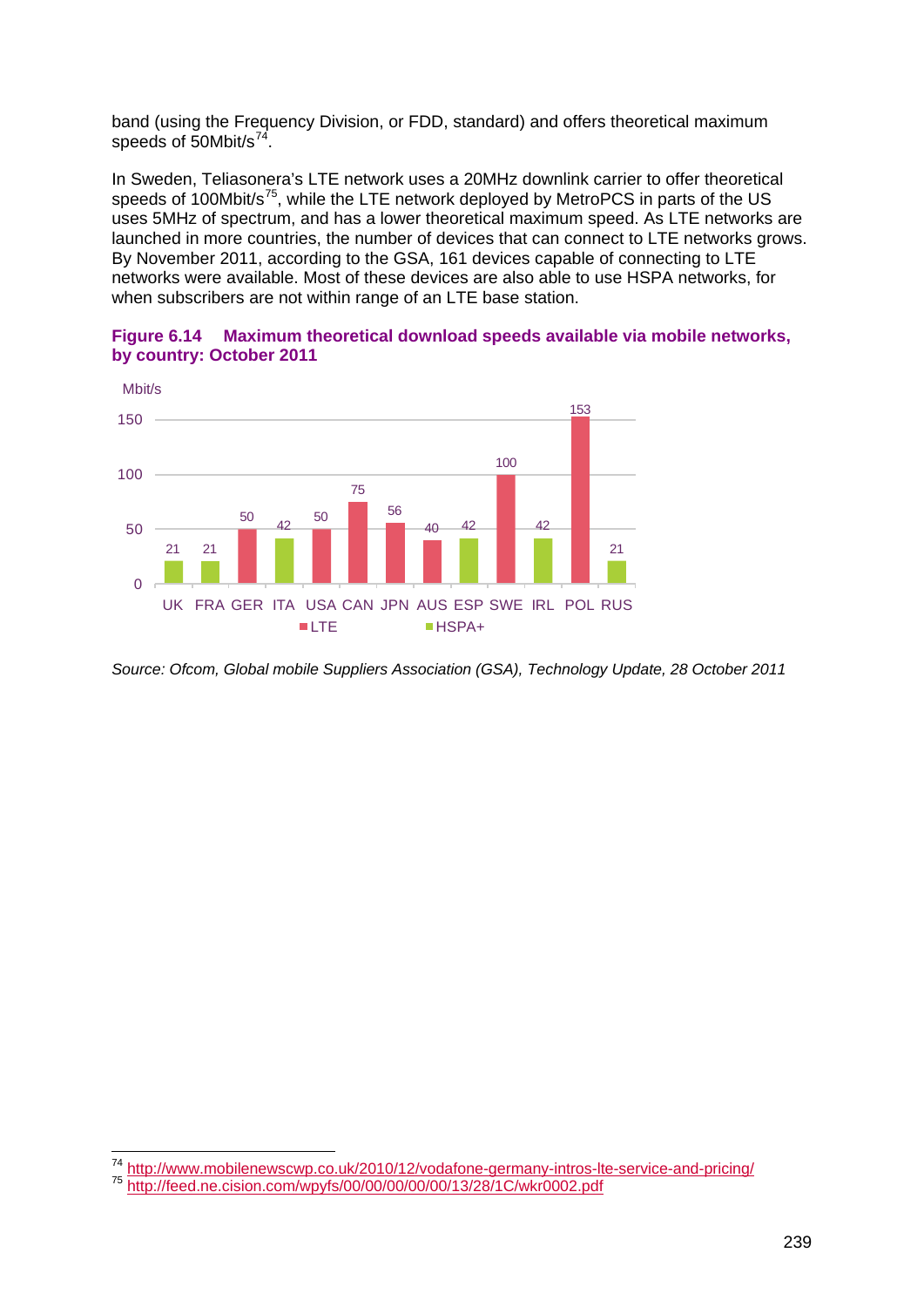# <span id="page-23-0"></span>6.2 The telecoms industry

# <span id="page-23-1"></span>**6.2.1 Introduction**

In this section we consider the major trends in telecommunications markets in the 17 nations covered by this report from an industry and operator perspective. In general, we have looked at trends over the five years to 2010, although we provide year-on-year analysis where trends have changed significantly over the period.

In the first part of this section we provide an overview of the industry as a whole, considering recent trends in revenue growth. We then look at each market individually and in more depth, starting with fixed voice, followed by mobile voice and data services and concluding with an overview of fixed-broadband services.

Some of the key points highlighted in this section include:

- **Total retail telecoms revenue generated in the 17 countries covered in this report was £594bn in 2010, 1.9% higher than in 2009**. This growth followed a 0.4% fall in total telecoms revenues in 2009 (page [242\)](#page-25-0).
- **The BRIC countries had the highest average annual growth rate in telecoms revenues in the five years to 2010**. Growth was highest in Russia at 16.1%, followed by India (10.6%) Brazil (6.6%) and China at 5.4%, while in the UK it averaged 1.2% over the period (page [244\)](#page-27-0).
- **Annual revenues from mobile services in the US, the largest mobile market among our comparator countries, passed £100m for the first time in 2010**. However, it was in India that growth in mobile revenues was highest, with growth hitting 18% during the year. In the UK mobile revenues were unchanged at £14.9bn in 2010 (page [255\)](#page-38-0).
- **In 2010 data services generated 34% of total telecoms revenue among the non-BRIC countries in our report, up from 16% in 2005 and 30% in 2009**. Among these countries, the proportion of telecoms service revenue generated by data services ranged from 27% in the UK to 43% in Japan (page [245\)](#page-28-0).
- **The UK was one of only three countries where fixed broadband revenues declined in 2010**. This 4.8% revenue fall in the UK was as a result of falling prices and increasing service bundling, and was despite increasing average connection speeds (page 32).
- **Fixed voice volumes declined in all of our comparator countries except France, Canada, Australia, Russia and China in 2010**. The fastest rates of increase in 2010 were in China (up 4.0%) as a result of strong economic growth during the year and in France (up 2.1%), while in the UK fixed voice call volumes fell by 2.4% to 129 billion minutes (page [251\)](#page-34-0).
- **In 2010 the proportion of mobile connections that were pre-pay fell in all of our comparator countries except the US, Russia and India**. This is as a result of providers seeking to maximising revenues from their existing customer base by incentivising pre-pay customers to switch to higher-spend monthly contracts (page [267\)](#page-50-0).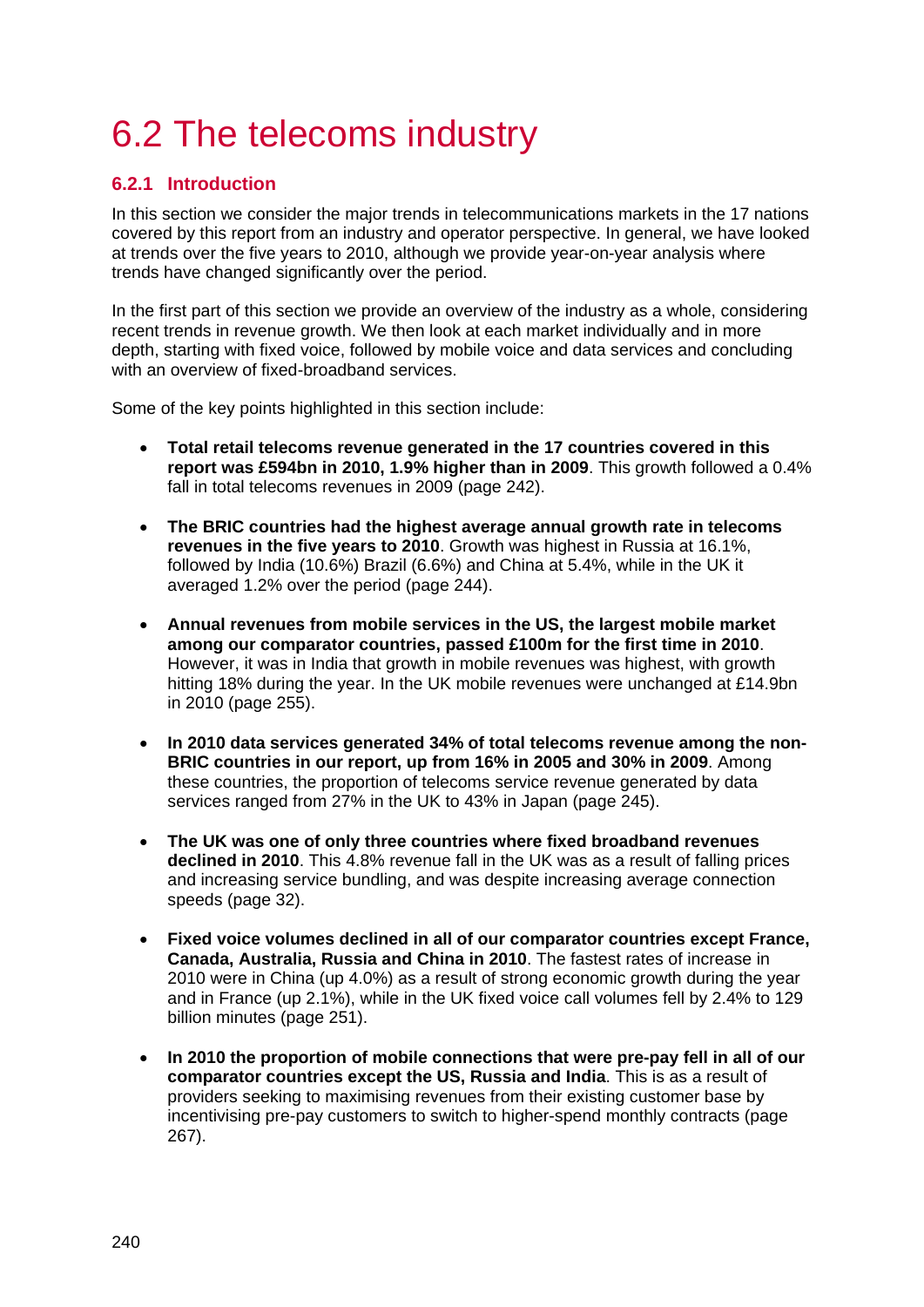## **6.2.2 Overview**

#### <span id="page-24-0"></span>**Telecoms revenues return to growth, following a decline in 2009**

Total retail telecoms revenue generated in the 17 countries covered in this report amounted to £594bn in 2010, 1.9% higher than in 2009 and 13.4% higher than in 2005 [\(Figure 6.15\)](#page-24-1). The growth in 2010 was as a result of a slowing in the rate of decline of fixed-line revenues and an improvement in global economic conditions, and followed a 0.4% fall in total revenues in 2009.

In the five years to 2010, fixed broadband services provided the fastest growing element of telecoms revenues, increasing by an average of 14.8% a year, from £33bn in 2005 to £67bn in 2010. Over the same period, revenues from mobile services grew by an average of 6.0% a year, while those from fixed-line voice services fell by an average of 5.3% a year, from £223bn in 2005 to £170bn in 2010.

Mobile telephony services continued to generate the majority of total telecoms revenue in 2010, accounting for 60% of the total (up from 59% in 2010 and by more than nine percentage points since 2005). Fixed-line voice share of total telecoms revenues fell to 29% in 2010, (compared to 31% in 2009 and 43% in 2005) while fixed broadband services continued to account for 11% of total revenue, one percentage point higher than in 2009 and five higher than in 2005.



<span id="page-24-1"></span>

|      | Figure 6.15 Total comparator country retail telecoms revenue, by sector: 2005 to |
|------|----------------------------------------------------------------------------------|
| 2010 |                                                                                  |

#### *Source: IDATE / industry data / Ofcom*

*Note: Excludes revenue from narrowband internet and corporate data services and broadband revenues for BRA, RUS, IND and CHN; covers only the 17 countries in the analysis; figures have been restated to reflect more accurate data*

#### **Brazil, Russia, India and China are growing the fastest by total telecoms revenues**

The decline in total telecoms revenues in 2009 was as a result of a 1.2% fall in revenues in the non-BRIC countries (revenues in the BRIC countries – Brazil, Russia, India and China continued to grow, increasing by 2.2% during the year). In 2010 non-BRIC country telecoms revenues returned to growth, increasing by 1.1% during the year as many countries recovered to some extent from the economic downturn. In the BRIC countries, the rate of telecoms revenue growth more than doubled in 2010 to 4.8% [\(Figure 6.16\)](#page-25-0).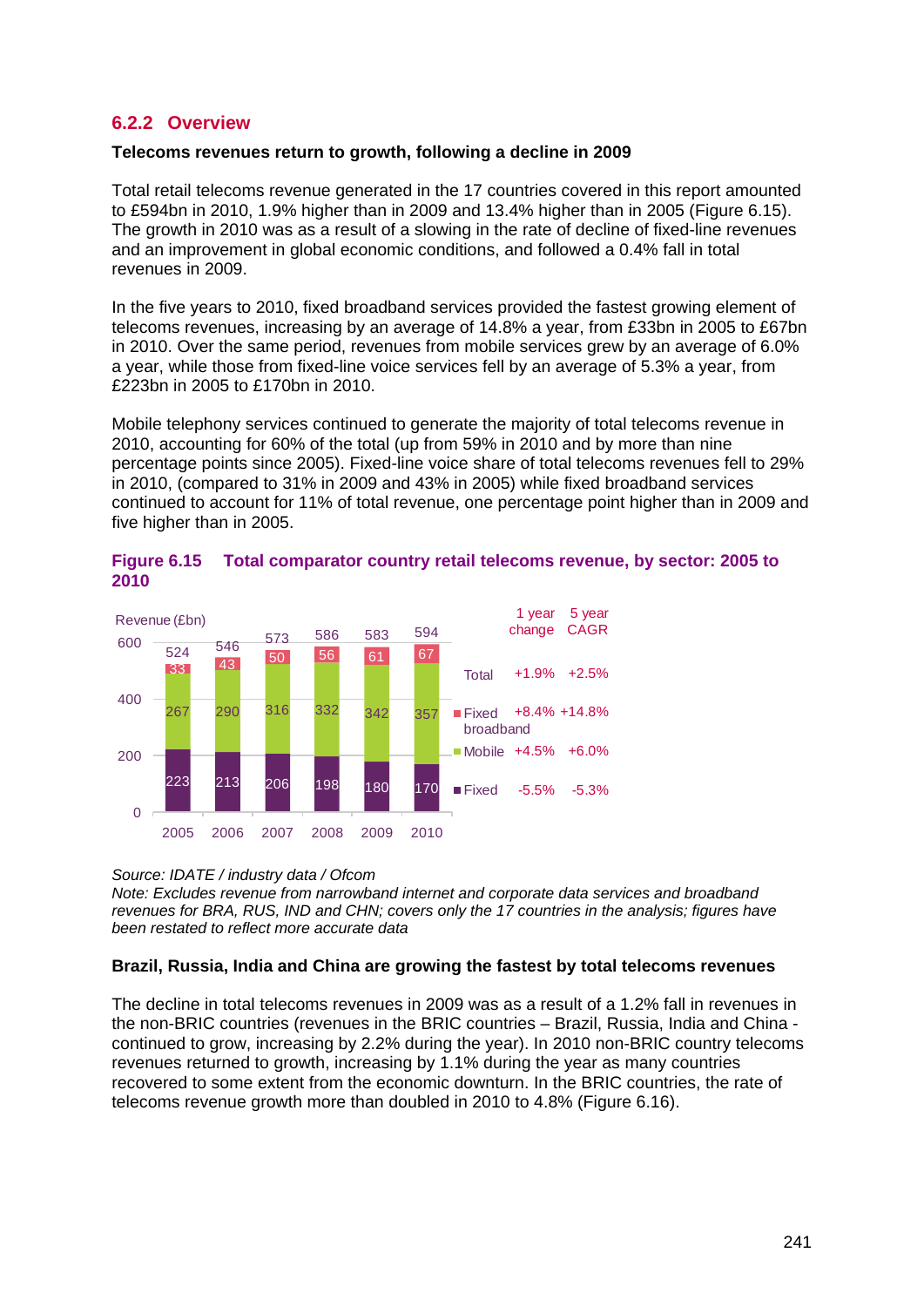

#### <span id="page-25-0"></span>**Figure 6.16 Total comparator country retail telecoms revenue, by country type: 2005 to 2010**

*Source: IDATE / industry data / Ofcom*

*Note: Excludes revenue from narrowband internet and corporate data services and broadband revenues for BRA, RUS, IND and CHN; covers only the 17 countries in the analysis; figures have been restated to reflect more accurate data*

#### **Mobile accounts for the majority of telecoms spend in all countries except Ireland**

Ireland was unique among our comparator countries in that it was the only nation where revenues generated by mobile services were less than the combined revenues generated by fixed voice and broadband services. In 2010, mobile services generated 49% of total telecoms revenue in Ireland, with fixed voice accounting for 39% of all revenue (the highest among our comparator countries).

High take-up and use of mobiles in Poland (along with low fixed-line take-up) meant that it had both the highest proportion of total revenue generated by mobile services in 2010 (69%) and the lowest proportions generated by fixed voice (20%) and fixed broadband (10%) services. The Netherlands had the highest proportion of telecoms revenues generated by fixed broadband services in 2010, at 24%.

In terms of total revenue, the US continued to be the largest telecoms market covered in this analysis (and in the world as a whole) in 2010, generating £188bn of telecoms service revenues in 2010, a 3.2% increase on 2009 [\(Figure 6.17\)](#page-26-0). Japan generated the secondhighest telecoms revenues in 2010 at £79bn (down 0.1% on 2009) while in China, which had the third highest telecoms service revenue in 2010 at £66bn, revenues were 5.6% higher than in 2009). The UK had the seventh-largest telecoms market among our comparator countries in 2010, at £27bn higher than in Italy (£24bn) but lower than in Germany and France (£35bn and £32bn respectively).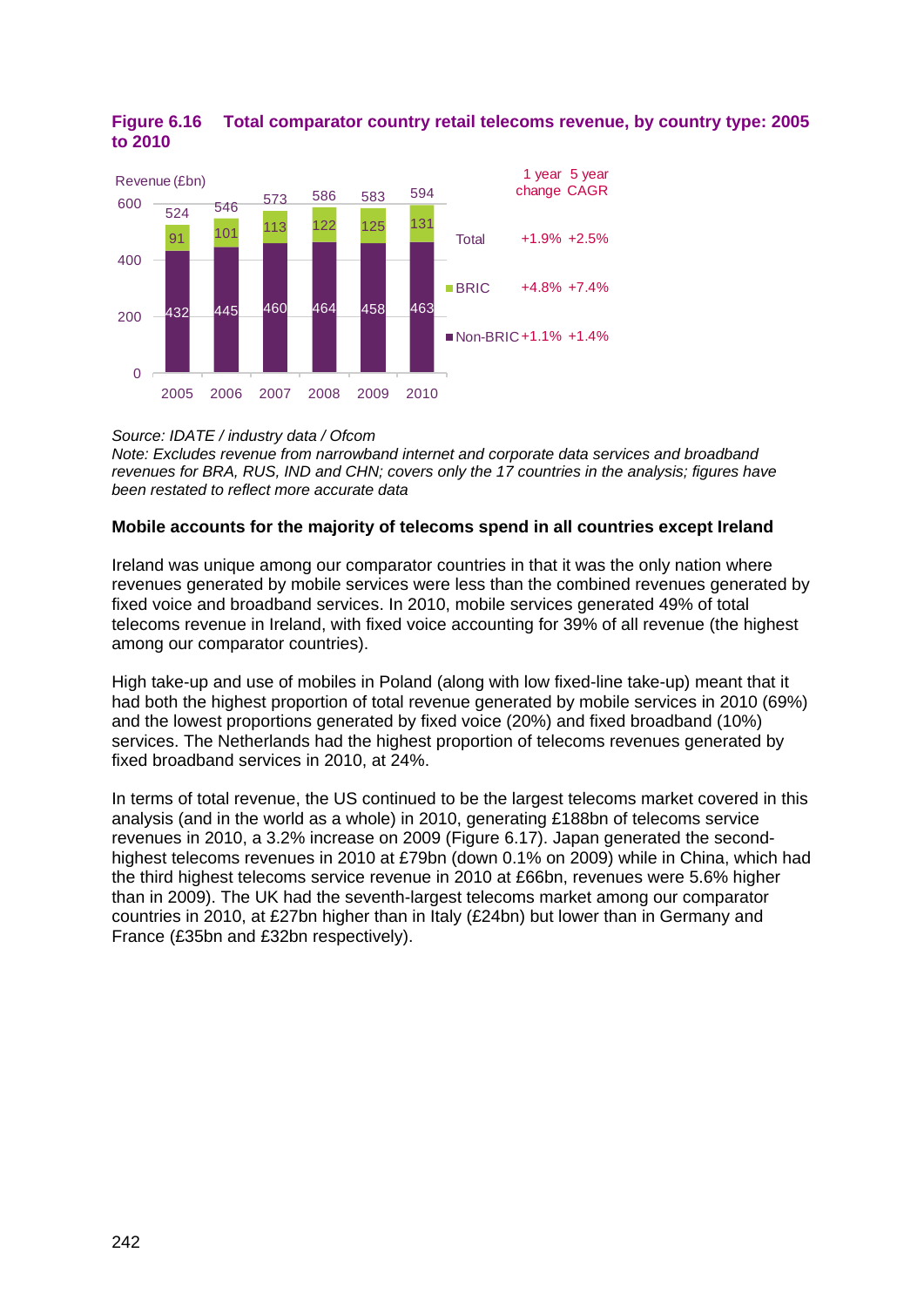

# <span id="page-26-0"></span>**Figure 6.17 Telecoms service retail revenue, by nation and by sector: 2010**

#### *Source: IDATE / industry data / Ofcom*

*Note: Total service revenue excludes revenue from narrowband internet and corporate data services and broadband revenues for BRA, RUS, IND and CHN*

#### **Russia had the highest growth in telecoms revenues in the five years to 2010**

The BRIC countries had the highest average annual growth rate in telecoms revenues in the five years to 2010, with the rate being highest in Russia at 16.1%, followed by India (10.6%), Brazil (6.6%) and then China at 5.4% [\(Figure 6.18\)](#page-27-0).

Among the non-BRIC comparator countries, revenue growth was highest in Australia (5.2%) and Canada (4.9%) over the same five-year period. In both countries mobile revenues contributed the greatest increase in revenues, while percentage growth rates were highest for fixed broadband revenues. Similarly, in the UK, a 2.8% average annual increase in mobile revenues was the largest element of a 1.2% average annual rise in total revenues, although the highest percentage growth rate over the period was in fixed broadband revenues, at 8.1%.

In four of our comparator countries total revenues from telecoms services fell between 2005 and 2010. These countries were Germany (down an average of 2.0% a year), Italy (down 0.8% a year), Japan (down 1.7%) and Ireland (down 1.2%). These falls were largely caused by declining fixed voice revenues (which fell in all of our comparator countries except Russia between 2005 and 2010, reflecting falling fixed-line use). However, in these countries mobile service revenues also fell over the period as a result of declining prices (they were the only comparator countries where this occurred).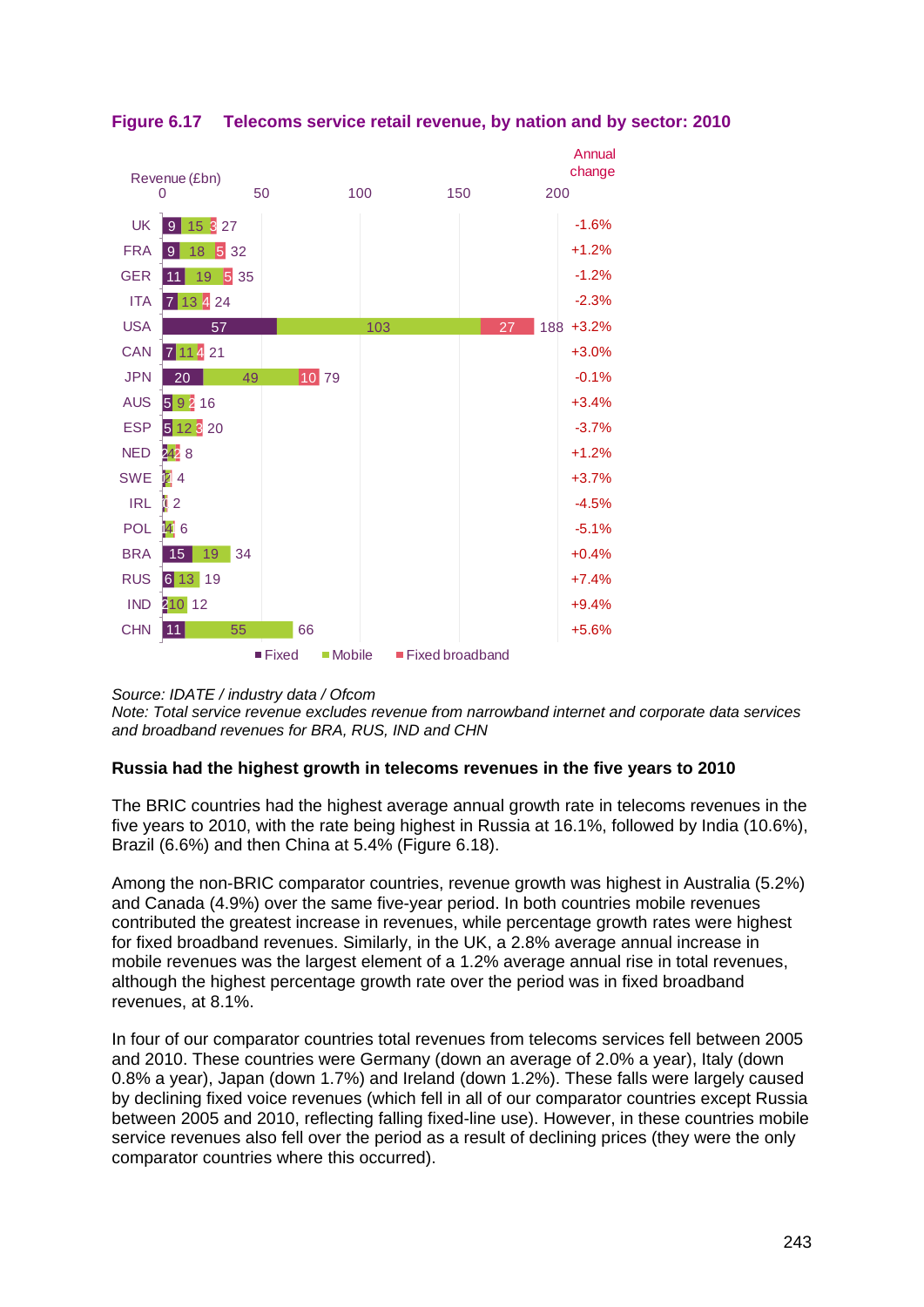|            | Revenue (£bn)           |                     |                      |          |     |                   |     | 5 year       |
|------------|-------------------------|---------------------|----------------------|----------|-----|-------------------|-----|--------------|
|            |                         |                     | 50                   | 100      |     | 150               |     | 200CAGR      |
|            |                         |                     |                      |          |     |                   |     |              |
| <b>UK</b>  | 2005<br>2010            | 11<br>2<br>13<br>-9 | 26<br>27             |          |     |                   |     | $+1.2%$      |
| <b>FRA</b> | 2005                    | 12                  | 29                   |          |     |                   |     |              |
|            | 2010                    | -9<br>18            | 32                   |          |     |                   |     | $+2.2%$      |
|            | <b>GER 2005</b>         | 20                  | 8<br>39              |          |     |                   |     | $-2.0%$      |
|            | 2010                    |                     | 35<br>51             |          |     |                   |     |              |
| <b>ITA</b> | 2005                    | 2                   | 25                   |          |     |                   |     | $-0.8%$      |
|            | 2010<br>2005            | 4 24<br>13.<br>17   |                      |          | 73  |                   |     |              |
| <b>USA</b> | 2010                    | 57                  | 74                   |          | 103 | 13 <sup>1</sup>   | 160 | +3.3%<br>188 |
| <b>CAN</b> | 2005                    | 8 6 2 16            |                      |          |     |                   |     |              |
|            | 2010                    | 4 21<br>17  <br>11  |                      |          |     |                   |     | $+4.9%$      |
| <b>JPN</b> | 2005                    | 28                  | 52                   | 6 86     |     |                   |     | $-1.7%$      |
|            | 2010                    | 20                  | 49                   | 10<br>79 |     |                   |     |              |
| <b>AUS</b> | 2005                    | 661<br>12           |                      |          |     |                   |     | $+5.2%$      |
|            | 2010                    | 16<br>592           |                      |          |     |                   |     |              |
| <b>ESP</b> | 2005<br>2010            | 7 10 2 19<br>512320 |                      |          |     |                   |     | $+1.3%$      |
| <b>NED</b> | 2005                    | 3418                |                      |          |     |                   |     |              |
|            | 2010                    | 2428                |                      |          |     |                   |     | $+0.4%$      |
|            | <b>SWE 2005</b>         | 24                  |                      |          |     |                   |     | $+1.5%$      |
|            | 2010                    | iz 4                |                      |          |     |                   |     |              |
| <b>IRL</b> | 2005                    | <b>₫2</b>           |                      |          |     |                   |     | $-1.2%$      |
|            | 2010                    | $\overline{2}$<br>ï |                      |          |     |                   |     |              |
| <b>POL</b> | 2005                    | <b>20 6</b>         |                      |          |     |                   |     | $+1.1%$      |
|            | 2010<br><b>BRA 2005</b> | 146<br>15<br>1100   | 25                   |          |     |                   |     |              |
|            | 2010                    | 15                  | 19   34              |          |     |                   |     | $+6.6%$      |
| <b>RUS</b> | 2005                    | 4509                |                      |          |     |                   |     |              |
|            | 2010                    | 6 13 (19            |                      |          |     |                   |     | $+16.1%$     |
| <b>IND</b> | 2005                    | 437                 |                      |          |     |                   |     | $+10.6%$     |
|            | 2010                    | 210112              |                      |          |     |                   |     |              |
| <b>CHN</b> | 2005                    | 20                  | 30<br>51             |          |     |                   |     | $+5.4%$      |
|            | 2010                    | 11                  | 55                   | 66       |     |                   |     |              |
|            |                         |                     | $\blacksquare$ Fixed | ■Mobile  |     | ■ Fixed broadband |     |              |

<span id="page-27-0"></span>**Figure 6.18 Telecoms service retail revenues, by sector: 2005 and 2010**

*Source: IDATE / industry data / Ofcom*

*Note: Total service revenue excludes revenue from narrowband internet and corporate data services and broadband revenues for BRA, RUS, IND and CHN*

#### **Data services accounted for over a third of telecoms services revenues in 2010**

There has been a gradual shift in the source of revenue for telecoms operators over the past few years, as revenues from voice services have declined and those from both fixed and mobile data services have increased. In 2010 data services generated 34% of total telecoms revenues among the non-BRIC countries in our report (we do not have fixed broadband revenue data for the BRIC countries), up from 16% in 2005 and 30% in 2009 [\(Figure 6.19\)](#page-28-0). Among these countries, the proportion of telecoms service revenue generated by data services ranged from 27% in the UK to 43% in Japan, with the proportion from mobile data services ranging from 14% in France to 30% in Japan.

It should be noted that throughout this report, 'data service revenue' includes revenue from fixed broadband and mobile data services (including SMS and MMS messaging), but excludes revenue from narrowband internet and corporate data services (which are also excluded from our overall telecoms industry totals). Voice and data services are often sold together – for example, fixed broadband services are often sold in a 'bundle' with fixed voice services, and pay-monthly mobile services often include a bundle of both voice and data services – which can make it problematical to isolate revenues. We use operator allocations, but data revenues may be understated, as telephone rental is typically fully allocated to voice revenue, as are access charges for mobile phone contracts.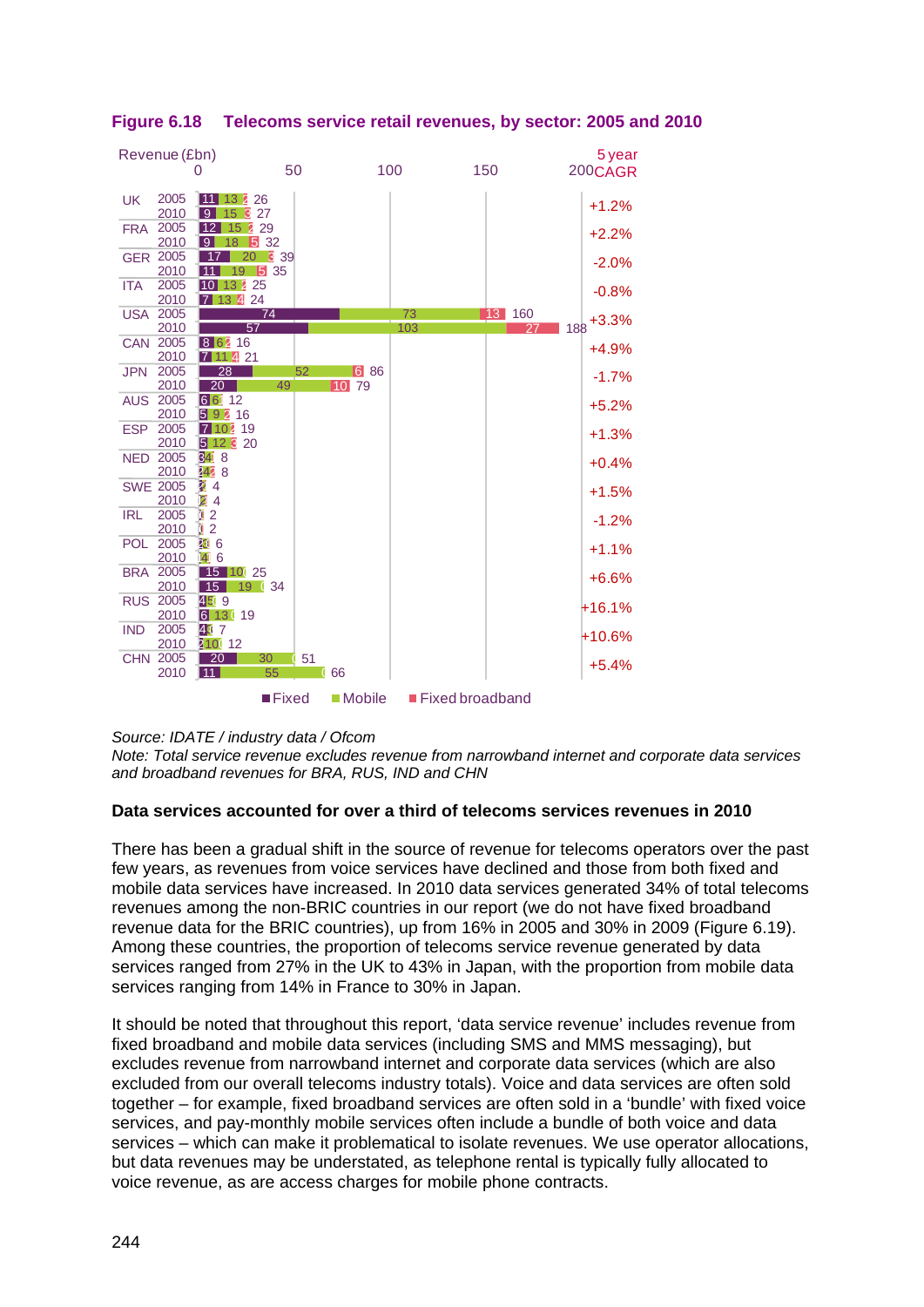

<span id="page-28-0"></span>

*Source: IDATE / industry data / Ofcom Note: Analysis excludes the BRIC countries*

# **Mobile data revenues growing twice as fast as those from fixed broadband**

[Figure 6.20](#page-29-0) shows total mobile data and fixed broadband revenues from 2005 to 2010 in the 13 comparator countries for which fixed broadband revenue figures were available. This shows that mobile data revenues (£89bn) continued to be higher than those from fixed data services (£67bn) in 2010. Growth in mobile data revenues in 2010 (17.9%) was more than twice that of fixed broadband services (8.4%) in 2010, while on average over the previous five years the rates of growth were closer, at 14.8% for fixed broadband services and 20.6% for mobile data services.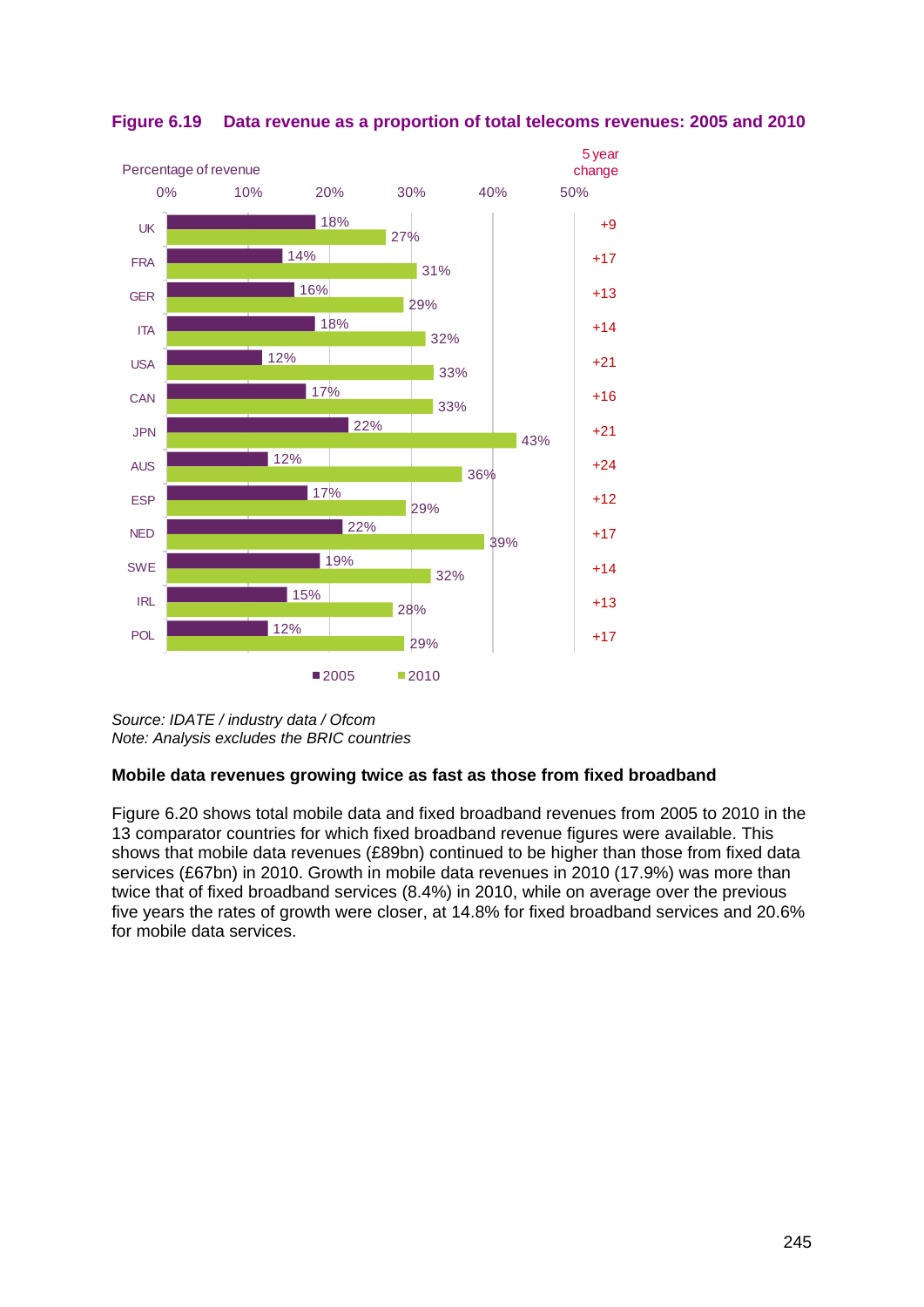

### <span id="page-29-0"></span>**Figure 6.20 Fixed broadband and mobile data revenues: 2005 to 2010**

*Source: IDATE / industry data / Ofcom Note: Analysis excludes the BRIC countries*

# **Mobile accounts for 69% of total telecoms spend in Poland**

Across the 13 comparator nations for which fixed broadband revenue data were available (which excludes the BRIC countries), mobile accounted for 56% of total telecoms revenues in 2010, compared to 51% in 2005 and 55% in 2009 [\(Figure 6.21\)](#page-30-0). Ireland had the lowest proportion of revenue attributed to mobile in 2010, at 49%, while Japan had the lowest increase in mobile's share of total telecoms revenues over the five years, at just one percentage point. Poland had the highest proportion of telecoms revenue from mobile services in 2010, at 69%, while mobile's share of revenue had the largest increase in the five years to 2010 in Sweden, where it increased by 14 percentage points to 52% over the period. In the UK, mobile contributed 55% of total telecoms revenues in 2010, an increase of four percentage points on 2005.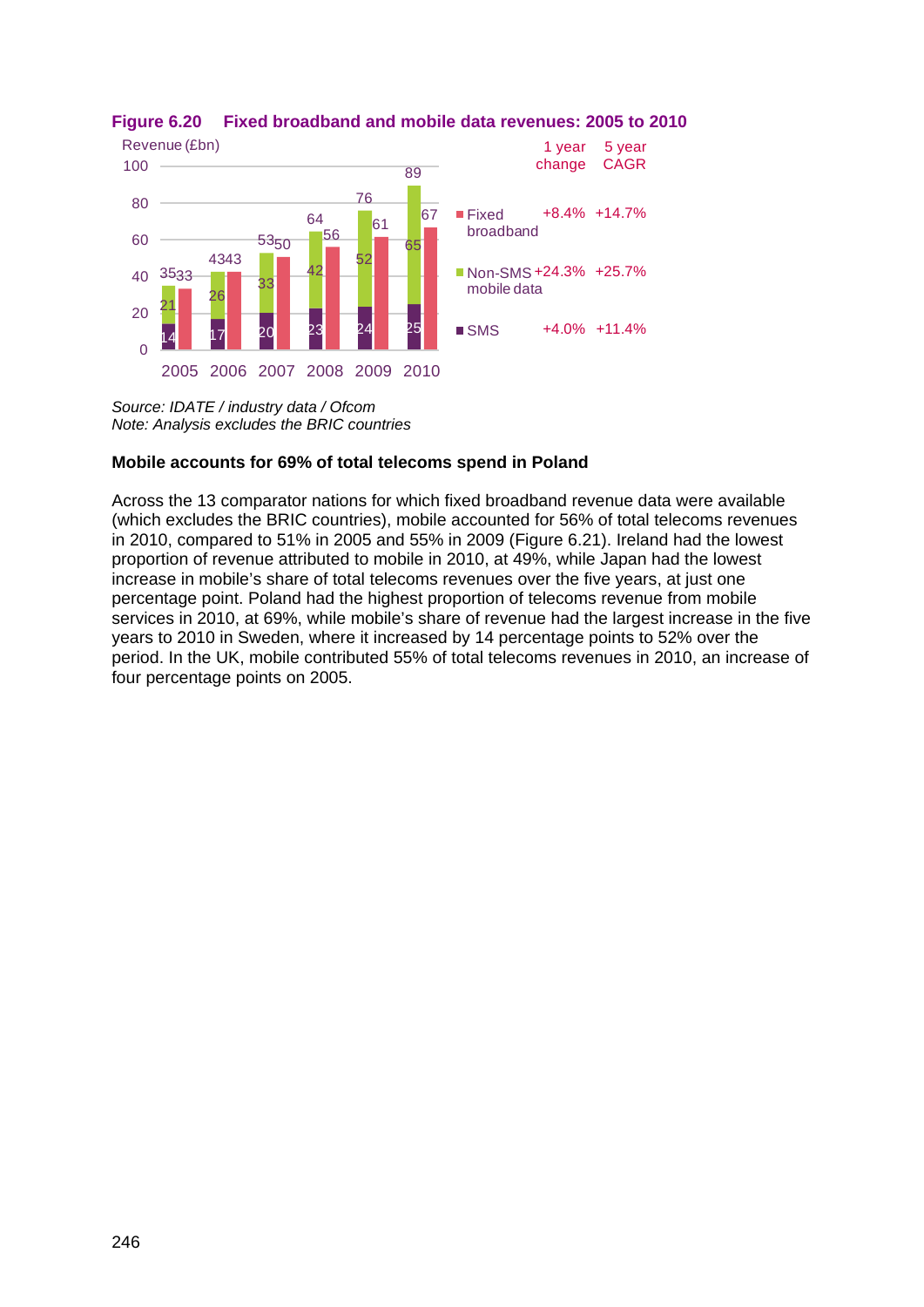

## <span id="page-30-0"></span>**Figure 6.21 Mobile as a proportion of total telecoms revenues, 2005 and 2010**

*Source: IDATE / industry data / Ofcom Note: Analysis excludes the BRIC countries*

#### **Mobile accounts for over 95% of voice connections in India**

The proportion of voice telecoms connections that were mobile was highest in India (96%) at the end of 2010, while among the European comparator countries Italy, Russia and Poland had the highest proportions, at 83% [\(Figure 6.22\)](#page-31-1). Several factors may be behind a high proportion of mobile connections relative to fixed, including low fixed-line availability, the comparatively high cost of fixed-line services and the prevalence of multiple mobile connections per person, often present in countries where pre-pay is the main way of purchasing mobile services.

On average, mobile accounted for 78% of total voice telecoms connections across our 17 comparator countries in 2010, up from 76% in 2009 and 61% in 2005. In the UK 70% of all voice telecoms connections were mobile in 2010, four percentage points higher than in 2005 and the fifth lowest proportion among our comparator countries after Canada (58%) the US (59%) Sweden (68%) and Australia (69%), where the majority of mobile connections are pay-monthly contracts.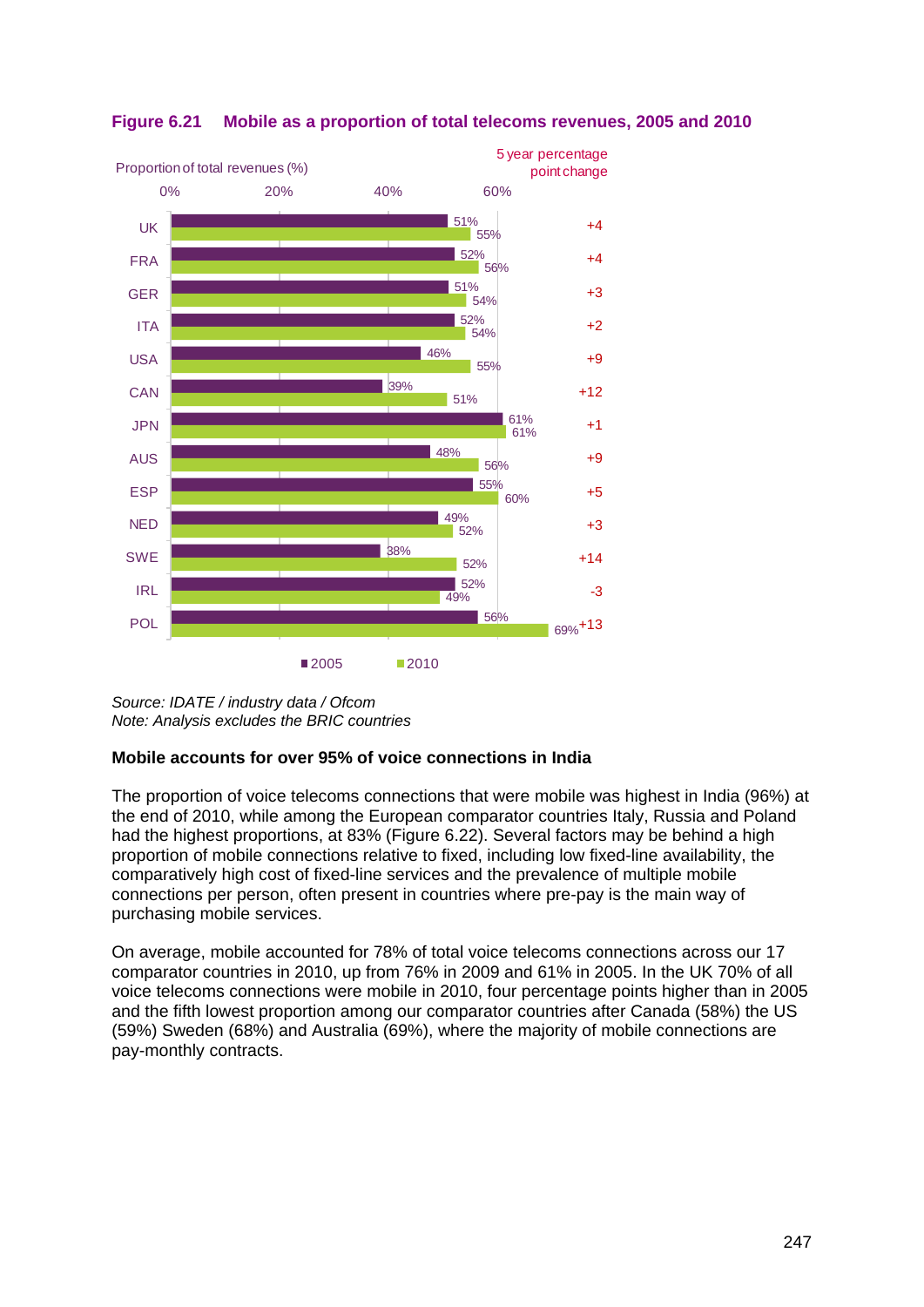

<span id="page-31-1"></span>**Figure 6.22 Mobile as a proportion of total voice connections: 2005 and 2010**

*Source: IDATE / industry data / Ofcom Note: Calculation excludes mobile broadband connections*

# <span id="page-31-0"></span>**6.2.3 Fixed voice services**

# **Fixed voice revenues fell in every country except Russia and Sweden in 2010**

Across all 17 comparator countries fixed voice telephony revenues fell by an average of 5.3% a year between 2005 and 2010, lower than the 8.9% fall in 2009, when the full effect of the global economic downturn was felt [\(Figure 6.23\)](#page-32-0). Fixed voice revenues fell in all our comparator countries in 2010 with the exception of Russia, which was also the only comparator country where fixed-line revenues increased over the five-year period. The fastest average annual decline in fixed voice telephony revenues over the five years to 2010 was in India (12.4%), followed by Poland (11.3%), where levels of mobile use are high and increasing rapidly. In the US revenues fell by an average of almost 5% annually over the period, to £57bn in 2010.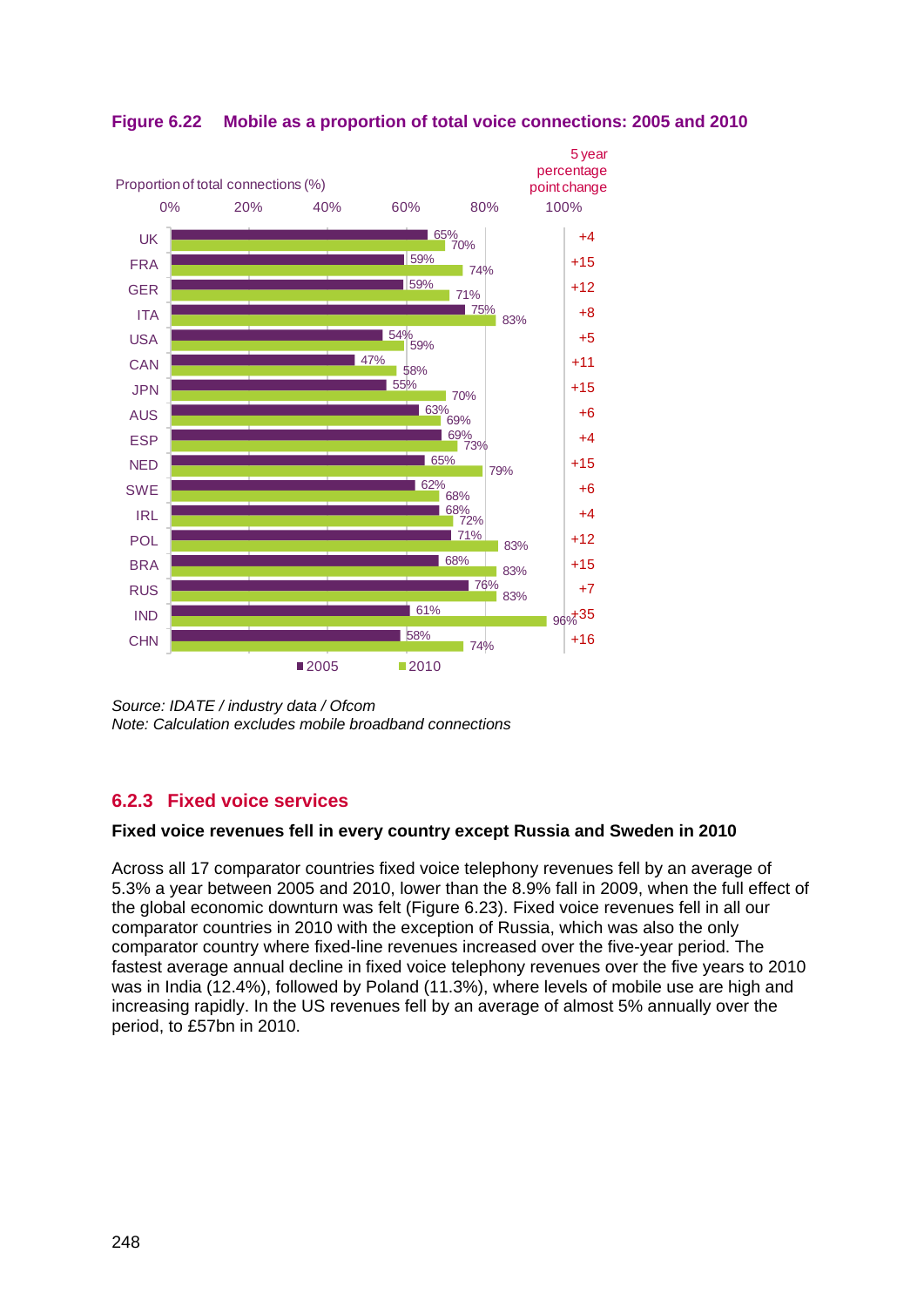

<span id="page-32-0"></span>**Figure 6.23 Fixed-line voice retail revenues, 2005 and 2010**

#### **Average voice revenue per fixed line is lowest in China at £3 a month**

Average voice revenue per fixed line fell in all but four of the countries covered in this analysis between 2005 and 2010, with the largest average annual declines being in China (13.6%) and India (7.7%), where the shift towards mobile voice telephony is likely to be the main contributory factor [\(Figure 6.24\)](#page-33-0). The largest increase in revenue per line over the period was in Russia, where the increase averaged 4.6% a year to £10 per month in 2010, although most of this growth occurred prior to 2008 and average revenue per line has remained largely unchanged since then.

There were significant variations in the average monthly revenue per fixed voice line generated during 2010 among the 17 countries covered in this report. The highest revenue per line was in Ireland, at £38 per month, while it was just £3 per month in China. Average spend per fixed line in the UK was £23 in 2010, down an average of 1.7% a year since 2005. The average monthly revenue per line across the 17 countries was £17 in 2010, down from £22 in 2005, largely as a result of growth in the number of lines in the BRIC countries, where average revenue per line is low.

*Source: IDATE / industry data / Ofcom*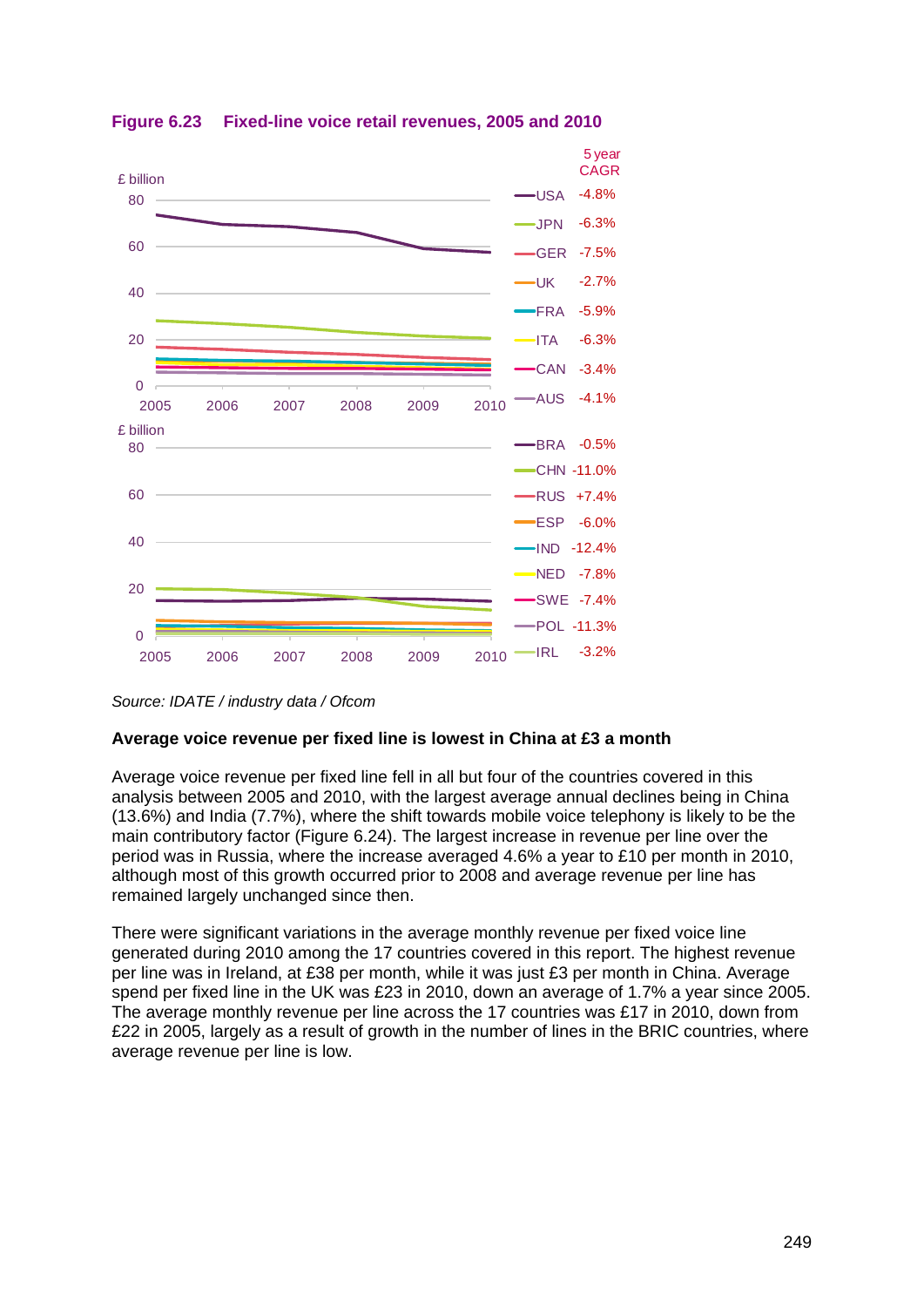

<span id="page-33-0"></span>**Figure 6.24 Average monthly revenue per fixed line, 2005 and 2010**

# **Fixed call volumes are declining in most comparator countries**

Fixed voice volumes declined in all but five of the comparator countries for which data were available in 2010, those countries being France, Canada, Australia, Russia and China. The fastest rates of growth in 2010 were in China (up 4.0%) as a result of strong economic growth during the year, and in France (up 2.1%), as a result of the availability of cheap voice over IP (VoIP)-based fixed-line services.

Among the 11 comparator countries where fixed voice call volumes fell in 2010, the rate of decline ranged from 0.2% in Germany (where mobile services are relatively expensive) to 15.0% in Poland where there is low availability of fixed-line networks and high mobile use. Across all of the comparator countries for which data were available, fixed voice call volumes fell by an average of 3.8% in 2010, the rate of decline in the UK being less than average at 2.4%.

Looking at the longer-term trend, France and Canada were the only comparator countries for which data were available, where fixed voice call volumes increased in the five years to 2010, growing by an average of 1.4% and 1.2% respectively over the period [\(Figure 6.25\)](#page-34-0). Again, Poland had the highest average annual rate of decline in fixed call volumes at 14.1%, while in the UK fixed voice call volumes fell by an average of 4.6% a year over the period.

*Source: IDATE / industry data / Ofcom*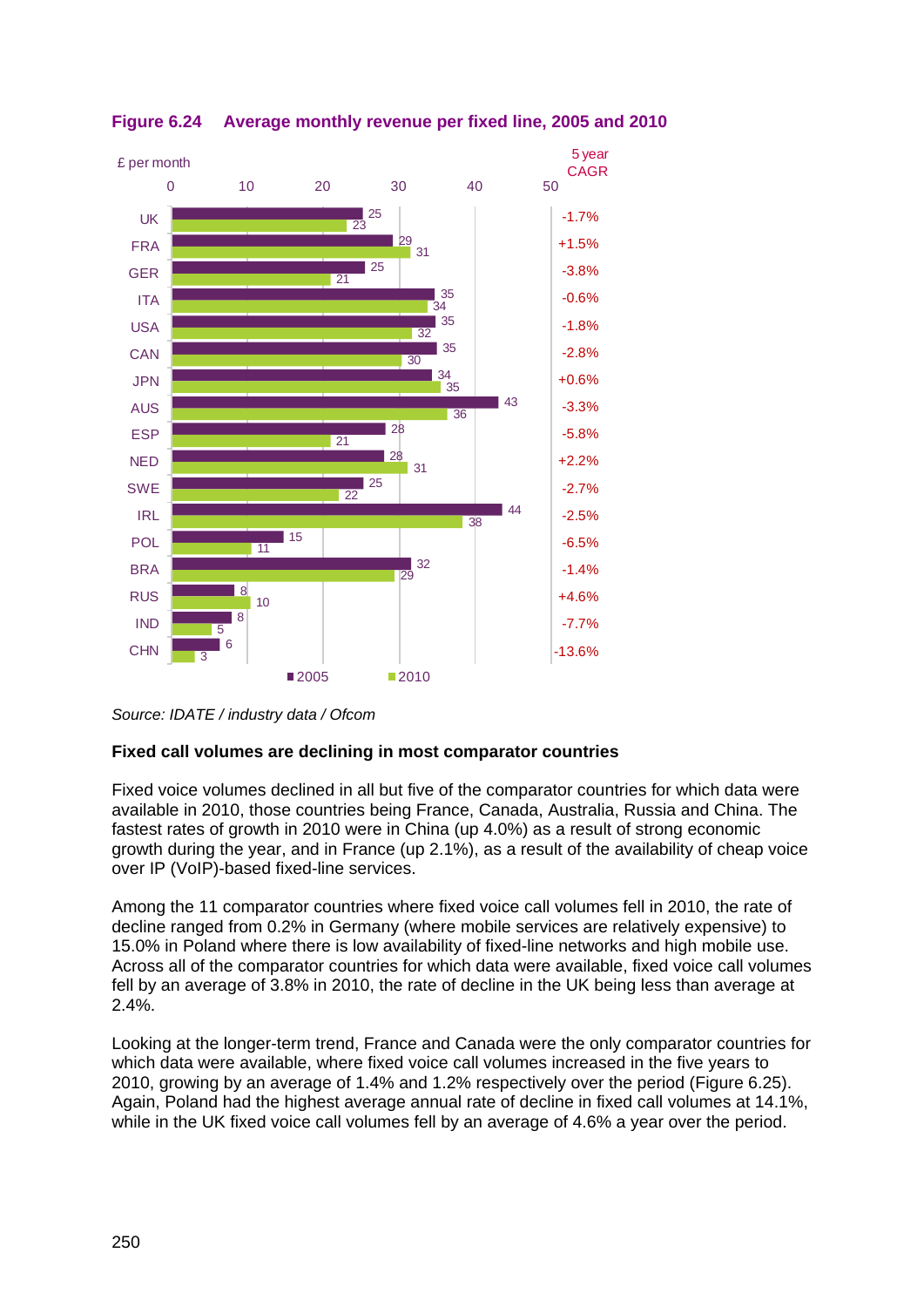

# <span id="page-34-0"></span>**Figure 6.25 Fixed-line voice call volumes: 2005 and 2010**

*Source: IDATE / industry data / Ofcom Note: Figures for US and CAN exclude local and VoIP calls and include incoming mobile calls*

# **Call minutes per fixed line were highest in Brazil in 2010**

The average number of monthly outgoing minutes per fixed line fell by 3.8% a year to 315 minutes a month in the five years to 2010, across the 13 comparator countries for which full time series data was available [\(Figure 6.26\)](#page-35-0). Brazil had the highest number of call minutes per fixed line in 2010, at 422 minutes a month, almost nine times higher than that in China, where average use was lowest, at 47 minutes per month.

Average call volumes per fixed line in the UK fell to 322 minutes in 2010, an average annual decline of 3.6% over the five-year period. Italy, France, Germany and Canada were the only comparator countries for which full time series data were available where call volumes per line increased during the same five-year period, with the largest average annual rate of growth being in France, at 9.4% per year.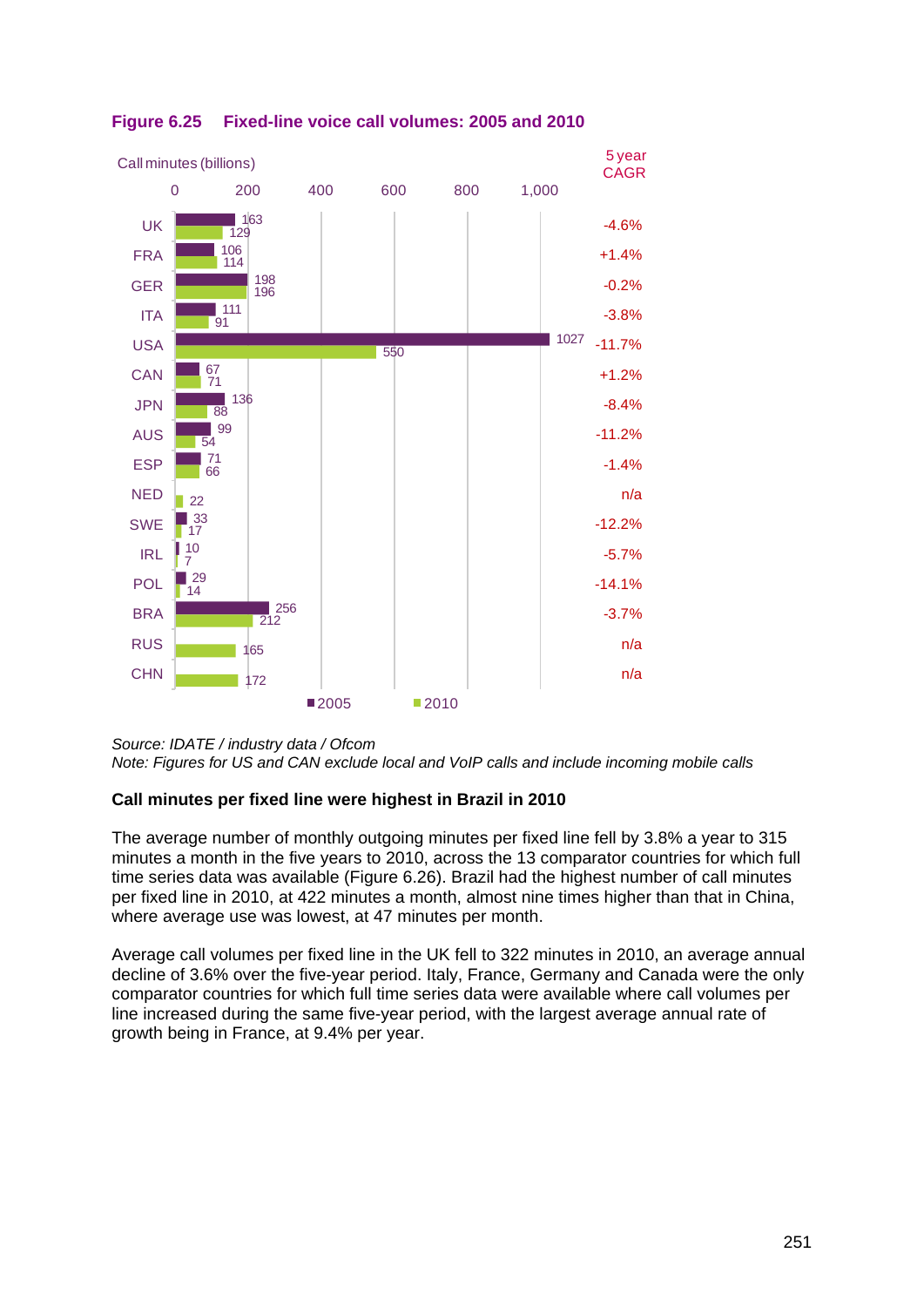

<span id="page-35-0"></span>**Figure 6.26 Monthly outbound minutes per fixed line: 2005 to 2010**

*Note: Figures for US and CAN exclude local and VoIP calls and include incoming mobile calls*

#### **Germany is the only nation where the incumbent operator's fixed call volume share has not fallen**

Across all of the comparator countries for which figures were available, the incumbent operator's share of fixed voice call volumes ranged from 15% in Canada (where the market is fragmented between regional players) to 62% in Australia in 2010 [\(Figure 6.27\)](#page-36-0). In the UK, BT's share of fixed voice call volumes was 40%, the second lowest share after Bell Canada's, and 27 percentage points lower than it had been in 2005, the largest fall among our comparator countries. There were similar falls in the proportion of fixed call volumes which originated on the national incumbent operators' networks in the five years to 2010 in all of the comparator countries for which figures were available, the only exception being in Germany, where Deutsche Telekom's share was unchanged at 48%.

*Source: IDATE / industry data / Ofcom*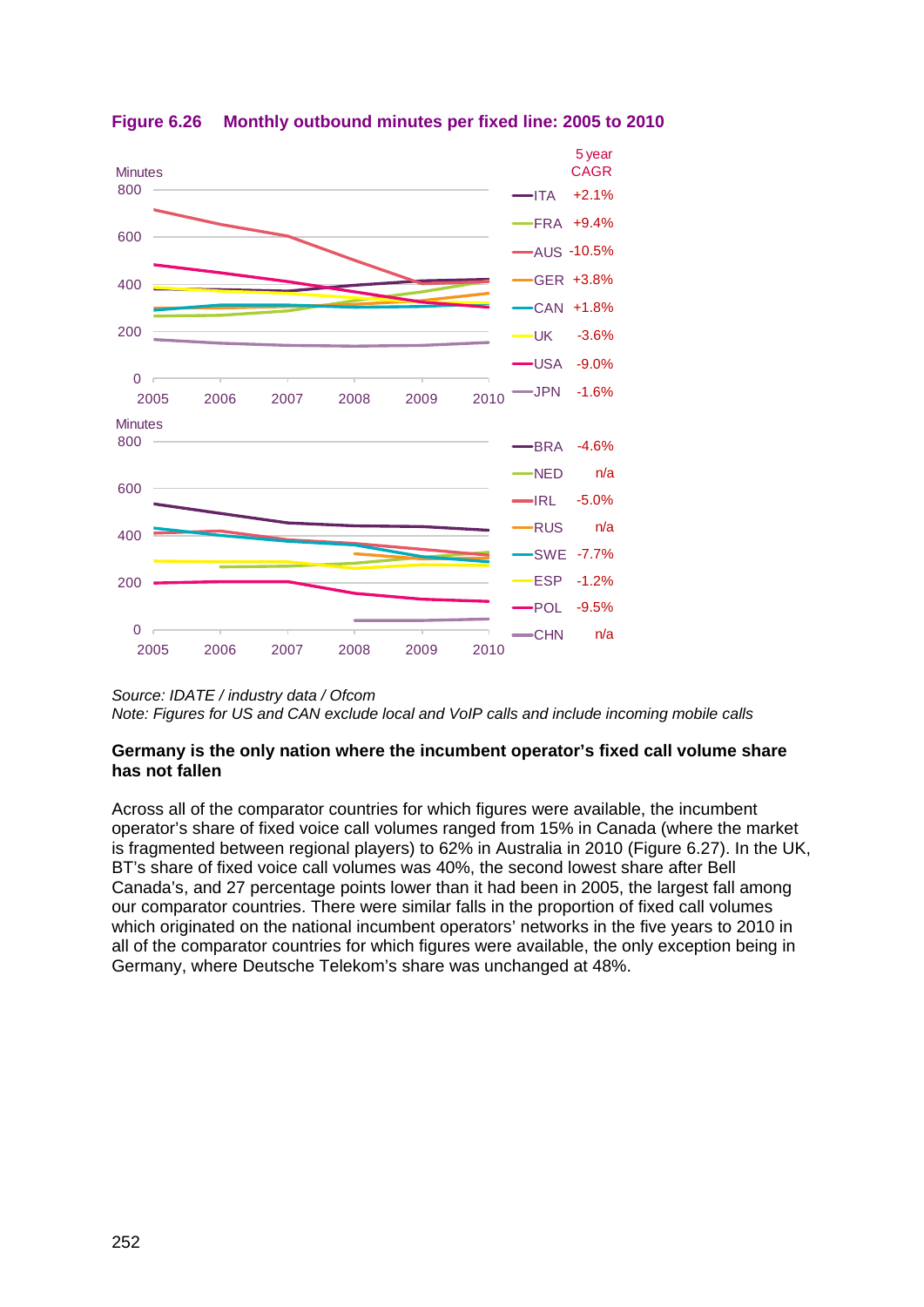

## **Figure 6.27 Incumbent operator's share of fixed voice call volumes: 2005 and 2010**

### **Take-up of VoIP drives decline in fixed exchange lines in the Netherlands, France and Japan**

Between 2005 and 2010 the number of fixed exchange lines fell in all of our comparator countries except Russia, China, Brazil and Spain, where the number of lines increased by averages of 2.2%, 2.0%, 0.9% and 0.5% respectively per year over the period [\(Figure 6.28\)](#page-37-0). Brazil was the only comparator country where the number of fixed exchange lines increased in 2010 (up by 1.4%), as the number of lines in Spain, Russia and China have declined over recent years.

The fastest average annual rate of decline in the number of fixed lines in the five years to 2010 was in the Netherlands, at 10.3%, followed by France and Japan, where the number of lines fell by an average of 8.2% and 7.3% a year respectively. Increasing take-up of VoIP services over broadband connections, where no fixed voice line connection is required (using either 'naked' DSL, cable or fibre), is likely to be a significant contributor to the rapid decline in these countries. In the UK the number of fixed lines fell by 1.0% a year, on average, over the period, to 33 million.

*Source: IDATE / industry data / Ofcom Note: Figures for CAN exclude local and VoIP calls and include incoming mobile calls*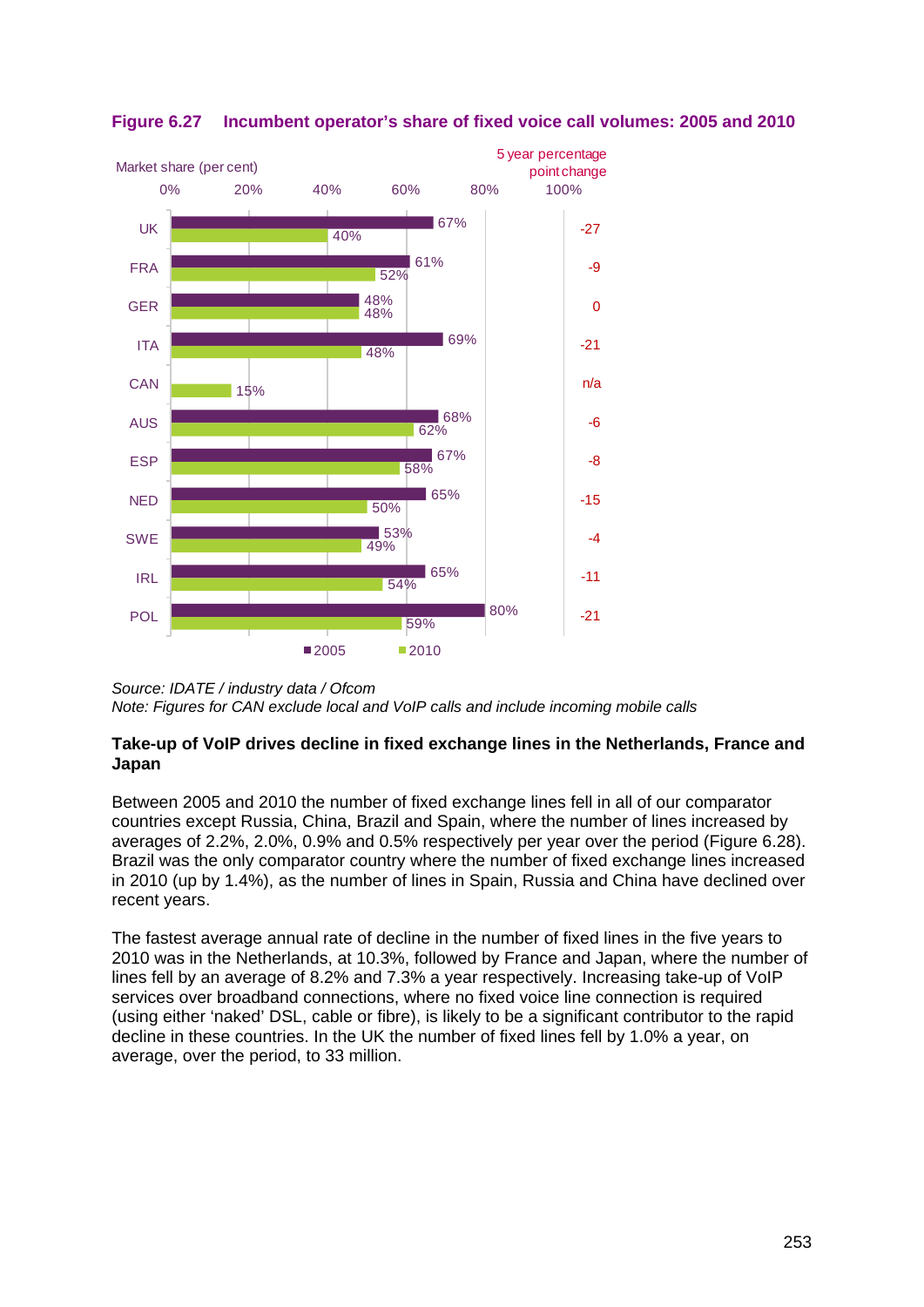

## <span id="page-37-0"></span>**Figure 6.28 Fixed exchange lines: 2005 and 2010**

## **6.2.4 Mobile voice and data services**

#### **US mobile revenues passed £100m for the first time in 2010**

Annual revenues from mobile services in the US, the largest mobile market among our comparator countries, passed £100m for the first time in 2010, growing by 4.8% during the year to £103m. However, it was in India that growth in mobile revenues was highest, with growth hitting 18.0% during the year (in the UK mobile revenues were unchanged at £14.9bn).

Average growth in mobile revenues was highest in the BRIC countries during the five years to 2010, with India experiencing the largest average annual increase, at 28.0% a year; from £3bn in 2005 to £10bn in 2010 [\(Figure 6.29\)](#page-38-0). However, growth in the BRIC countries is slowing, and was, on average, 10.0% in 2010 compared to an average of 15.1% in the five years to 2010. Outside the BRIC countries average annual revenue growth in the five years to 2010 was strongest in Canada (10.7%) and Australia (8.9%), while in the UK revenue grew by an average of 2.8% a year. Ireland, Japan, Germany and Italy were the only countries in which mobile revenues declined over the five-year period, with the sharpest fall being in Ireland, where revenues dropped by an average of 2.3% a year over the period.

*Source: IDATE / industry data / Ofcom*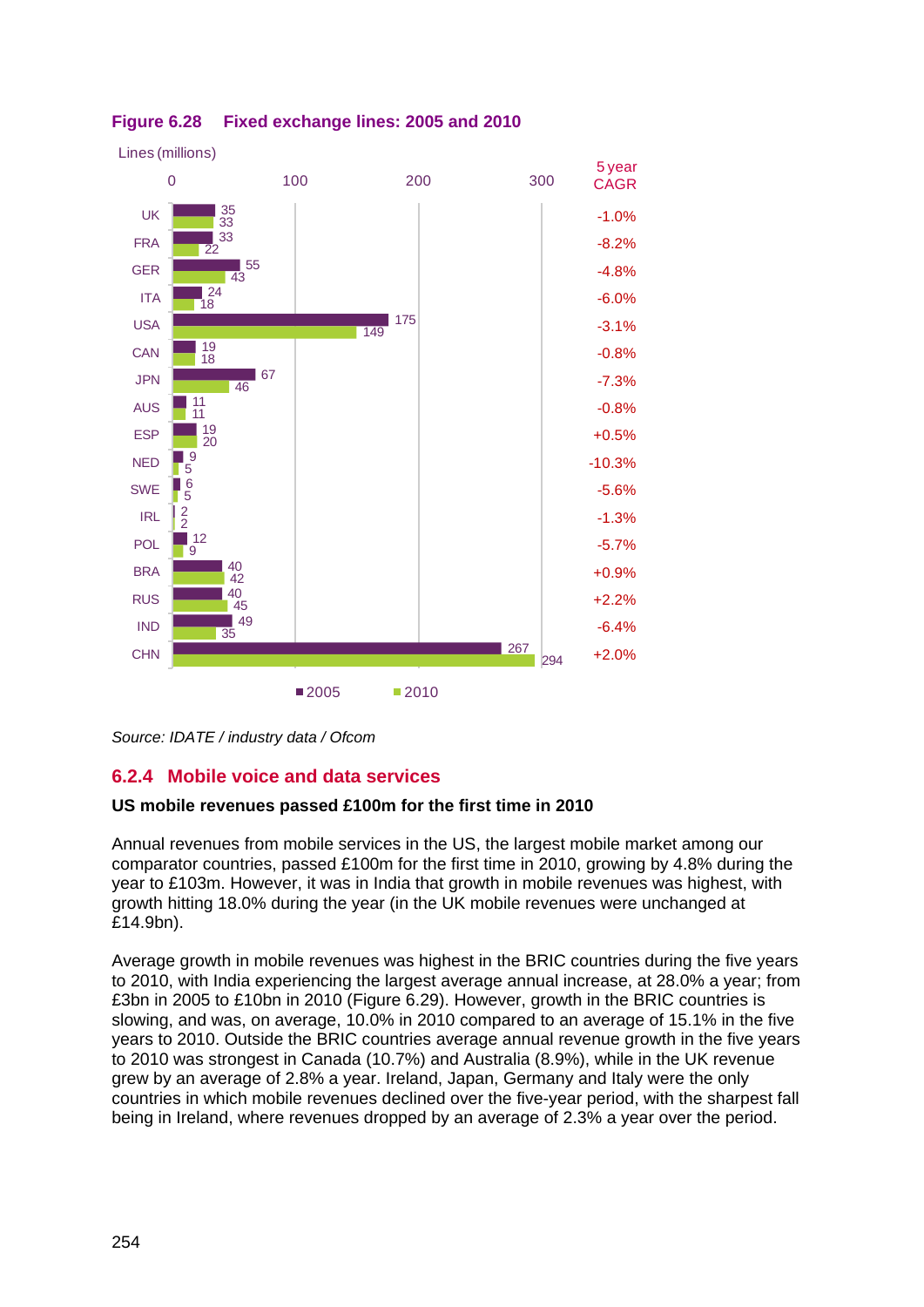

<span id="page-38-0"></span>

### **Revenue per mobile connection is highest in Canada and Japan, at £36 per month**

In most comparator countries, average revenue per mobile connection declined in the five years to 2010, with the greatest average annual falls in being in India (19.7%) and Germany (7.8%) where spend has fallen as a result of falling prices, and is despite growing call volumes per connection (see [Figure 6.35\)](#page-44-0). Competition between mobile providers is the main factor behind falling prices in most comparator countries, and this has led to falling average spend, although the global economic downturn is likely to have also had a downward effect, as consumers have sought to reduce household spend.

The only comparator countries where average spend per connection increased in the five years to 2010 were Sweden, Russia, Canada and Australia. There were wide variations in revenue per mobile connection across our comparator countries, with average spend in 2010 ranging from just £1 per month in India to £36 a month in Canada and Japan [\(Figure](#page-39-0)  [6.30\)](#page-39-0). The main driver of variations in average mobile spend are differences in income levels (although although high levels of multiple connections per user will also reduce average spend). In the UK, average monthly spend fell by an average of 2.2% a year in the five years to 2010, to £15.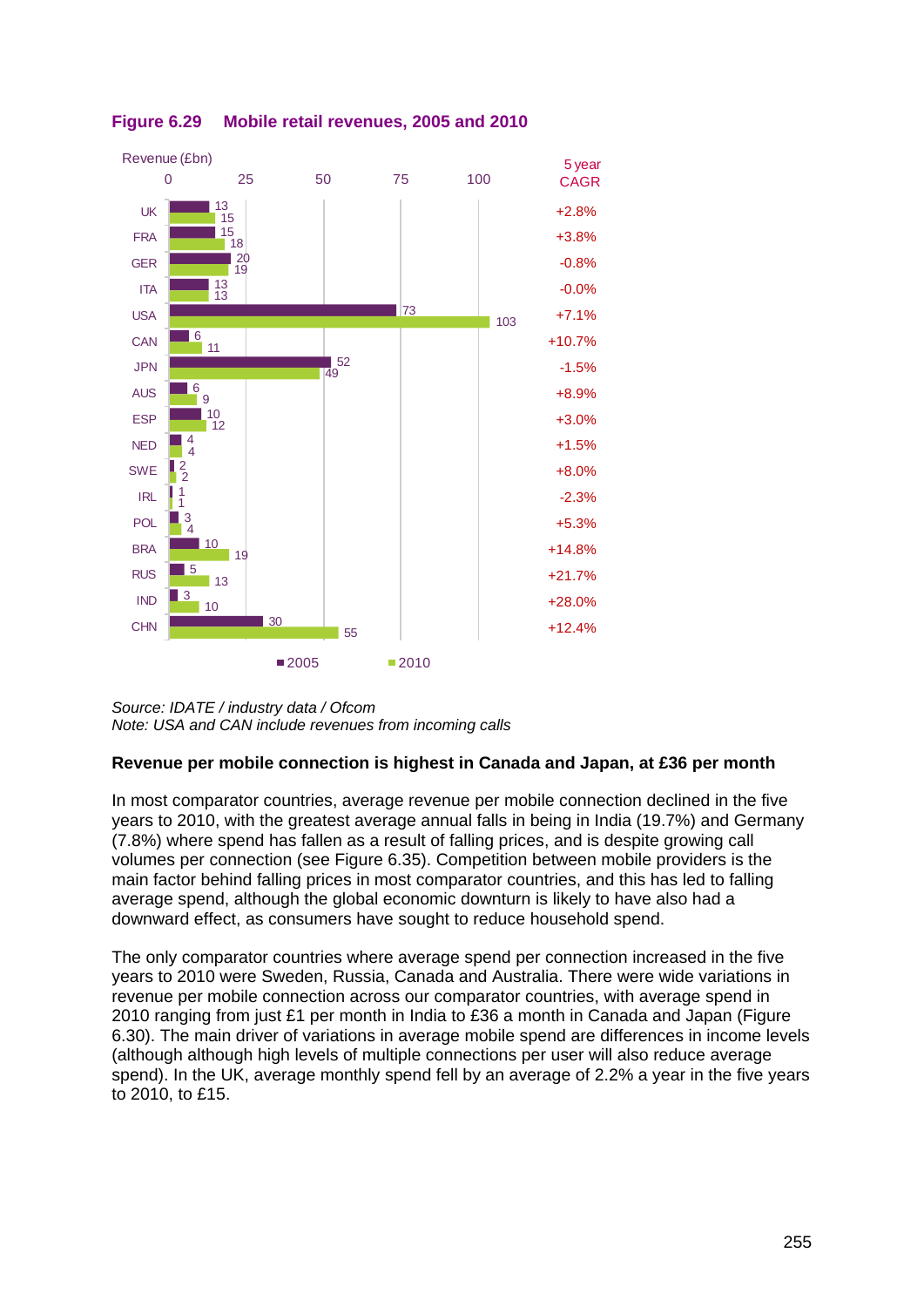

<span id="page-39-0"></span>**Figure 6.30 Average monthly revenue per mobile connection: 2005 to 2010**

### **Data services generated almost a third of total mobile revenues in 2010**

Data service revenues have become an increasingly important element of mobile revenues over recent years, as the use of mobile data services, including SMS messaging services, has increased while growth in mobile voice revenues has been limited, as a result of price competition between providers. Among our comparator countries, the average proportion of total mobile revenue that was generated by data services (including SMS messaging) more than doubled; from 15% to 32% in the five years to 2010 [\(Figure 6.31\)](#page-40-0).

The proportion of mobile revenue generated by data services grew in all of our comparator countries in the five years to 2010, with the increase over the period ranging from eight percentage points in Spain and India to 26 percentage points in the US (in the UK the increase was eight percentage points). Japan had the highest proportion of mobile revenues generated by data services in 2010, at 49%, and it appears likely that mobile services will generate over half of total mobile revenue in Japan in 2011. Conversely, the lowest proportion of mobile revenue generated by data services was in India, where the availability of 3G services and take-up of internet-enabled handsets is low, at 13% (in the UK, data accounted for 29% of mobile revenue in 2010, slightly lower than the average).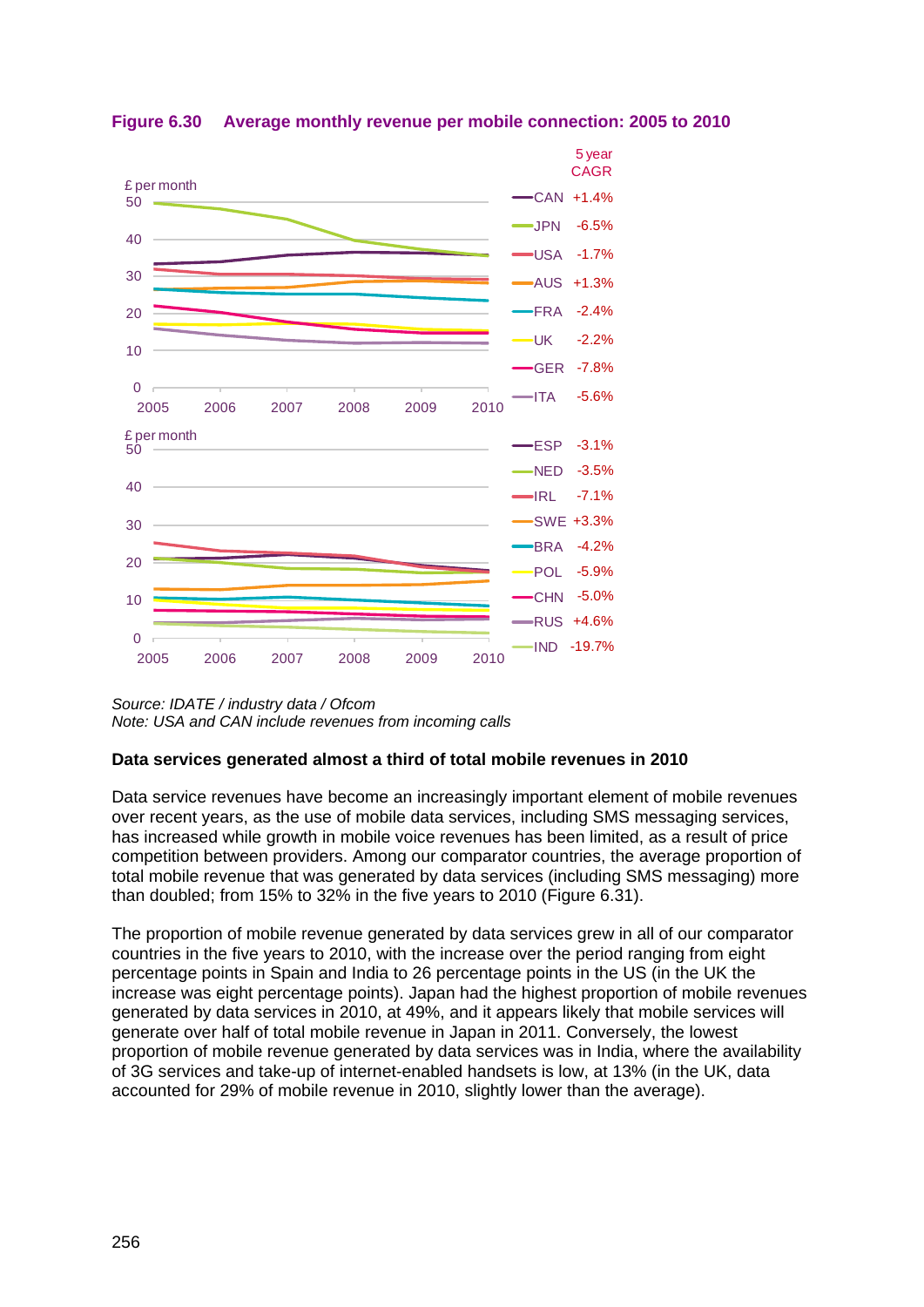

<span id="page-40-0"></span>**Figure 6.31 Data as a proportion of total mobile service revenue: 2005 and 2010**

### **Mobile revenues per connection are falling in most comparator countries**

Average revenue per mobile connection fell in all of our comparator countries except Sweden, Russia, Canada and Australia between 2005 and 2010, with the average annual increase among these countries ranging from 1.3% in Australia to 4.6% in Russia [\(Figure](#page-41-0)  [6.32\)](#page-41-0). The main reason behind falling average revenues per connection is declining prices, although average spend will be further reduced in countries with high levels of multiple connections per user (typically, those with high levels of pre-pay use, such as Italy).

In most comparator countries, falling average voice revenues per connection is being offset by increasing average data revenues per connection: in the five years to 2010 Russia (up by an average of 1.0% a year) was the only comparator country where average voice spend per connection grew, while over the same period average data revenue per connection increased in all of our comparator countries except India (where it fell by an average of 3.4% a year). In the UK, average mobile data revenue per connection increased by £1 a month to £4 in the five years to 2010, although this was offset by a £3 a month decline in spend on voice services, to £11, over the same period.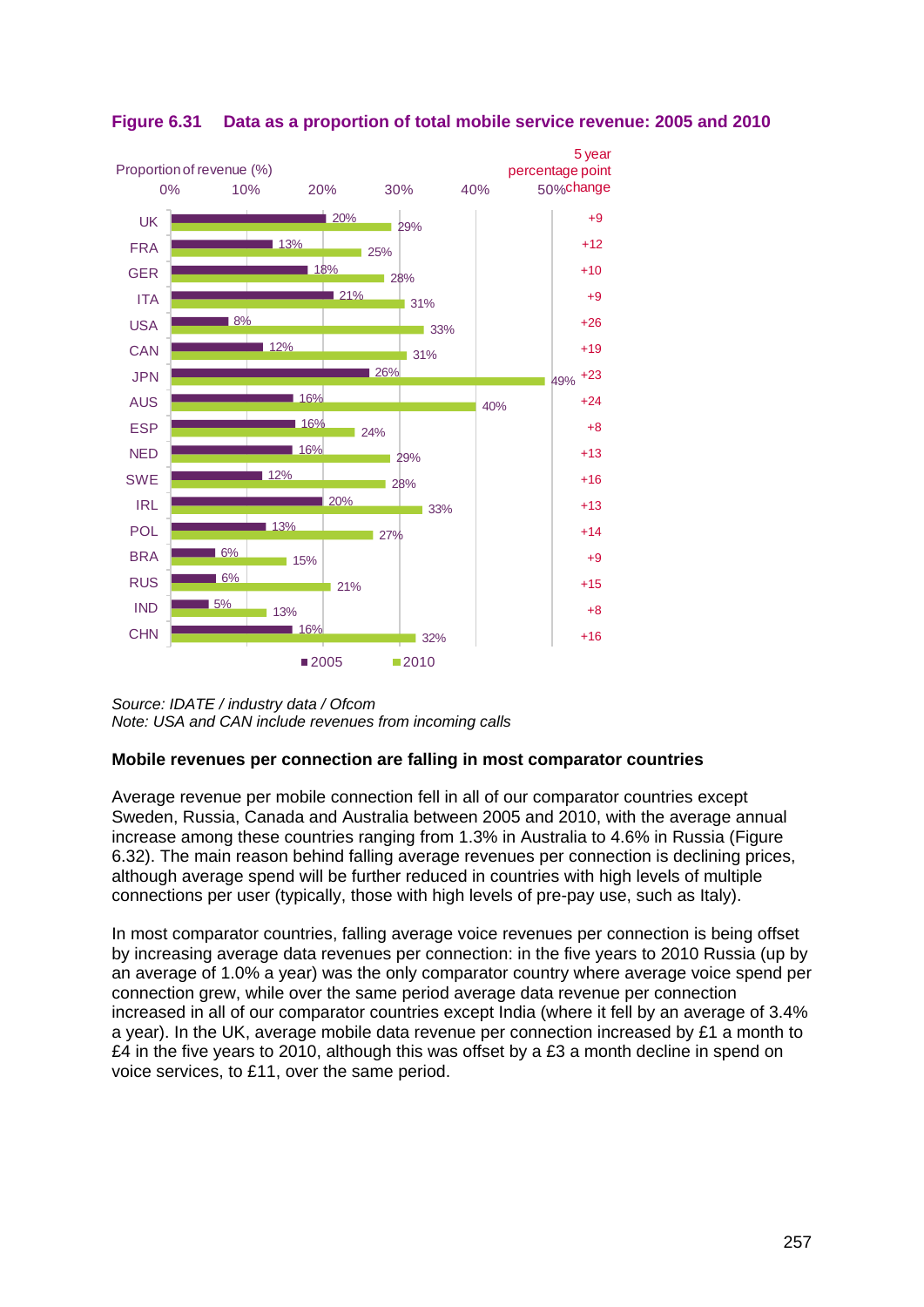

<span id="page-41-0"></span>**Figure 6.32 Average monthly voice and data revenue per mobile connection: 2005 and 2010**

## **Share of non-SMS data services has increased in all countries except Canada**

While the proportion of total mobile revenues per connection that are generated by data services has been increasing in almost all of our comparator countries, the proportion of average data revenues generated by services other than SMS messaging also increased in all of our comparator countries [\(Figure 6.33\)](#page-42-0). This is as a result of the increasing sophistication of mobile devices (many of which are now web-enabled) and growth in the take-up of mobile broadband services using either a mobile datacard or dongle.

The largest increase in the proportion of average mobile data revenues that are generated by services other than SMS was in Germany in the five years to 2010, at 49.0 percentage points, while in Canada this proportion fell by 6.3 percentage points to 20.3% (in the UK the increase over the same period was 25.3 percentage points). In six of our comparator countries (Germany, the US, Canada, Japan, Spain and Sweden) non-SMS data services accounted for the majority of average mobile data revenue per subscriber in 2010, while in the UK the figure was 43%. In Japan, SMS use is not widespread, and mobile users are much more likely to use email and instant messaging on their mobile handsets instead.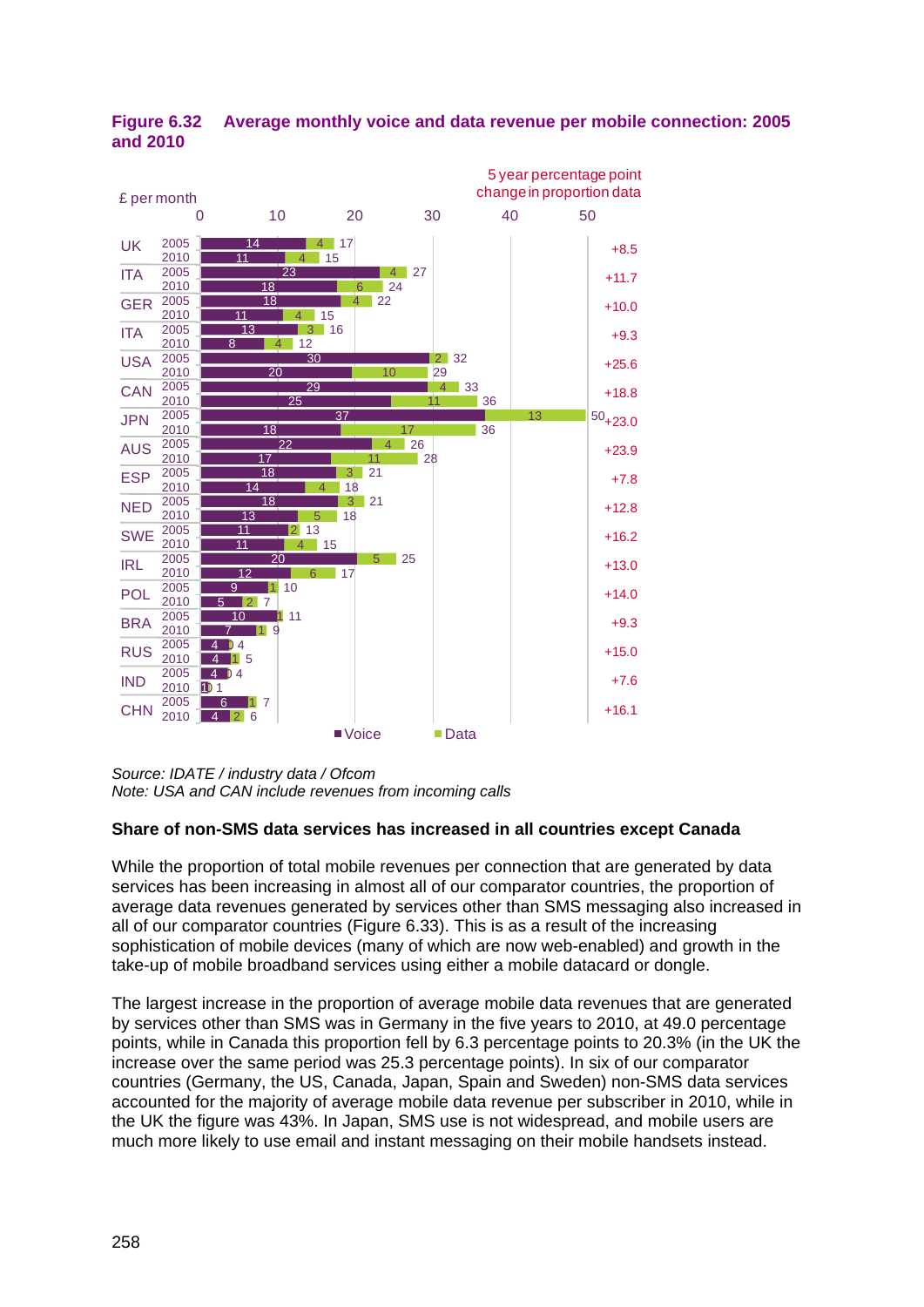

## <span id="page-42-0"></span>**Figure 6.33 Average monthly SMS and non-SMS data revenue per mobile connection: 2005 and 2010**

*Source: IDATE / industry data / Ofcom*

## **Mobile voice call volumes fell in the US in 2010**

Mobile call volumes increased in all of our comparator countries in 2010 except the US, where total mobile call volumes (which, as in Canada and the BRIC countries, include incoming and outgoing calls) fell by 1.5%. Fixed voice call volumes also fell in the US in 2010, suggesting increasing use of other forms of communication such as VoIP, email and mobile messaging, including SMS (see [Figure 6.36\)](#page-45-0). Looking at the long-term trend, in the five years to 2010 mobile call volumes increased in all the comparator nations for which data were available, with the fastest growth being among the BRIC nations (average annual growth rates during the period were in excess 30% in Brazil, Russia and India) as shown in [Figure 6.34.](#page-43-0)

Among the non-BRIC countries the average annual growth in mobile voice call volumes ranged from 4.8% a year in France (where fixed voice services are relatively cheap, due to the availability of VoIP-based services) to 28.7% in Poland, where there is limited fixed-line availability. In the UK, mobile voice call volumes increased by an average of 10.8% in the five years to 2010, around half the average rate of 21.7% across all of our comparator countries as a result of the UK's mobile market being comparatively mature.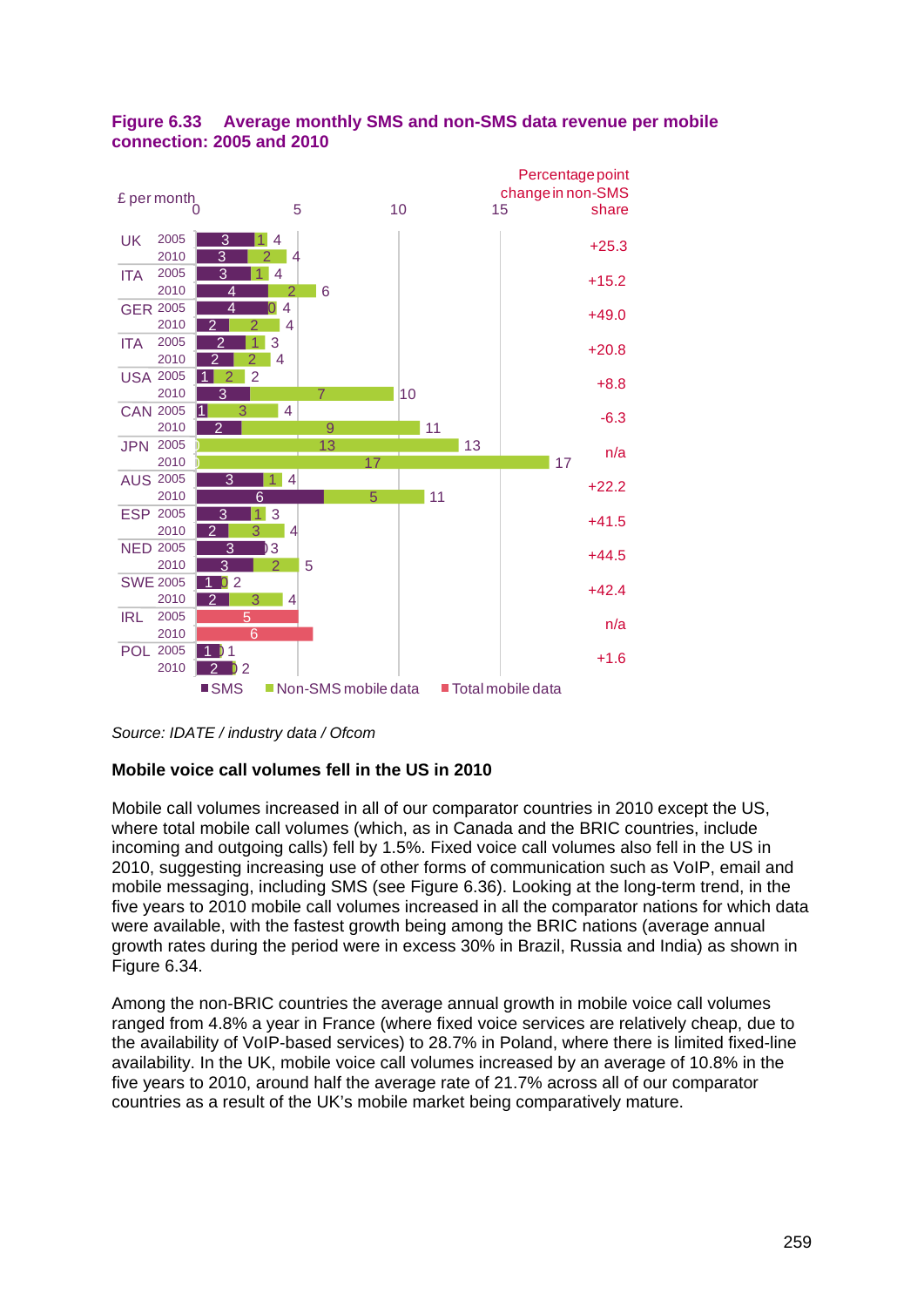

<span id="page-43-0"></span>

## **Mobile call volumes per connection fell in six comparator countries in 2010**

Average call volumes per mobile connection fell in six of our comparator countries (the US, Canada, France, China, India and Spain) in 2010 [\(Figure 6.35\)](#page-44-0). In those countries where take-up is relatively low, this is often because newer mobile subscribers are lower users of mobile services and therefore pull down average use per connection, while in countries where penetration is high it is because mobile users are dividing their use across more than one connection, and therefore average use per connection is lower. There were, on average, 131 minutes of monthly outgoing calls made for every mobile connection in the UK in 2010, 1.6% (two minutes) more than in 2009 as a result of a migration of pre-pay customers to monthly contracts (including SIM-only contracts) which offer inclusive call allowances.

In 2010, average monthly voice call minutes per mobile connection ranged from 78 minutes a month in Germany (where mobile service are comparatively expensive) to 232 minutes a month in Australia, among the countries for which separate outgoing call volume data were available. In fact, the US had the highest average use per month at 635 minutes, although this figure also includes incoming call minutes. The fastest rates of outgoing call volume growth, per connection, over the five years to 2010 were in Poland (up by an average of 15.0% a year) and Russia (with average growth of 13.4% a year).

*Source: IDATE / industry data / Ofcom*

*Note: USA, CAN and CHN include incoming calls; BRA, RUS and IND include fixed-to-mobile and offnet incoming calls*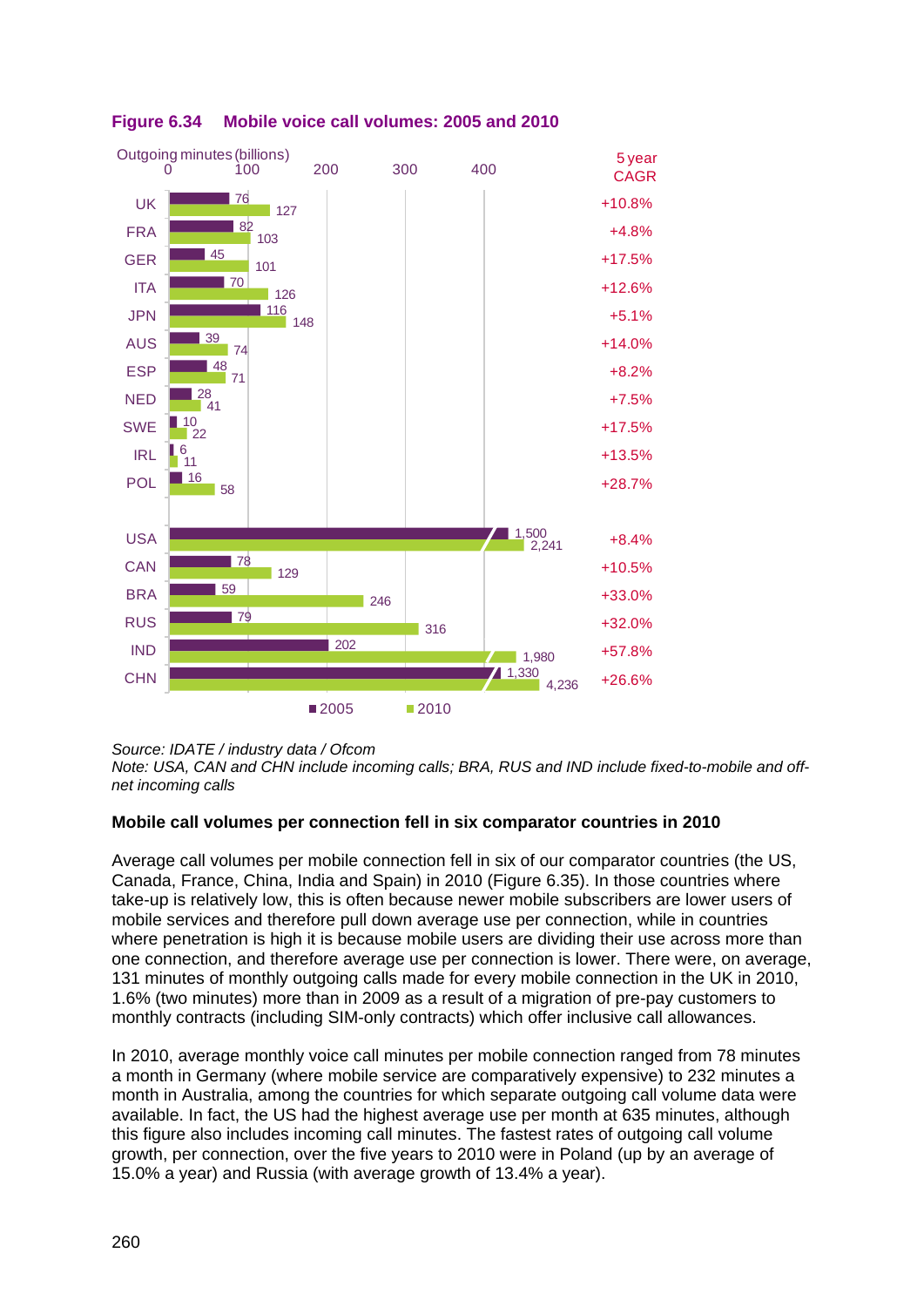

## <span id="page-44-0"></span>**Figure 6.35 Monthly outbound minutes per mobile connection: 2005 and 2010**

*Source: IDATE / industry data / Ofcom*

*Note: USA, CAN and CHN include incoming calls; BRA, RUS and IND include fixed-to-mobile and offnet incoming calls*

### **Mobile messaging volumes continue to increase in most comparator countries**

Spain was the only country in which mobile messaging (SMS and MMS) volumes declined during the five years to 2010, falling from 13 billion in 2005 to 9 billion in 2010 [\(Figure 6.36\)](#page-45-0). Average use of SMS is lower in Spain than in our other comparator countries as SMS is rarely included within pay-monthly tariffs in Spain, and messages are relatively expensive to send.

Among our other comparator countries, the fastest rate of SMS volume growth was in Canada, where SMS message volumes rose by an average of 118.7% a year over the period, due to a combination of rising take-up of mobile services and increased bundling of SMS messages in monthly contract tariffs. In the UK, the increased availability of tariffs with large or unlimited bundles of SMS contributed to an average annual rise of 26.4% in SMS volumes over the period. In 2010 the total volume of MMS messages more than doubled to 78 million, although MMS accounted for just 2.9% of total SMS and MMS messages across those countries for which volume data for both message types were available, up from 1.8% in 2009.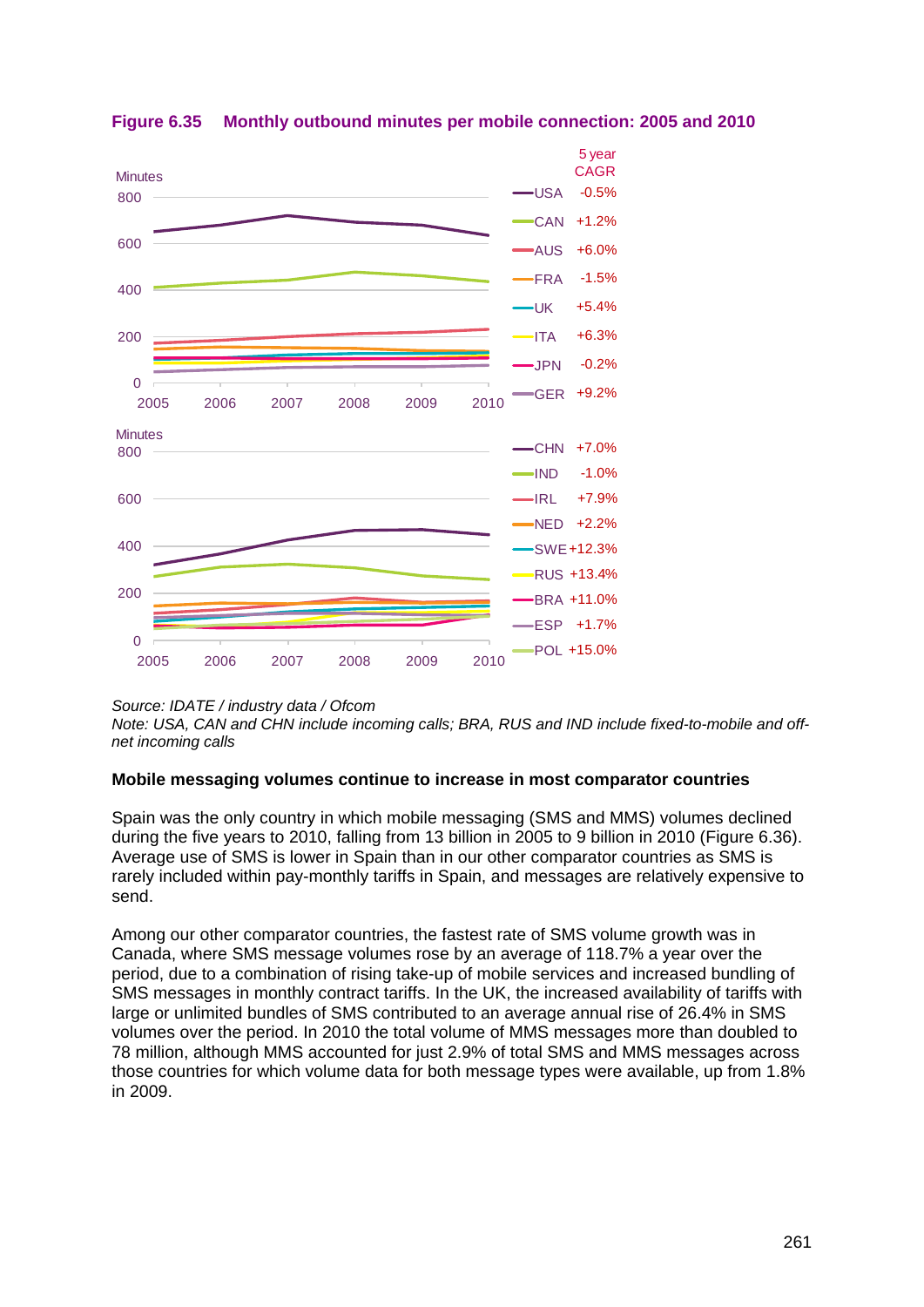

# <span id="page-45-0"></span>**Figure 6.36 Mobile messaging volumes: 2005 and 2010**

*Source: IDATE / industry data / Ofcom*

*Note: Figures for the USA include push-to-text and are not directly comparable to those for the other comparator countries*

#### **Spain and Australia are the only countries where mobile messaging use per connection fell in 2010**

The average monthly messages per mobile subscription increased in all of our comparator countries in 2010 except in Spain and Australia. As mentioned previously, SMS is a service which never gained the same momentum in Spain as it did in our other comparator countries (in 2010 an average of just 13 messages per connection per month were sent, compared to 236 across those comparator countries for which data were available), while in Australia 2010 was the first year in which average messaging use per connection fell [\(Figure 6.37\)](#page-46-0).

Falls in total SMS volumes during the first half of 2011 have been reported<sup>[76](#page-45-1)</sup> in the Netherlands, France, Ireland, Portugal and Spain. A factor behind these declines is likely to be an increase in consumers' use of over-the-top messaging services, which some are using instead of SMS. It is also the case that text messaging is barely used in Japan (although data on the use of SMS are not available), because email has long been used on mobile phones.

<span id="page-45-1"></span> <sup>76</sup> [http://www.mobilebusinessbriefing.com/articles/sms-on-the-decline-as-third-party-messaging-gains](http://www.mobilebusinessbriefing.com/articles/sms-on-the-decline-as-third-party-messaging-gains-traction/19001/)[traction/19001/](http://www.mobilebusinessbriefing.com/articles/sms-on-the-decline-as-third-party-messaging-gains-traction/19001/)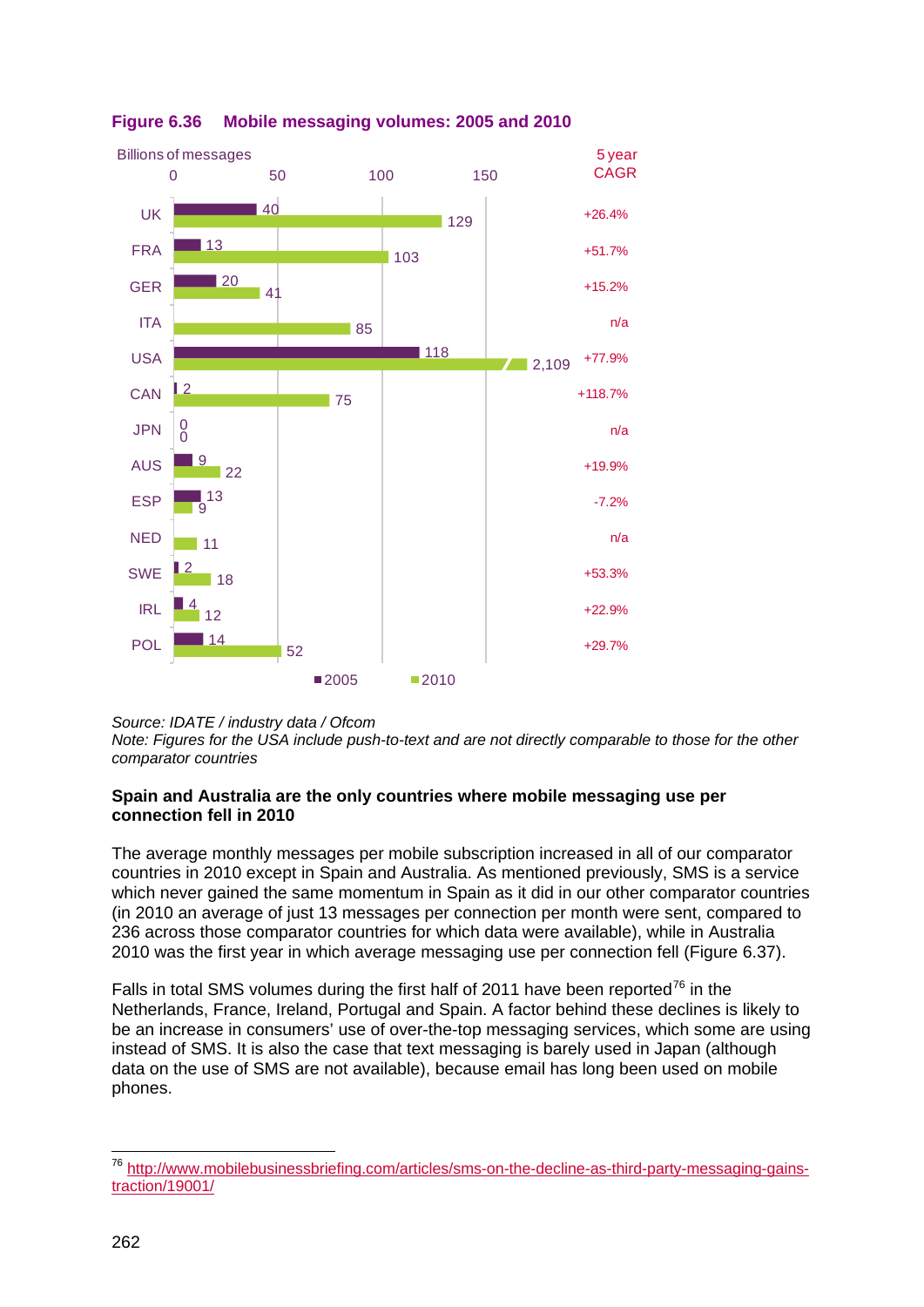Average messaging use per connection was highest in the US, where it increased by over 25% to 597 messages a month in 2010, equivalent to almost 20 messages per connection per day, although this includes push-to-text messages, which are excluded from the figures in other countries. Outside the US, the highest use of mobile messaging was in Canada, where average mobile messaging use almost doubled; to 253 messages a month in 2010. Average annual growth in messages per mobile connection in Canada in the five years to 2010 was over 100%, and in 2010 average use per connection overtook that in Ireland where use had previously been highest. In the UK, the number of monthly mobile messages sent per connection increased by an average of 20.2% a year in the five years to 2010; to 133 messages per month, the fourth highest average use outside the US.

Different levels of use are likely to reflect different the tariffs available from operators. For example, in the UK, tariffs including unlimited SMS messages are widely available, some at less than £15 per month. Growth in text messaging is also likely to be driven by increasingly easy-to-use interfaces on smartphones, which include keyboards and present text messages in the form of a 'conversation', almost equivalent to instant messaging interfaces.



#### <span id="page-46-0"></span>**Figure 6.37 Monthly outbound messages per mobile connection; 2005 to 2010**

*Source: IDATE / industry data / Ofcom*

*Note: Figures for the USA include push-to-text and are not comparable to the other comparator countries*

#### **The total number of mobile connections fell in the Netherlands in 2010**

Despite high take-up in many countries, the number of mobile connections continues to grow as take-up of mobile broadband and use of multiple connections per person increases (as more mobile data-enabled devices become available). The Netherlands was the only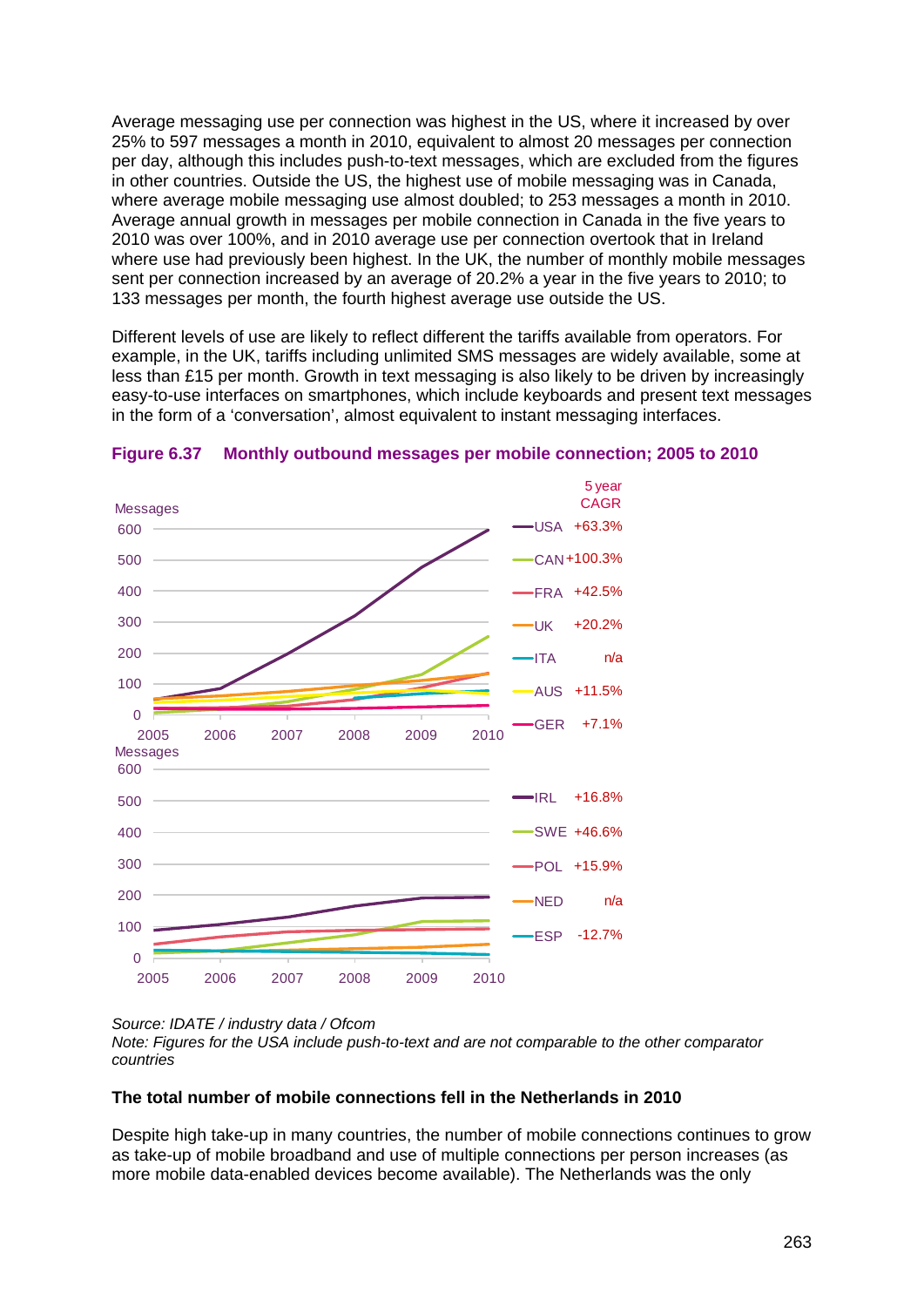comparator country where the total number of mobile connections fell in 2010, the first time that this has happened in the country, although among our other comparator countries the number of mobile connections had previously fallen in Italy and Ireland in 2009 [\(Figure 6.38\)](#page-47-0).

As mobile markets have matured, the rate of connection growth has slowed, and average growth across the non-BRIC comparator countries (where mobile markets are more mature) was 4.4% in 2010, compared to 22.7% in the BRIC countries where mobile penetration is lower and mobile markets are still developing. The fastest growth in mobile connections across our comparator countries in 2010 was in India, where the number of connections increased by 43.2% (277 million) to 752 million; however, in China there were the most mobile connections at the end of the year, at 859 million. Overall, there were more than twice as many mobile connections in the BRIC countries than in our other comparator countries combined, at the end of 2010.

The UK had the lowest average rate of mobile connection growth among our comparator countries in the five years to 2010, at 4.3%. This was partly due to a change in the definition of an 'active subscriber' for T-Mobile's UK base (following its 2010 merger with Orange to form Everything Everywhere) which led to a fall in the reported subscriber base. Outside the UK, the lowest rate of subscriber growth over the period was in Sweden, at 4.4%, and highest in India at 58.2% (where mobile penetration was very low, at just seven connections per 100 people, in 2005).



### <span id="page-47-0"></span>**Figure 6.38 Mobile connections: 2005 and 2010**

*Source: IDATE / industry data / Ofcom*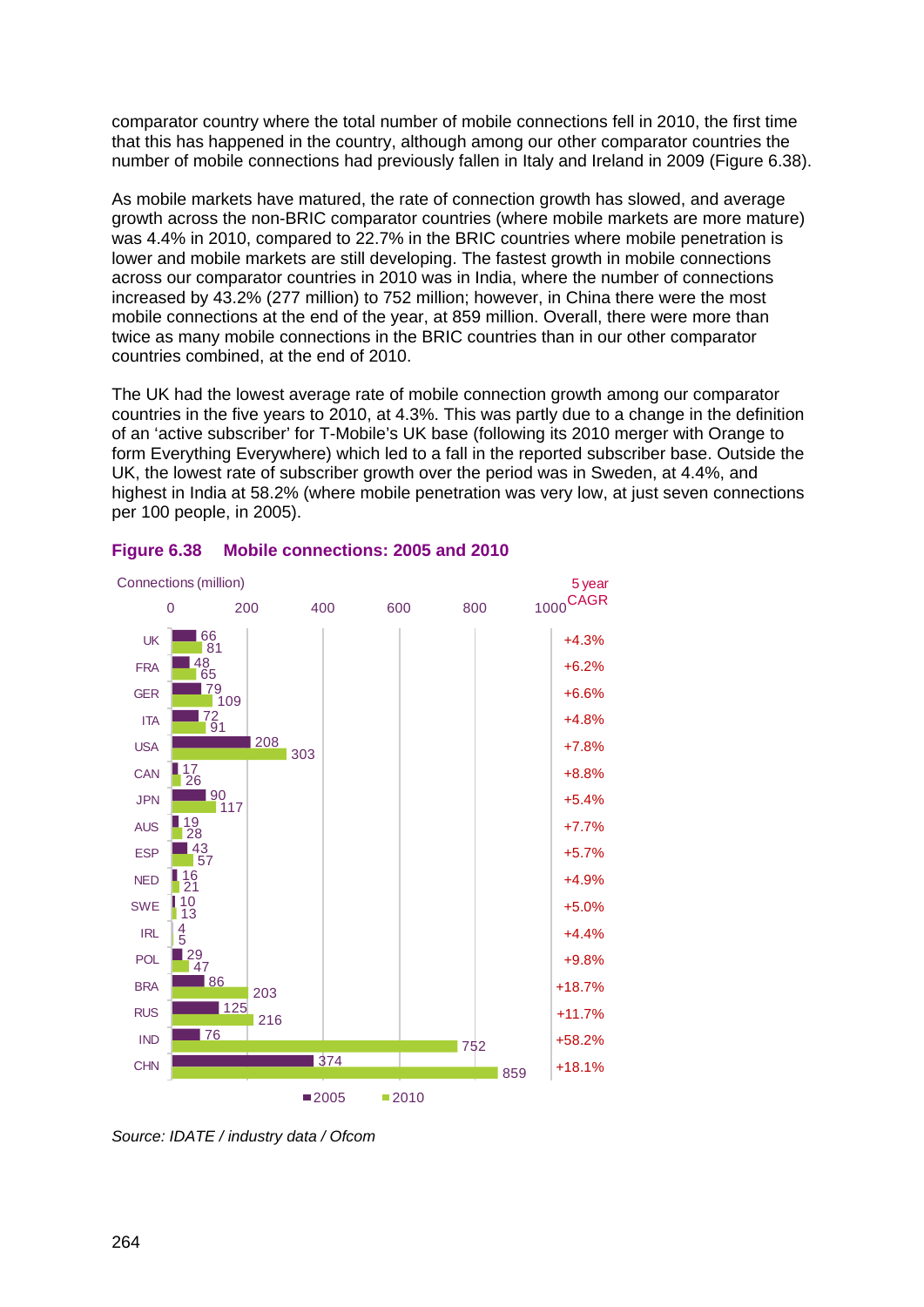#### **Countries with higher mobile penetration tend to have slightly lower revenue per user**

The two charts which make up [Figure 6.39](#page-49-0) below plot mobile penetration against average monthly revenue per connection, across all of our comparator countries, in order to enable us to assess whether there is a correlation between the two. They show that among most of our comparator countries, there is a relationship between the two, with, in general, take-up being highest where average spend is lowest (although it is not possible to draw any conclusions as to cause and effect) and this relationship is more pronounced when average monthly spend is adjusted for PPP, as in the second chart.

Average spend was highest (and take-up relatively low) in Japan, Canada and the US. In Canada and the US average spend is high as a result of a charging regime in which mobile users are charged for incoming calls, while in Japan higher spend is partly a result of high use of mobile data services. Conversely, take-up was highest (and spend comparatively low) in Russia and Italy, where many consumers have more than one pre-pay connection and spend is spread across more than one connection. The main outliers were India and China, where both average spend and take-up were low, even following the PPP adjustments which have been made in the second chart.

This analysis includes data on the use of mobile broadband services, which will increase the penetration levels and reduce the average spend in this analysis, as spend per connection on mobile broadband services is lower than on standard mobile phone tariffs. This is particularly relevant to the UK, Sweden, Italy and Ireland, where take-up of mobile broadband is relatively high.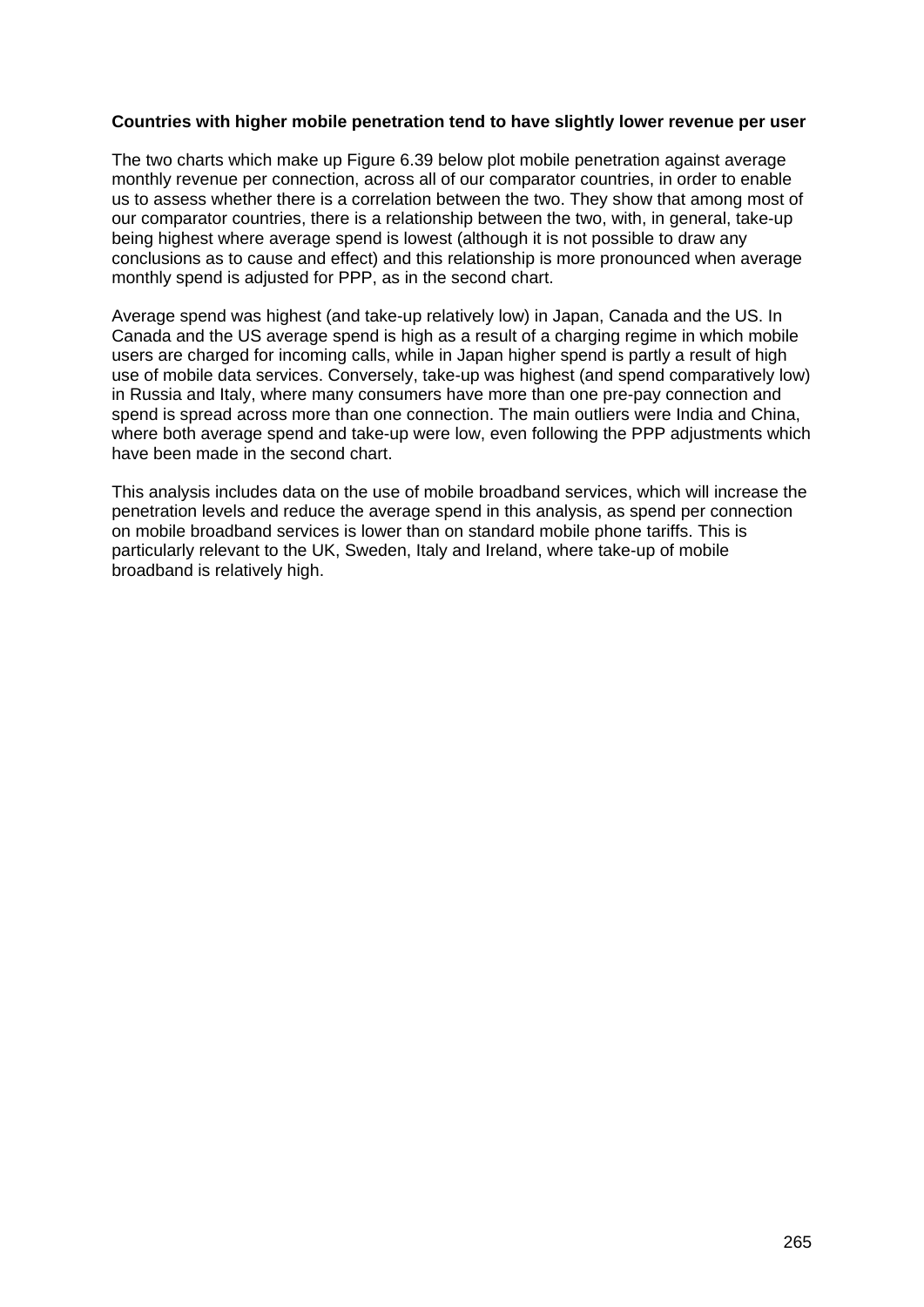

### <span id="page-49-0"></span>**Figure 6.39 Mobile take-up and average monthly revenue per connection: 2010**

*Source: IDATE / industry data / Ofcom Note: USA and CAN revenues from incoming calls*

### **The share of connections that are contract is increasing in most countries**

There is some evidence that a shift towards contract (pay-monthly) subscriptions is taking place in many of our comparator countries, a relatively new phenomenon. As shown in Figure 1.40, there were more pre-pay (pay-as-you-go) mobile connections than contract in most of our comparator countries at the end of 2010, but in 11 of the 17 countries, the proportion of connections that were post-pay increased in the five years to 2010.

This is a reflection of changing operator strategies as mobile markets mature. In mature mobile markets there is little subscriber growth, and operators concentrate on maximising revenues from their existing customer base. One way of doing this is to incentivise pre-pay customers to switch to monthly contracts; post-pay customers typically spend more and are less likely to churn as they are tied into minimum-term contracts.

However, the six countries where the percentage of subscribers that are pre-pay has risen in the five years to 2010 include India, China and the USA, which have the largest number of mobile subscribers of our comparator countries. Accordingly, in total across all our comparator countries, the percentage of mobile subscribers that are prepay has risen over the five-year period by 2.6 percentage points to 67.7%. In India and China, the growth in the percentage of subscribers that are pre-pay may be due to mobile networks reaching poorer communities that cannot afford post-pay contracts, or that do not have the banking facilities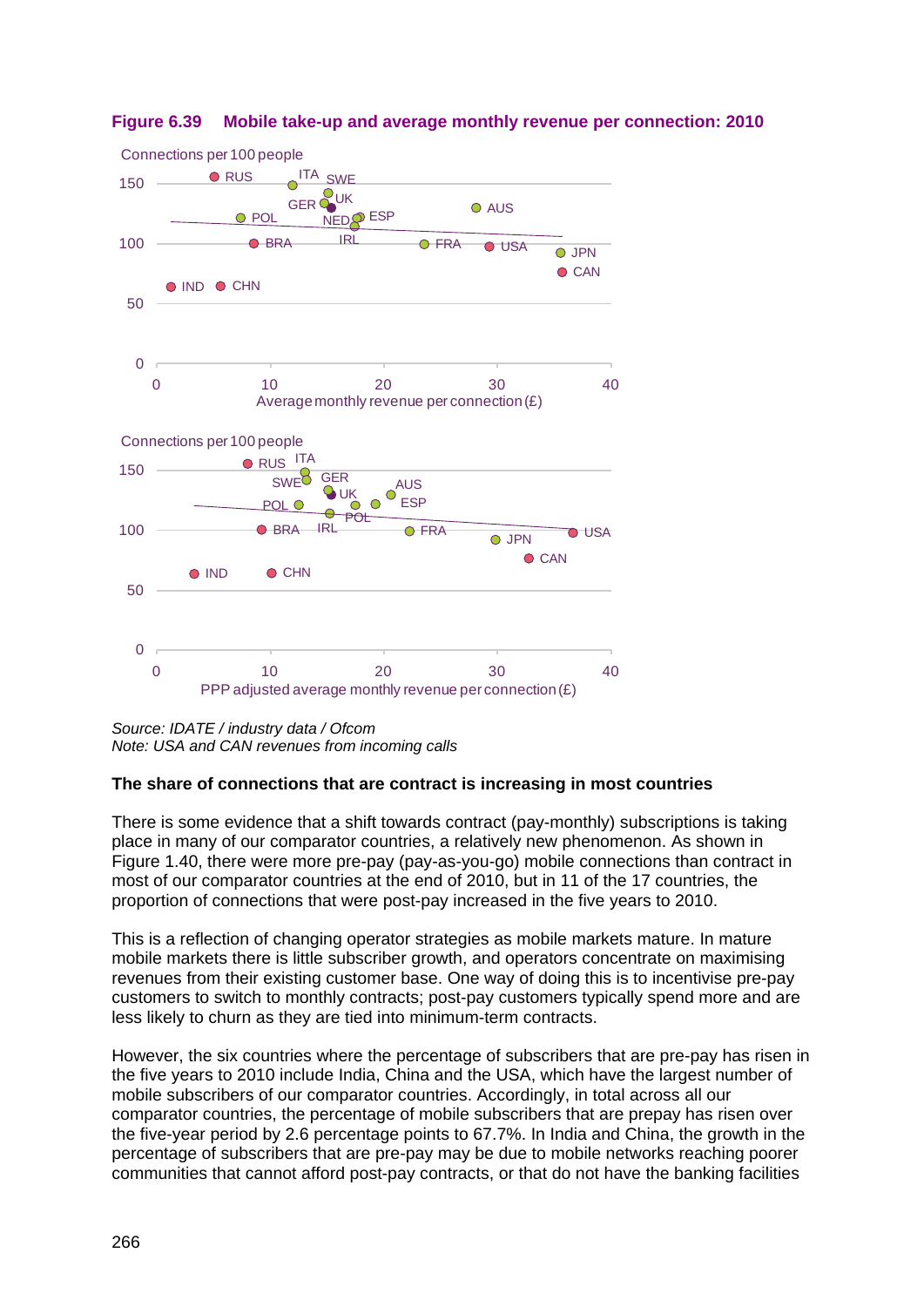required to use to post-pay, and it may also be due to multiple SIM ownership, which tends to occur more with pre-pay. In the US, the increase in the percentage of subscribers that are prepay may be due to operators trying to find new niches in a saturated market.



#### **Figure 6.40 Mobile connections, by type: 2005 and 2010**

*Source: IDATE / industry data / Ofcom*

### **The US had the highest proportion of mobile connections that were mobile broadband**

At the end of 2010 the proportion of mobile connections that were mobile broadband datacards or dongles ranged from 3.5% in Canada and the Netherlands to 22.7% in Sweden, among those comparator countries for which data were available [\(Figure 6.41\)](#page-51-0). Japan had the highest number of mobile broadband connections at the end of 2010, at 9.8 million, while the fastest growth in the proportion of mobile connections that were mobile broadband in the three years to 2010 was in Sweden, where it increased by over 19 percentage points during the period. Japan was the only country where this proportion fell over the period, down by -0.7 percentage points to 8.3%, despite the number of mobile broadband connections having increased by 0.7 million over the period.

In the UK there were 4.8 million active UK mobile broadband connections at the end of 2010, equivalent to 5.9% of total mobile subscriptions, compared to 0.3 million (0.4% of the total) at the end of 2007.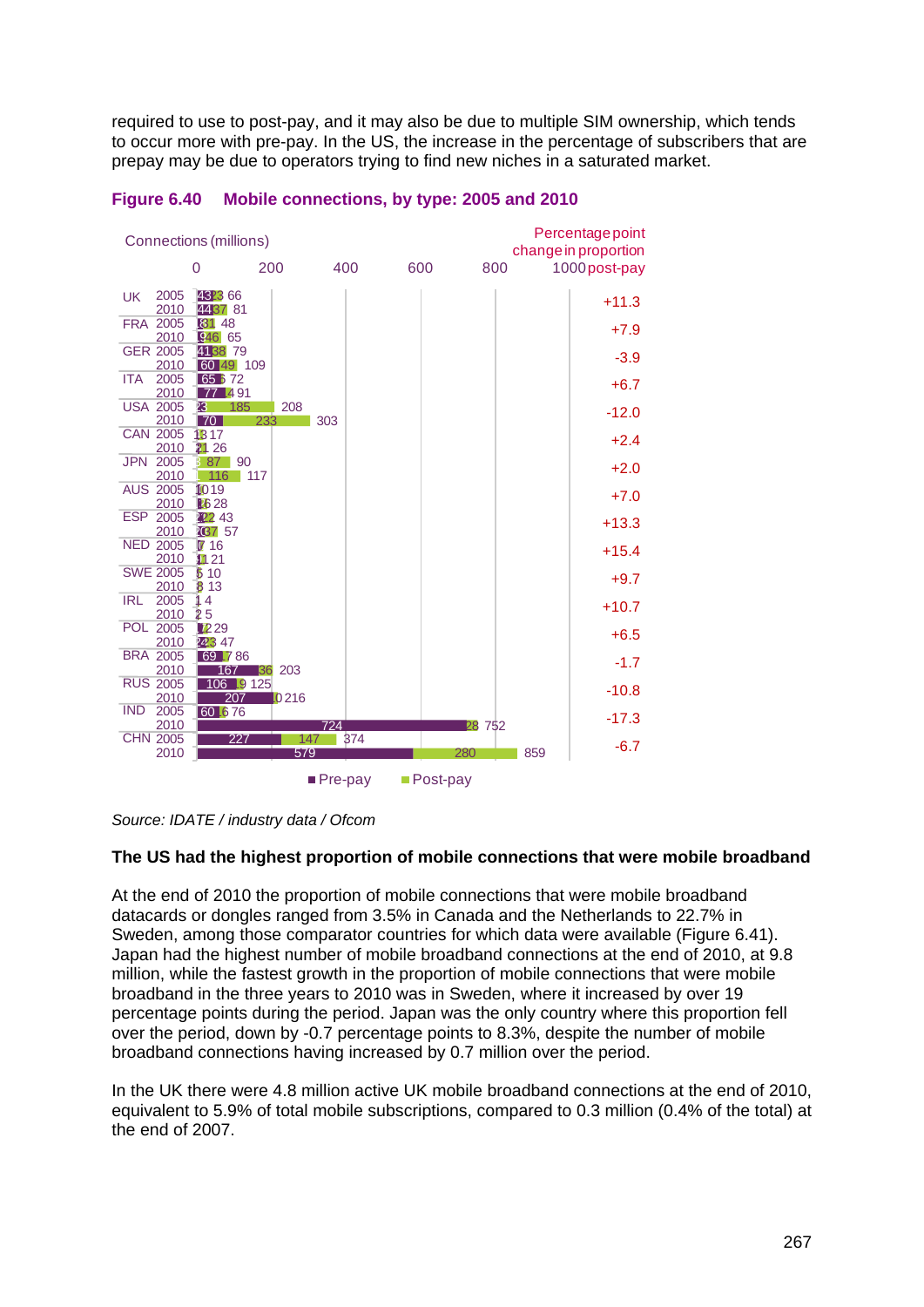

<span id="page-51-0"></span>**Figure 6.41 Mobile broadband as a proportion of total mobile connections: 2007 and 2010**

*Source: IDATE / industry data / Ofcom*

## **Germany had the highest proportion of subscribers using MVNOs in 2010**

A mobile virtual network operator (MVNO) is a mobile provider that resells mobile services purchased on a wholesale basis from a network operator. This allows MVNOs to offer mobile services to their customers without the significant investment required to purchase their own spectrum allocation and network infrastructure, thereby increasing the level of competition in a market.

At the end of 2010 the proportion of mobile connections held by MVNOs was highest in Germany (among the 13 comparator nations for which figures were available), at 20% (including independent service provider resellers), and lowest in Australia at zero [\(Figure](#page-52-0)  [6.42\)](#page-52-0). In most countries the MVNOs' share increased in the five years to 2010, although in a few countries (including Germany) it fell during the period. The strongest growth in MVNOs' share was in France, where it increased from 1% to 8%, largely driven by Virgin Mobile, which accounted for around 40% of all MVNO connections in France in 2010.

In the UK, MVNOs accounted for 12% of mobile connections at the end of 2010, one percentage point higher than at the end of 2005, driven by the launch of supermarket MVNOs such as those run by Tesco and Asda, and providers which target immigrant communities in the UK by offering low-cost international calls, such as Lycamobile and Lebara Mobile.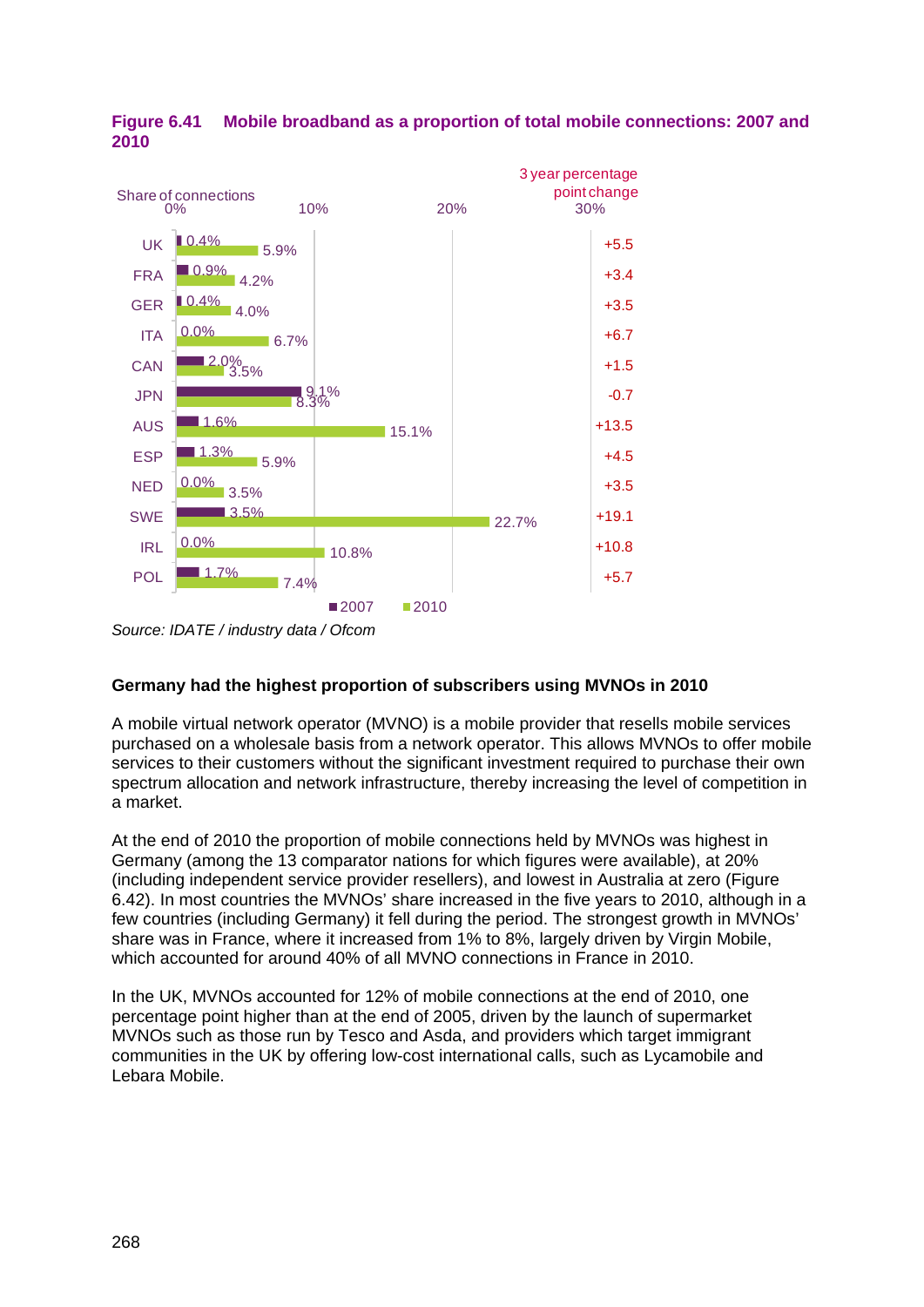

## <span id="page-52-0"></span>**Figure 6.42 MVNO share of total mobile connections: 2005 and 2010**

*Source: IDATE / industry data / Ofcom Note: UK and GER figures includes resellers' connections in addition to full MVNOs*

### **India had the least concentrated mobile market in 2010**

The Herfindahl-Hirschman Index of market concentration (HHI) is a measure of the concentration of a market, calculated using the market share of individual operators. The HHI scale ranges from 0 for a perfectly competitive market (i.e. one with a large number of competitors equal with a small market share) to 10,000 for a single-player monopoly.

China had the most concentrated market in terms of connections at the end of 2010, with an HHI index of 5,169 [\(Figure 6.43\)](#page-53-0), largely due to China Telecom having a market share of around 70%. Conversely, the lowest market concentration was found in India, as a result of there being a relatively large number of operators offering services at different coverage levels, (including regional, pan-regional and national), although this it should be treated with caution as a measure of competition, as many of these providers will not be in direct competition with each other.

Having had the second least-concentrated mobile market at the end of 2009, the UK had the ninth least-concentrated market at the end of 2010. This increase in market concentration was a result of the merger of the UK operations of Orange and T-Mobile, the third and fourth largest UK mobile networks by number of subscribers, to form Everything Everywhere. Their merger was finalised in April 2010.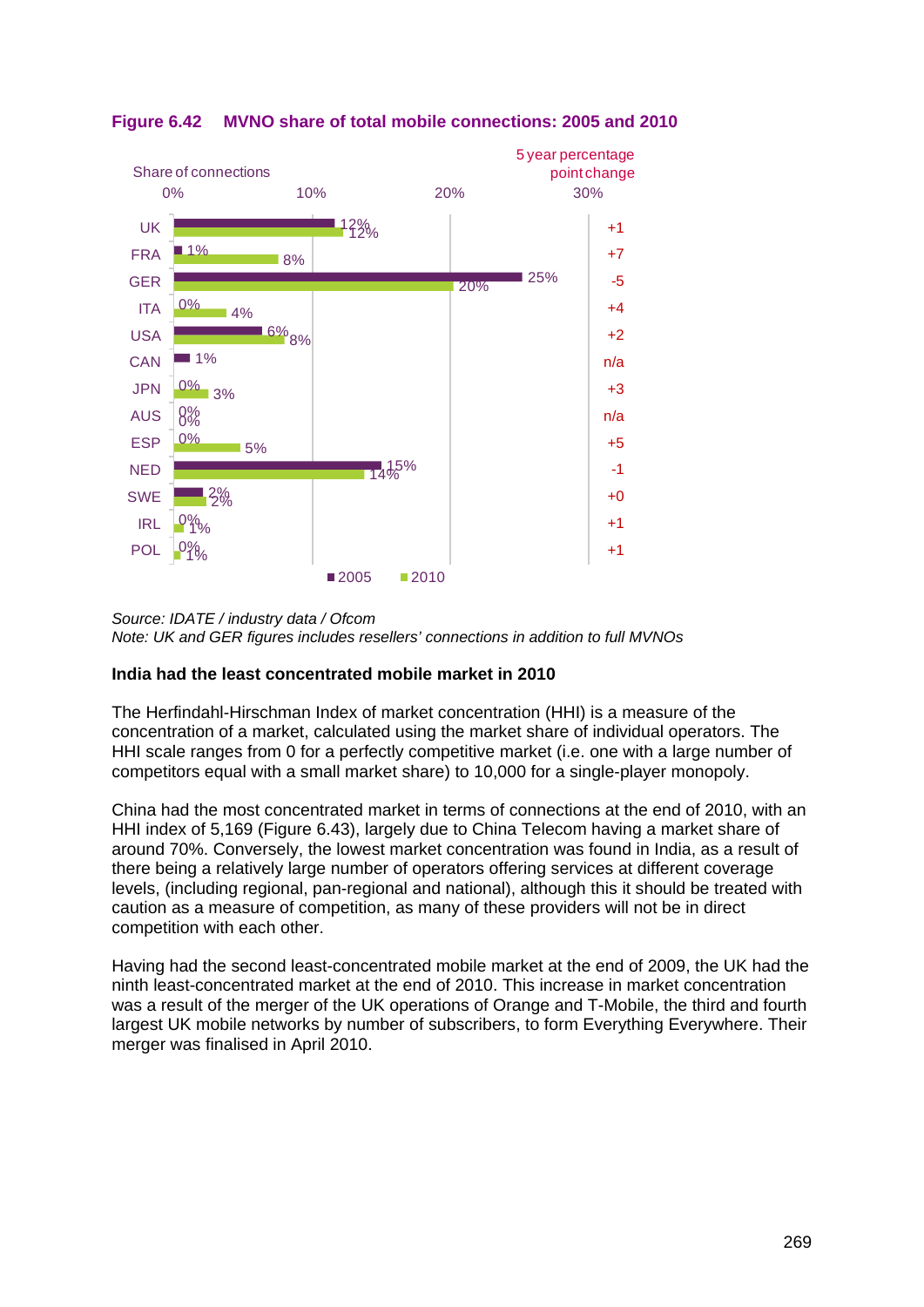

<span id="page-53-0"></span>**Figure 6.43 Herfindahl-Hirschman index of mobile concentration: 2005 and 2010**

### *Source: IDATE*

## **Japan had the highest take-up of 3G mobile services**

Use of 3G mobile services among our comparator countries was highest in Japan, where 93% of mobile connections used 3G at the end of the year [\(Figure 6.44\)](#page-54-0). This was partly as a result of Japan being the first to launch 3G services ( in 2001), and Japan was also where the fastest growth in the adoption of 3G services in the five years to 2010 was found, with the proportion of connections using 3G increased by 60 percentage points over the period.

Outside Japan, the only countries where over half of mobile connections were 3G were Spain, Australia and Sweden (in the UK the figure was 39%, up from 7% in 2005). The lowest take-up of 3G was to be found in the BRIC countries, where an average of 4% of mobiles used 3G, double the 2% average a year previously, reflecting the ongoing roll-out of 3G networks and services in these countries, and the fact that take-up is stifled by the relatively high price of 3G devices. Meanwhile, in some more developed markets (including the US and Sweden) 4G LTE networks have already launched.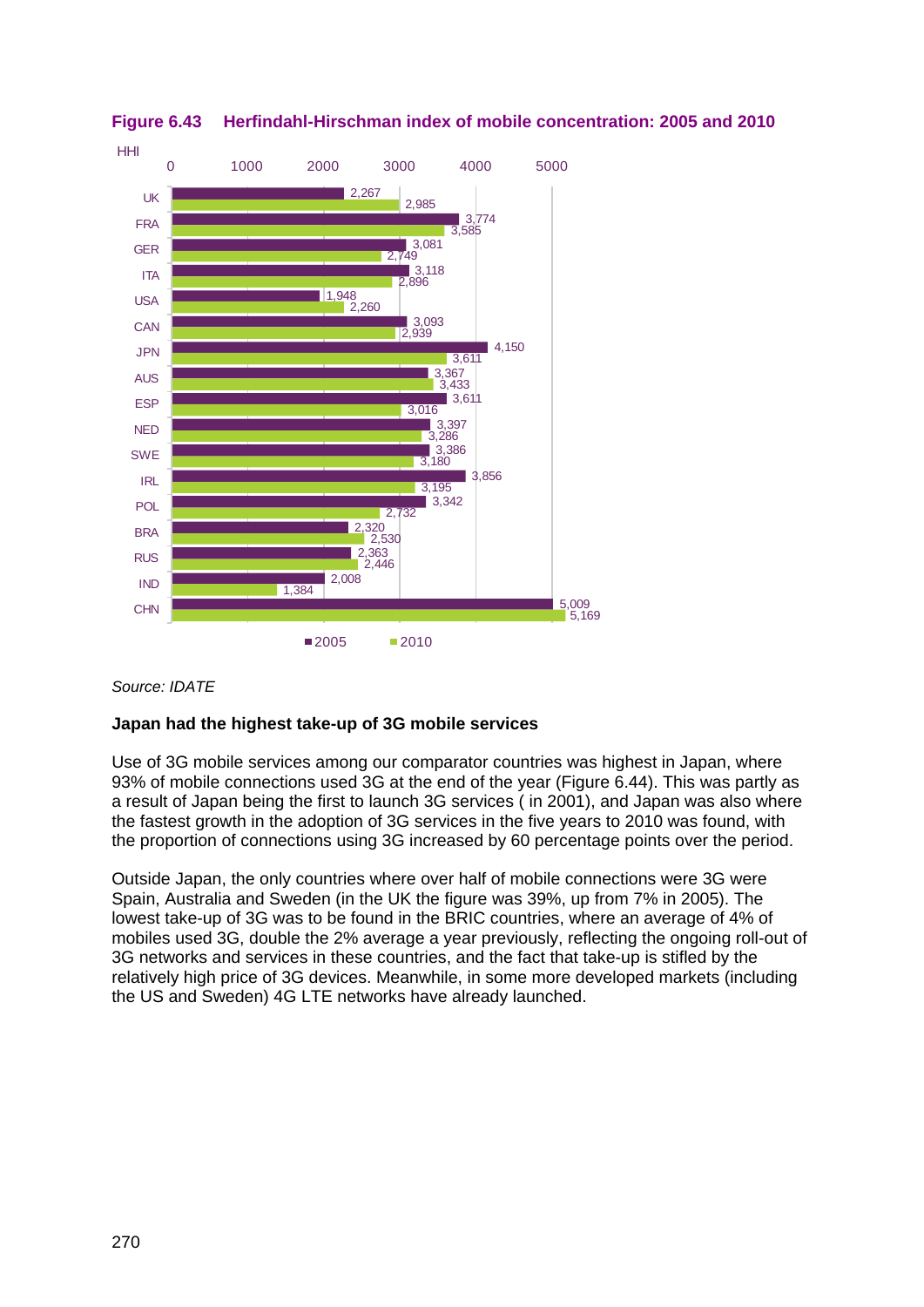

<span id="page-54-0"></span>**Figure 6.44 3G as a proportion of total mobile connections: 2005 and 2010**

*Source: IDATE / industry data / Ofcom*

# **6.2.5 Fixed broadband services**

## **The UK was one of only three countries where fixed broadband revenues fell in 2010**

Fixed broadband revenue growth averaged 15% among the comparator countries for which figures were available in the five years to 2010, although this was lower than the 19% average in the five years to 2009 [\(Figure 6.45\)](#page-55-0). The UK, Sweden and Poland were the only countries where fixed broadband revenues fell in 2010; in the UK the 4.8% decline was a result of falling prices due to continued competition and increased service bundling, and occurred despite increasing average connection speeds.

The highest average fixed broadband revenue growth rates in the five years to 2010 were in Australia and France, where revenues increased by an average of 29.9% and 20.7% a year respectively, albeit from low starting points. The lowest rate of growth in the five years to 2010 was in Sweden, at 6.0% per year, and second lowest in the UK, at 8.1%.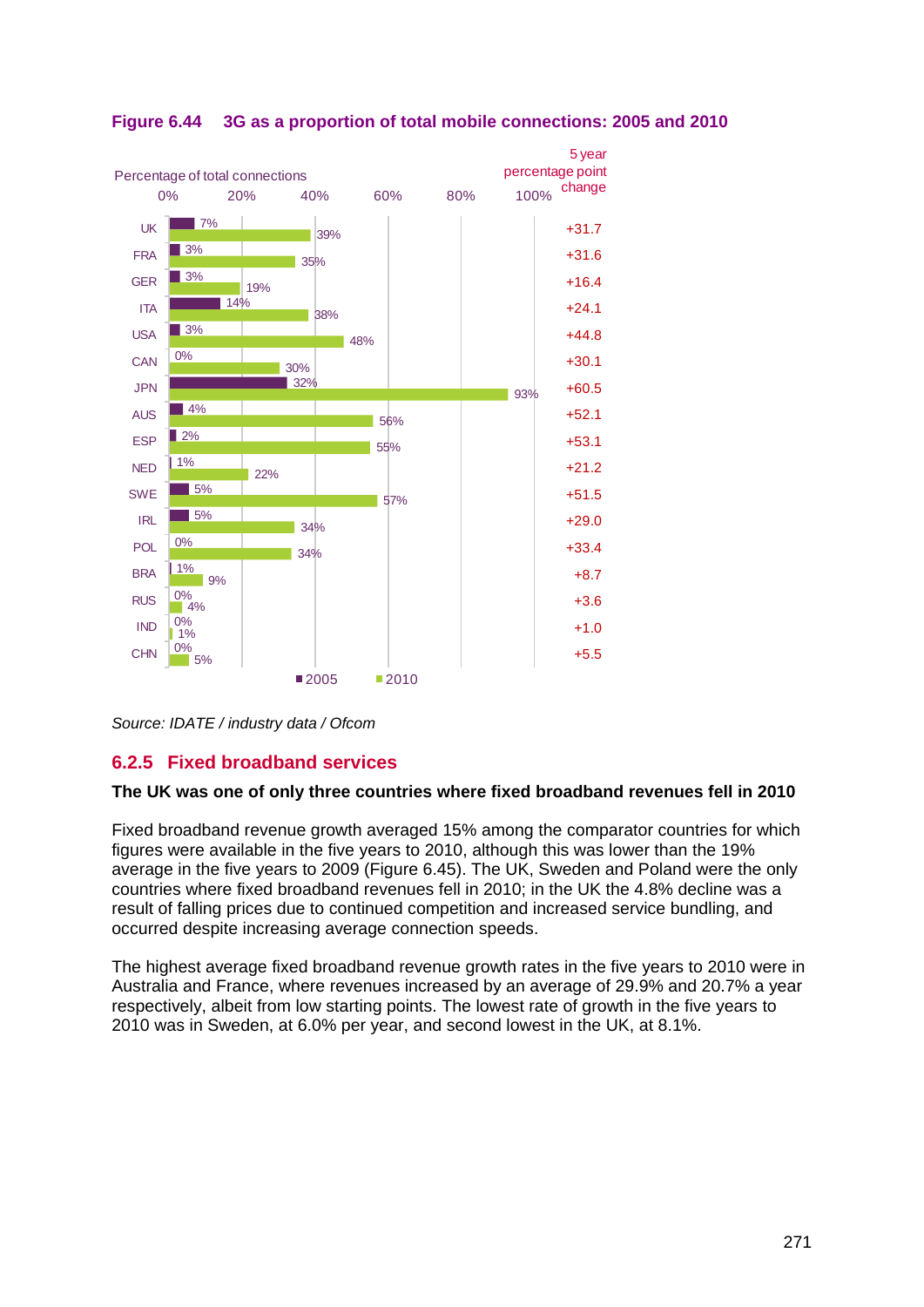

<span id="page-55-0"></span>**Figure 6.45 Fixed broadband revenues: 2005 and 2010**

*Source: IDATE / industry data / Ofcom*

### **Broadband accounted for 33% of fixed telecoms revenues in 2010**

The average proportion of total fixed line revenues that were generated by broadband services (among the 13 comparator countries for which figures were available) was 33% in 2010, up from 16% in 2005 and 30% in 2009 [\(Figure 6.46\)](#page-56-0). The proportion of fixed revenues generated by broadband ranged from 23% in Ireland to 50% in the Netherlands in 2010, while in the UK just under a quarter (24%) of fixed revenues were generated by broadband services.

In the five years to 2010 the largest increase in the proportion of fixed revenues generated by broadband was in France, where it increased by 23 percentage points to 38%, mainly as a result of increasing broadband take-up, but also due to declining fixed-voice revenues (see [Figure 6.23\)](#page-32-0) as low-cost VoIP-based services gained popularity. The lowest increase was in the UK, where the proportion of fixed revenues generated by broadband increased by just 8% over the period, a reflection of the relatively low cost of fixed broadband in the UK.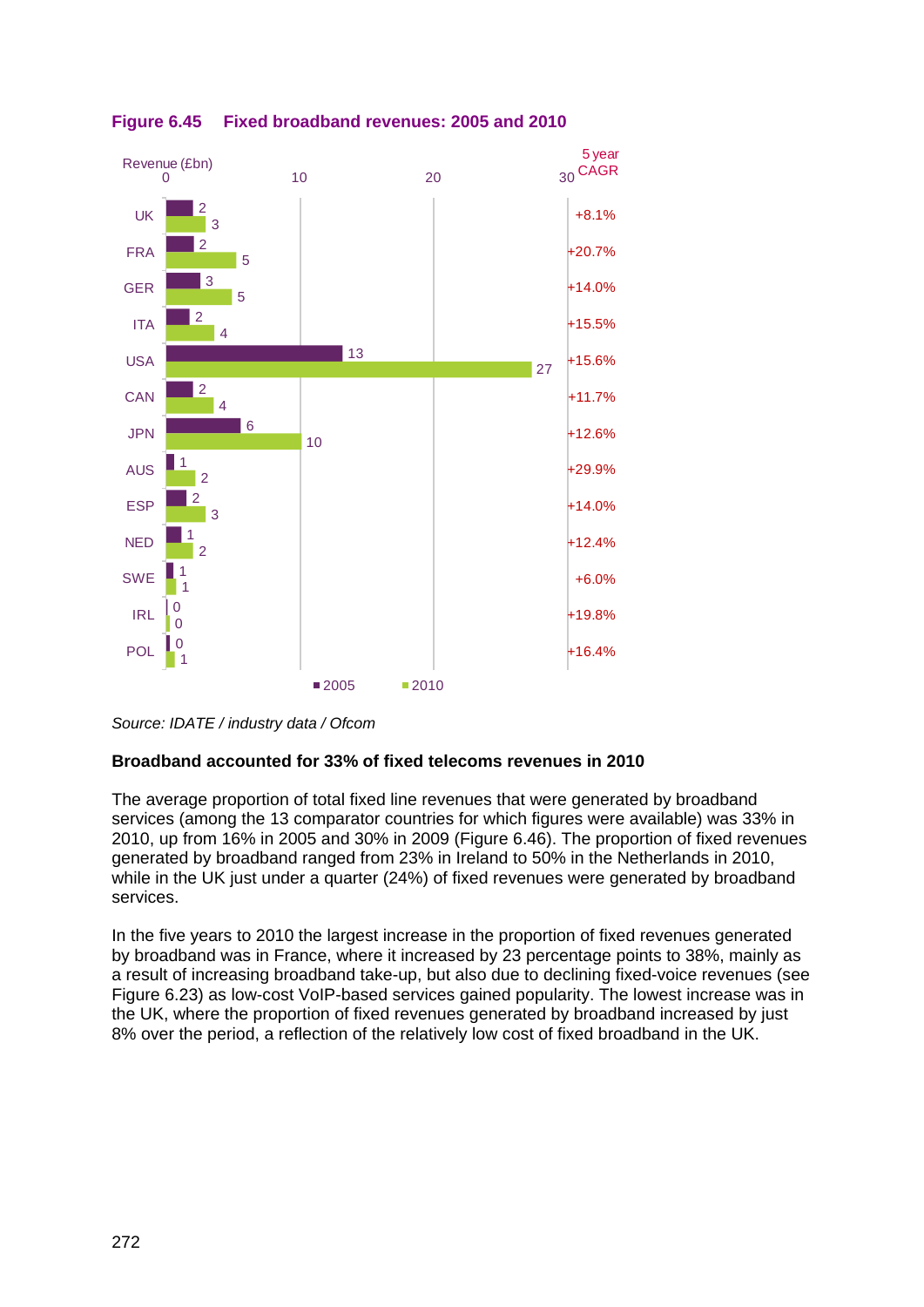

## <span id="page-56-0"></span>**Figure 6.46 Fixed broadband as a proportion of total fixed revenues: 2005 and 2010**

## **Fixed broadband connections up by one-eighth in 2010 in our comparator countries**

At the end of 2010 there were a total of 410 million fixed broadband connections among our 17 comparator countries, 44 million (12%) more than there had been at the end of 2009 [\(Figure 6.47\)](#page-57-0). More than half of the growth in connections in 2010 was in China, which had the most fixed broadband connections among our comparator countries at the end of the year, at 126 million, a 23 million connection increase on 2009.

However, it was another BRIC country, India, that achieved the fastest average rate of connection growth. In the five years to 2010 the average rate of connection growth in India was over 80%, largely due to there being a low broadband base in 2005 (less than a million connections). Conversely, growth rates were lower among those comparator countries which had higher levels of take-up in 2005: Japan had the lowest average annual rate of growth in fixed broadband connections over the period (8.7% a year), while the number of broadband connections in the UK almost doubled between 2005 and 2010, an average annual increase of almost 15%.

*Source: IDATE / industry data / Ofcom*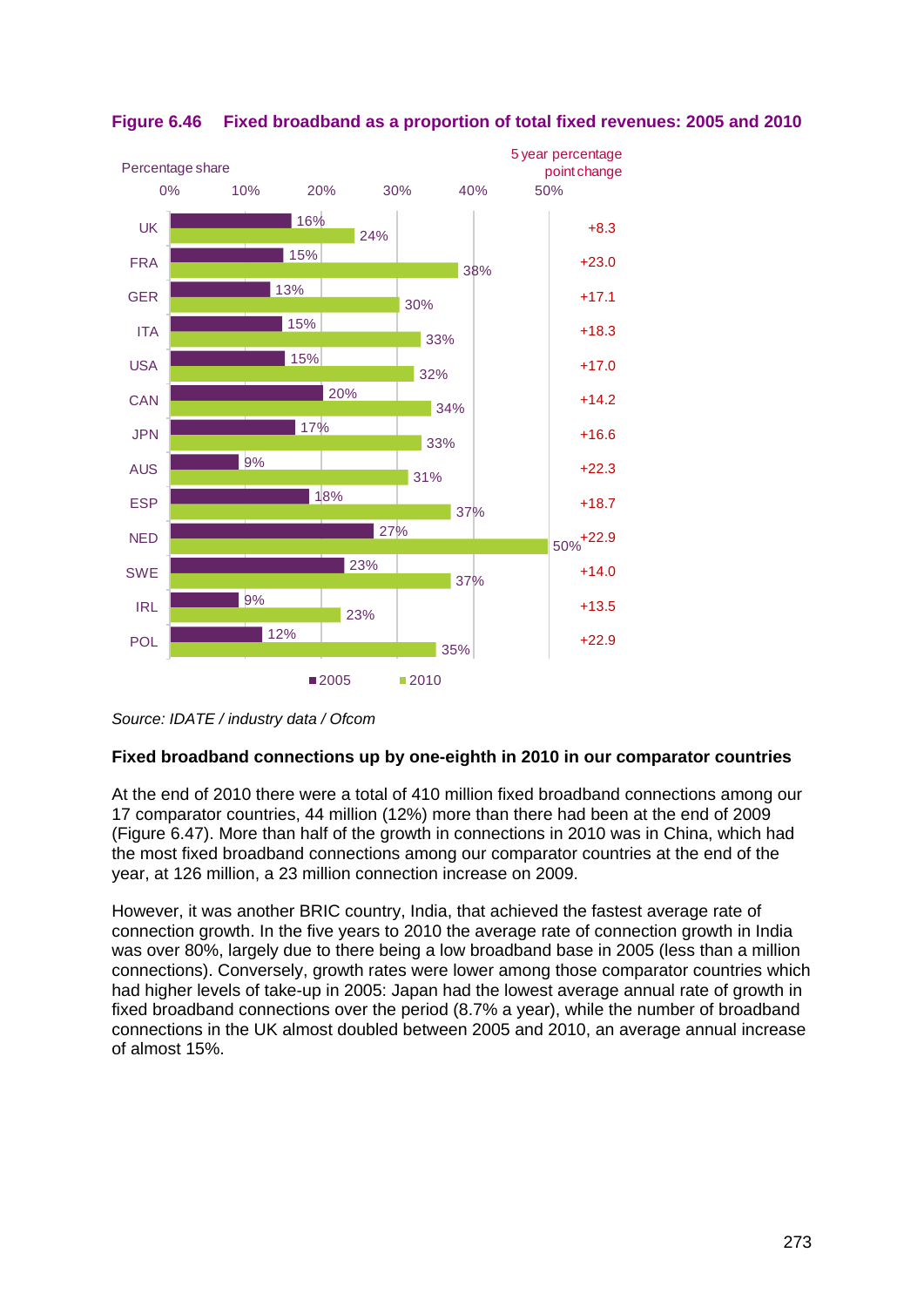

<span id="page-57-0"></span>**Figure 6.47 Fixed broadband connections: 2005 and 2010**

*Source: IDATE / industry data / Ofcom*

### **45% of UK fixed broadband connections have a headline speed of 10Mbit/s or more**

Figures published by the European Commission allow a comparison of the 'headline' speeds of broadband connections across selected member states. It should, however, be noted that the actual speeds delivered by DSL broadband are typically much slower than headline speeds: this is at least partly due to the speed of a DSL connection decreasing with distance from the exchange.

The difference is highlighted by Ofcom findings in May 2010, when we identified that the average speed of a UK 'up to' 8Mbit/s ADSL1 connection was 3.2Mbit/s and that of an 'up to' 20/24Mbit/s ADSL2+ connection was 6.3Mbit/s<sup>[77](#page-57-1)</sup>.

[Figure 6.48](#page-58-0) shows the split of fixed broadband connections by 'up to' headline speed in nine European comparator countries at the end of December 2010. This shows that the proportion of connections with a headline speed of 'up to' 10Mbit/s and above ranged from 9% in Italy to 57% in the Netherlands. In the UK, 45% of connections offered headline speeds of 'up to' 10Mbit/s and above, a higher level than in Germany (30%), Italy and Spain (34%) but lower than in France (55%). The figure for the UK reflects the fact that ADSL2+ is widespread (offering headline speeds of typically 20Mbit/s) but that fibre broadband is not ubiquitous.

<span id="page-57-1"></span><sup>&</sup>lt;sup>77</sup> UK fixed-line broadband performance, May 2011, [http://stakeholders.ofcom.org.uk/market-data](http://stakeholders.ofcom.org.uk/market-data-research/telecoms-research/broadband-speeds/broadband-speeds-may2011/)[research/telecoms-research/broadband-speeds/broadband-speeds-may2011/](http://stakeholders.ofcom.org.uk/market-data-research/telecoms-research/broadband-speeds/broadband-speeds-may2011/)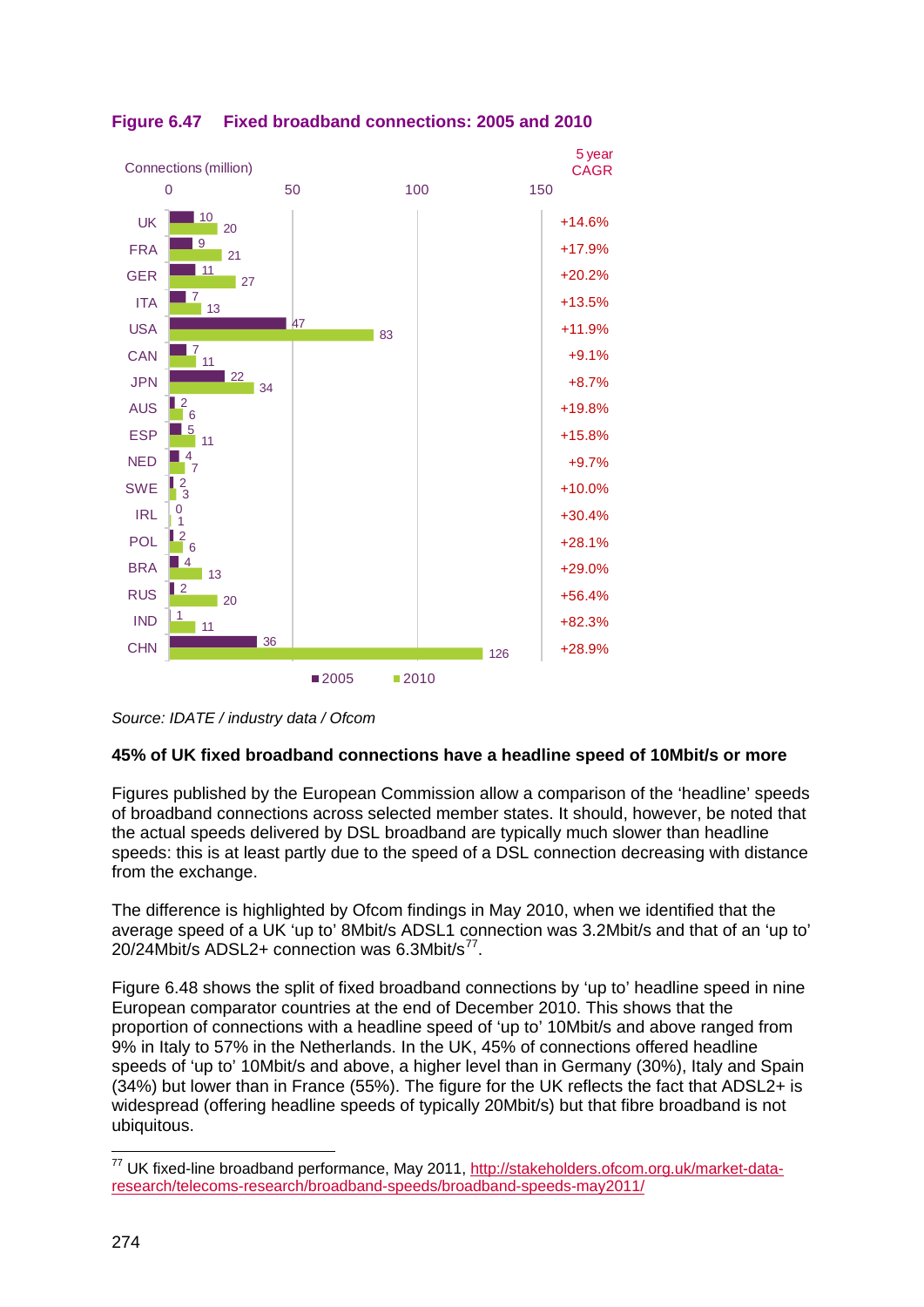

<span id="page-58-0"></span>

*Source: European Commission, http://ec.europa.eu/information\_society/digitalagenda/scoreboard/docs/pillar/digital\_agenda\_scoreboard\_telecom\_database.xls*

## **More than half of fixed broadband connections in Japan are fibre-based**

In all of our comparator countries investment in upgrading the broadband infrastructure to high-speed fibre-based networks is taking place, although the rate of fibre roll-out and growth in service take-up differs widely between nations [\(Figure 6.49\)](#page-59-0). Ninety-three per cent of Japan's population have access to fibre-based broadband. By the end of 2010, 54% of Japan's fixed broadband connections were fibre-based, more than twice the proportion in any other country (across all of our comparator countries an average of 8% of fixed broadband connections used a fibre technology).

In the UK just 0.2% of broadband connections were fibre-based at the end of 2010, up from less than 0.1% a year previously, and this has increased further in 2011 as BT has aggressively rolled out its fibre-to-the-cabinet (FTTC) services. We estimate that by September 2011 24% of UK homes were able to access BT's fibre services, up from 13% in January 2011. In addition, 48% of UK homes are able to access superfast cable broadband services (there are high rates of cable broadband adoption in Poland, Ireland, Brazil and Germany) and in total, around 61% of UK homes can access superfast fixed broadband services.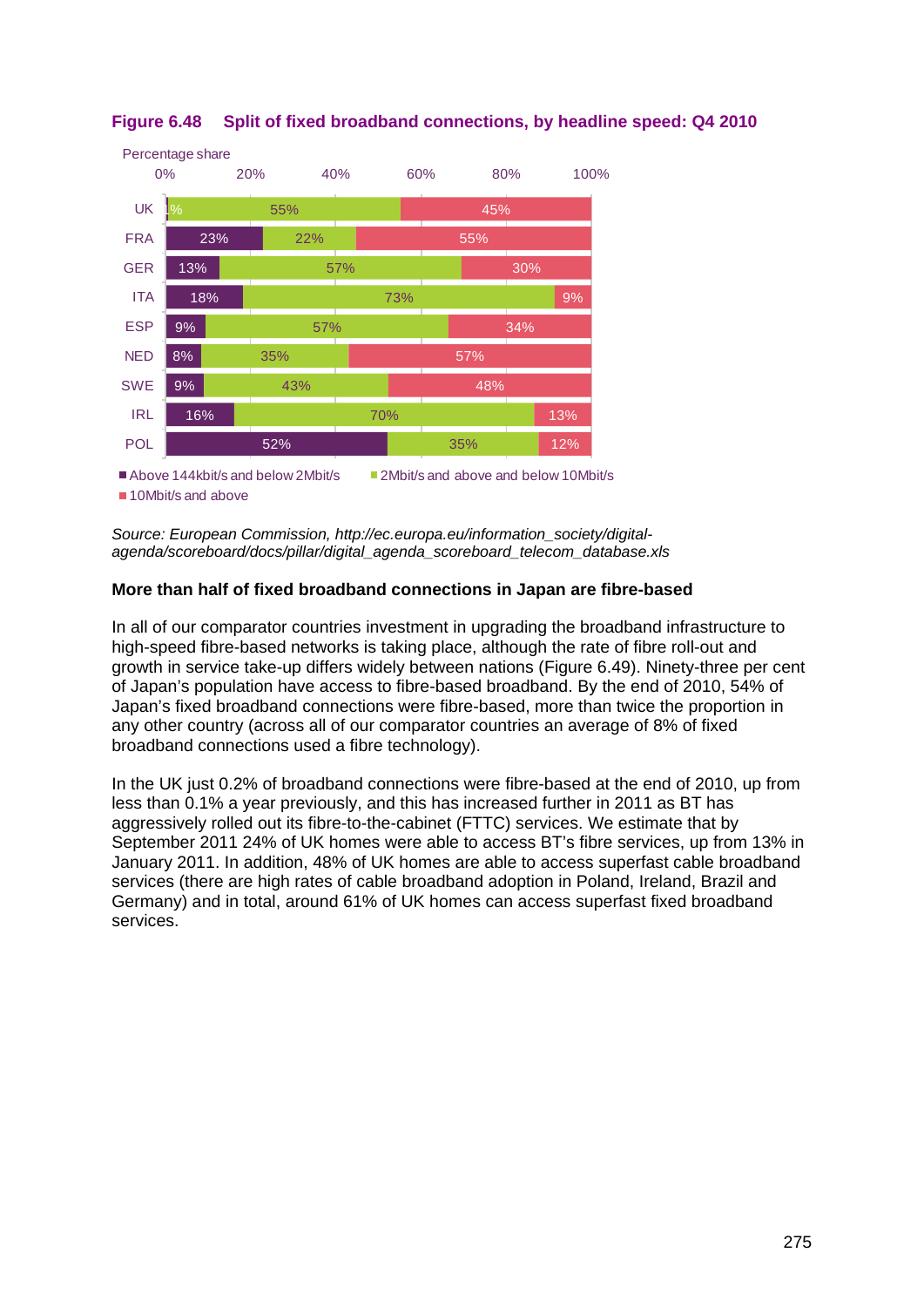

## <span id="page-59-0"></span>**Figure 6.49 Fibre-based connections as a proportion of all fixed broadband connections: 2005 and 2010**

### **Total market share of the top three providers remains unchanged at 66% in 2010**

In order to look at the competitiveness of the broadband markets in our comparator countries we calculated the combined retail market share of the three largest broadband providers in each country [\(Figure 6.50\)](#page-60-0). On average, across the 13 comparator countries for which figures were available, the combined connection share of the largest three providers was unchanged at 66% in 2010.

The change in the market share of the largest three internet service providers (ISPs) in the five years to 2010 among these comparator countries ranged from a 27 percentage point fall, to 57%, in Poland, to a 17 percentage point increase in the UK. In Poland this was as a result of smaller ISPs gaining market share at the expense of incumbent Telekomunikacja Polska (which saw its market share of fixed broadband connections more than halve; from 71% to 35% over the period), while in the UK the increase in the aggregate market share of the three largest providers came as a result of a series of mergers and acquisitions (in particular the acquisition of AOL Broadband and Tiscali by TalkTalk), and by the end of 2010 the three largest ISPs (BT, Virgin Media and TalkTalk) had a combined connection share of 71%.

The most concentrated broadband market at the end of 2010 was France, with the largest providers (Orange, Free and SFR) accounting for 87% of connections. Excluding the US and Canada (where infrastructure-based competition between local incumbent telecoms

*Source: IDATE / industry data / Ofcom*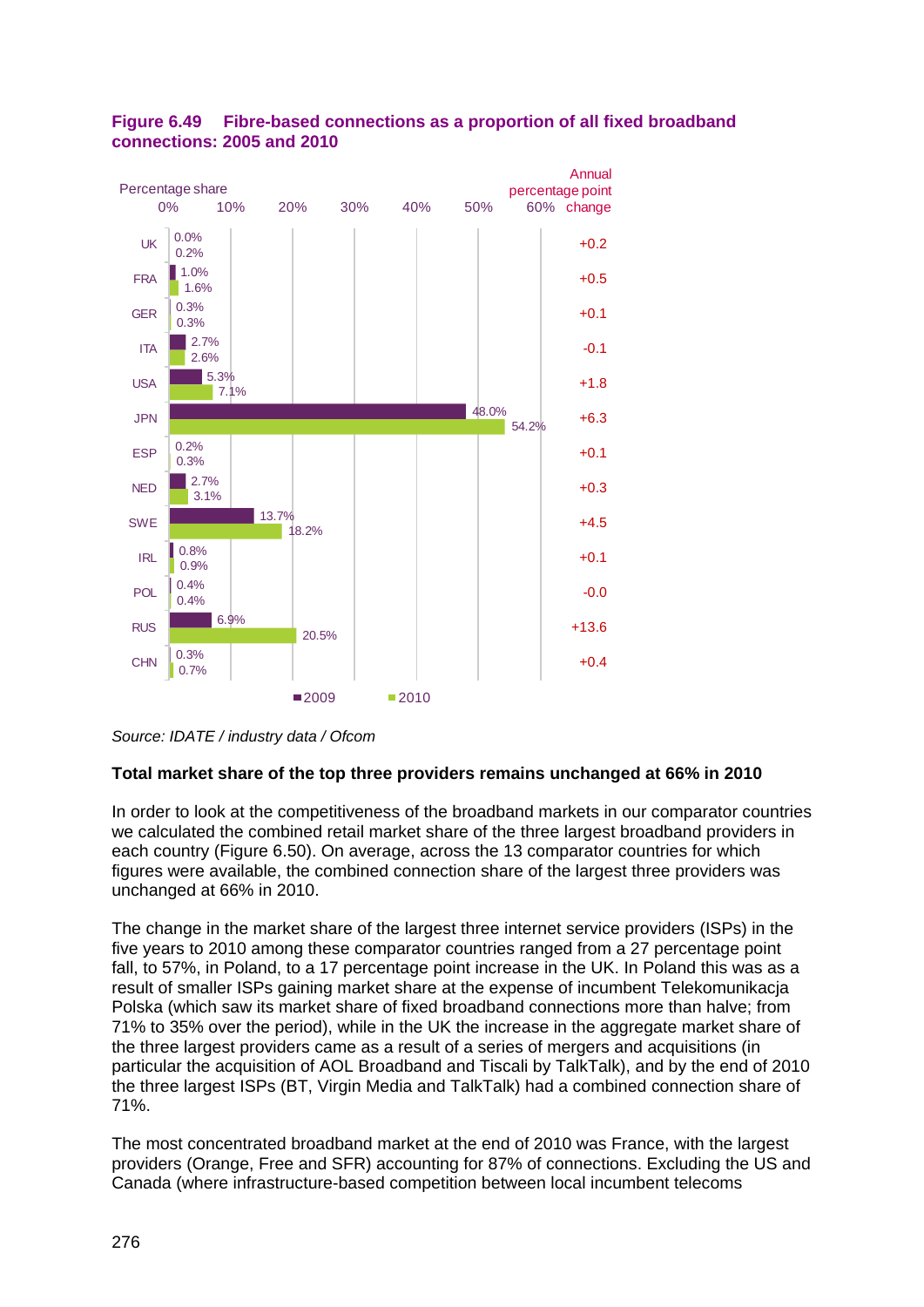providers and cable operators makes the share of the largest three operators a less useful measure of competition) the least concentrated broadband market among our comparator countries was in Poland.



<span id="page-60-0"></span>**Figure 6.50 Retail connection share of the top three fixed broadband providers: 2005 and 2010**

*Source: IDATE / industry data / Ofcom*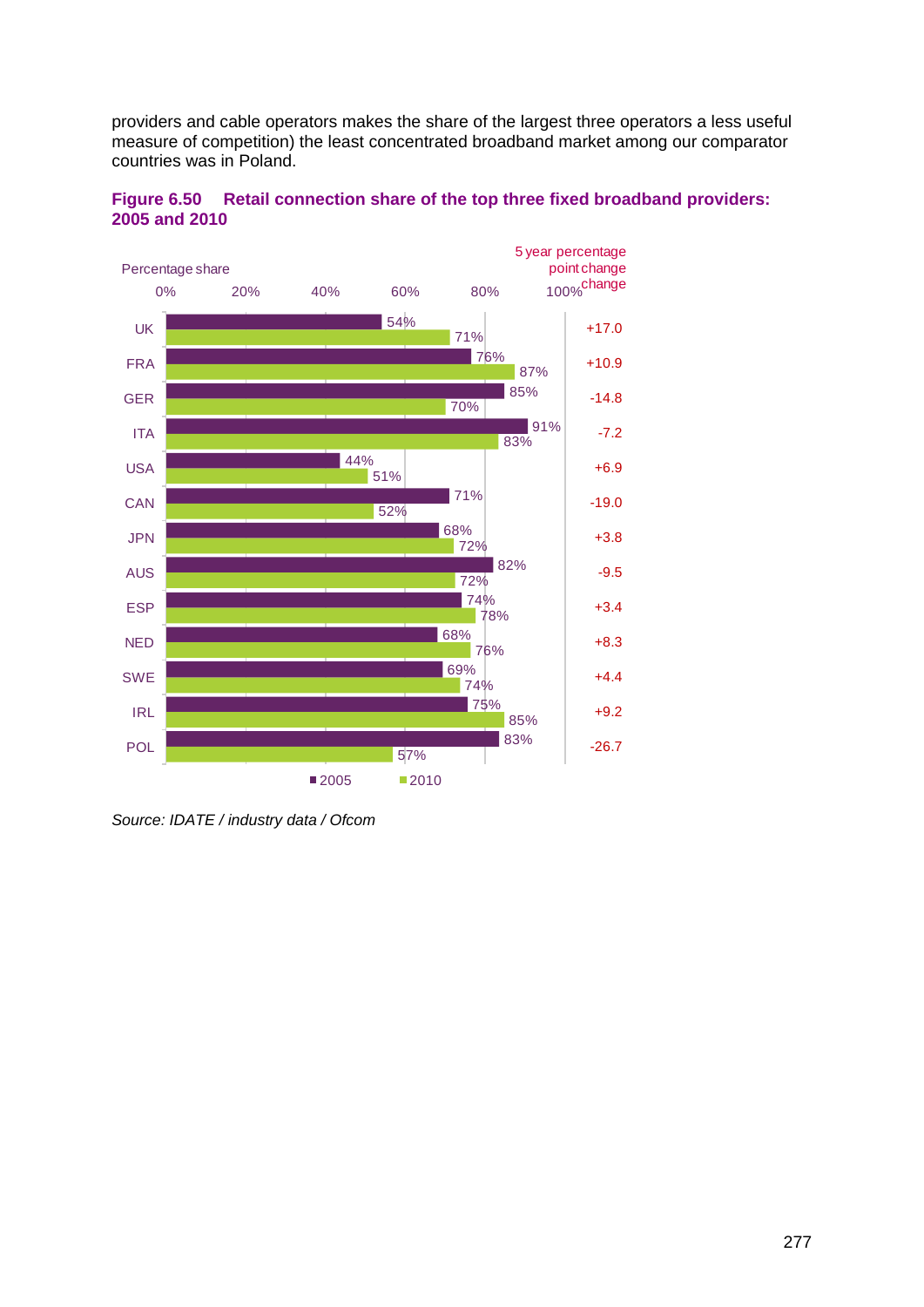# 6.3 The telecoms user

# **6.3.1 Introduction**

This section looks at trends in the availability and use of telecoms services in the 17 countries covered by this report.

The analysis is based on Ofcom figures for the UK telecoms market, which are collected as part of our regular data collection programme, international data that has been compiled for use in this report, and third-party sources. In addition, we commissioned consumer research, undertaken in October 2011, in the UK and five of our comparator countries (France, Germany, Italy, the US and Australia).

The key points highlighted in this section include:

- **High-speed mobile coverage using HSPA technology is becoming close to ubiquitous in mature mobile markets, with countries in Western Europe and North America having more than 90% population coverage**. The UK has broadly similar 2G coverage (to the nearest percentage point, 100% of the UK population have 2G coverage outside their homes from at least one mobile network) and 3G/HSPA coverage (99%, using the same criteria) to its West European and North American peers.
- **Consumers in Australia spent more on telecoms services than those in any of our other comparator countries, at £739 per person in 2010**. UK consumers spent an average of £434 each. Across the 17 countries, the trend is downwards – primarily led by declines in mobile expenditure.
- **Out of six comparator countries, UK consumers are the most, or second most, satisfied with their fixed and mobile voice and broadband services**. Consumers in the US are the most satisfied. But UK consumers switch telecoms services just as frequently as their counterparts in other countries.
- **Voice telephony is significantly more expensive in Japan than in our other comparator countries, with an average price of 23p/minute for a fixed call and nearly 17p/minute for a mobile call**. UK costs compare favourably to other countries for fixed voice, and moderately for mobile, at just over 7p/minute and 8p/minute for fixed and mobile calls respectively.
- **Though there is widespread concern from consumers about the cost of voice and broadband services, UK consumers were the third least concerned about both**. Consumers in Spain were the most concerned about voice charges, France's consumers the most concerned about fixed broadband charges and Australia's the most concerned about mobile broadband charges.
- **Take-up of fixed-line voice services is generally in decline in the face of substitution for mobile services**. While some countries, including Italy and France, have seen a steep decline in fixed voice lines, declines have been limited in other countries, including the UK (with three fixed lines fewer per 100 people in 2010 than in 2005), where the general requirement to have a fixed voice line for broadband access constrains households from going mobile-only.
- **Mobile penetration has increased markedly over a five-year period, with very rapid growth in India and China, where there are now nearly two SIMs for every**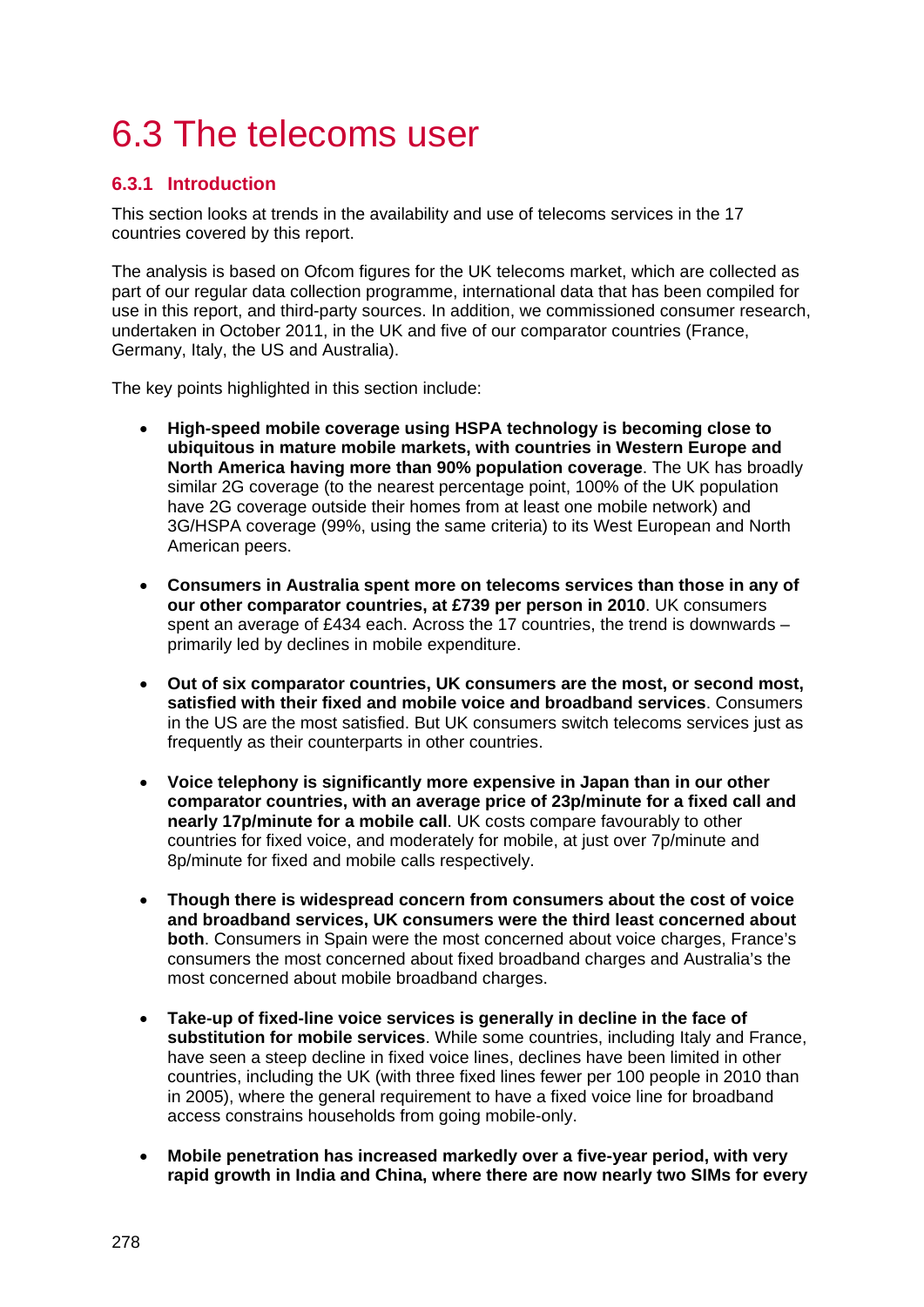**three people**. The number of mobile connections continues to increase at a slower rate in the UK, which currently has an average of 1.31 mobile connections per person, partly driven by multiple device ownership.

- **Fixed broadband growth is slowing, due to market maturity, but mobile broadband (accessing the internet on a PC via a cellular network) remains in its infancy, with take-up rising quickly in some countries**. The Netherlands led the fixed broadband comparison in 2010, with 89 broadband connections per 100 households. The UK was fourth of the 17 comparator countries, with 74 broadband connections per 100 households. Sweden was a clear leader in mobile broadband, with 32 connections per 100 people, well ahead of the UK's 7.7 connections per 100 people.
- **Over three-quarters of consumers in our comparator countries (76%) purchase additional telecoms services with fixed broadband; that is, they buy 'bundles' of services**. In the UK, 78% of consumers with fixed-line broadband buy it in a bundle.

# **6.3.2 Availability of mobile and broadband services**

### **HSPA roll-out nears completion in most countries**

It is difficult to compare mobile coverage, as operators and regulators use different methodologies for identifying coverage, and in most countries there is little information on the extent to which the footprints of the different operators' mobile networks overlap with each other. [Figure 6.51](#page-63-0) compares population coverage, using the most reliable data available to Ofcom, by depicting the network coverage of the operator in each country which has the largest coverage, but this should be treated with caution. The UK figure is not directly comparable with other countries because it shows the combined population coverage<sup>[78](#page-62-0)</sup> of all four mobile networks.

The chart does demonstrate that the upgrade from 3G to the higher-speed HSPA technology is complete, or nearing completion, in most comparator countries. HSPA coverage increased in France by four percentage points (to 92%) during 2010, with Spain gaining six percentage points (to 89%). An HSPA network has 100% population coverage in Ireland (up from 94% at the end of 2009), and also in Japan. The only Eastern European country that we compare is Poland, which has far lower availability of HSPA (49%) than the other countries. All figures are given to the nearest percentage point.

<span id="page-62-0"></span> <sup>78</sup> Further details on UK mobile coverage can be found in Ofcom's *Infrastructure Report*. See [http://stakeholders.ofcom.org.uk/binaries/research/telecoms-research/bbspeeds2011/infrastructure](http://stakeholders.ofcom.org.uk/binaries/research/telecoms-research/bbspeeds2011/infrastructure-report.pdf)[report.pdf](http://stakeholders.ofcom.org.uk/binaries/research/telecoms-research/bbspeeds2011/infrastructure-report.pdf)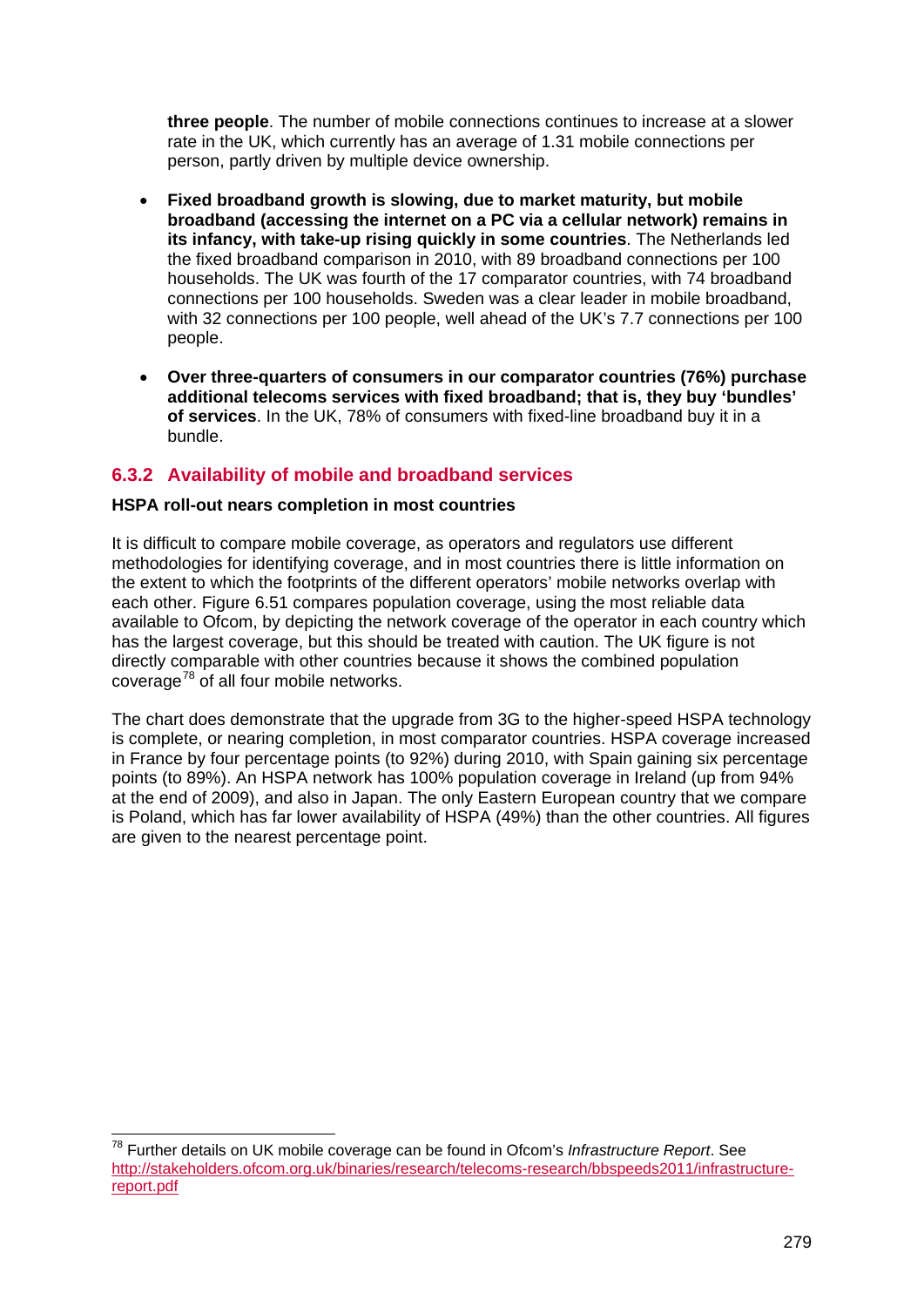

# <span id="page-63-0"></span>**Figure 6.51 Mobile availability for the largest operator, by technology: 2010**

### *Source: IDATE and Ofcom.*

*Note: CDMA 2000 EV-DO standards are available alongside HSPA in the USA and CAN. UK figures are more up-to-date (2011) and show the percentage of premises that are covered by at least one mobile network.*

### **Actual experiences of connectivity can be poorer than population statistics suggest**

Although mobile networks cover the vast majority of populated areas, this does not necessarily mean that consumers will be able to make a call, or connect to the internet using their smartphone, whenever they want to. The data represent outdoor coverage, and mobile signals do not penetrate inside every home where there is outdoor coverage; and of course consumers make some calls in sparsely-populated areas, including when they are travelling. In order to explore this, we commissioned research to ask consumers if they could always make a call when they wanted, and whether they could always connect to the internet using their smartphone when they wanted [\(Figure 6.52\)](#page-64-0).

Respondents were, in general, satisfied with levels of coverage. More consumers in Germany than in any other country agreed, or strongly agreed, that they could always get a mobile signal (86%). Consumers in the UK felt they had less good coverage, with just 79% agreeing, or strongly agreeing, that they could always get a mobile signal. UK consumers were even less content with their connections to the internet, with just 71% of smartphone users agreeing, or strongly agreeing, that they could always get a mobile internet connection. Although 3G population coverage of the UK is high, area coverage remains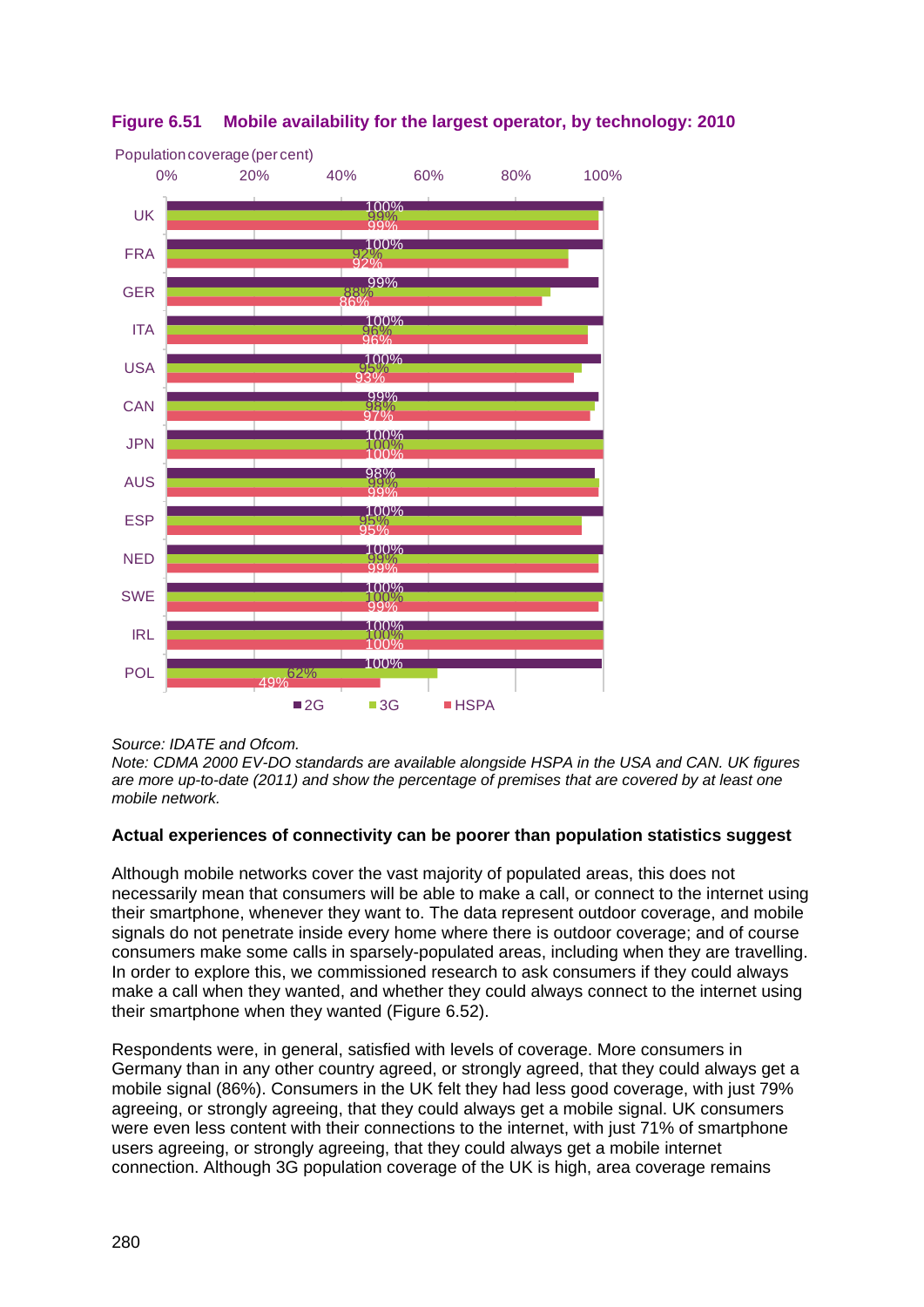quite low, which could explain why UK smartphone users are facing problems connecting to data services. Consumers in Australia appear to be having the most connectivity issues, which may be explained by wide areas of lack of network coverage in the country's vast, sparsely-populated areas.



### <span id="page-64-0"></span>**Figure 6.52 Consumer perceptions of reliability of voice and data connectivity, 2011**

*Source: Ofcom consumer research, October 2011.*

*Base: all mobile phone users (number of smartphone users in brackets): UK=929 (506), France=914 (445), Germany=945 (502), Italy=989 (498), USA=902 (416), Australia=957 (490).*

*Q. Thinking about when you use your smartphone or mobile phone, please select an answer to each of the following:*

*I always have a mobile signal when I want to make a call [question asked of all mobile phone users] I can always connect to the internet when I want to [question asked only of smartphone users] [Choose from strongly agree, slightly agree, neither agree nor disagree, slightly disagree, strongly disagree, don't know]*

## **Fixed broadband laggards are catching up**

Although virtually all households in the UK could access fixed broadband networks by the end of  $2010^{79}$  $2010^{79}$  $2010^{79}$ , the same has not been true of many of the comparator countries over the past five years ([Figure 6.53](#page-65-0)). In 2005, Italy, Australia, Spain, Ireland and Poland offered less than 90% of citizens the option of broadband connectivity. But since then, and despite considerable macroeconomic difficulties globally, and in some European nations in particular, there has been significant investment in broadband infrastructure, with only Poland still having less than 90% availability in 2010 (some way behind countries in Western Europe).

Broadband availability in Australia (91%) has increased rapidly in recent years, but remains lower than in many other countries. However, the government has made superfast broadband roll-out a policy priority, and the implementation of the National Broadband Network (NBN) is under way, which will bring fibre-optic broadband to most of the population.

<span id="page-64-1"></span> $79$  At the end of 2010 over 99.9% of UK homes were connected to an ADSL-enabled local exchange (although some people living in these areas may not be able to receive ADSL broadband services, or may only be able to do so at very slow speeds, as a result of the long length or poor quality of the copper telephone line from their premises to the local telephone exchange)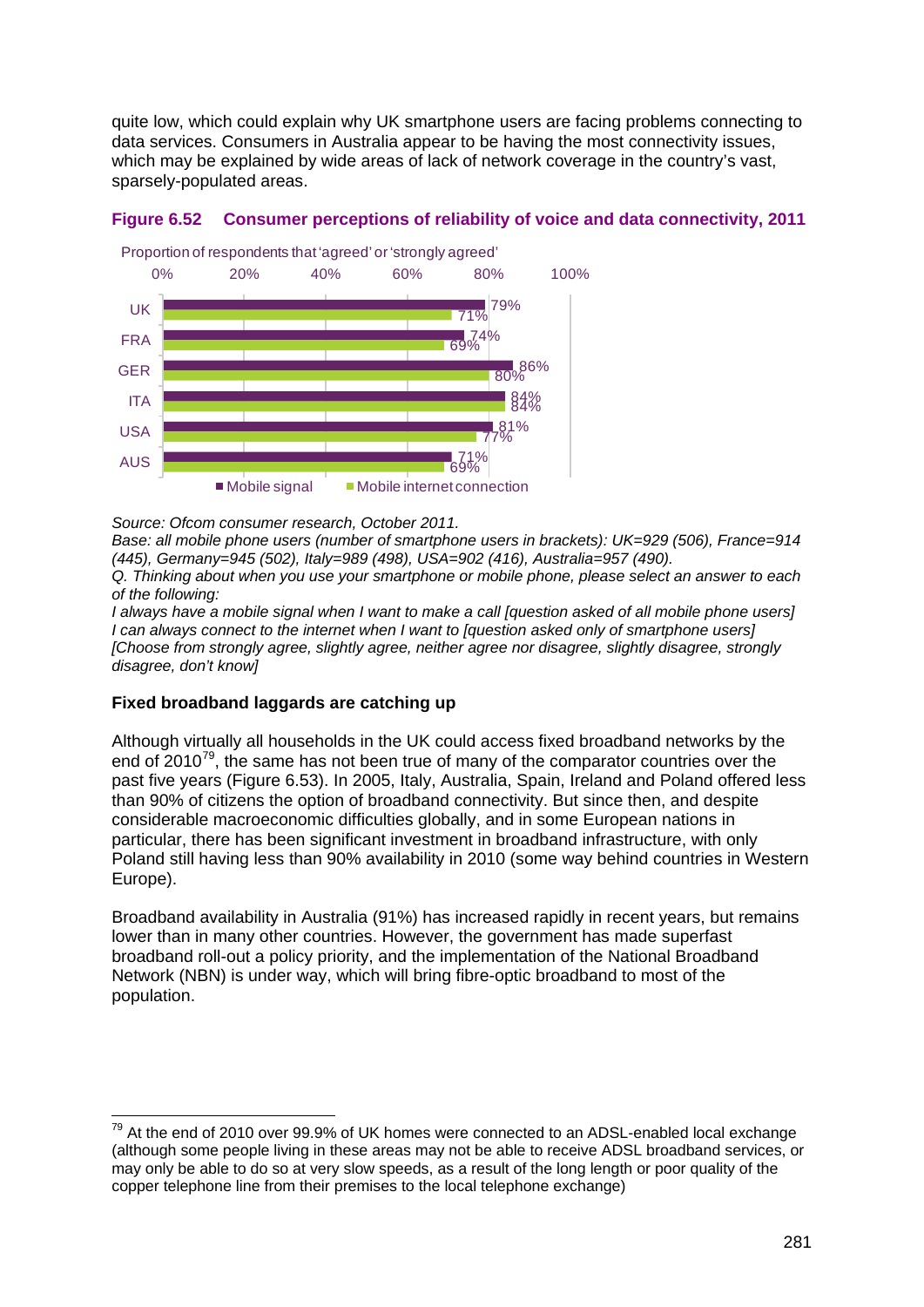

<span id="page-65-0"></span>**Figure 6.53 Fixed broadband availability: 2005 and 2010**

*Source: IDATE / industry data / Ofcom*

# **6.3.3 Expenditure**

## **Australian consumers are the largest telecoms spenders**

We use retail revenue per capita as a proxy for spending on telecoms services, although it should be noted that this incorporates both residential and business spending, and makes no allowance for retail taxes. For the third year running, Australia topped the list of spending on telecoms services among our comparator countries, and spending there continues to increase, rising by £16 per person, from £723 in 2009 to £739 in 2010 [\(Figure 6.54\)](#page-66-0). Much of this has been driven by increasing numbers of contract mobile customers.

The story across the other 16 countries was mixed: ten (the US, Japan, Canada, France, the Netherlands, Sweden, Poland, Russia, China and India) saw an increase, and six a decrease, with the overall trend marginally downward. Countries that have suffered most in the economic downturn have tended to see the greatest decline in telecoms expenditure, namely Ireland, Italy and Spain. UK retail revenue per head declined by £10 in 2010, to £434. The fastest-growing country over the past five years is Russia, at 16.7% compound annual growth rate (CAGR).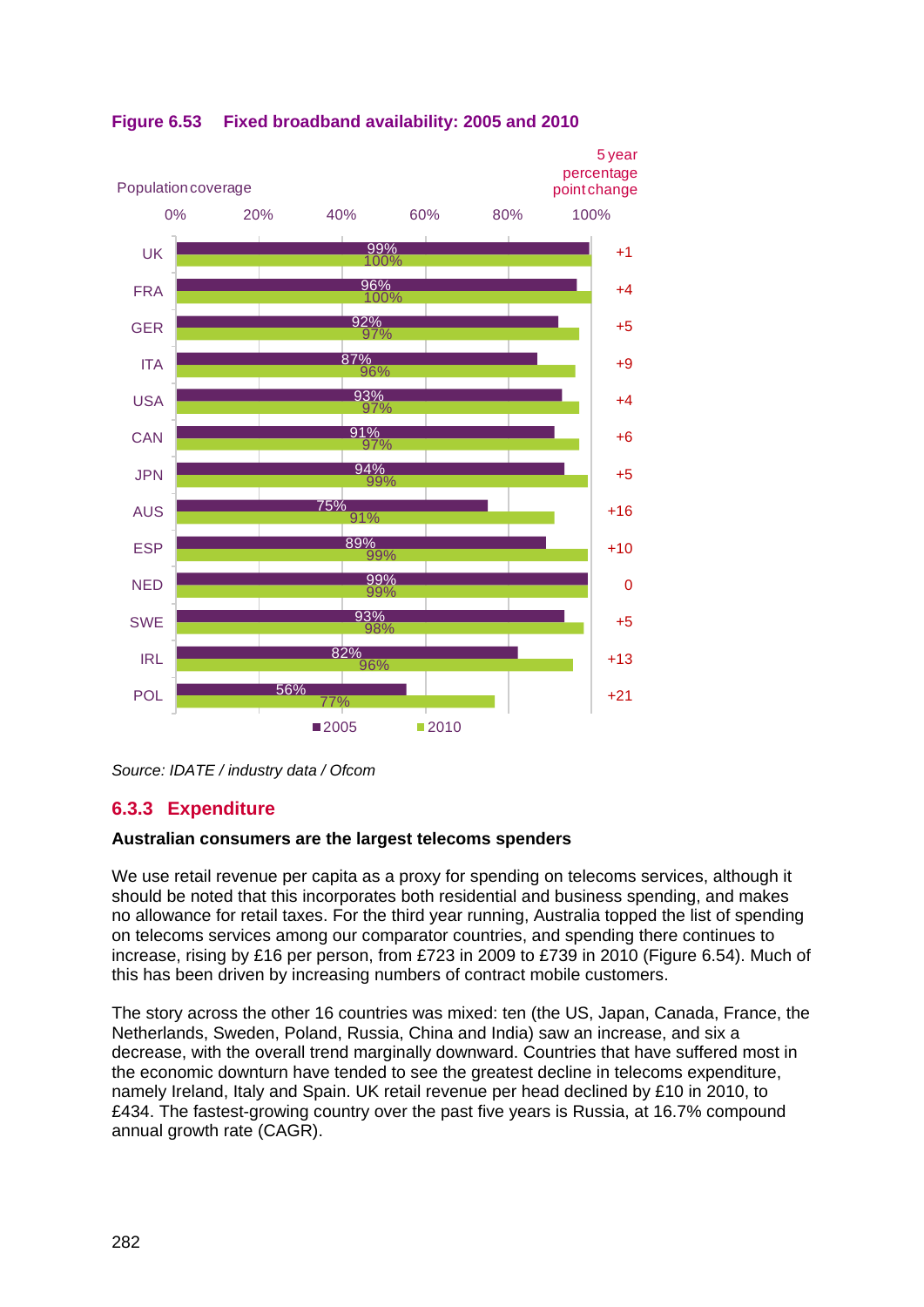

<span id="page-66-0"></span>**Figure 6.54 Total telecoms service retail revenue per capita: 2005 to 2010**

### **After years of decline, signs of increasing fixed voice expenditure appear**

Spending on fixed line rental and telephony has been steadily declining in recent years, as shown in [Figure 6.55.](#page-67-0) However, during 2010 there were indications that this trend was reversing: across our comparator countries spending remained level, with retail revenues per user increasing in the US, Germany, Japan, France, the Netherlands and Russia.

*Source: IDATE / industry data / Ofcom*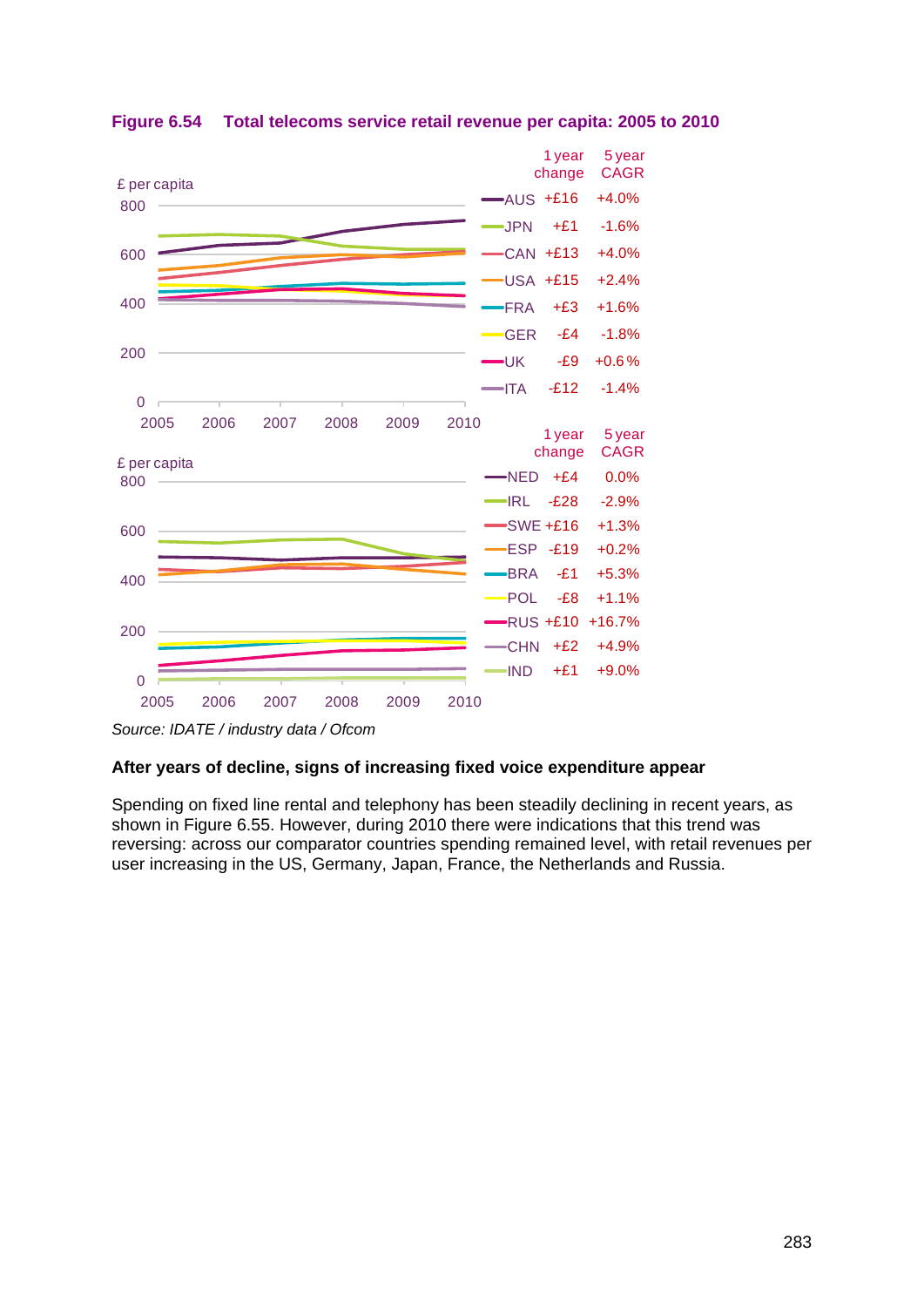

## <span id="page-67-0"></span>**Figure 6.55 Retail fixed voice average revenue per user (ARPU): 2005 to 2010**

*Source: IDATE / industry data / Ofcom*

### **Mobile spending continues to decline**

In contrast, mobile revenues per user fell in 2010 in all countries except Sweden [\(Figure](#page-68-0)  [6.56\)](#page-68-0). High levels of competition, plus mandatory reductions in mobile termination rates and roaming fees imposed by national regulatory authorities and the European Commission, have been major contributors to these declines. At the same time, some use of VoIP and substitution of voice for messaging (SMS and instant messaging) may be affecting voice revenues. Hit by the severity of economic conditions, consumers in Ireland have slashed their mobile voice expenditure by a cumulative 21.9% over two years.

The Irish picture contrasts sharply with a significant uptick in Sweden, where consumers spent nearly £1 per month per head more on mobile services in 2010. This may be attributed to increasing numbers of contract mobile subscribers, together with a substantial switch from pre-pay to post-pay, with consequential increase in ARPU, and the early roll-out of LTE, which brings the prospect of faster access to data services. Though the per-user revenue figures for India have dropped sharply, the number of SIMs per person has significantly increased, which largely explains the fall. Overall expenditure per user is significantly higher in Japan, Canada, the US and Australia than in the European countries included in this analysis, perhaps reflecting greater competitive intensity in Europe. Expenditure per user is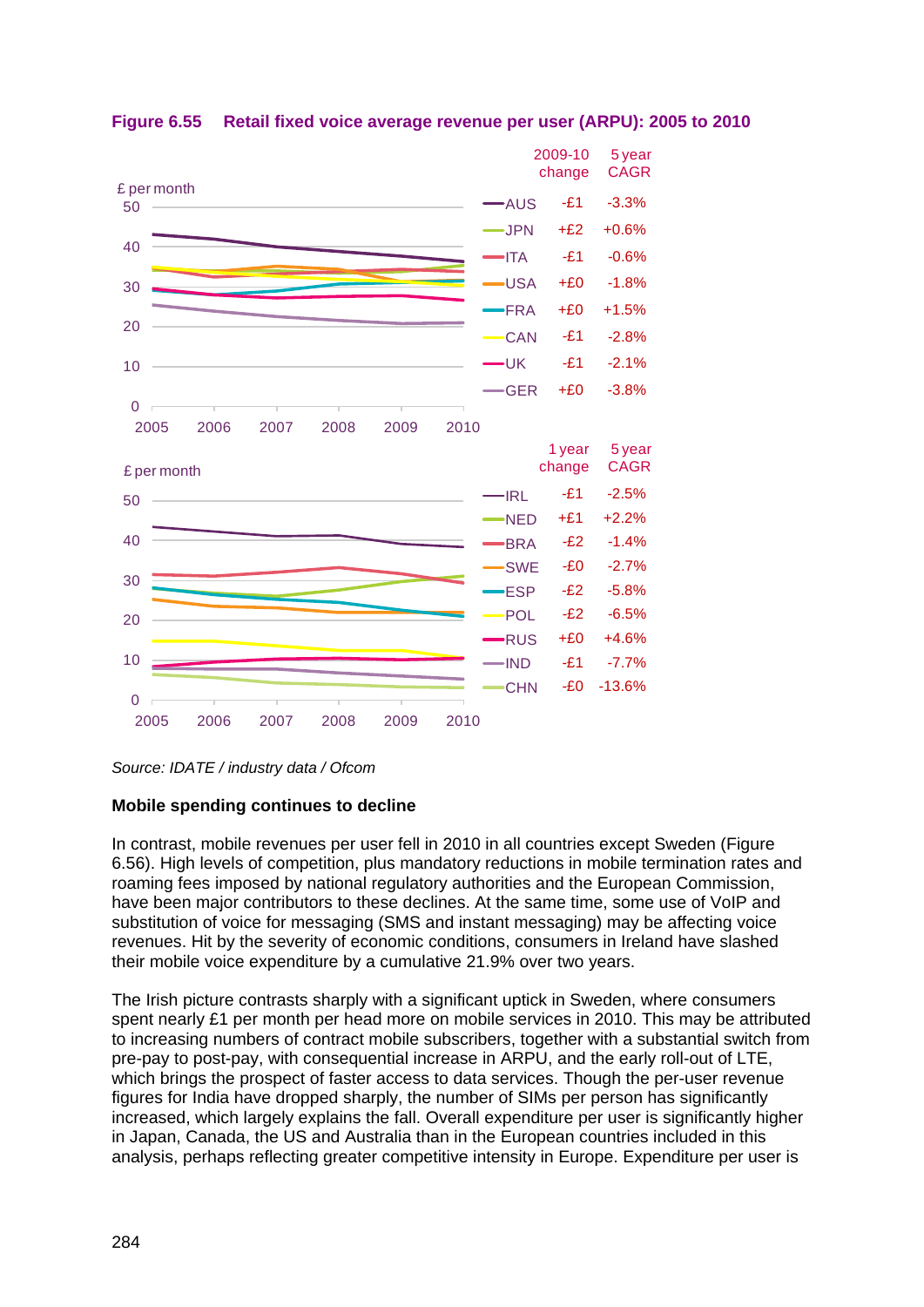lowest in the BRIC countries and in Poland, where prices are lower than in the other comparator countries, reflecting lower average incomes.



<span id="page-68-0"></span>**Figure 6.56 Retail mobile average revenue per user (ARPU): 2005 to 2010**

*Source: IDATE / industry data / Ofcom*

#### **Spend on fixed broadband increases in countries with high take-up of NGA services**

Over the past five years, consumers in Ireland have gone from spending the most per fixed broadband connection to spending the sixth-least among our comparator countries [\(Figure](#page-69-0)  [6.57\)](#page-69-0). At the same time, per-capita spending in Australia has grown, and it is now the only country where subscribers spend over £30 each per month on fixed broadband. Overall, average expenditure on fixed broadband connections appeared to bottom-out in 2008 and 2009, with a 1% increase in 2010. This may be because some consumers are increasing their expenditure in return for higher-speed services. It is notable that in countries where there have been increases in fixed broadband expenditure, there is often relatively high takeup of superfast next-generation broadband services (e.g. Japan, the US and Canada).

Average expenditure per broadband user in the UK fell by 11.8% as a result of falling prices, particularly in the context of the take-up of bundled services, where broadband is purchased in association with voice ('dual-play') and sometimes also television ('triple-play') services. However, the cost of line rental is generally excluded from this analysis (it is attributed to voice telephony) – and as line rental is required for most broadband services in the UK (and in many other countries), the data are not a complete representation of the actual price of broadband services.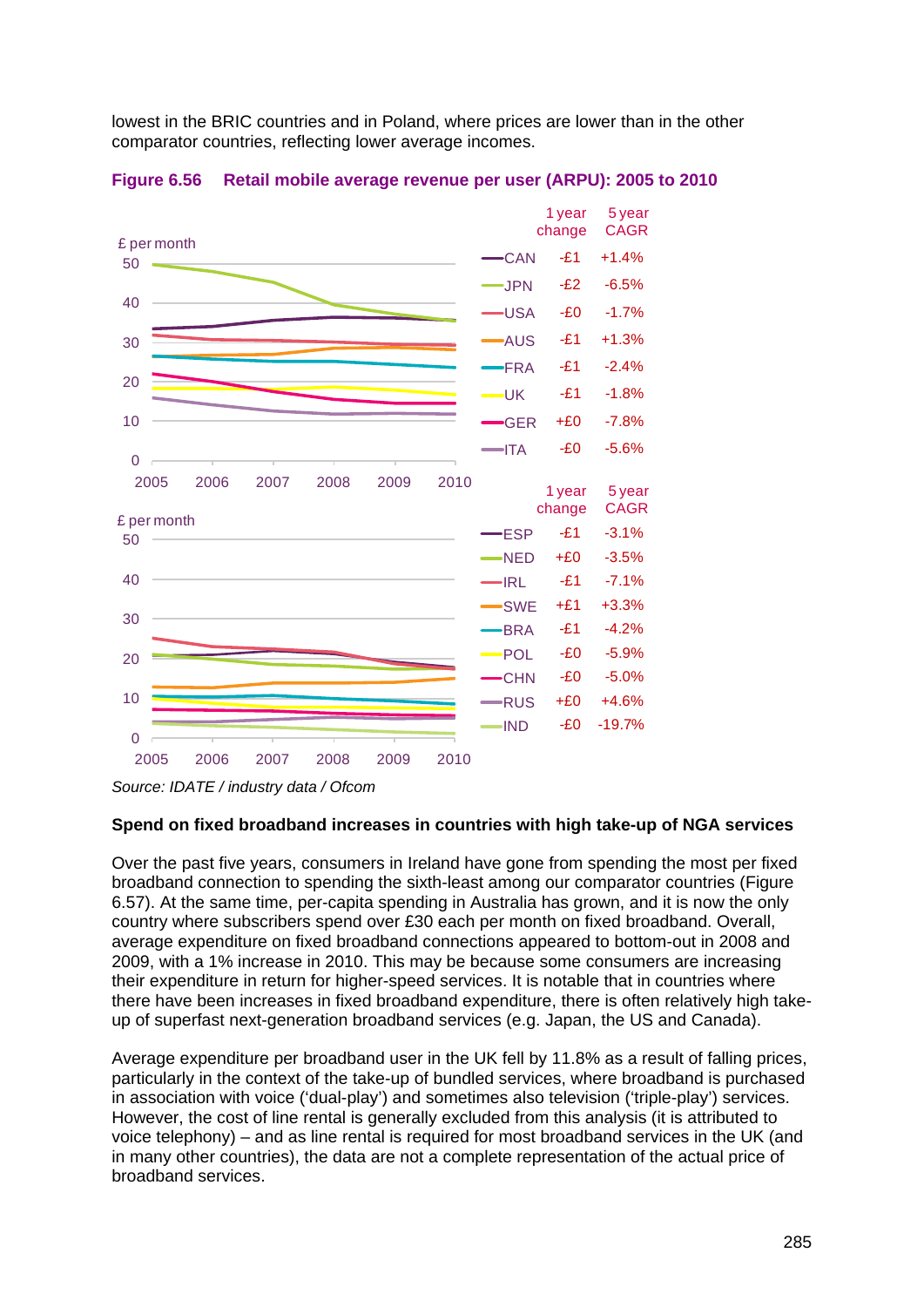

<span id="page-69-0"></span>

*Source: IDATE / industry data / Ofcom*

## **6.3.4 Satisfaction and switching**

### **Customers in all comparator countries are least satisfied with mobile broadband**

Compared with fixed telephony, mobile telephony and fixed broadband, consumers are more dissatisfied with their mobile broadband service, according to Analysys Mason's *Connected Consumer Survey 2011*, which surveyed consumers in six of Ofcom's comparator countries. Between 15% of survey respondents (in the US and France) and 25% of survey respondents (in Spain) said they were either dissatisfied, or very dissatisfied, with their mobile broadband service [\(Figure 6.61\)](#page-71-0). This compared with a range of 8% - 23% for mobile voice [\(Figure](#page-70-0)  [6.59\)](#page-70-0), 9% - 22% for fixed broadband [\(Figure 6.60\)](#page-71-1) and 8% - 19% for fixed voice [\(Figure](#page-70-1)  [6.58\)](#page-70-1) among the comparator countries.

US consumers were the least dissatisfied with their services, having the joint-lowest proportion of dissatisfied and very dissatisfied customers for fixed voice and fixed broadband, and the lowest proportion for mobile voice and mobile broadband. Spanish consumers were the most dissatisfied for mobile voice and fixed broadband, and the second most dissatisfied for fixed voice and mobile broadband. UK consumers appear fairly happy with their telecoms services, having the third-lowest percentage of dissatisfied and very dissatisfied customers for fixed voice, joint second-lowest for mobile voice and mobile broadband, and joint lowest for fixed broadband.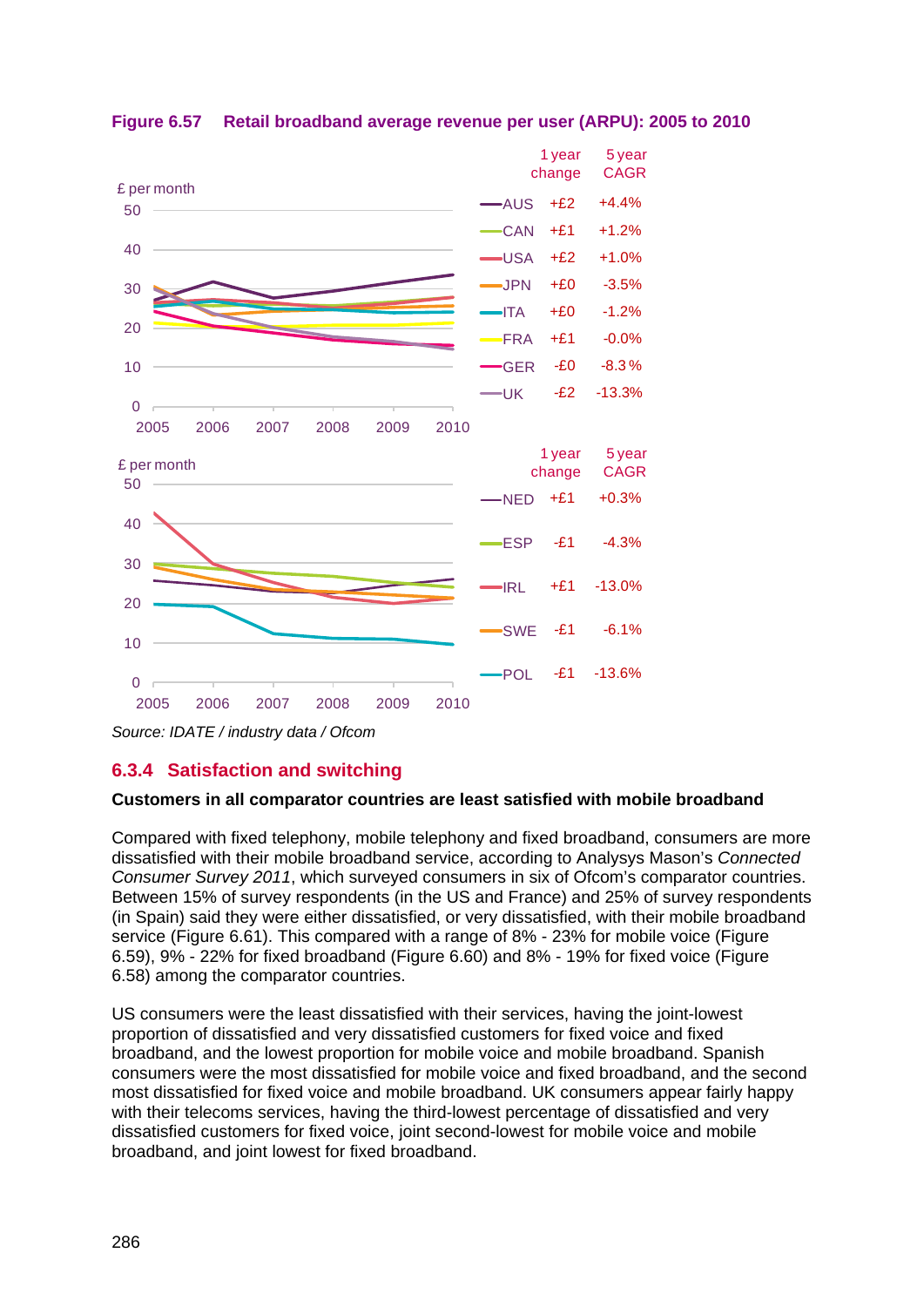

## <span id="page-70-1"></span>**Figure 6.58 Satisfaction with fixed voice services**

*Source: Analysys Mason Connected Consumer survey, 2011. Q: Respondents were asked how satisfied they were with their fixed voice provider.*

## <span id="page-70-0"></span>**Figure 6.59 Satisfaction with mobile voice services**



*Source: Analysys Mason Connected Consumer survey, 2011.*

*Q: Respondents were asked how satisfied they were with their mobile voice provider.*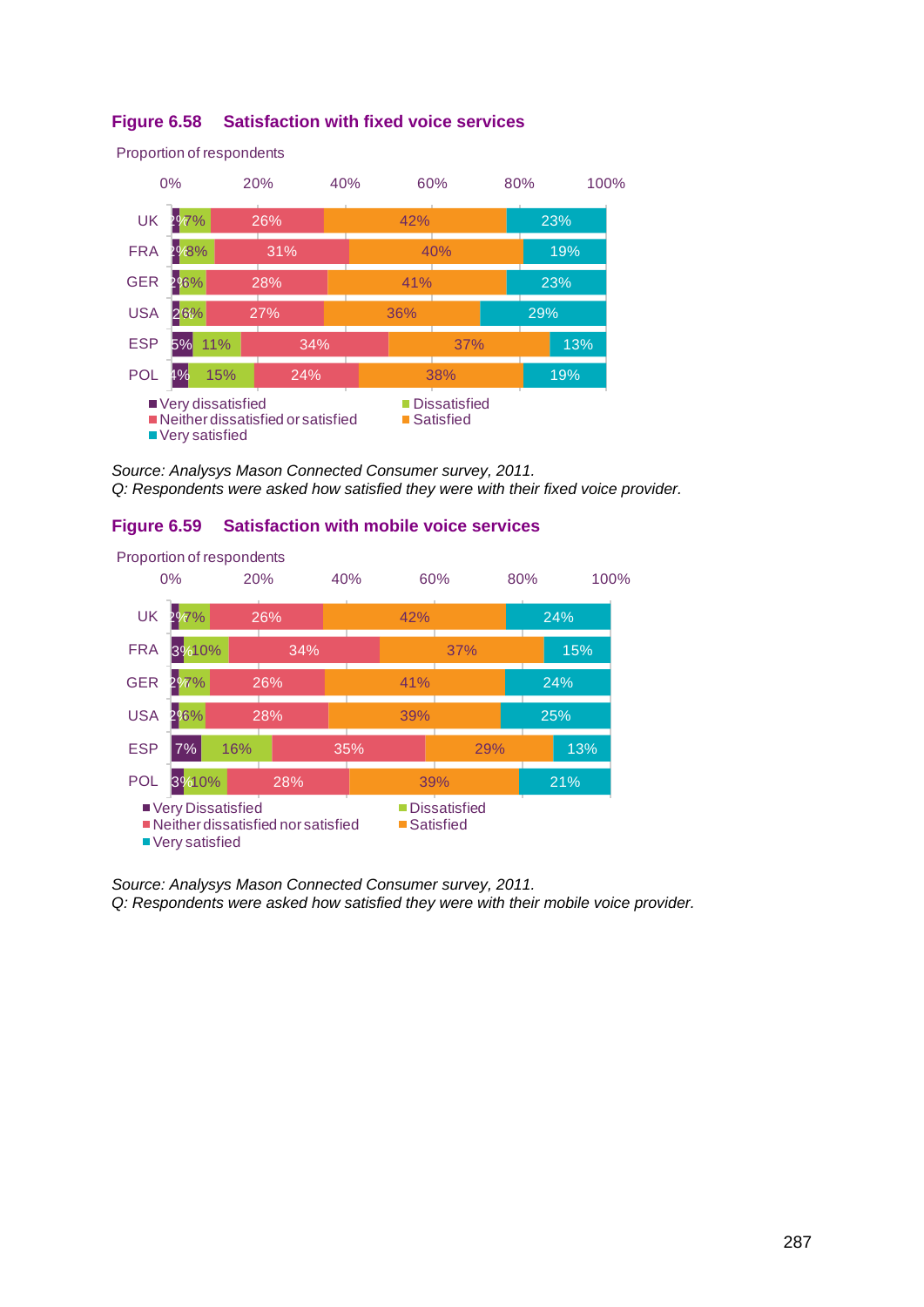

# <span id="page-71-1"></span>**Figure 6.60 Satisfaction with fixed broadband services**

*Source: Analysys Mason Connected Consumer survey, 2011. Q: Respondents were asked how satisfied they were with their fixed broadband provider.*

## <span id="page-71-0"></span>**Figure 6.61 Satisfaction with mobile broadband services**



*Source: Analysys Mason Connected Consumer survey, 2011. Q: Respondents were asked how satisfied they were with their mobile broadband provider.* 

## **US consumers are the least likely to change provider and Spanish the most**

Closely reflecting dissatisfaction with their services, consumers in Spain said they were most likely to change supplier [\(Figure 6.62\)](#page-72-0). US consumers – the most satisfied – said they were least likely to change, with UK consumers the second least likely to change. However, three in ten UK mobile broadband subscribers said they intended to change from their current provider. Relatively high levels of dissatisfaction with mobile broadband services appears to be leading to a significant intention to change provider: 29% of mobile broadband subscribers across the six countries said they intended to change subscriber, according to the same Analysys Mason survey. The figures for fixed broadband, fixed telephony and mobile telephony are all much lower, at between 14% and 15%.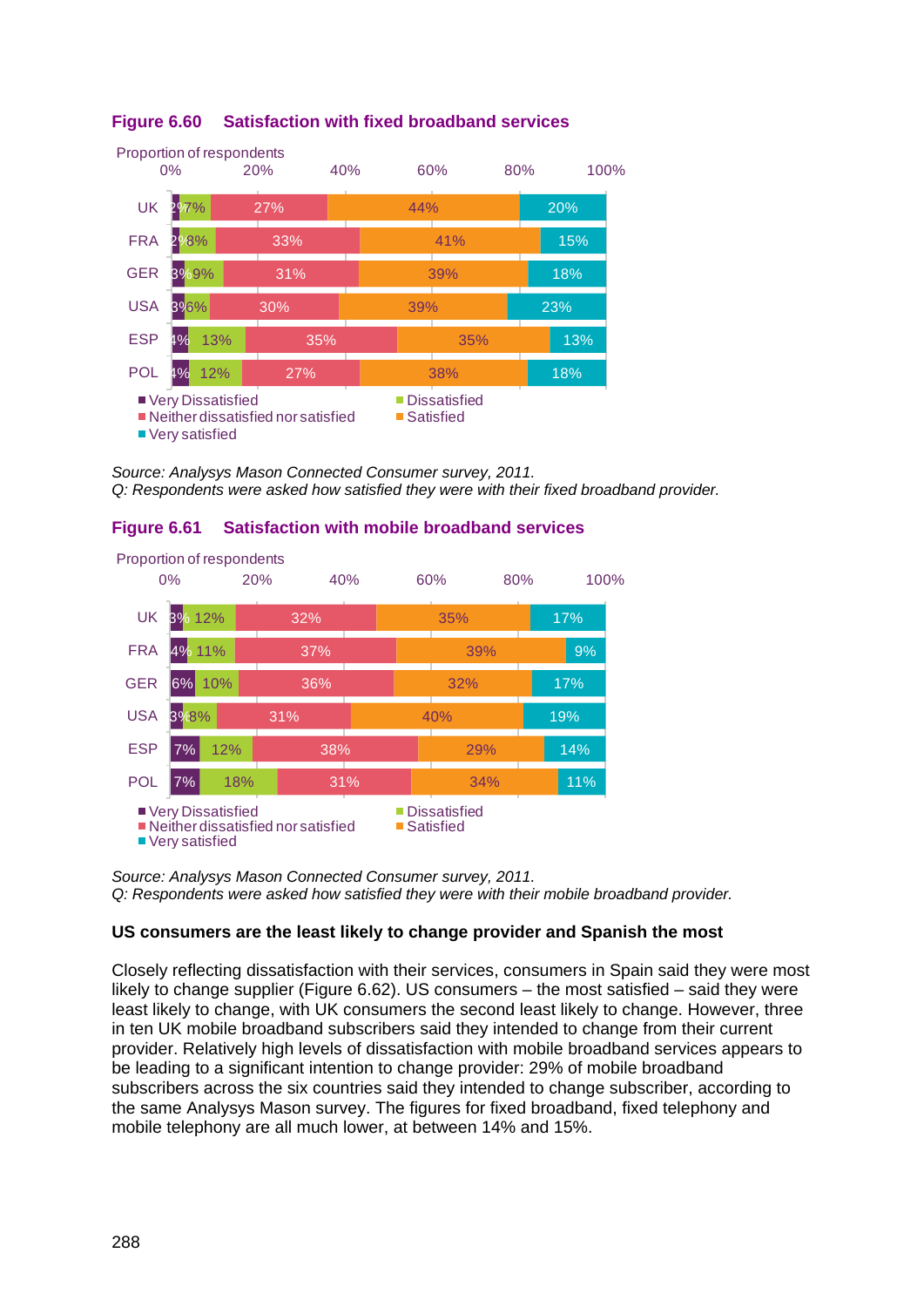

# **Figure 6.62 Proportion of subscribers who intend to change service provider: 2011**

### **Mobile broadband subscribers most likely to have switched in the past year**

Not only are mobile broadband customers the most dissatisfied, and have the highest intention to change provider, they have also changed provider the most frequently in the past twelve months. Ofcom research among consumers in six countries found that 21% of mobile broadband subscribers that have had the service for over a year have changed provider in the past year [\(Figure 6.63\)](#page-72-0). This compares with just 15% for fixed broadband, 14% for fixed voice and 14% for mobile voice. In the past twelve months, UK consumers claimed to have changed provider roughly as much as their peers in the other six countries. Consumers in Japan have shown the least willingness to change provider, and those in Germany the most.

#### <span id="page-72-0"></span>**Figure 6.63 Proportion of users who have switched provider in the past 12 months: 2011**



 $\blacksquare$  Fixed voice  $\blacksquare$  Mobile voice  $\blacksquare$  Fixed broadband  $\blacksquare$  Mobile broadband

*Source: Ofcom consumer research, October 2011.* 

*Base: subscribers to each service of more than one year.* 

*Q. Which of the following is the case for each of these services that your household pays for? Options given: Switched provider in the last 12 months; stayed with the same provider over the last twelve months.*

*Source: Analysys Mason Connected Consumer Survey, 2011*  $\blacksquare$  Fixed voice  $\blacksquare$  Mobile voice  $\blacksquare$  Fixed broadband  $\blacksquare$  Mobile broadband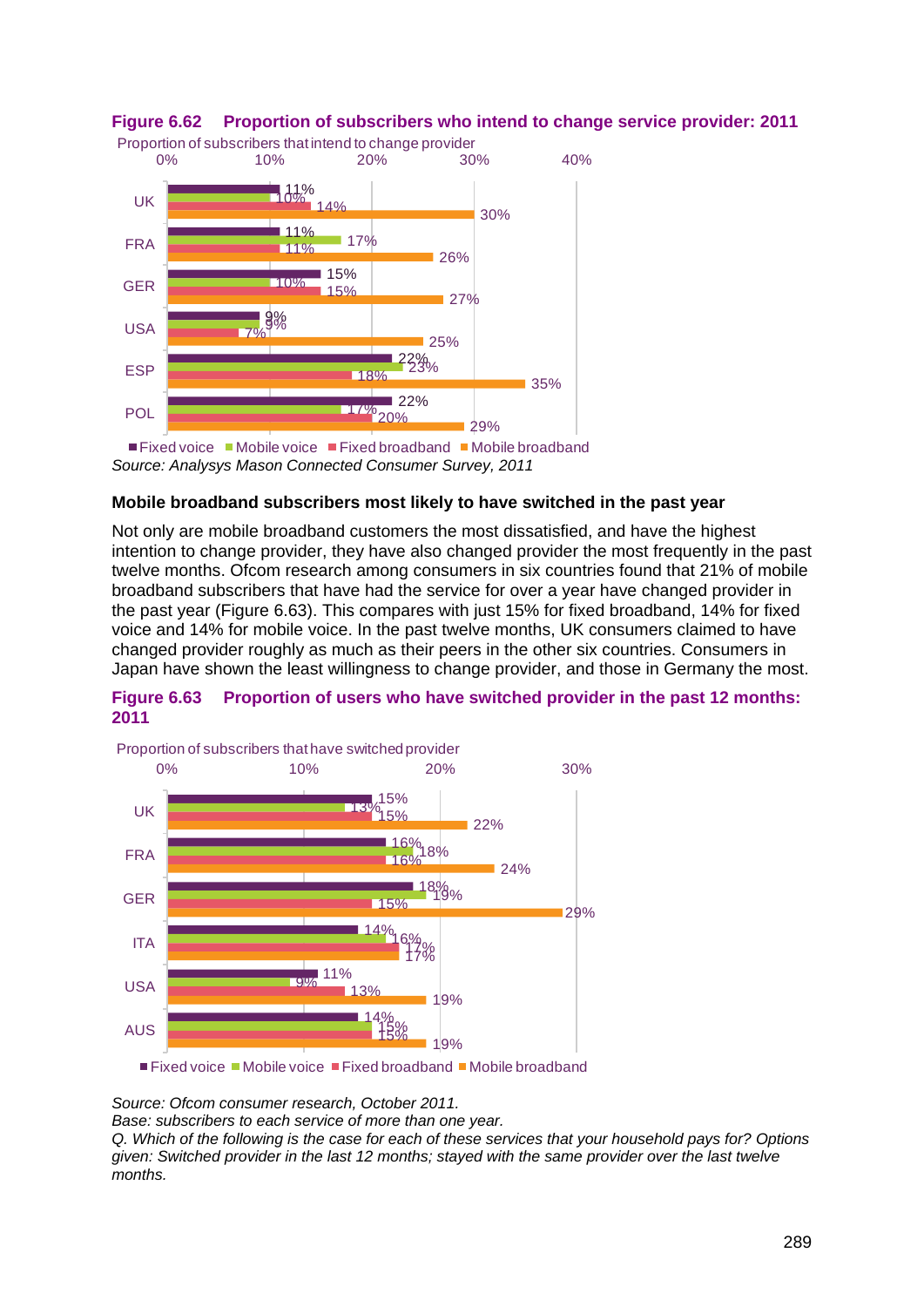# **6.3.5 Voice**

#### **Fixed-line take-up much more resilient in the UK than in other countries**

There is considerable variation both in the levels of fixed-line take-up and in the trends across the 16 comparator countries for which we have data [\(Figure 6.64\)](#page-74-0). Although a general trend has been a decline in fixed lines, the base of fixed lines has been more resilient in some countries. In the UK, fixed-line penetration fell by three lines per 100 people between 2005 and 2010 (to 53 lines per 100 people), and by the end of 2010 take-up of fixed-line voice was the second highest among our comparator countries. Take-up has also been resilient in Canada, Australia, Spain, Ireland, Brazil and Russia.

By contrast, there has been a much greater decline in fixed-line penetration in other countries, in particular France, Germany, Italy, Japan, the Netherlands, Sweden, Poland and India. Despite having relatively low fixed-line penetration, India has seen a decline in its fixed-line figures, indicating that fixed voice lines are playing little role in its economic development, as the country embraces mobile connectivity. It should also be noted that the number of households has been increasing in India, exacerbating the rate of decline per 100 households of a slowly growing fixed infrastructure. In the Netherlands, France, Sweden and Germany, a contributory factor is the large number of households that now rely on VoIP for fixed-line voice telephony.

The slower rate of decline in fixed-voice lines in the UK and Spain is likely to be due to the requirement to have a voice line for most broadband connections. In France, the Netherlands and Sweden, 'naked DSL' is available; customers are not required to have a PSTN voice line in order to receive broadband services over their phone line. In Germany, large numbers of cable broadband subscribers receive a fixed broadband service but not a voice service. By contrast, a voice line is mandatory in the UK for all DSL broadband subscribers (representing over 75% of all broadband customers and around 55% of all households), while the pricing strategy of cable operator Virgin Media provides little incentive for broadband customers to give up a voice line.

Of the comparator countries, the lowest take-up of fixed-line services is in India and Poland, which have never had nation-wide fixed-line infrastructures. However, to a significant extent households have bypassed fixed services and gone straight to mobile. Despite significant economic growth since 2005 and an explosion in the take-up of mobile, fixed-line penetration has increased only slightly in China – which in that way makes it akin to India.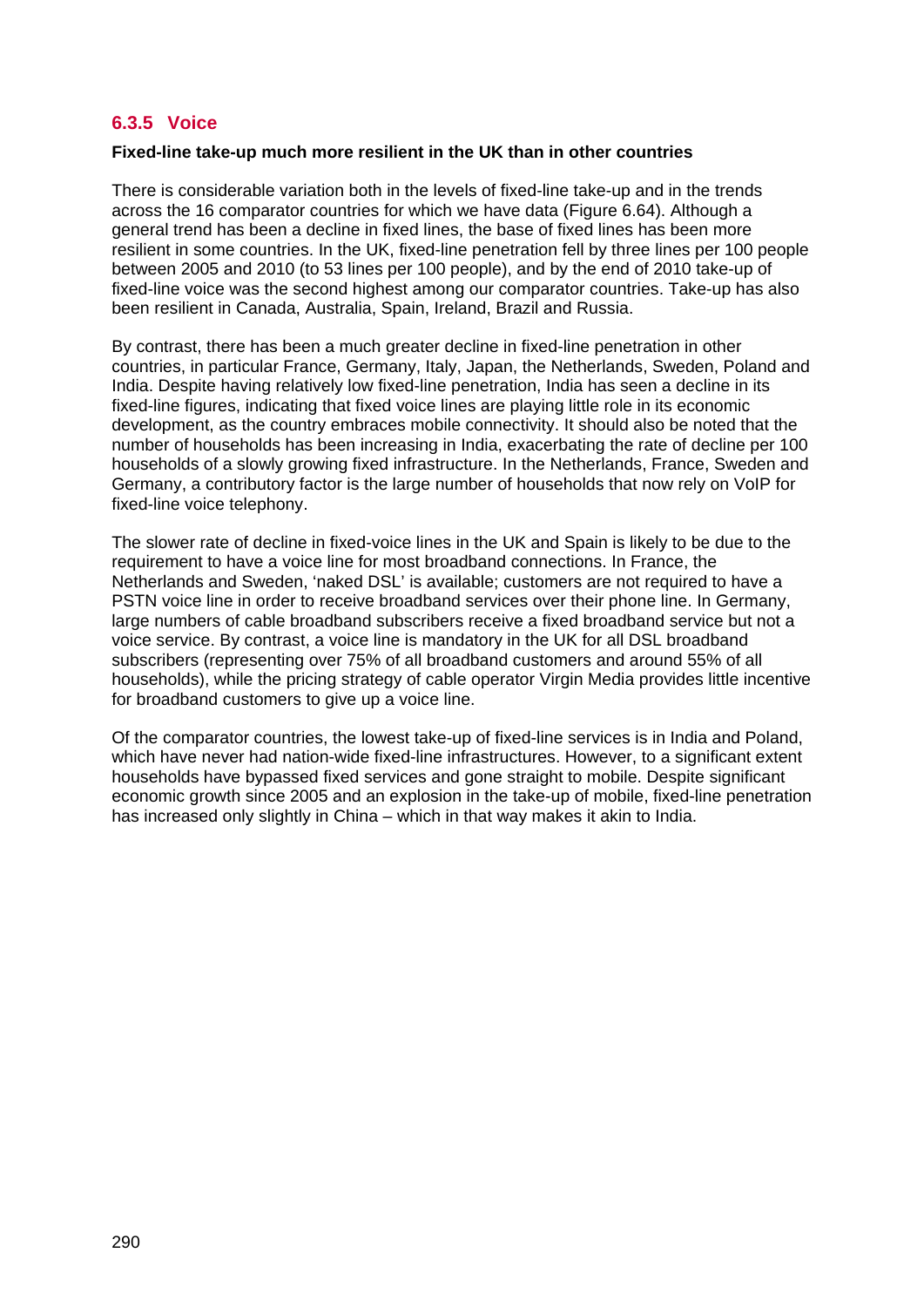

# <span id="page-74-0"></span>**Figure 6.64 Fixed lines per 100 population: 2005 and 2010**

# **Mobile connections continue to rise**

In contrast to the decline in fixed telephony, [Figure 6.65](#page-75-0) illustrates the rapid growth in mobile telephony across all countries over the five-year period to 2010. Indeed, there are now more mobile connections than people in most of our comparator countries as individuals have more than one device, or buy SIM cards on multiple networks in order to achieve the lowest prices for different types of call (this is particularly common in India and China where dual-SIM phones make switching between different networks very easy).

*Source: IDATE / industry data / Ofcom*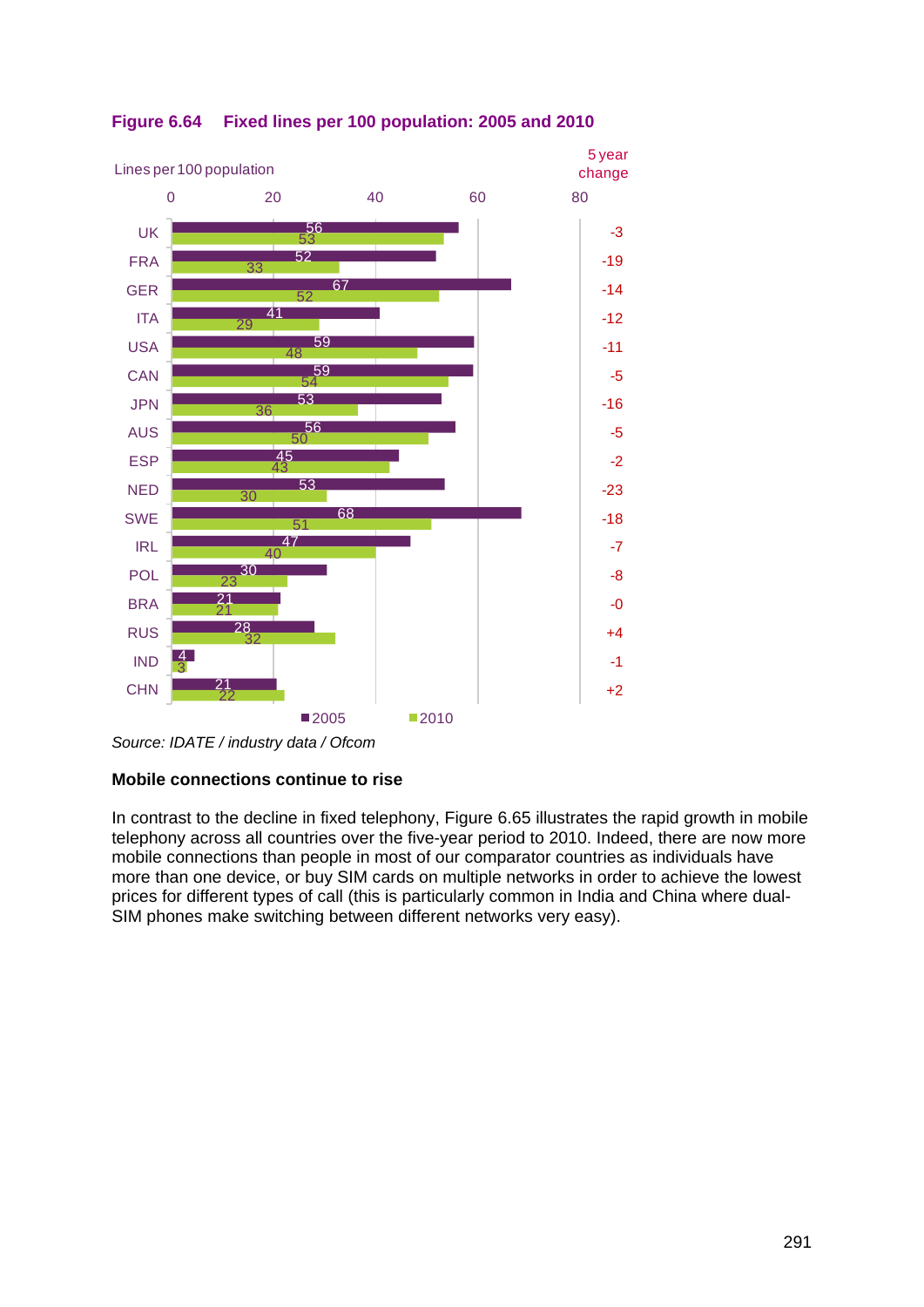

# <span id="page-75-0"></span>**Figure 6.65 Mobile connections per 100 population**

#### **Multiple device ownership is commonplace**

Data from Forrester Research in Q2 2011 indicate the proportion of each population that owns multiple handsets (if not multiple active SIMs). Of the countries compared, China and Spain have the highest incidence of multiple handset ownership, followed by the US and the Netherlands [\(Figure 6.66\)](#page-76-0). The UK has the fifth highest level of multiple handset ownership, with over a quarter of adult mobile subscribers owning two or more handsets. The figures for China and India refer to urban populations only and therefore may not be representative of those countries' populations as a whole.

*Source: IDATE / industry data / Ofcom*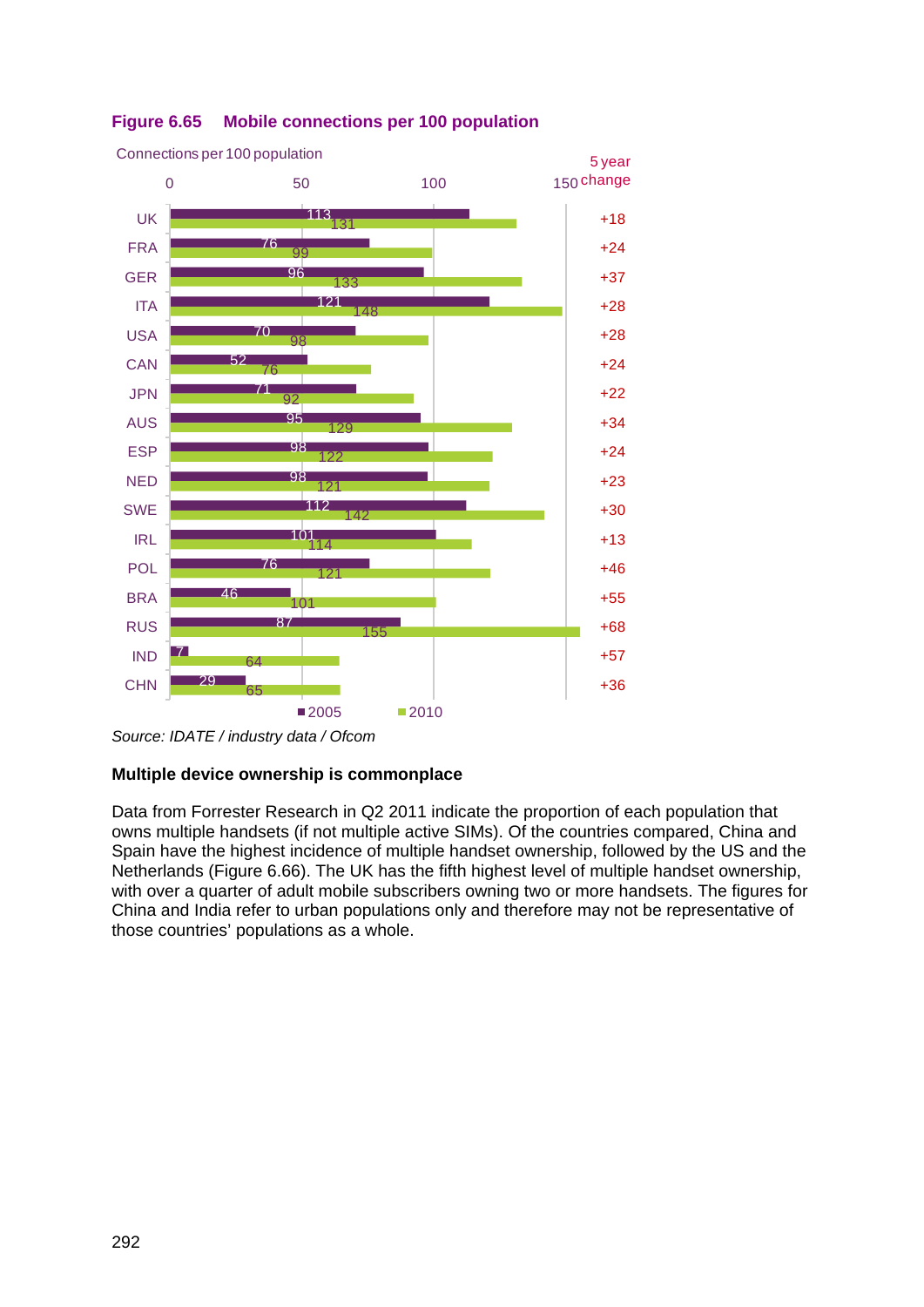

# <span id="page-76-0"></span>**Figure 6.66 Mobile subscribers aged 18+ with two or more handsets**

*Source: Forrester Research, Inc. European Technographics® Benchmark Survey, Q2 2011; North American Technographics Benchmark Survey, Q2/Q3 2011 (US, Canada); Asia Pacific Technographics Benchmark Survey, Q2 2011. Data published in Forrester Research 'Global Mobile Behaviours 2011'.*

#### **Mobile-only households are becoming commonplace in some countries**

European Commission research into household take-up of fixed and mobile telephony provides insight into the extent to which mobile telephony is a substitute for, or complement to, fixed telephony. The results show marked differences between nations. Of the nine European Union nations that are also Ofcom comparator countries, Poland is by far the most mobile-only, with 49% of its households taking at least one mobile service, but no fixed service [\(Figure 6.67\)](#page-77-0).

In contrast, only 4% of households in Sweden are mobile-only, with 94% of households taking both mobile and fixed phone services. Germany had the highest proportion of fixedonly households (16%) out of the nine nations. According to this survey, just over threequarters of UK households (76%) have both a fixed and mobile telephony service, with 6% being fixed-only and 17% mobile-only. One per cent of UK households have no telephony service<sup>[80](#page-76-1)</sup>.

<span id="page-76-1"></span>80 Ofcom's own consumer research found that in Q1 2011 79% of UK households had both fixed and mobile phones, 15% were mobile only and 6% fixed only, see Fig 5.70 (p304) in Ofcom's UK *Communications Market report 2011*, [http://stakeholders.ofcom.org.uk/binaries/research/cmr/cmr11/UK\\_CMR\\_2011\\_FINAL.pdf](http://stakeholders.ofcom.org.uk/binaries/research/cmr/cmr11/UK_CMR_2011_FINAL.pdf)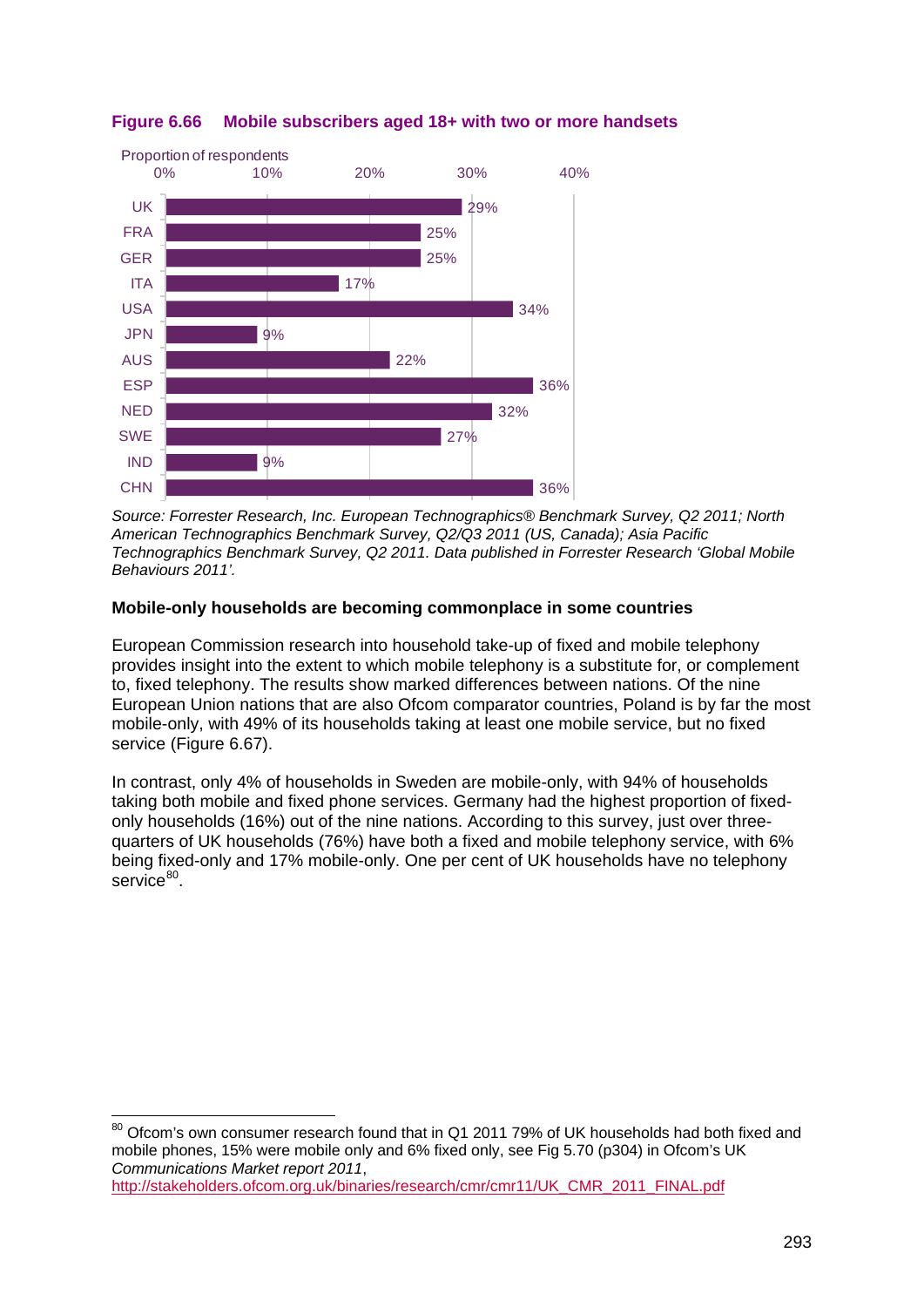

# <span id="page-77-0"></span>**Figure 6.67 Household penetration of fixed and mobile telephony: 2011**

*Source: European Commission consumer research, July 2011. Base: UK=1322, Germany=1622, Spain 1004, France=1035, Ireland=1007, Italy 1027, Netherlands=1012, Poland=1000, Sweden=1024.*

### **Fixed telephony use tumbles as fixed lines are abandoned**

Given the large-scale abandonment of fixed lines in many countries, it is unsurprising that call volumes have also decreased. The greatest falls have been in the US, Australia, Sweden and Poland, where call volumes fell by around 50% in the five years to 2010. Even in the UK and Spain, where the number of fixed lines has remained comparatively resilient, call volumes have fallen significantly. In the UK, consumers have substituted mobile calls for fixed-line calls as the price difference between fixed and mobile calls has reduced. And in Spain, there are now fewer voice calls being made in total, perhaps in part due to the economic downturn and also as people use alternative ways of communicating, such as email, instant messaging and social networks.

France and Germany are anomalies, because although the number of fixed lines has fallen, the number of minutes made per person over fixed lines has not. Indeed, in France the number of fixed minutes per person has risen every year since 2007, while mobile minutes remain close to static, suggesting that mobile-to-fixed substitution is occurring. This may be driven by high levels of take-up of VoIP services, where low-cost voice services are charged at a flat rate: [Figure 6.68](#page-78-0) below indicates that the cost per minute for fixed voice services has been falling in France and Germany in recent years, and is among the lowest of our comparator countries, while the price per minute for mobile calls is comparatively high (see [Figure 6.72](#page-82-0) below).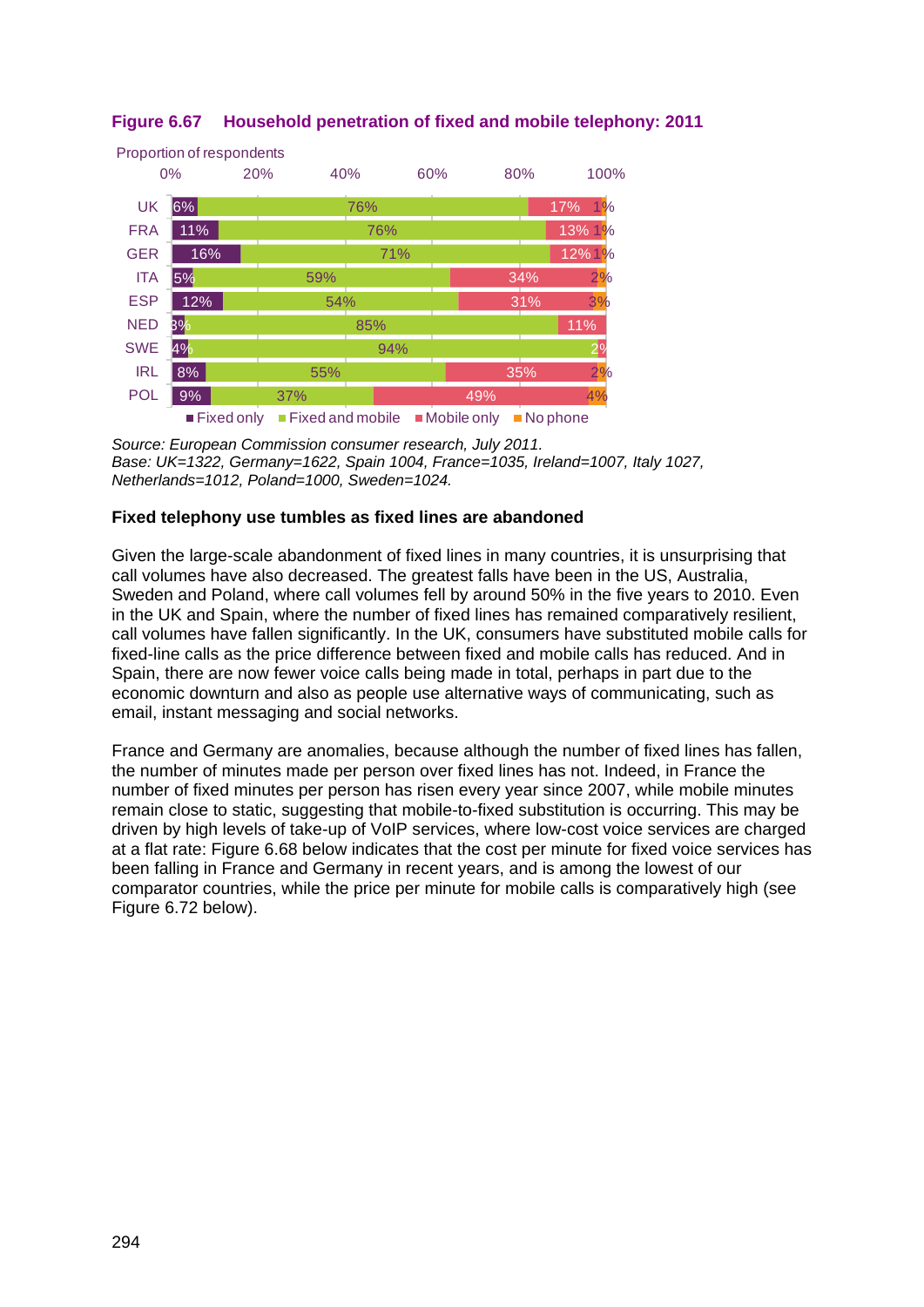

<span id="page-78-0"></span>**Figure 6.68 Monthly fixed line voice call minutes per person: 2005 to 2010**

#### **Mobile call volumes continue to surge**

Mobile use continued to increase in all of our comparator countries except the US during 2010, although there is some evidence of a slowdown in growth rates as markets become saturated [\(Figure 6.69](#page-79-0) and [Figure 6.35\)](#page-44-0). Mobile use in the BRIC nations has rocketed in the past five years, driven by economic growth and service take-up, with call volumes more than tripling in Brazil, Russia, India and China between 2005 and 2010. It should be noted that the data for the US, Canada, and all four BRIC nations include some proportion of incoming calls (see footnote) and are therefore not directly comparable with European figures (this is a consequence of a different regulatory policy for mobile termination charges, which means that inbound as well as outbound calls are chargeable in some countries).

*Source: IDATE / industry data / Ofcom*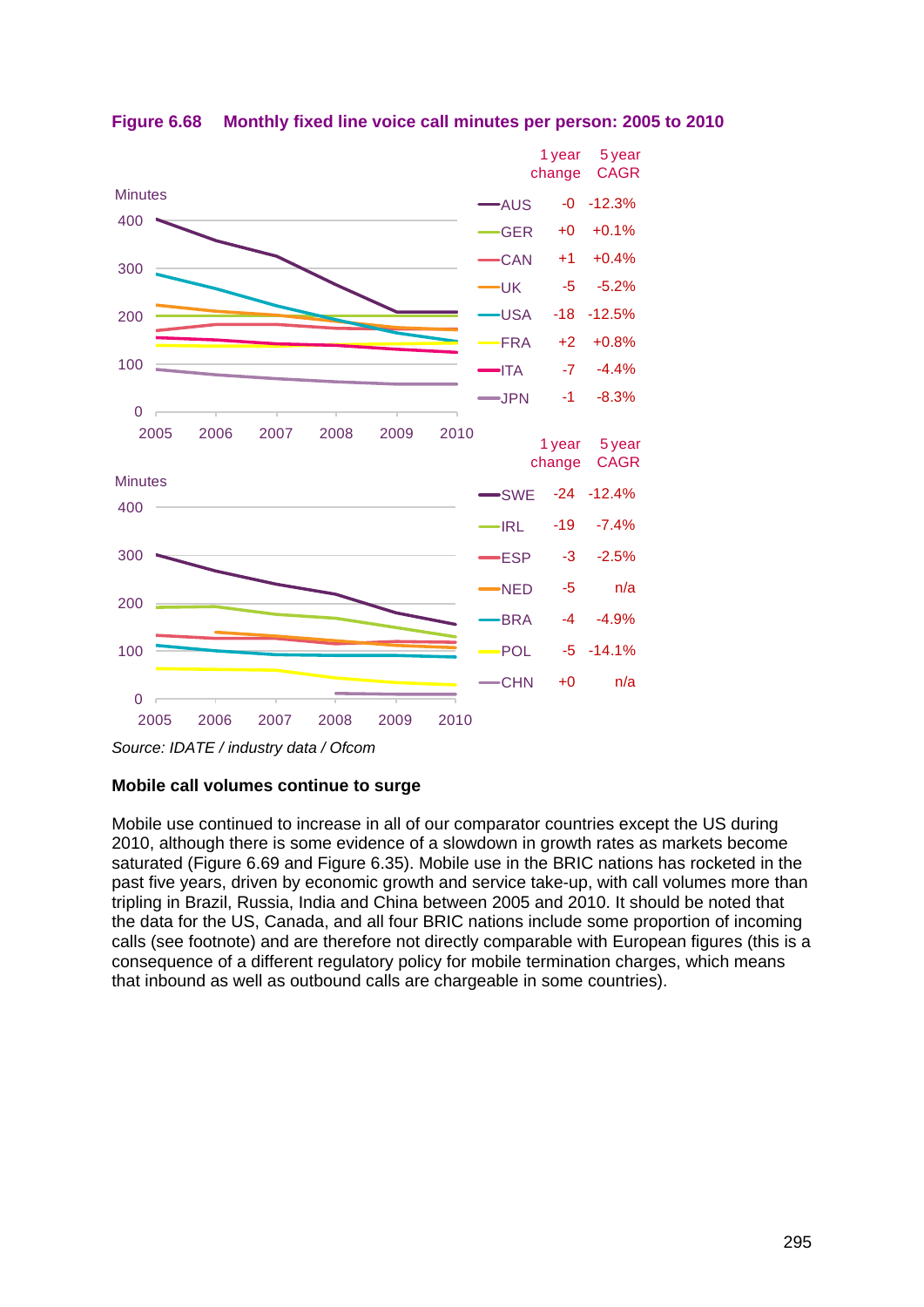

<span id="page-79-0"></span>**Figure 6.69 Monthly mobile voice call minutes per head: 2005 to 2010**

*Source: IDATE / industry data / Ofcom*

*Note: USA, Canada and China – incoming calls included; Brazil, India and Russia – incoming calls included except on-net mobile-mobile* 

#### **Mobile voice traffic exceeds fixed voice traffic in most comparator countries**

The rate of substitution of mobile voice calls for fixed voice calls is indicated in [Figure 6.70.](#page-80-0) Consumers in Australia, Sweden, Poland and Brazil are migrating the quickest from fixed voice to mobile voice, while in China the dominance of mobile has strengthened still further. France, followed by Canada, the Netherlands and Spain, have seen the least fixed-mobile substitution over the five-year period, and in the past two years migration appears to have stopped or reversed in these three nations.

Thirteen of the 16 nations for which data are available carried more mobile voice traffic than fixed voice traffic at the end of 2010. Data collected by Ofcom indicate that the UK became the fourteenth during the fourth quarter of  $2010$ .<sup>[81](#page-79-1)</sup>

<span id="page-79-1"></span> $81$  Mobile call volumes exceeded fixed call volumes in the fourth quarter of 2010, as shown in Ofcom's quarterly telecoms data updates: [http://stakeholders.ofcom.org.uk/market-data-research/market](http://stakeholders.ofcom.org.uk/market-data-research/market-data/communications-market-reports/tables/)[data/communications-market-reports/tables/](http://stakeholders.ofcom.org.uk/market-data-research/market-data/communications-market-reports/tables/)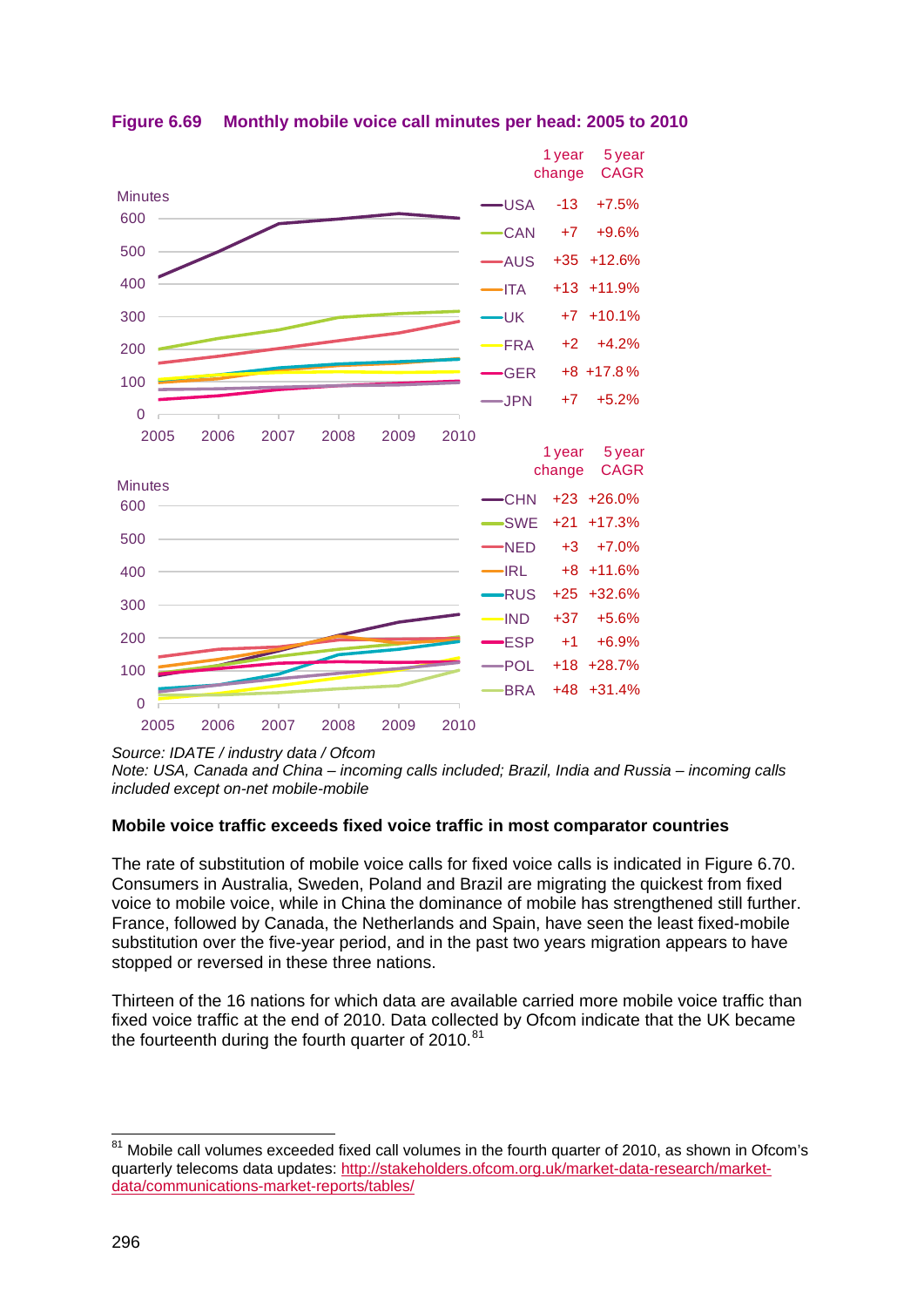

<span id="page-80-0"></span>**Figure 6.70 Percentage of voice minutes originating from a mobile: 2005 to 2010**

*Source: IDATE / industry data / Ofcom*

*Note: USA, Canada and China – incoming calls included; Brazil, India and Russia – incoming calls included except on-net mobile-mobile*

#### **Japan remains the most expensive country for fixed telephone calls**

In Section two of this report we compare pricing in the UK with that in France, Germany, Italy, Spain and the US, by analysing tariffs to compare the price of baskets of communications services. Another way of comparing prices is to look at the cost per minute, which we calculate from voice revenues and voice volumes. This can be very instructive in looking at trends, but should be treated with some caution as cost-per-minute is not necessarily a reflection of price (for example, many fixed-line tariffs and some mobile tariffs offer unlimited calls for some call types), while the inclusion of access charges as well as metered charges means that some of the costs may not necessarily be associated with voice services – for example, voice line rental is a requirement for many fixed-line broadband services, while monthly access charges for post-pay mobile services often include data services and sometimes include the cost of the mobile handset.

Among our comparator countries, Japan remains clearly the most expensive for the costper-minute of fixed telephone calls, at nearly double the price of the second most expensive country, Ireland [\(Figure 6.71\)](#page-81-0). The UK is one of the least expensive, although most major operators have increased standard prices for line rental during 2011. The lowest cost per minute among our comparator countries was in Germany, where prices fell by 32% between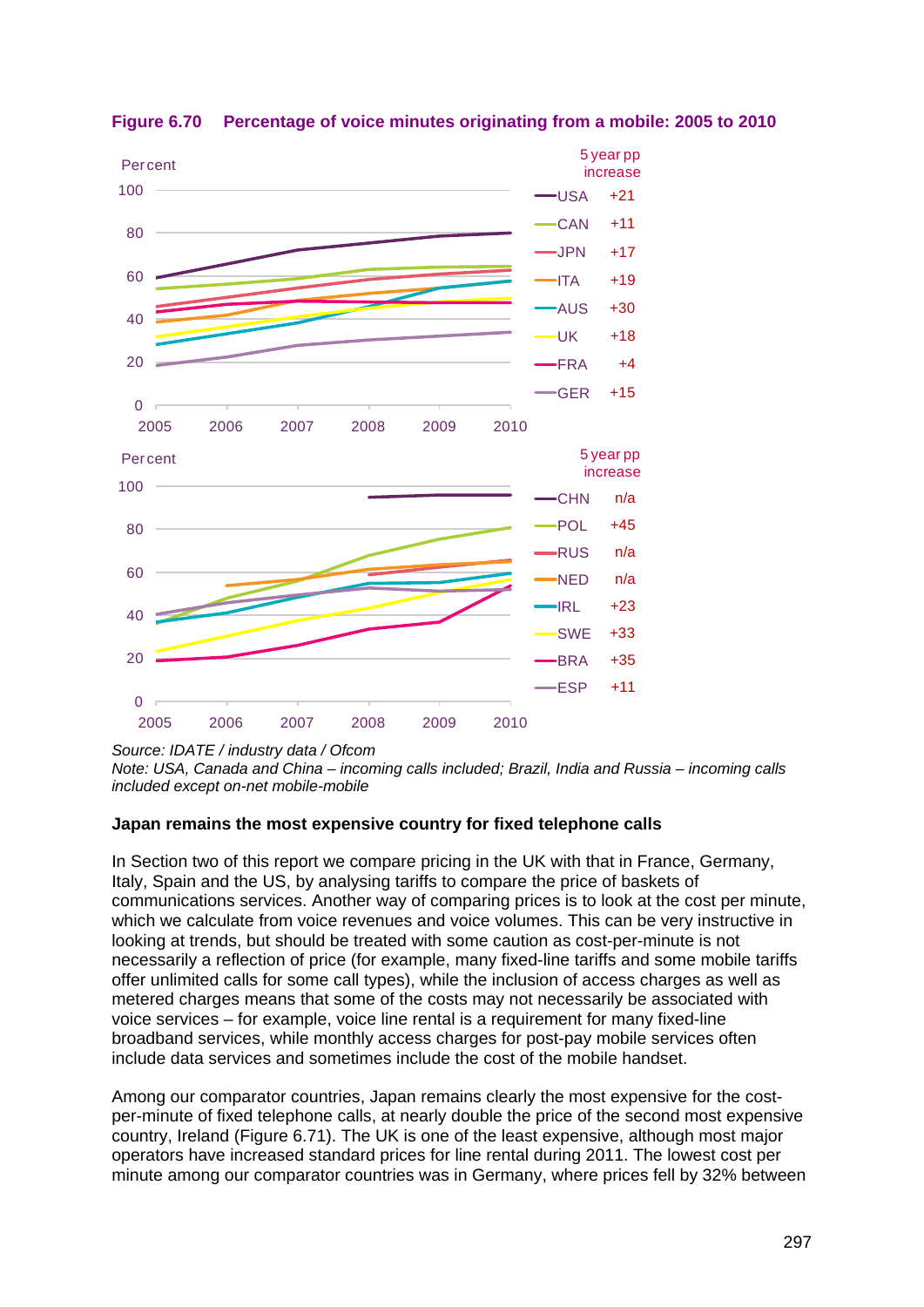2005 and 2010. Germany (along with Australia) has the highest fixed call volumes per head (see [Figure 6.68](#page-78-0) above), so low cost-per-minute in part reflects high usage.



<span id="page-81-0"></span>**Figure 6.71 Average cost of a fixed voice call minute: 2005 to 2010**

#### **Japan remains the most expensive for mobile too, but prices are falling**

Japan also has the most expensive mobile voice calls in terms of cost per minute, although the situation has improved: prices halved between 2005 and 2010 [\(Figure 6.72\)](#page-82-0). Every country has seen falling mobile prices over the five-year period, as well as during 2010. Lower cost per minute comes in the context of increasing use and high levels of competition in saturated markets, characterised by price disruption from new entrants looking to gain market share (including MVNOs). Regulation, which has capped mobile termination rates and roaming charges, is also a driver of falling prices, particularly in Europe. Price per minute in Italy and the UK has historically been lower than in the other European comparator countries, in part because of the pricing strategy of 3G-only operator Three, while costs in Germany have fallen steeply in recent years but remain higher than in other European countries. Cost per minute is lowest in China and India, driven by lower cost bases and lower average incomes.

The mobile cost-per-minute figures are likely to be overstated, particularly in countries which have high take-up of post-pay mobile, as the monthly access charge often includes data services and sometimes the cost of the mobile handset. In the UK, for example, post-pay

*Source: IDATE / industry data / Ofcom*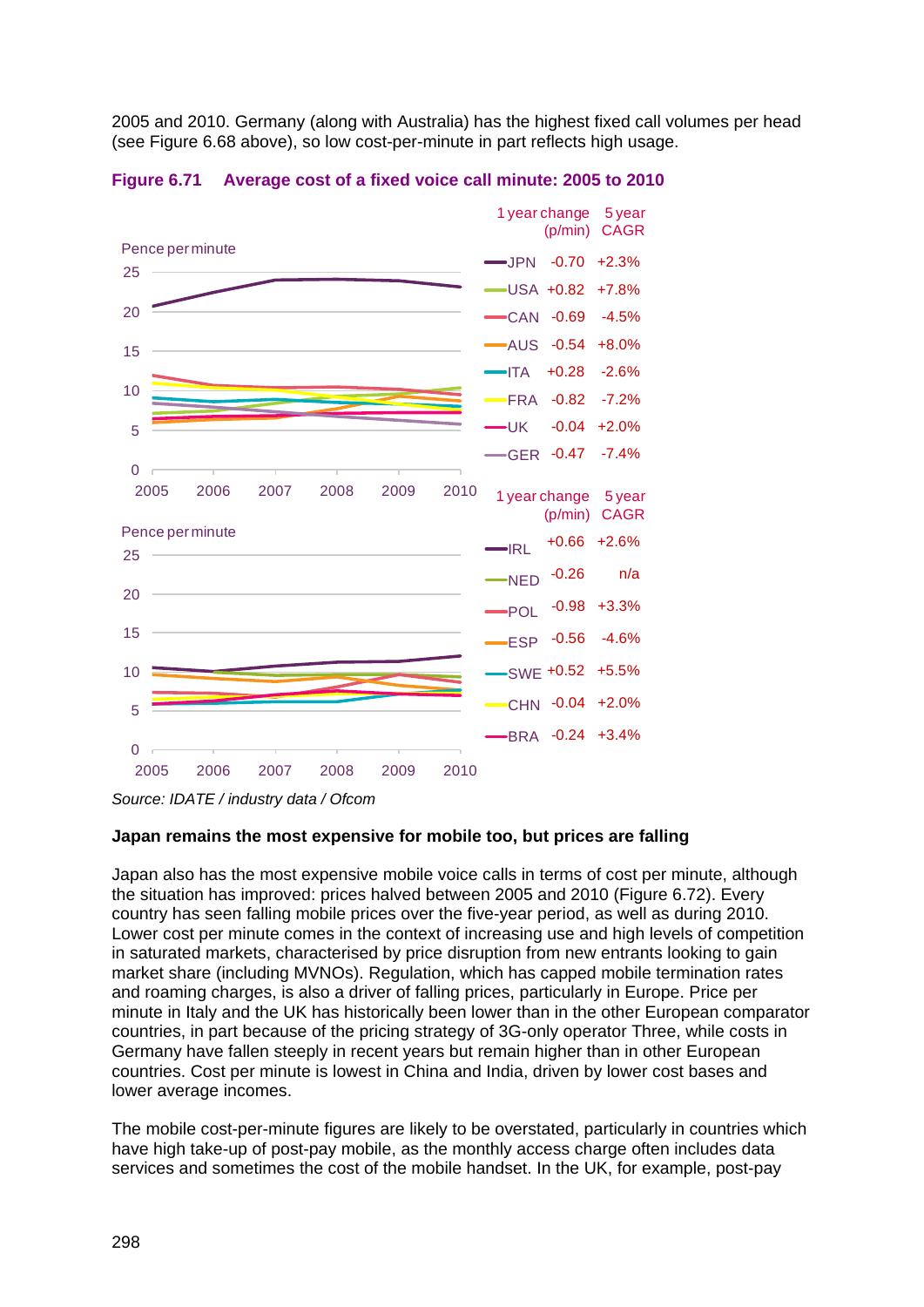mobile contracts typically include a fully- or partly-subsidised handset; in Q2 2011 nearly three-quarters of mobile data users paid no additional data charge outside their monthly access fee.<sup>[82](#page-82-1)</sup> The figures for the US and Canada are not directly comparable with the other countries because the figures include revenues from, and volume of, incoming calls, and the BRIC countries are not comparable because they are calculated from incoming call volumes.



<span id="page-82-0"></span>

*Source: IDATE / industry data / Ofcom*

#### **Affordability concerns increase despite price declines**

Despite falling average prices of fixed and mobile calls, consumers' concerns about their ability to afford mobile phone charges appear to have increased across the majority of our comparator countries [\(Figure 6.73\)](#page-83-0). Concerns increased the most in Spain and the Netherlands, according to European Commission research. In a survey conducted in February and March 2011, 79% of consumers in Spain said that they limited their mobile phone calls because they were concerned about the charges – up from 69% in the EC's previous survey in November and December 2009. In the Netherlands, 53% of consumers said they limited their calls because they were concerned about the charges – up from 42% in the earlier survey. The concerns in Spain may be partly related to its relatively high mobile pricing, but also to the macroeconomic downturn.

<span id="page-82-1"></span><sup>82</sup> See Ofcom Communications Report 2011, Fig 5.22 p 266, [http://stakeholders.ofcom.org.uk/binaries/research/cmr/cmr11/UK\\_CMR\\_2011\\_FINAL.pdf](http://stakeholders.ofcom.org.uk/binaries/research/cmr/cmr11/UK_CMR_2011_FINAL.pdf)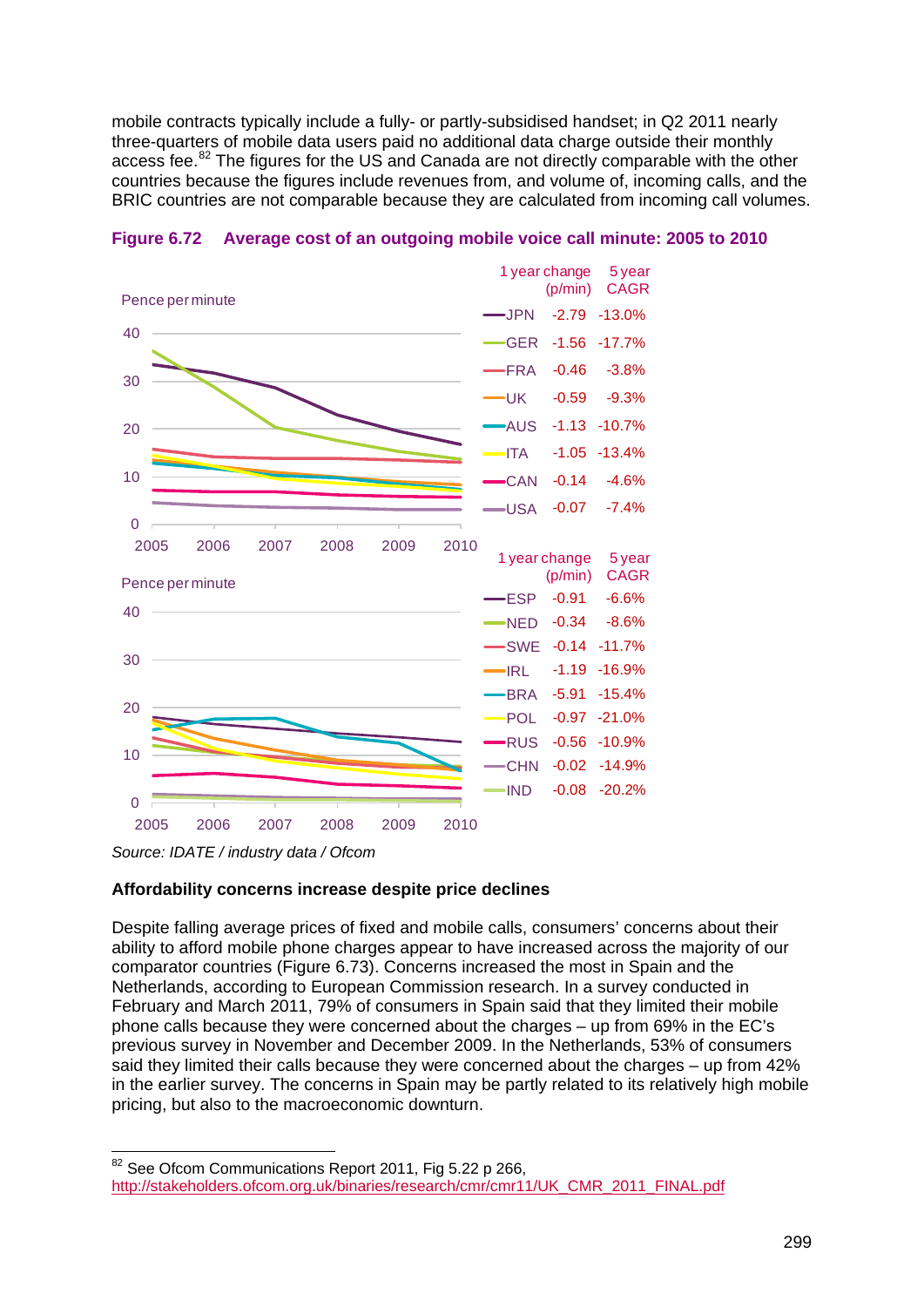In the UK, 54% of respondents to the 2011 survey said that they limited mobile calls because of concerns about the charges, up from 51% in 2009. Among our comparator countries, Sweden had the lowest proportion of consumers concerned about mobile phone costs, although its total rose to 44% from 42%. Affordability concerns lessened in Germany, France and Ireland – in the latter, from very high levels. In the previous survey, consumers in Ireland had been the most concerned about affordability; now, the country is second; behind Spain.



<span id="page-83-0"></span>**Figure 6.73 Level of concerns about the affordability of voice: 2009 and 2011**

*Source: European Commission consumer research, published July 2011. Base: UK=1322, Germany=1622, Spain 1004, France=1035, Ireland=1007, Italy 1027, Netherlands=1012, Poland=1000, Sweden=1024. Statement: You limit your calls with your mobile phone because you are concerned about communication charges. Answers: Totally agree/tend to agree/tend to disagree/totally disagree/not applicable/don't know.*

# **6.3.6 Broadband**

#### **Growth in fixed broadband take-up is slowing**

Perhaps the most significant global telecoms trend in the first decade of the 21<sup>st</sup> century was significant growth in take-up between 2005 and 2010 ([Figure 6.74](#page-84-0)). The Netherlands, and the massive and rapid take-up of fixed broadband. All of our comparator countries saw very Canada, lead the country comparison, with over eight connections for every 10 households by the end of 2010 (availability is 99% of the population for the former and 97% for the latter). However, along with most other developed markets, growth in those countries is slowing and 2010 marked less than three percentage points growth for each of these two leading countries: having reached mass adoption, take-up among late adopters is slower.

Penetration in the UK continues to grow, increasing from 70 connections per 100 households to 74 connections during 2010; indeed, the growth rate in the UK in 2010 was higher than in 2009. Poland and the BRIC nations have lower take-up but are growing rapidly. But as mobile broadband establishes a foothold in these countries it may be that the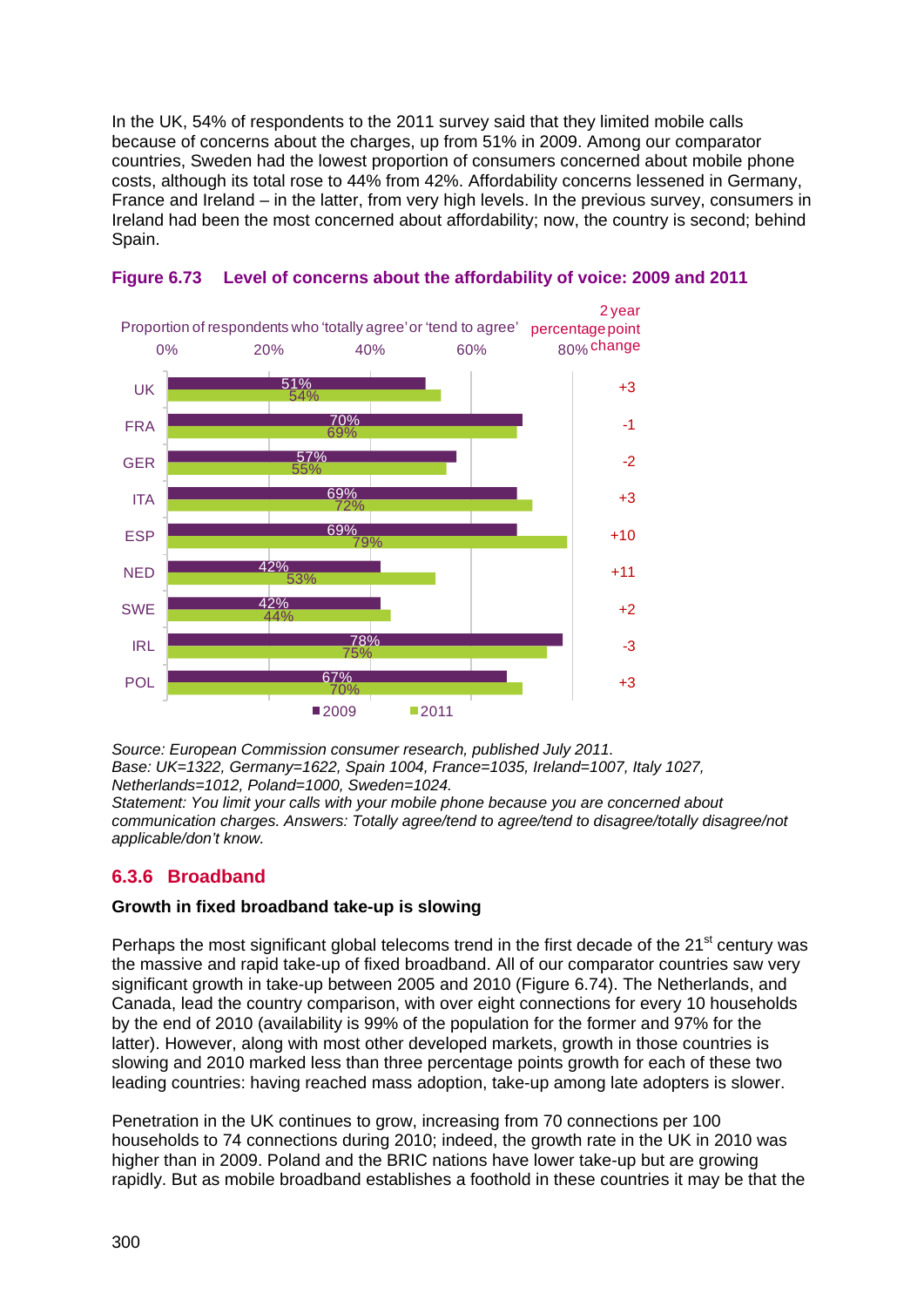take-up of fixed broadband will never approach levels in Western Europe, North America and Japan. Indeed, slowing growth rates in mature markets may be partly driven by increasing take-up of mobile broadband services. High-speed mobile services using the LTE standard (often known as 4G) have launched in some countries, and the early launch of LTE in Sweden (where one in three households have mobile broadband) by TeliaSonera in 2009 (the first LTE deployment to go live) may be constraining further growth of fixed-line broadband.



<span id="page-84-0"></span>

#### **Fixed broadband is typically bought with one additional telecoms service**

A characteristic of the 'convergence' of communications services is that multiple services are frequently purchased in a 'bundle' from the same provider, generally at a discounted price compared to purchasing the services individually. An Ofcom survey of broadband users found that in all six countries researched, most broadband customers purchased the service in a 'bundle' [\(Figure 6.75\)](#page-85-0). The most common additional service is fixed voice (35% of respondents across all comparator countries), followed by fixed voice and pay TV (14%) then fixed voice and mobile voice (10%). The most popular 'bundle' of services was two services, known as 'dual-play': 45% per cent of broadband subscribers took a dual-play bundle, with 25% taking three services (triple-play) and 5% taking four services (quad-play). Twenty-four per cent of consumers took broadband on its own.

*Source: IDATE / industry data / Ofcom*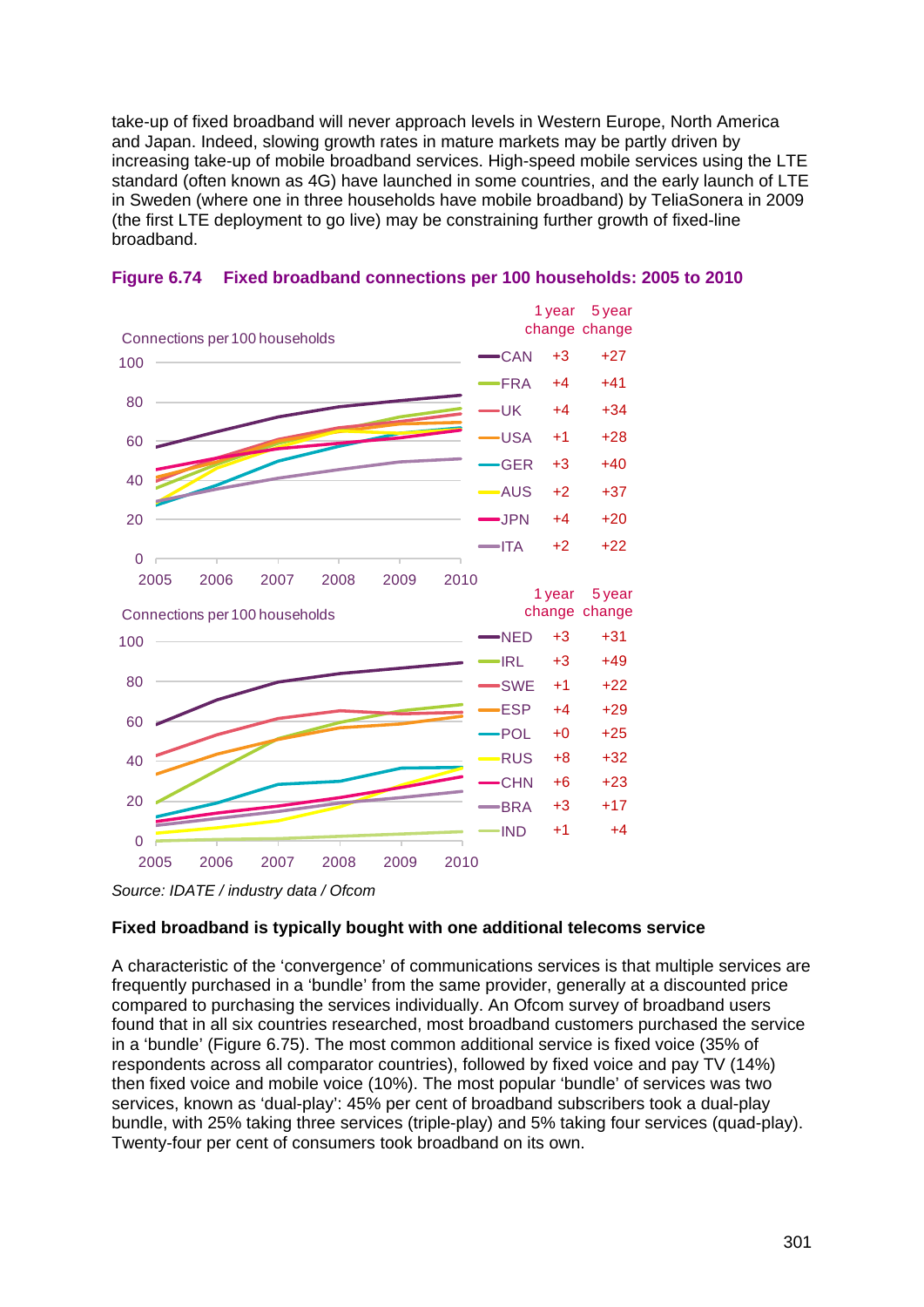Among the seven countries surveyed, consumers in Germany were most likely to buy broadband in a bundle: six in seven did this. A majority bought just one additional service: fixed voice. UK consumers are the third most likely to buy other services with broadband, with 78% of broadband customers buying a bundle. The most common UK bundles were a dual-play fixed voice and broadband bundle (35%) and a triple-play bundle including broadband, fixed voice and pay TV (24%). UK telecoms operators have focused strongly in recent years on selling bundles of voice and broadband (a trend which increased in 2009 when deregulation by Ofcom permitted BT to offer discounted bundles), while pay-TV operators Virgin Media and Sky have strongly promoted triple-play services.

UK cable and mobile virtual network operator Virgin Media has had modest success in selling quad-play services that also include mobile. The highest take-up of quad-play is in France (12%) where France Telecom (Orange), Free and SFR have, in the last couple of years, promoted mobile services as an add-on to long-established triple-play services.



<span id="page-85-0"></span>**Figure 6.75 Take-up of multi-service 'bundles' among fixed broadband customers**

*Source: Ofcom consumer research, October 2011.* 

*Base: All those with fixed broadband, UK=940, France=977, Germany=833, Italy=872, USA=905, Australia=794.*

*Q: Do you receive any of the following from the same supplier as your broadband as part of a package (i.e. you receive one bill for all services)? (multiple choice containing the commonly found double-play, triple-play and quad-play service bundles).*

#### **Mobile broadband is ratcheting up**

Mobile broadband services (defined as services delivered to a PC via a cellular modem) are still in relative infancy, with a minority of consumers purchasing services. However, subscriber figures are growing. In Sweden, nearly one in three consumers have an active mobile broadband connection five years after mass-market services launched [\(Figure 6.76\)](#page-86-0). In Ireland, one in eight consumers have an active mobile broadband connection three years after launch, in part driven by the government's National Broadband Scheme, which has promoted the provision of mobile broadband to areas of Ireland where no broadband service was previously available. Take-up in the UK is nearly five percentage points behind Ireland, although in line with other large European countries.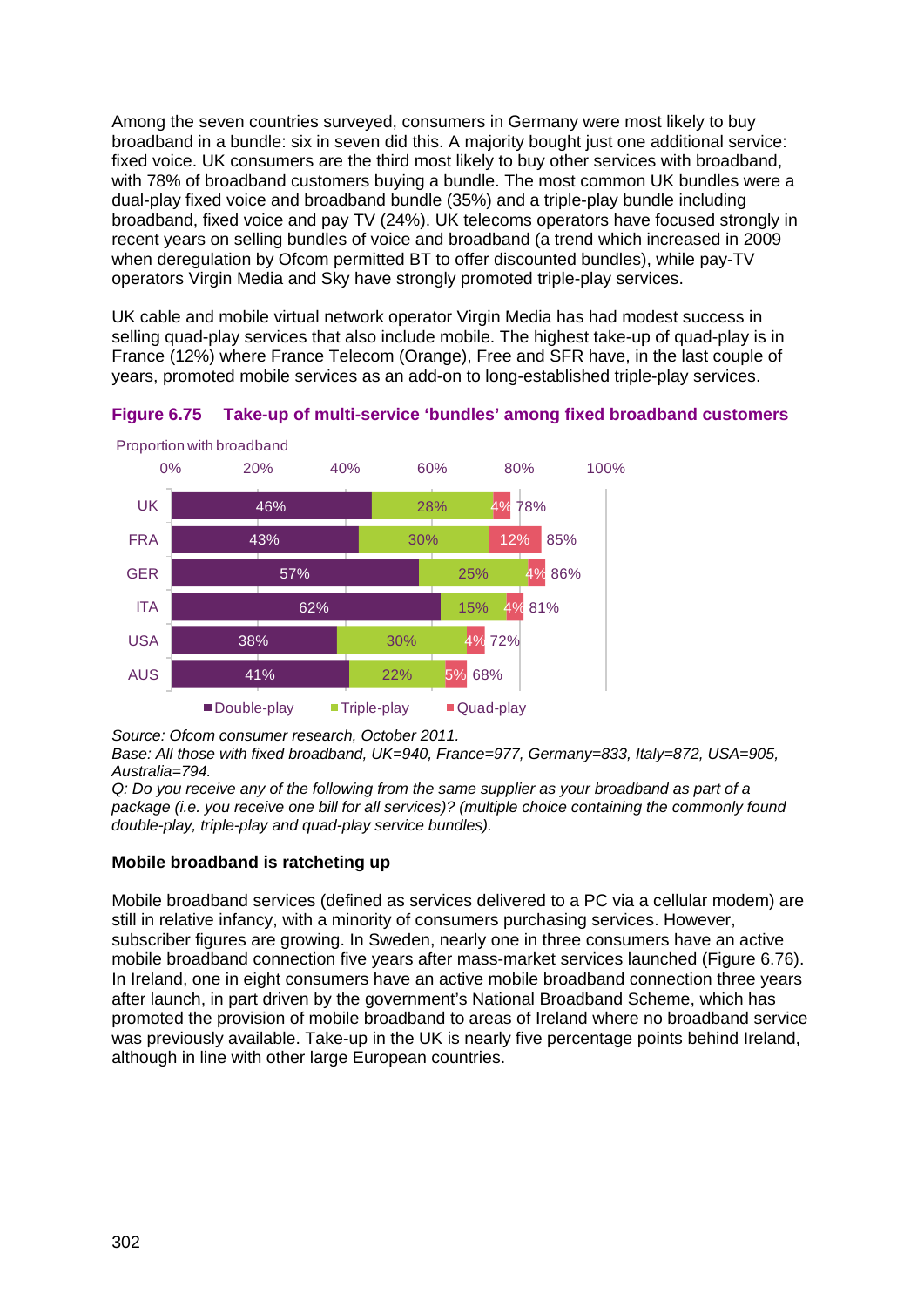

<span id="page-86-0"></span>

#### **One in five households in Australia have mobile broadband as their only internet connection**

Mobile broadband can be used either as a complement to fixed-line broadband (where consumers use fixed-line broadband for in-home use and mobile broadband when they are out and about), or as a substitute for it (when consumers use mobile broadband as their only home internet connection). Our research in the UK and six comparator countries indicates different levels of take-up of fixed and mobile broadband, and different levels of mobile-only households [\(Figure 6.77\)](#page-87-0).

The lowest levels of take-up of mobile broadband were in France and the US. This may appear counter-intuitive; both countries have also been characterised by rapid decline in the number of fixed voice lines. However, the availability of 'naked DSL' in both countries and high take-up of cable services in the US in particular means that customers are able to take a fixed broadband service without having a fixed voice line – and this may mean that there is less incentive to go 'mobile-only' for broadband, as the incremental cost for fixed broadband is lower than in countries where a fixed voice line is also required. In France the widespread availability of triple-play services offering broadband, voice over IP (VoIP) telephony and IPTV provides a further incentive of households to have a fixed broadband service, while in the US relatively expensive mobile broadband data charges, and the widespread roll-out of fibre-to-the-home services, are likely to play a role in limiting take-up of mobile broadband as a substitute for fixed broadband services.

*Source: IDATE / industry data / Ofcom*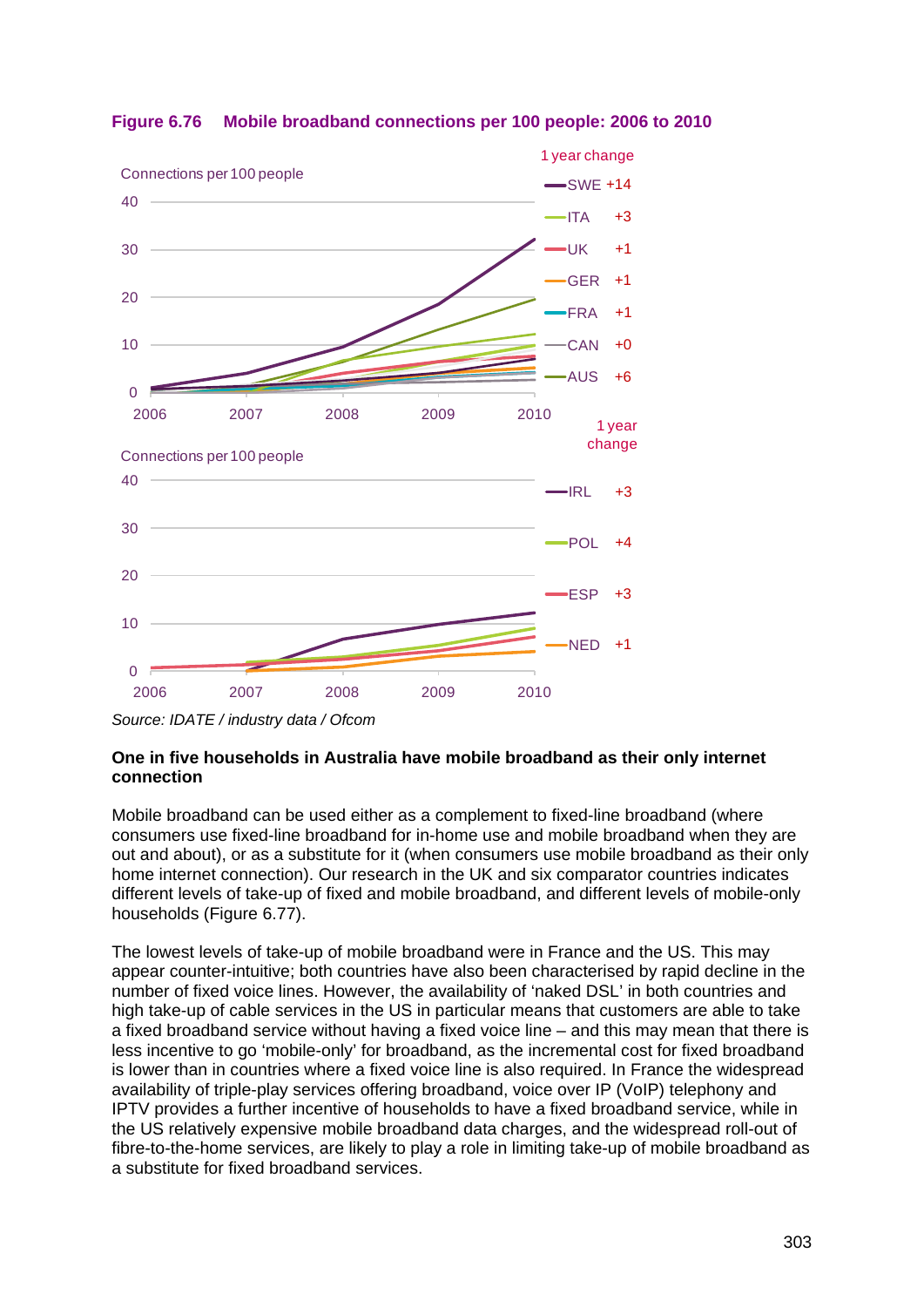Australia and Italy have the highest proportion of households relying entirely on mobile broadband for internet access. In Italy, this is likely to be driven by a high proportion of mobile-only households, which is itself the result of historically lower take-up of fixed voice lines than in the other large European countries. Australia was late to offer widespread fixedline broadband network availability, and this, combined with the early availability of highspeed HSPA mobile networks, and the fact that in some of the sparsely populated areas mobile is the cheapest technology to be deployed, means that nearly one in five consumers who completed our online survey had mobile broadband as their only connection.

The survey was carried out online, so it can be expected that the 'no broadband' figure is lower than could be expected for a truly representative sample of each population.



<span id="page-87-0"></span>**Figure 6.77 Household penetration of fixed and mobile broadband: 2011**

*Source: Ofcom consumer research, October 2011. Base: All respondents, UK=1015, France=1014, Germany=1014, Italy=1045, USA=1002, Australia=1012 Q.*

#### **Smartphone take-up leads to increasing use of mobile phones to access the internet**

In recent years the launch of high-speed mobile networks and the increasing take-up of smartphones has led to a significant increase in the use of mobile devices to access the internet. Further increases are constrained by the large installed base of feature phones, which are not well-suited to the internet. In Ofcom's research [\(Figure 6.78\)](#page-88-0), each of the six countries listed below showed far higher use of mobile internet services among smartphone users.

The UK's smartphone users were the second most likely to access the internet (74%), although UK feature phone users are much less likely to access the internet on their mobile device (31%) – broadly in line with the comparator countries.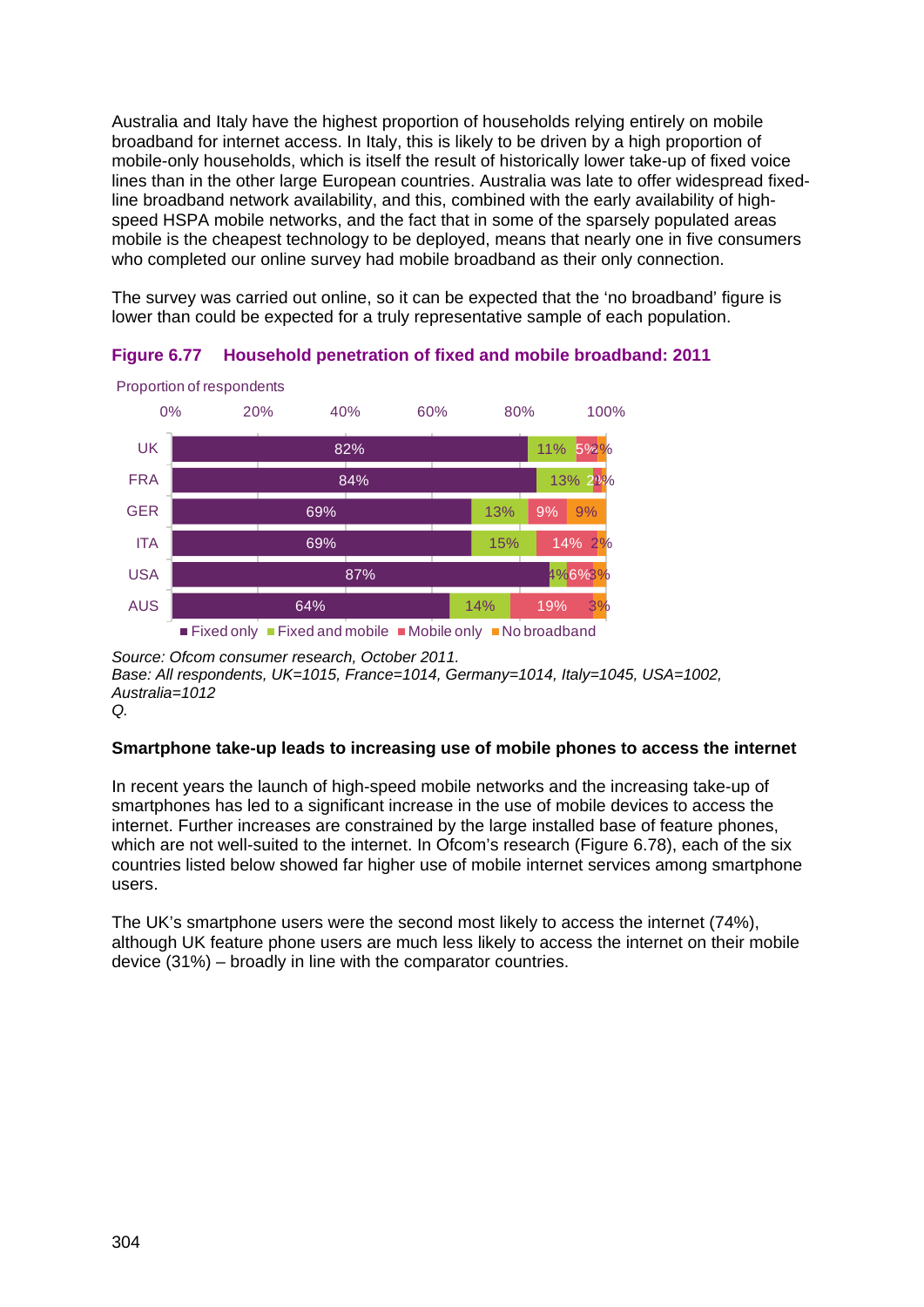

# <span id="page-88-0"></span>**Figure 6.78 Proportion of feature phone and smartphone users that access the internet via their mobile device: 2011**

*Source: Ofcom consumer research, October 2011.*

*Base (smartphone users): UK=506, France=445, Germany=502, Italy=498, USA=416, Australia=490 Base (feature phone users): UK=423, France=469, Germany=443, Italy=491, USA=486, Australia=467. For the purposes of these results, we have classified feature phone users as those survey respondents who said they owned a mobile phone but not a smartphone. Q: Which, if any, of the following activities do you use your smartphone / mobile phone for? Multiple answers allowed, including 'access the internet'.Use of voice over IP is lower in the UK than in other countries*

Our survey of broadband users found that fewer consumers in the UK than in the other six countries surveyed used their internet connection to make voice calls, with 19% claiming to make voice calls over their home internet connection, and only 12% doing so at least once per week [\(Figure 6.79\)](#page-89-0). This compares with 28% and 17% respectively in Italy, and 26% and 19% respectively in France. There are a number of reasons why UK consumers are not making large quantities of voice-over-IP (VoIP) calls, relative to other countries. Firstly, UK fixed network operators tend not to widely promote VoIP services, and they offer little choice of such services. Additionally, they tend to offer unlimited calls on some standard telephony tariffs, limiting the attractiveness of VoIP services.

Voice over IP is much more appealing for consumers in countries where it can enable them to replace their telephone line. This is not the case in the UK, where a telephone line is required if the consumer wants a DSL broadband service. Furthermore, in countries like France, cheap bundled deals of broadband and VoIP calls are available, sometimes including unlimited calls to landlines, making these bundles much more attractive.

However, across the six comparator countries, growth in the use of VoIP appears to have slowed or stopped since 2010. Previous research, reported in *Ofcom's International Communications Market Report 2010*, suggested that the fastest growth in VoIP take-up came in 2007 and 2008.<sup>[83](#page-88-1)</sup>

Voice over IP is an important technology trend because it has the potential to significantly reduce fixed telecoms revenue and fixed line take-up in countries where it is popular: fixed line take-up is falling more quickly in France than in the other comparator countries. Calls can be made using a telephone handset connected to a broadband line, or by using a headset connected to a PC which is then connected to a broadband line. This range of options, plus the fact that consumers are unaware of the route their calls is taking, can mean

<span id="page-88-1"></span><sup>83</sup> See Ofcom, International Communications Market Report 2010, Section 6.1.5, [http://stakeholders.ofcom.org.uk/binaries/research/cmr/753567/icmr/ICMR\\_2010.pdf](http://stakeholders.ofcom.org.uk/binaries/research/cmr/753567/icmr/ICMR_2010.pdf)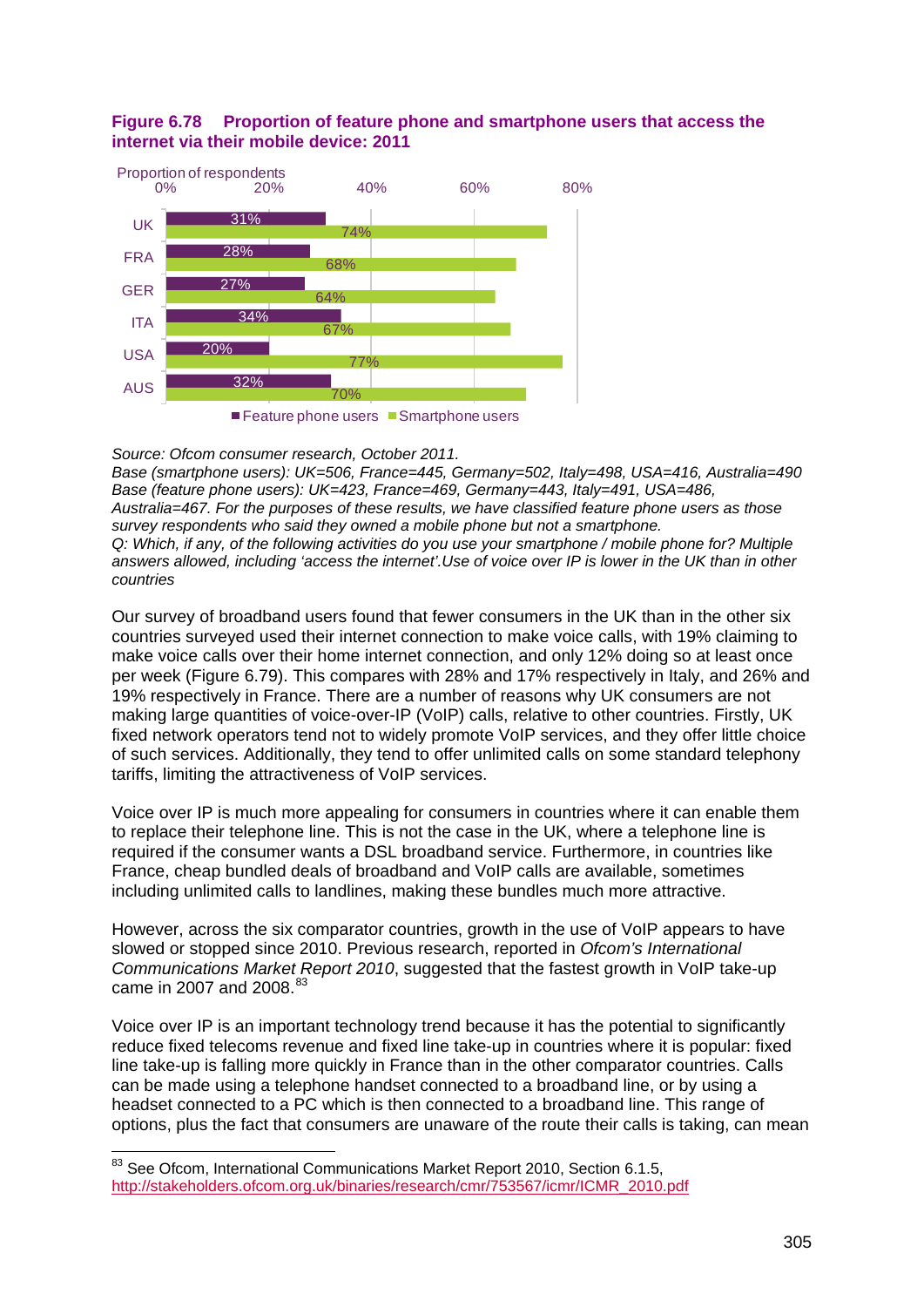that some consumers are unaware that they are using VoIP services. Therefore, our consumer research may underestimate actual usage.



<span id="page-89-0"></span>**Figure 6.79 Take-up of voice-over-IP services among fixed broadband users**

*Base: All fixed broadband users, UK=940, France=977, Germany=833, Italy=872, USA=905 Q. Which, if any, of the following activities do you use your home internet connection for?*

### **UK lags behind its peers on broadband speed satisfaction**

The speed of broadband connections is high up the policy agenda for governments and regulators across the world. Investment in higher-speed networks is viewed as essential for future competitiveness, while monitoring the actual speeds delivered, and ensuring that consumers have information about the speed of services available to them, are important in promoting competition based on speed and ensuring that consumers are able to choose the best service for their needs.<sup>[84](#page-89-1)</sup> In order to gain insight into consumer perceptions of the speed of their services, our research asked broadband users in six countries whether their internet connections – fixed and mobile - are fast enough for what they do online.

*Source: Ofcom consumer* 

Across the six countries, most consumers said their fixed broadband speeds were fast enough. Consumers in Italy (91%) and the US (92%) were the most likely to agree that their broadband was always fast enough ( [Figure 6.80\)](#page-90-0). In the UK, 84% of consumers agreed that their broadband was fast enough, but a higher proportion than in other countries (15%) said that they disagreed.

Satisfaction with mobile broadband speeds was lower than with fixed broadband in every comparator country (unsurprising, given that current-generation mobile networks typically offer much lower speeds than fixed-line networks and are subject to radio propagation characteristics that mean that coverage can change). In the UK, 21% of smartphone users disagreed, or strongly disagreed, that their broadband speed was fast enough for what they do online [\(Figure 6.81\)](#page-90-1). Smartphone users in Australia (27%) were most likely to consider that speeds were not sufficient (27%), while those in Germany (13%) and Italy (14%) were least likely to consider that speeds were not fast enough.

*research, October 2011.*

<span id="page-89-1"></span><sup>&</sup>lt;sup>84</sup> Since 2009, Ofcom has researched and published data on actual speeds delivered by UK providers, while similar research has been undertaken in the US and the European Commission has commissioned research into actual speeds delivered across all its member states which is scheduled for publication in 2012.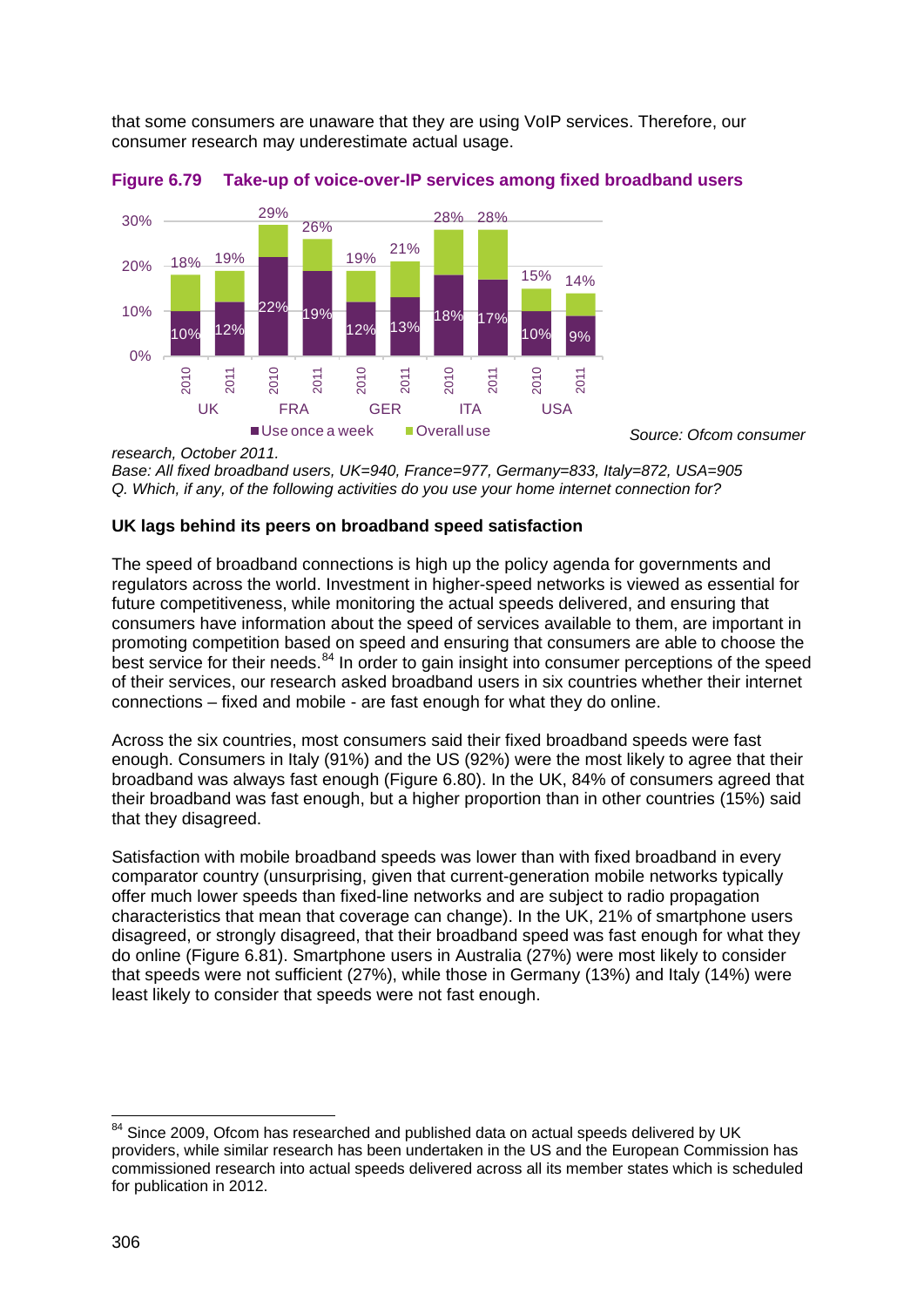

# <span id="page-90-0"></span>**Figure 6.80 Satisfaction with the speed of fixed broadband: 2011**

*Source: Ofcom consumer research, October 2011. Base: UK=940, France=977, Germany=833, Italy=872, USA=905, Australia=794. Statement: My internet connection is always fast enough for what I do online.*

# <span id="page-90-1"></span>**Figure 6.81 Satisfaction with the speed of mobile broadband: 2011**



*Source: Ofcom consumer research, October 2011. Base: smartphone users,UK=506, France=445; Germany=502; Italy=498, USA=416, Australia=490 Statement: My internet connection is always fast enough for what I do online.*

#### **UK consumers are most aware of actual speed falling short of advertised speed**

Perhaps one of the reasons for comparatively high levels of dissatisfaction with the speed of broadband connections among UK consumers is their apparently high level of awareness of how their actual broadband speed differs from the headline speed advertised by their ISP. A 2011 survey conducted on behalf of the European Commission found that UK citizens feel the strongest about there being a difference between actual and headline speeds, out of all the EU27 countries [\(Figure 6.82\)](#page-91-0).

Asked if actual download and upload speeds matched their contract conditions, 37% of UK consumers disagreed or strongly disagreed. Among our comparator countries, the next highest of the comparator countries was in Spain, with 31%. Consumers in Poland felt that their actual experience most closely matched advertised speeds, with just 14% disagreeing or strongly disagreeing. The gap between actual and headline speeds has received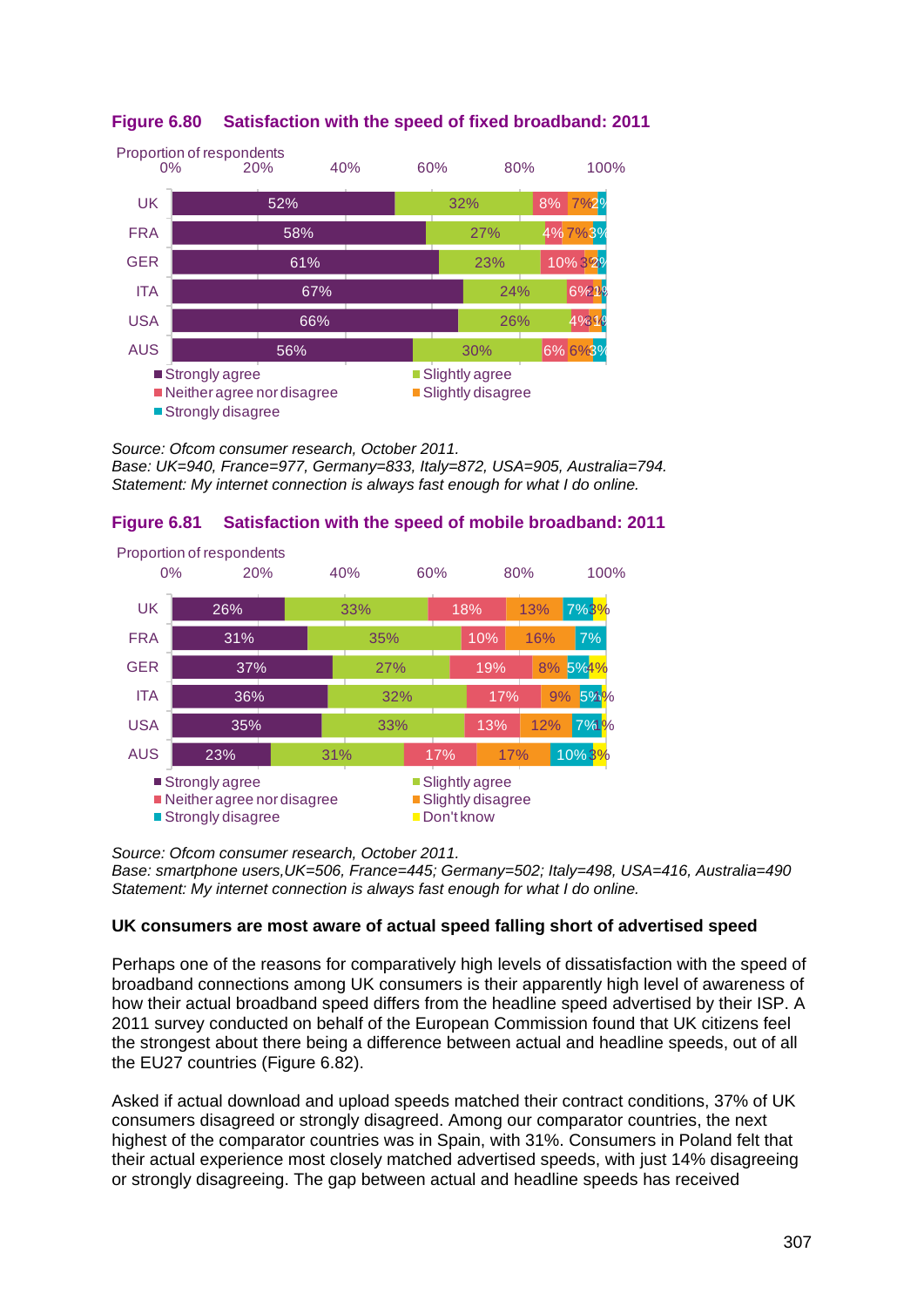considerable media attention in the UK in recent years, promoted in part by Ofcom's research into actual broadband speeds and also by a review by the UK's advertising regulator of the guidelines around how broadband should be advertised.

<span id="page-91-0"></span>



*Source: European Commission consumer research, July 2011. Base: UK=1322, Germany=1622, Spain 1004, France=1035, Ireland=1007, Italy 1027, Netherlands=1012, Poland=1000, Sweden=1024. Statement: The download/upload speed and capacity matches your contract conditions.*

#### **Consumers remain concerned about broadband costs, particularly mobile**

Our research also asked consumers whether they could use their broadband connections without worrying about the cost. Again, users of mobile broadband tended to have greater levels of concerns, which reflects the lower data limits typically associated with mobile broadband contracts. Two in seven (28%) consumers across the six countries disagreed or strongly disagreed with the statement that they could use as much data as they liked without worrying about cost. This compares with just 12% of fixed broadband customers who disagreed or strongly disagreed.

The most concerned mobile broadband consumers (see [Figure 6.83\)](#page-92-0) were in Australia, where 41% of mobile broadband customers disagreed or strongly disagreed. Twenty-eight per cent of UK consumers disagreed or strongly disagreed, which was the same as the average across the six countries.

Consumers in France were the most likely to be concerned about the costs of data on fixed broadband connections [\(Figure 6.84\)](#page-92-1), with 26% disagreeing or strongly disagreeing that they could use as much data as they liked without worrying about the cost. This is perhaps surprising, because broadband charges are relatively low in that country, so the dissatisfaction may be partly connected with the recent VAT rise which forced up broadband prices.

France's concerns contrast with Germany's consumers, where just 3% disagreed or strongly disagreed. This is indicative that most broadband tariffs in Germany include unlimited data